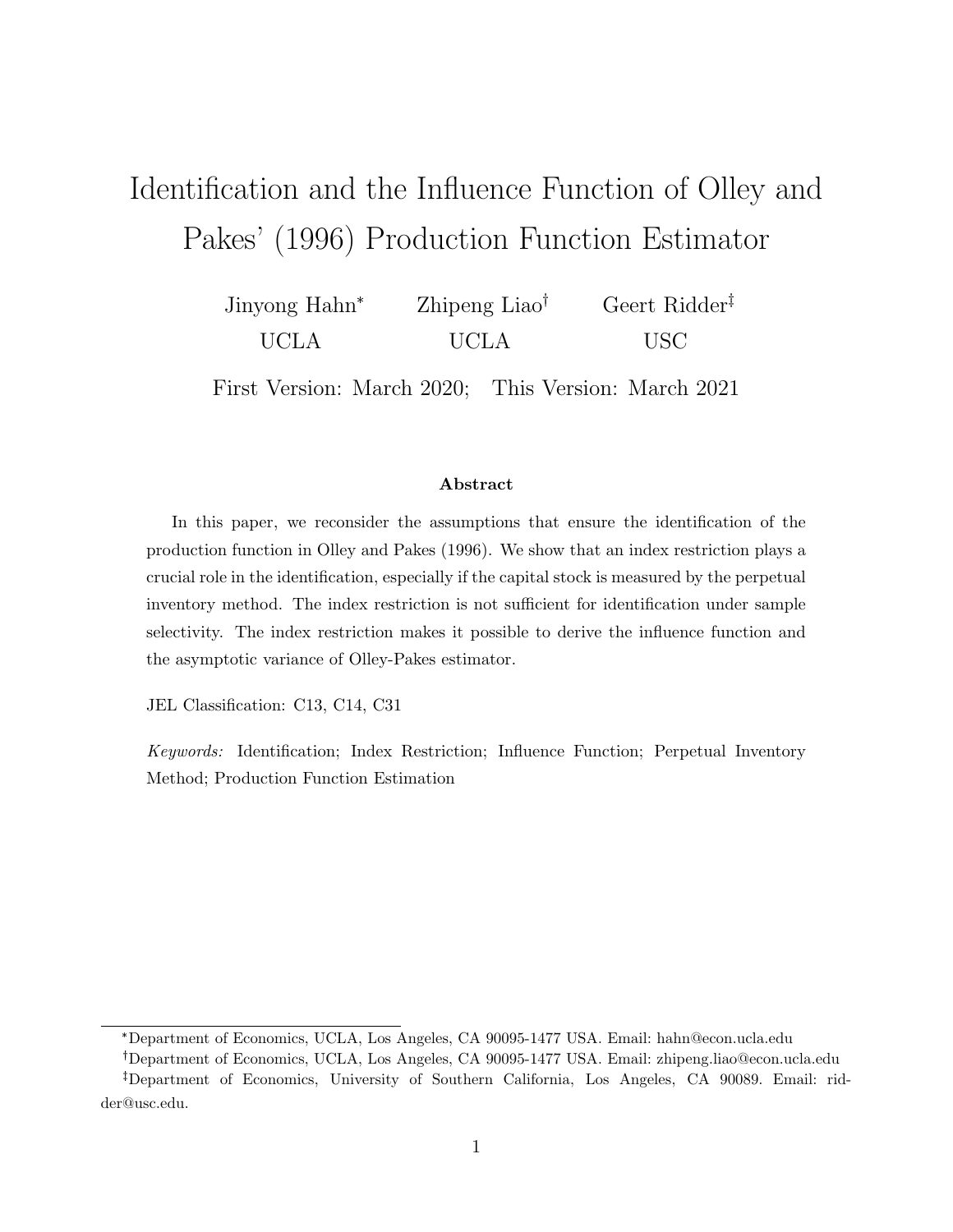## 1 Introduction

Production functions are a central component of economics. For that reason, their estimation has a long history in applied econometrics. To our knowledge, the most prominent estimator used in modern empirical analysis is due to Olley and Pakes ([1](#page-1-0)996, OP hereafter).<sup>1</sup>

The econometric analysis of the OP estimator is a challenge, and a correct asymptotic variance is currently not available.<sup>[2](#page-1-1)</sup> Pakes and Olley (1995) derive an expression for the variance matrix. However their derivation does not address the generated regressor problem correctly, because they ignore the variability of the conditional expectation given the generated regressor (see their  $(28a)$ ). Their asymptotic variance formula is therefore incorrect. <sup>[3](#page-1-2)</sup> The OP estimator is a two-step estimator. The first step is a partially linear regression, in which the output elasticity of the variable production factor labor, and a non-parametric index that captures the contribution of capital and factor neutral productivity to log output are estimated. The second step in which the productivity of capital is estimated, is a variant of a partial linear regression as described in Section 2.

The OP estimator has some similarity to the class of estimators considered by Hahn and Ridder (2013, HR hereafter), although there is an important difference. In both HR and OP's first step, a variable is estimated and is used as a generated regressor in the second step. The second step is in the case of OP a variant of a partial linear regression, and in the case of HR a non-parametric regression with the generated regressor as an independent variable. In HR, the last step involves a moment that is a known functional of the second step non-parametric regression. The second step in OP can be thought of as having two sub-steps: (i) the estimation of a non-parametric function by partial linear regression treating the coefficient on capital as

<span id="page-1-0"></span><sup>&</sup>lt;sup>1</sup>Ackerberg et al. (2007) discuss the innovation that OP introduced in production function estimation, and Ackerberg, Caves and Frazer (2015) give a partial list of the many applications of the estimator.

<span id="page-1-1"></span><sup>&</sup>lt;sup>2</sup>The challenge in characterizing the influence function is due to the semiparametric estimation in the second step of OP. The difficulty disappears if the second step is completely parametric, which is not the specification in OP. Cattaneo, Jansson and Ma (2018) adopt such a parametric specification in their second step. The influence function can then be derived as a straightforward application of Newey (1994). Their primary contribution is therefore the analysis and characterization of the higher order bias for a fully parametric specification.

<span id="page-1-2"></span><sup>3</sup>Another attempt at a correct asymptotic variance of the OP estimator is in the working paper by Mammen, Rothe, and Schienle (2014). Inspection of their proof reveals that the derivation is not complete. In particular, the derivative of the key conditional expectation with respect to the capital coefficient is mentioned on p. 32, but an expression for this derivative that appears in the influence function is not provided. This derivative is not obvious (see our Proposition 1) and is the reason that the derivation of the OP influence function is not just an application of the three-step semiparametric framework in Hahn and Ridder (2013) and Mammen, Rothe, and Schienle (2016). The published version omits the proposed asymptotic variance of the OP estimator.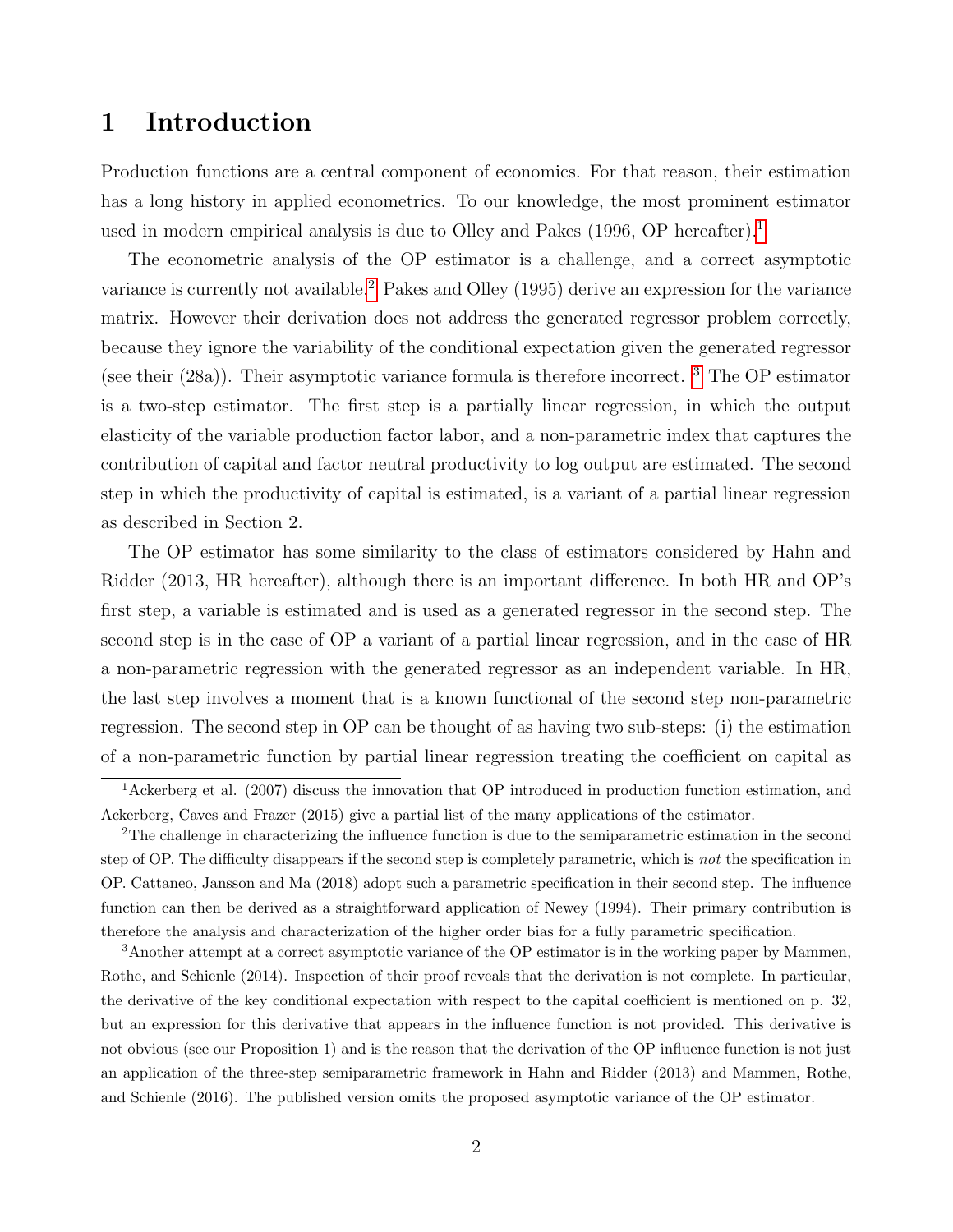known and with the generated regressor as independent variable, and (ii) the estimation of the capital coefficient as the solution to the first-order condition of a non-linear least squares problem assuming the function estimated in (i) is known. Because the first-order condition in (ii) depends on the function in (i) and in addition, the capital coefficient also appears in the non-parametric function in (i) OP does not directly fit into the HR framework. The step (ii) is more complicated, than the final step in HR, and requires special attention.<sup>[4](#page-2-0)</sup>

In practice, the standard error of the OP estimator can be calculated without an explicit expression for the asymptotic variance if some regularity conditions are satisfied, and if the nonparametric regressions in the OP procedure are estimated using the method of sieves. Hahn, Liao and Ridder (2018, HLR hereafter) show that under these assumptions the standard error of the OP estimator can be calculated as if the finite dimensional sieve approximation is in fact exact, i.e., as the standard error of a parametric estimator.

Despite the convenience, HLR's result is useless when nonparametric estimation is done by local methods, such as kernel estimation. It is therefore useful to have an explicit characterization of the asymptotic variance. Moreover, HLR is predicated under the assumption that the parameters are (locally) identified by the moments that OP use. One of the contributions of this paper is that we verify the local identification and find that the output elasticity of capital is only identified if an index/conditional independence assumption<sup>[5](#page-2-1)</sup> holds that is implicit in OP. The index restriction also makes it possible to derive the asymptotic variance. We show that the index restriction is not necessary for identification if the capital stock is measured directly and not by the perpetual inventory method (PIM). If plants can close down, then the index restriction is not sufficient for the identification of the production function and the survival probability.

The rest of the paper is organized as follows. In Section [2,](#page-3-0) we discuss the identification of the production function and the implicit index restriction. Section [3](#page-7-0) shows that identification depends on how the capital stock is measured. We also consider identification of the production function and the survival probability, if plants can close down. In Section [4,](#page-9-0) we derive the influence function of the OP estimator. Section [5](#page-12-0) concludes. The Appendix offers proofs of the main results in the paper. Additional theoretical results are in the Supplemental Appendix to this paper.

<span id="page-2-1"></span><span id="page-2-0"></span><sup>4</sup>See more discussion on this in Section [4.](#page-9-0)

<sup>&</sup>lt;sup>5</sup>This assumption seems to be known to IO economists, but not to econometricians.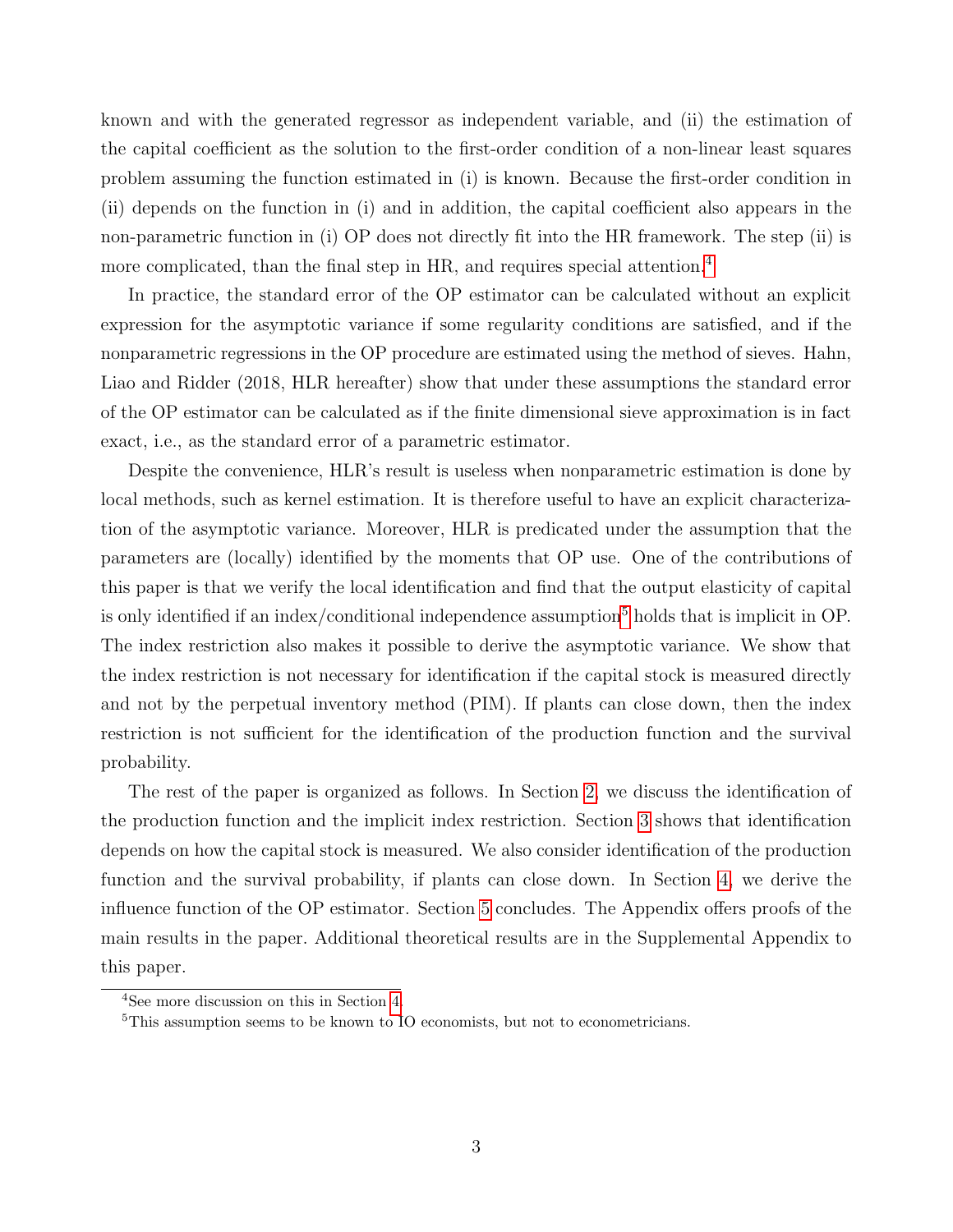# <span id="page-3-0"></span>2 Identification of the Production Function and the Index Restriction

In this section, we review and discuss the production function estimator developed by OP. We argue that given their other assumptions, one particular additional assumption is necessary for the identification of the productivity of capital. This assumption has not received much attention from econometricians. The assumption was called the first order Markov assumption in Ackerberg, Caves and Frazer (2015, p.2416), although econometricians would call it a con-ditional independence or index restriction.<sup>[6](#page-3-1)</sup> We will discuss its necessity for identification in this section, and its implication for the influence function and hence the asymptotic variance of OP's estimator in Section [4.](#page-9-0) For simplicity, we will begin with the case that plants survive forever and next consider identification if plants can close down and do so selectively.

### 2.1 Model and Estimator

We will begin with the description of OP's model. We simplify their model by omitting the age of the plant.<sup>[7](#page-3-2)</sup> The production function takes the form<sup>[8](#page-3-3)</sup>

<span id="page-3-7"></span>
$$
y_{t,i} = \beta_0 + \beta_{k,0} k_{t,i} + \beta_{l,0} l_{t,i} + \omega_{t,i} + \eta_{t,i},
$$
 (OP 6)

where  $y_{t,i}$  is the log of output from plant i at time t,  $k_{t,i}$  the log of its capital stock,  $l_{t,i}$  the log of its labor input,  $\omega_{t,i}$  its productivity, and  $\eta_{t,i}$  is either measurement error or a shock to productivity which is not forecastable. Both  $\omega_{t,i}$  and  $\eta_{t,i}$  are unobserved, and they differ from each other in that  $\omega_{t,i}$  is a state variable in the firm's decision problem, while  $\eta_{t,i}$  is not. To keep the notation simple, we will omit the *i* subscript below when obvious.

It is assumed that

<span id="page-3-6"></span><span id="page-3-5"></span>
$$
k_{t+1} = (1 - \delta) k_t + i_t.
$$
 (OP 1)

This is the perpetual inventory method (PIM) of capital stock measurement as discussed on p.1295 of OP. It requires only an initial estimate of the capital stock and investment data. It assumes that the depreciation rate is the same across plants and over time. We discuss its implications for identification of  $\beta_{k,0}$  in Section [3.](#page-7-0) A second assumption is that

<span id="page-3-4"></span>
$$
i_t = i_t \left( \omega_t, k_t \right). \tag{OP 5}
$$

<span id="page-3-2"></span><span id="page-3-1"></span><sup>6</sup>OP themselves did not name the assumption.

<span id="page-3-3"></span><sup>7</sup>We will present only the most salient aspects of their model and estimation strategy. See OP for details.  $8$ (OP 6) is equation (6) in OP with the variable age of the plant omitted.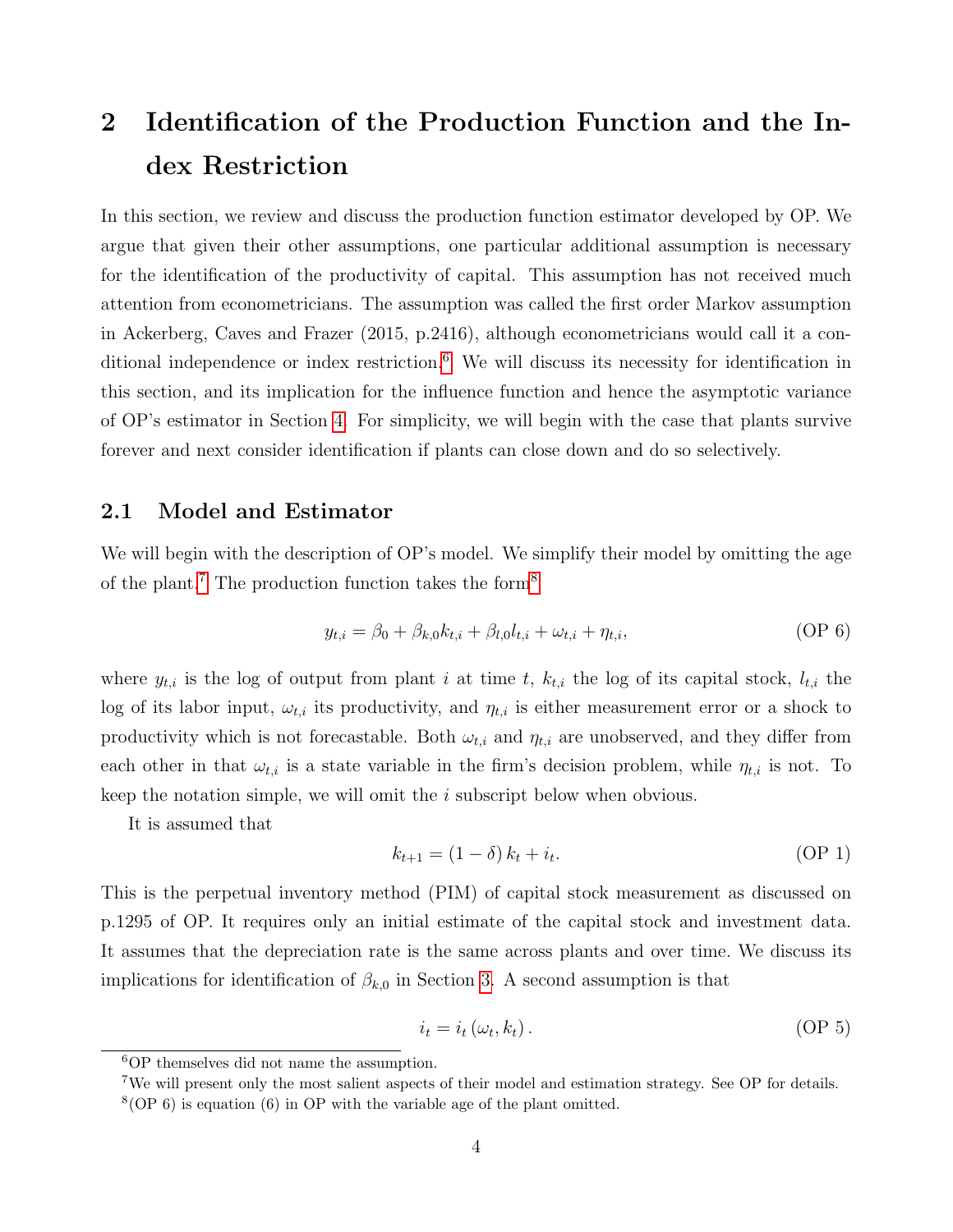with  $i_t(\omega_t, k_t)$  monotonically increasing in  $\omega_t$  for all  $k_t$  (OP, p. 1274). The investment choice follows from the Bellman equation

$$
V_t(\omega_t, k_t) = \max \left\{ \Phi, \ \sup_{i_t \ge 0} (\pi_t(\omega_t, k_t) - c(i_t) + \beta \mathbb{E}(V_{t+1}(\omega_{t+1}, k_{t+1} | J_t)) \right\}
$$
 (OP 3)

where  $\Phi$  denotes the liquidation value,  $\pi_t(\omega_t, k_t)$  is the profit function as a function of the state variables and  $c(i_t)$  is the cost of investment, the information at time t,  $J_t$  contains at the minimum the state variables  $\omega_t$ ,  $k_t$ , and as do OP, we take  $J_t = {\omega_t, k_t}$ . In [\(OP 3\)](#page-4-0), we can set the liquidation value  $\Phi = -\infty$  to ensure that the plant is not liquidated. We shall discuss the model with possible liquidation in Section [3.](#page-7-0)

By the monotonicity assumption, we can invert [\(OP 5\)](#page-3-4) and write

<span id="page-4-5"></span><span id="page-4-3"></span><span id="page-4-0"></span>
$$
\omega_t = h_t(i_t, k_t), \tag{OP 7}
$$

which allows us to rewrite

$$
y_t = \beta_{l,0} l_t + \phi_t (i_t, k_t) + \eta_t, \tag{OP 8}
$$

where

$$
\phi_t(i_t, k_t) \equiv \beta_0 + \beta_{k,0}k_t + \omega_t = \beta_0 + \beta_{k,0}k_t + h_t(i_t, k_t).
$$
 (OP 9)

The assumption that a firm never liquidates a plant<sup>[9](#page-4-1)</sup> implies by the first expression on p. 1276 of OP, that  $g\left(\underline{\omega}_{t+1}(k_{t+1}), \omega_t\right) = \mathbb{E}\left[\omega_{t+1}|\omega_t\right] + \beta_0 \equiv g(\omega_t)$  (substitute  $\underline{\omega}_t(k_t) = -\infty$ ). Therefore their equations (11) and (12) can be rewritten<sup>[10](#page-4-2)</sup>

$$
\mathbb{E}\left[y_{t+1} - \beta_{l,0}l_{t+1}\right|k_{t+1}\right] = \beta_{k,0}k_{t+1} + g\left(\omega_t\right),\tag{OP 11}
$$

$$
y_{t+1} - \beta_{l,0} l_{t+1} = \beta_{k,0} k_{t+1} + g \left( \phi_t \left( i_t, k_t \right) - \beta_{k,0} k_t \right) + \xi_{t+1} + \eta_{t+1}, \tag{OP 12}
$$

where

<span id="page-4-6"></span><span id="page-4-4"></span>
$$
\xi_{t+1} \equiv \omega_{t+1} - \mathbb{E}\left[\omega_{t+1}|\,\omega_t\right].\tag{1}
$$

<span id="page-4-1"></span>OP's estimator is based on the following multi-step identification strategy:

<sup>9</sup>Because  $\omega_t(k_t)$  in their equation (4) is understood to be equal to  $-\infty$ , the  $P_t$  in their equation (10) is equal to 1.

<span id="page-4-2"></span><sup>10</sup>In view of the definition of  $\phi_t(i_t, k_t)$  in [\(OP 9\)](#page-4-3), [\(OP 12\)](#page-4-4) should be written as

$$
y_{t+1} - \beta_{l,0}l_{t+1} = \beta_{k,0}k_{t+1} + \tilde{g}(\phi_t(i_t,k_t) - \beta_{k,0}k_t) + \xi_{t+1} + \eta_{t+1}
$$

where  $\tilde{g}(v) = g(v - \beta_0)$ . Since  $g(\cdot)$  is nonparametrically specified and  $\beta_0$  is not of interest, we write  $g(\cdot)$  for  $\tilde{g}(\cdot)$ for notational simplicity in the rest of the paper.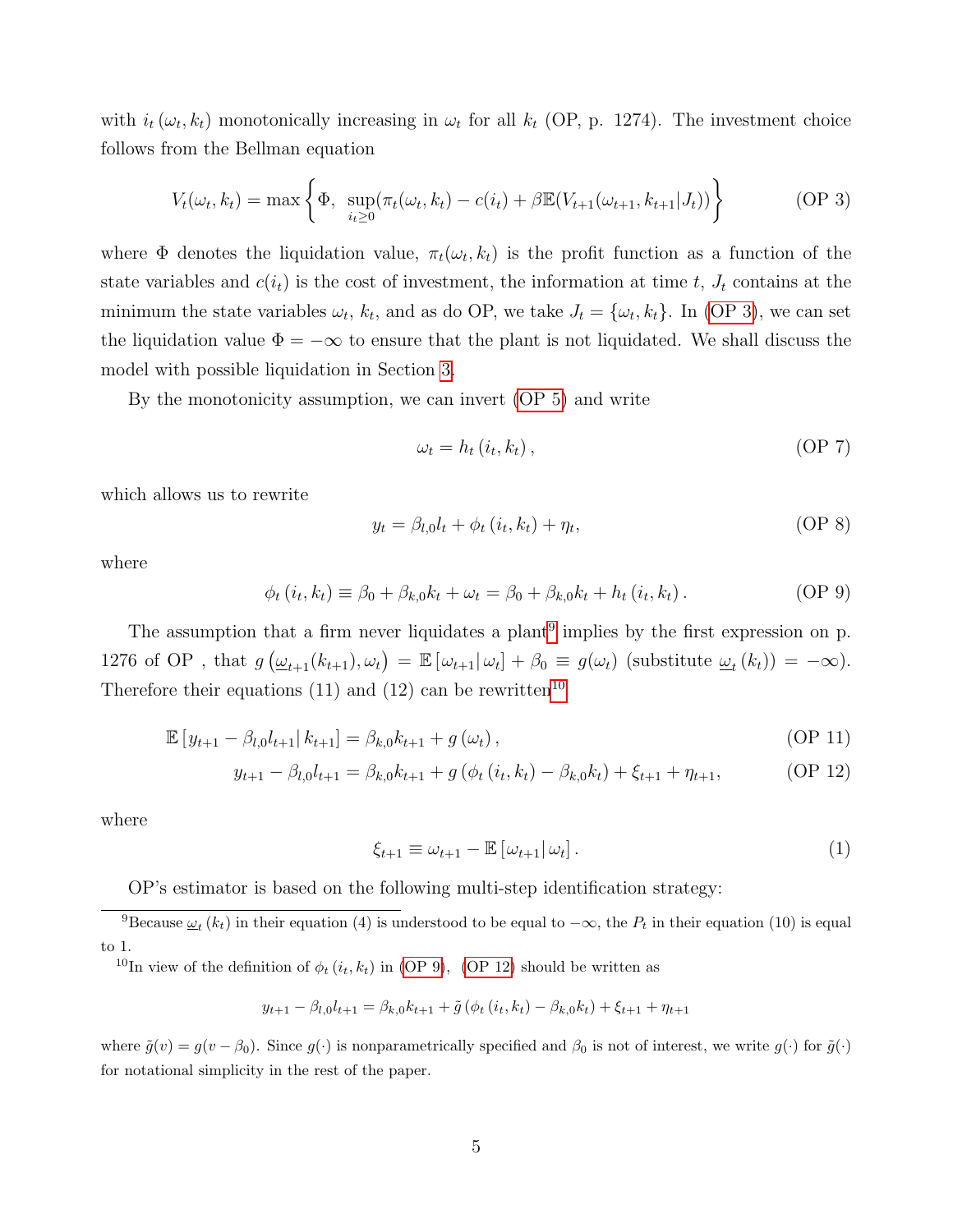1. In the first step,  $\beta_{l,0}$  and  $\phi_t$  in [\(OP 8\)](#page-4-5) are identified by standard methods for partially linear models, where  $\beta_l$  and  $\phi_t$  are identified as the solution<sup>[11](#page-5-0)</sup> to

<span id="page-5-3"></span>
$$
\min_{\beta_l, \phi_t} \mathbb{E}\left[ (y_t - \beta_l l_t - \phi_t(i_t, k_t))^2 \right].
$$
\n(2)

2. The  $\beta_{k,0}$  and g in [\(OP 12\)](#page-4-4) are identified as the solution to

$$
\min_{\beta_k, g} \mathbb{E} \left[ (y_{t+1} - \beta_{l,0} l_{t+1} - \beta_k k_{t+1} - g (\phi_t (i_t, k_t) - \beta_k k_t))^2 \right],
$$

where we substitute  $\beta_{l,0}$  and  $\phi_t(i_t, k_t)$  that were identified in the first step. <sup>[12](#page-5-1)</sup>

#### 2.2 Index restriction

Equation [\(OP 11\)](#page-4-6) above is a simplified version of equation (11) in OP, where the simplification is due to the fact that we omit the age variable and have no sample selectivity. Except for these simplifications, it is a direct quote from OP. We argue that (i) it should be derived rigorously under the same (but simplified) assumptions as in OP; and (ii) that derivation will uncover an implicit assumption that needs to be made explicit in order to understand the source of identification.

Equation [\(OP 11\)](#page-4-6) equates a conditional expectation given  $k_{t+1}$  to a function of  $k_{t+1}$  and  $\omega_t = h_t(i_t, k_t)$ . Note that the right-hand side (RHS) is not a function of  $k_{t+1}$  only, but a function of  $k_{t+1}$  and  $i_t$ , or equivalently because of the PIM, of  $k_{t+1}$  and  $k_t$ . Superficially, this would mean that the arguments in the left-hand side (LHS) and the RHS of [\(OP 11\)](#page-4-6) are not the same, which cannot be mathematically correct. For this purpose, we start with the derivation of the LHS, under the OP's assumptions.

On p.1275, OP state that [\(OP 11\)](#page-4-6) is "the expectation of  $y_{t+1} - \beta_l l_{t+1}$  conditional on information at t". The information at t includes the state variables  $\omega_t, k_t$ . Therefore, the LHS of [\(OP](#page-4-6) [11\)](#page-4-6) must be  $\mathbb{E}[y_{t+1} - \beta_{l,0}l_{t+1}|J_t]$ . Now consider the RHS. By the monotonicity of investment demand the information at t is equivalent to  $i_t, k_t$ . If the capital stock is measured by the PIM, then

<span id="page-5-2"></span>
$$
\mathbb{E}[k_{t+1}|\omega_t, k_t] = \mathbb{E}[k_{t+1}|i_t, k_t] = k_{t+1}.
$$
\n(3)

<span id="page-5-0"></span><sup>&</sup>lt;sup>11</sup>This minimization itself can be understood to consist of two substeps: For given  $\beta_l$  the function is minimized at  $\phi_t(i_t, k_t) = \mathbb{E}[y_t|i_t, k_t] - \beta_t \mathbb{E}[l_t|i_t, k_t]$ . Substitution and minimization over  $\beta_t$  identifies that parameter. The second step below also has a two-step interpretation.

<span id="page-5-1"></span><sup>&</sup>lt;sup>12</sup>Because  $\beta_k$  appears both in the linear part and in the nonparametric function, this is not a standard partially linear regression.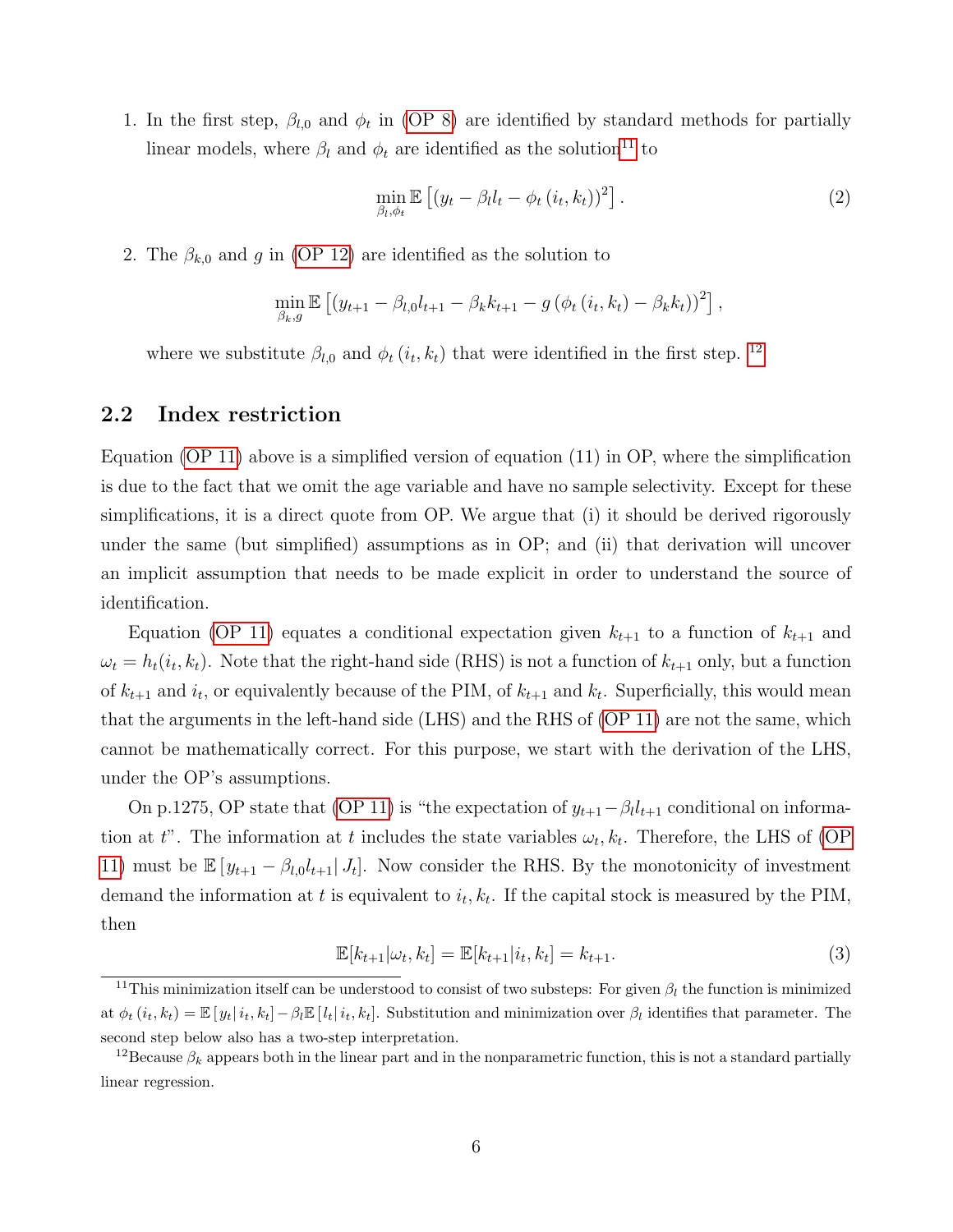By [\(OP 6\)](#page-3-5)

<span id="page-6-3"></span>
$$
y_{t+1} - \beta_{l,0} l_{t+1} = \beta_0 + \beta_{k,0} k_{t+1} + \omega_{t+1} + \eta_{t+1},
$$

so that, if we, as did OP, assume  $\mathbb{E}[\eta_{t+1}|J_t] = 0$ ,

$$
\mathbb{E}[y_{t+1} - \beta_{l,0}l_{t+1}|J_t] = \beta_0 + \beta_{k,0}\mathbb{E}[k_{t+1}|J_t] + \mathbb{E}[\omega_{t+1}|J_t] + \mathbb{E}[\eta_{t+1}|J_t]
$$
  
=  $\beta_0 + \beta_{k,0}k_{t+1} + \mathbb{E}[\omega_{t+1}|\omega_t, k_t].$  (4)

This suggests that [\(OP 11\)](#page-4-6) should be read as

<span id="page-6-1"></span>
$$
\mathbb{E}\left[y_{t+1} - \beta_{l,0}l_{t+1} | i_t, k_t\right] = \beta_0 + \beta_{k,0}k_{t+1} + \mathbb{E}\left[\omega_{t+1} | i_t, k_t\right]
$$
(5)

Comparing with [\(OP 11\)](#page-4-6) we conclude that OP make an additional assumption

<span id="page-6-0"></span>
$$
\beta_0 + \mathbb{E}\left[\left.\omega_{t+1}\right| i_t, k_t\right] = \beta_0 + \mathbb{E}\left[\left.\omega_{t+1}\right| \omega_t, k_t\right] = g(\omega_t). \tag{6}
$$

This is either an index restriction with  $\omega_t$  an index for  $i_t$  and  $k_t$ , or a conditional mean independence assumption.

OP make the conditional independence assumption implicitly in their equation (2). They state that the distribution of  $\omega_{t+1}$  conditional on the information at t has a distribution function that belongs to the family  $F_{\omega} = \{F(\cdot | \omega), \omega \in \Omega\}$ . This is consistent with  $\omega_t$  being an index or with  $\omega_{t+1}$  being conditionally independent of  $k_t$  given  $\omega_t$ . The assumption in OP's equation (2) is also made in Ackerberg, Caves and Frazer (2015, p.2416) who call it the first order Markov assumption.

The index restriction plays a crucial role in the identification of  $\beta_k$ . Under a mild full rank condition,  $\beta_{l,0}$  and  $\phi_t(i_t, k_t)$  are identified by the partial linear regression in the first step of the OP procedure. So we can assume that  $\beta_{l,0}$  and  $\phi_t(i_t, k_t)$  are known, and examine identification of  $\beta_{k,0}$  by [\(OP 11\)](#page-4-6) in the second step. Suppose that the index/conditional independence restriction [\(6\)](#page-6-0) is violated. In that case

<span id="page-6-2"></span>
$$
\beta_0 + \mathbb{E}\left[\omega_{t+1}|\,\omega_t, k_t\right] = g(\omega_t, k_t). \tag{7}
$$

There are economic reasons why the evolution of productivity can depend on the capital stock, an example being learning-by-doing.

By [\(OP 1\)](#page-3-6), [\(5\)](#page-6-1) and [\(7\)](#page-6-2), for all  $\beta_k$ 

$$
\mathbb{E}\left[y_{t+1} - \beta_{l,0}l_{t+1} | \omega_t, k_t\right] = \beta_k k_{t+1} + g\left(\omega_t, k_t\right) + \left(\beta_{k,0} - \beta_k\right)k_{t+1} \n= \beta_k k_{t+1} + g\left(\omega_t, k_t\right) + \left(\beta_{k,0} - \beta_k\right)\left(\left(1 - \delta\right)k_t + i_t\right) \n= \beta_k k_{t+1} + g\left(\omega_t, k_t\right) + \left(\beta_{k,0} - \beta_k\right)\left(\left(1 - \delta\right)k_t + i_t\left(\omega_t, k_t\right)\right) \n= \beta_k k_{t+1} + \bar{g}\left(\omega_t, k_t\right)
$$
\n(8)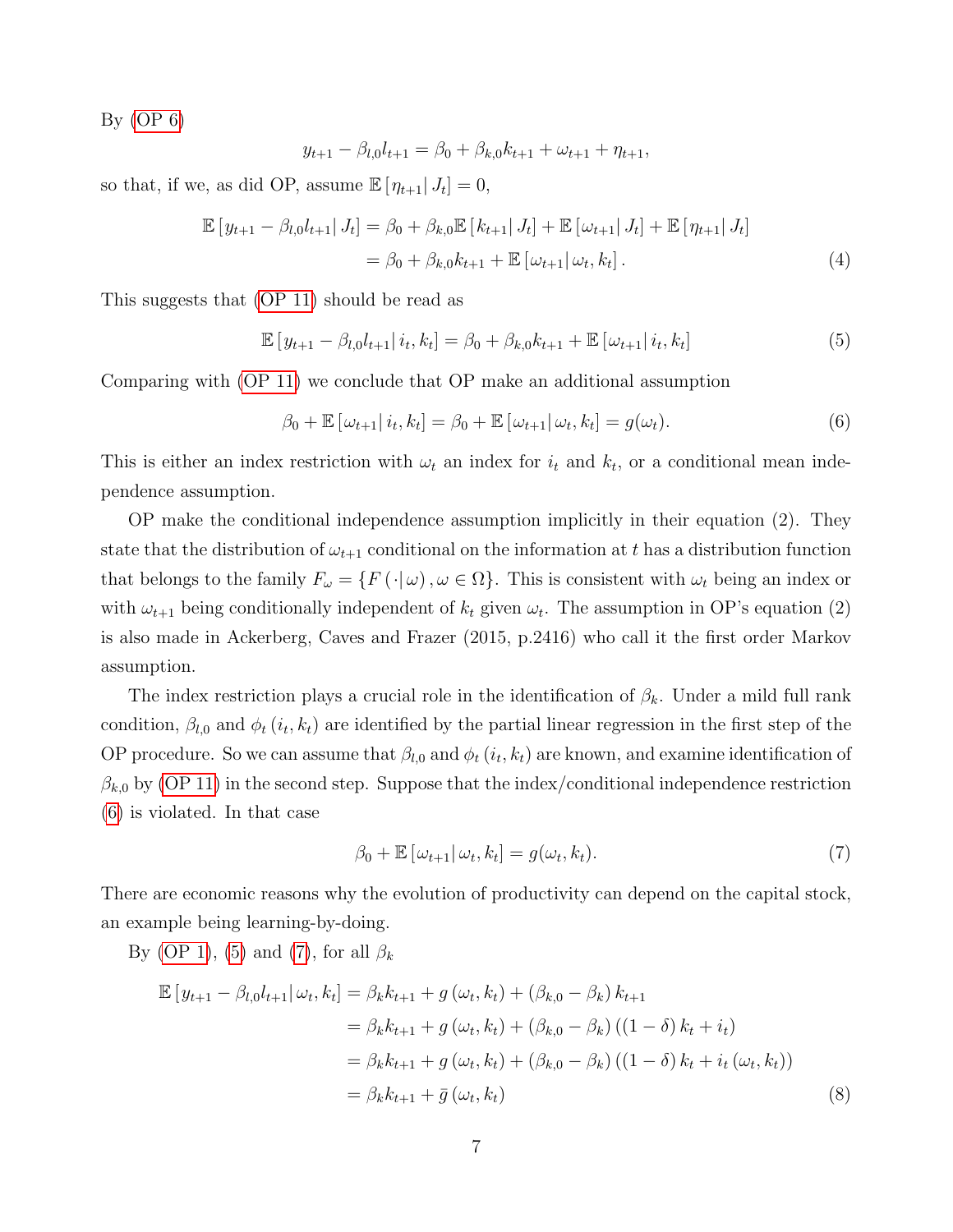for  $\bar{g}(\omega_t, k_t) \equiv g(\omega_t, k_t) + (\beta_{k,0} - \beta_k) ((1 - \delta) k_t + i_t(\omega_t, k_t))$ . Because both g and  $\bar{g}$  are nonparametric, we conclude that  $(\beta_{k,0}, g)$  and  $(\beta_k, \bar{g})$  are observationally equivalent, so that  $\beta_{k,0}$  and g are not identified.

### <span id="page-7-0"></span>3 Discussion

#### 3.1 Perpetual Inventory Method

The non-identification of  $\beta_{k,0}$ , if the index restriction is not satisfied, is a consequence of [\(3\)](#page-5-2) which in turn is implied by the measurement of the capital stock by the PIM as in [\(OP 1\)](#page-3-6). We argue that it is possible to identify  $\beta_{k,0}$  without the index restriction if the capital stock satisfies

<span id="page-7-1"></span>
$$
k_{t+1} = (1 - \delta) k_t + i_t + u_t \tag{9}
$$

with  $u_t$  a shock to the value of the capital stock, e.g., because of technological progress that makes part of the capital stock obsolete. For the purpose of identification, we further assume that (i)  $u_t \in J_t$ , but  $u_t$  is not correlated over time so that it is not a state variable in [\(OP 3\)](#page-4-0), and (ii)  $\mathbb{E} \left[ \omega_{t+1} | \omega_t, k_t, u_t \right] = \mathbb{E} \left[ \omega_{t+1} | \omega_t, k_t \right]$ .

Under these assumptions and with the updated  $J_t$ , [\(4\)](#page-6-3) becomes

$$
\mathbb{E}\left[y_{t+1} - \beta_{l,0}l_{t+1} | \omega_t, k_t, u_t\right] = \beta_0 + \beta_{k,0}k_{t+1} + \mathbb{E}\left[\omega_{t+1} | \omega_t, k_t, u_t\right]
$$

$$
= \beta_0 + \beta_{k,0}k_{t+1} + \mathbb{E}\left[\omega_{t+1} | \omega_t, k_t\right]
$$

$$
= \beta_{k,0}k_{t+1} + g\left(\omega_t, k_t\right),
$$

since  $\mathbb{E}[k_{t+1}|\omega_t, k_t, u_t] = k_{t+1}$ . Because  $k_{t+1} = (1 - \delta) k_t + i_t + u_t \neq \mathbb{E}[k_{t+1}|i_t, k_t] = \mathbb{E}[k_{t+1}|\omega_t, k_t]$ , we can estimate  $\beta_{k,0}$  by regressing  $y_{t+1} - \beta_{l,0}l_{t+1} - \mathbb{E}[y_{t+1} - \beta_{l,0}l_{t+1}| i_t, k_t]$  on  $k_{t+1} - \mathbb{E}[k_{t+1}| i_t, k_t]$ . Therefore if the capital stock is measured by a method that does not involve an exact relation between  $k_{t+1}$  and  $i_t, k_t$ , then we can relax the index restriction, or even test the restriction by comparing estimates of  $\beta_{k,0}$  with and without the index restriction.

If the capital stock data are constructed using the PIM then  $u_t \equiv 0$  and  $\beta_{k,0}$  is not identified. The accounting identity  $k_{t+1} = k_t + i_t - d_t$  with  $d_t$  the depreciation in period t implies that in [\(9\)](#page-7-1)  $d_t = \delta k_t - u_t$ . Therefore the depreciation depends on other variables than the current capital stock. For instance a machine is scrapped because a technologically more advanced one has become available. To identify  $\beta_{k,0}$  without the index restriction, plant level data on  $k_t$  or  $d_t$  are required, as available in the Compustat $(\mathbb{R})$  database. With the subsample from the Compustat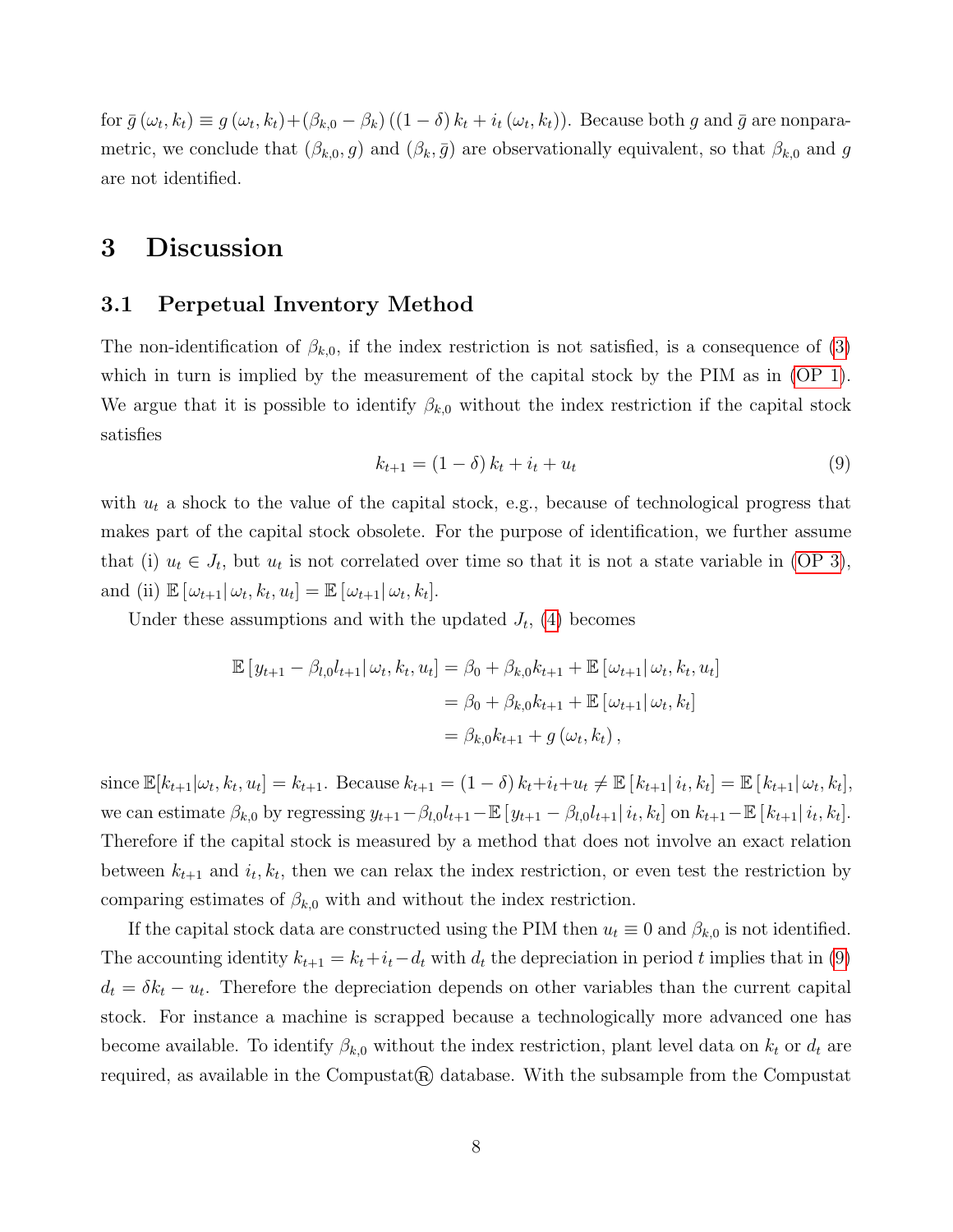data used by Imrohoroğlu and Tüzel (2014) it is easily checked that the depreciation rate  $d_t/k_t$ differs between firms and over time.<sup>[13](#page-8-0)</sup>

### 3.2 Sample Selection

The preceding analysis of the PIM raises concerns regarding the identification of  $\beta_{k,0}$ , if firms can close down plants. In fact, it can be shown that  $\beta_{k,0}$  is not identified with sample selectivity if [\(OP 1\)](#page-3-6) is satisfied, which contradicts OP's claim.

In their equation (4), OP specify a threshold model for plant survival (see OP, p.1273):  $\chi_t = 1$  iff  $\omega_t \geq \omega_t(k_t)$  with  $\omega_t(k_t)$  the value that makes the firm indifferent between scrapping and continuing the plant. Therefore their equation (11) that accounts for the scrapping of plants is (if we additionally condition on the information at  $t$  as stated by  $OP$ )

<span id="page-8-1"></span>
$$
\mathbb{E}\left[y_{t+1} - \beta_{l,0}l_{t+1} | k_{t+1}, \omega_t, k_t, \chi_{t+1} = 1\right] = \beta_{k,0}k_{t+1} + g\left(\underline{\omega}_{t+1}(k_{t+1}), \omega_t\right). \tag{OP 11'}
$$

Note that we impose the index restriction. OP (p.1276) define  $g\left(\underline{\omega}_{t+1}(k_{t+1}), \omega_t\right)$  by

$$
g\left(\underline{\omega}_{t+1}(k_{t+1}), \omega_t\right) = \beta_0 + \int_{\underline{\omega}_{t+1}(k_{t+1})} \omega_{t+1} \frac{F\left(d\omega_{t+1}|\omega_t\right)}{\int_{\underline{\omega}_{t+1}(k_{t+1})} F\left(d\omega_{t+1}|\omega_t\right)} = \mathbb{E}\left[\omega_{t+1}|\omega_{t+1}\geq \underline{\omega}_{t+1}(k_{t+1}), \omega_t\right].
$$

The problem is that  $\underline{\omega}_{t+1}(k_{t+1})$  is a function of  $k_{t+1}$ , which raises the question of underidentification.

Note that  $g\left(\underline{\omega}_{t+1}(k_{t+1}), \omega_t\right)$  is a strictly increasing function of  $\underline{\omega}_{t+1}(k_{t+1})$  for any given  $\omega_t$ . Also  $\underline{\omega}_{t+1}(k_{t+1})$  is a strictly decreasing function of  $k_{t+1}$ , so that  $\overline{g}(\omega_t, k_{t+1}) \equiv g(\underline{\omega}_{t+1}(k_{t+1}), \omega_t)$ is strictly decreasing in  $k_{t+1}$ .

As in the previous section, there are observationally equivalent parameters. By [\(OP 11'\)](#page-8-1) and the PIM

$$
\mathbb{E}\left[y_{t+1} - \beta_l l_{t+1} | \omega_t, k_t, \chi_t = 1\right] = \bar{\beta}_k k_{t+1} + \bar{g}\left(\omega_t, k_{t+1}\right) + \left(\beta_k - \bar{\beta}_k\right) k_{t+1}
$$

$$
= \bar{\beta}_k k_{t+1} + \breve{g}\left(\omega_t, k_{t+1}\right)
$$

for  $\check{g}(\omega_t, k_{t+1}) \equiv \bar{g}(\omega_t, k_{t+1}) + (\beta_k - \bar{\beta}_k) k_{t+1}$ , which is strictly decreasing in  $k_{t+1}$  if  $\bar{\beta}_k > \beta_k$ . Because both  $\bar{g}$  and  $\check{g}$  are nonparametric, we conclude that  $\beta_k$  is not identified.

<span id="page-8-0"></span><sup>&</sup>lt;sup>13</sup>Among others, Brynjolfsson and Hitt (2003) and Imrohoroğlu and Tüzel (2014) have used the Compustat capital stock and depreciation data with the adjustments suggested by Hall (1990). Imrohoroğlu and Tüzel (2014) use the OP estimator. Piketty and Zucman (2014) criticize the use of the PIM for the measurement of the capital stock. Hulten (1990) discusses practical aspects of the measurement of capital. We thank Monica Morlacco for discussions on this topic.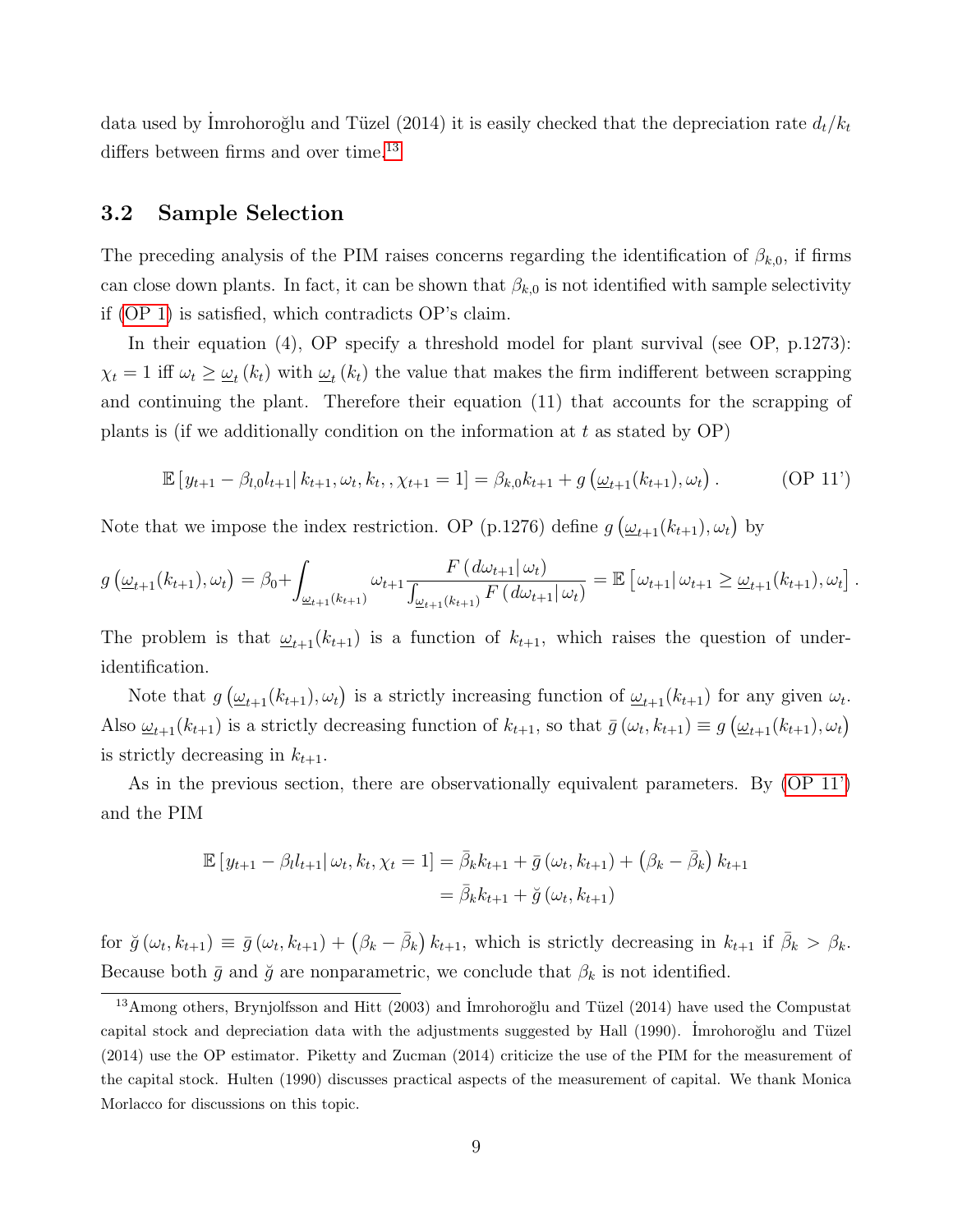This issue can be seen slightly differently. First we note that by the third and fifth lines of their equation (10), we have for the survival probability

$$
P_t \equiv \mathfrak{p}_t \left( \underline{\omega}_{t+1}(k_{t+1}), \omega_t \right) = \mathfrak{p}_t(i_t, k_t).
$$

If we read for  $\mathfrak{p}_t$  the conditional survival function of  $\omega_{t+1}$  given  $\omega_t$ , then we can invert the relation to obtain  $\underline{\omega}_{t+1}(k_{t+1})$  as a function of  $P_t$  and  $\omega_t$ . OP (p. 1276) therefore obtain for the truncated conditional mean

$$
g\left(\underline{\omega}_{t+1}(k_{t+1}), \omega_t\right) = g\left(P_t, \omega_t\right).
$$

As in our discussion of the index restriction above, we rewrite [\(OP 11\)](#page-4-6) as conditional on the state variables and survival

$$
\mathbb{E}[y_{t+1} - \beta_{l,0}l_{t+1}|\omega_t, k_t, \chi_t = 1] = \beta_{k,0}k_{t+1} + g(P_t, \omega_t),
$$

where the equality follows from the PIM.

Because  $P_t$  is strictly increasing in  $k_{t+1}$  given  $\omega_t$ , we can invert the relationship and write  $k_{t+1}$  as a function of  $(P_t, \omega_t)$ . Therefore, the partially linear regression of  $y_{t+1} - \beta_t l_{t+1}$  on  $k_{t+1}$ (using  $(P_t, \omega_t)$ ) as an argument of the nonparametric component) fails to identify  $\beta_k$ .

The problem disappears if  $k_{t+1}$  cannot be written a a function of  $(P_t, \omega_t)$ . For example,  $\omega_{t+1}(k_{t+1}) = \max(k_{t+1}, C)$  may eliminate the under-identification problem. However, it is not clear if that choice is consistent with the optimal scrapping rule in (OP 3). Also note that the PIM was used to find an observationally equivalent model. Whether the model with attrition is identified if the capital stock is not measured using the PIM is beyond the scope of this paper.

## <span id="page-9-0"></span>4 The Influence Function of the Estimator

In this section, we discuss how the asymptotic distribution of the OP estimator can be characterized using recent results on inference in semi-parametric models with generated regressors. We argue that the index restriction not only plays a crucial role in the identification, but it also makes it possible to characterize the influence function.

As discussed in the previous section, the OP estimator is based on a two-step identification strategy. Our derivation of the asymptotic distribution is based on an alternative characterization of the minimization in the second step. It is convenient to start with the case that  $\beta_{l,0}$ and  $\phi_t(\cdot)$  are known. We characterize the second step as consisting of two sub-steps:

1. For given  $\beta_k$ , we minimize the objective function

<span id="page-9-1"></span>
$$
\mathbb{E}\left[ (y_{t+1} - \beta_{l,0}l_{t+1} - \beta_k k_{t+1} - g(\phi_t - \beta_k k_t))^2 \right]
$$
 (10)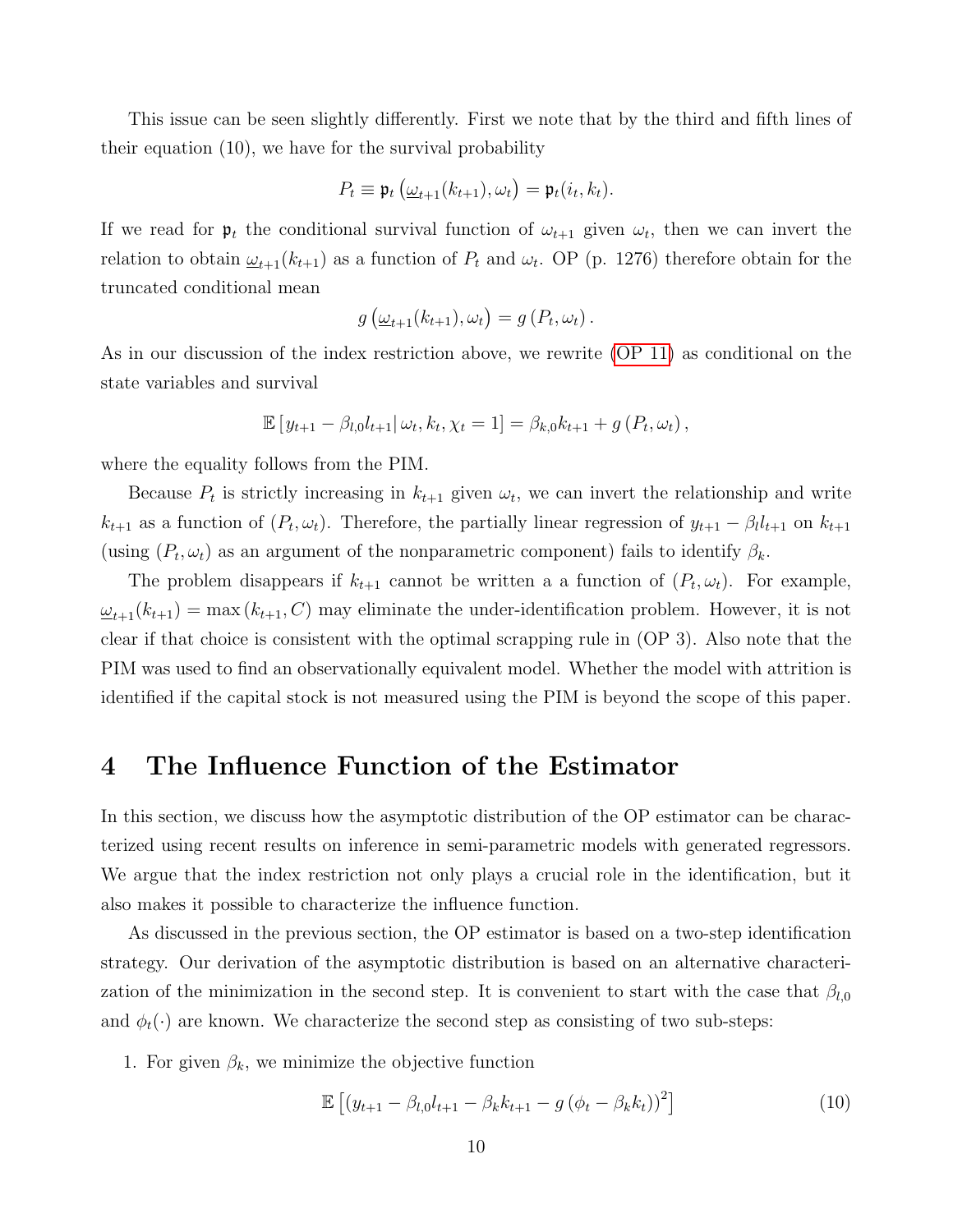with respect to g, where we let  $\phi_t \equiv \phi_t(i_t, k_t)$ . The solution that depends on  $\beta_k$  is equal to (note that we omit the conditioning variables in  $\phi_t$ )

<span id="page-10-0"></span>
$$
\mathbb{E}[y_{t+1} - \beta_{l,0}l_{t+1} | \phi_t - \beta_k k_t] - \beta_k \mathbb{E}[k_{t+1} | \phi_t - \beta_k k_t]
$$
\n(11)

2. Upon substitution of [\(11\)](#page-10-0) in the objective function [\(10\)](#page-9-1), we obtain a concentrated objective function, that we minimize with respect to  $\beta_k$ .

To keep the notation simple, we write  $Y_1 \equiv y_{t+1} - \beta_{l,0} l_{t+1}$ ,  $Y_2 \equiv k_{t+1}$ , and  $\gamma_j (\phi_t - \beta_k k_t) \equiv$  $\mathbb{E}[Y_j|\phi_t - \beta_k k_t]$  for  $j = 1, 2$ . With this notation, we can write

$$
g\left(\phi_t - \beta_k k_t\right) = \gamma_1 \left(\phi_t - \beta_k k_t\right) - \beta_k \gamma_2 \left(\phi_t - \beta_k k_t\right). \tag{12}
$$

The minimization problem in the second sub-step is

<span id="page-10-2"></span>
$$
\min_{\beta_k} \mathbb{E}\left[\frac{1}{2}\left(Y_1 - \gamma_1\left(\phi_t - \beta_k k_t\right) - \beta_k\left(Y_2 - \gamma_2\left(\phi_t - \beta_k k_t\right)\right)\right)^2\right].\tag{13}
$$

For the first-order condition we need the derivative of the concentrated objective function with respect to  $\beta_k$ . There are two complications. First, we note that even if  $\beta_{l,0}$  and  $\phi_t$  are known, the conditional expectations  $\mathbb{E}[Y_j|\phi_t - \beta_k k_t]$  depend on  $\beta_k$ . This means that the derivative of the function under the expectation

$$
M(Y_1, Y_2, \phi_t, k_t; \beta_k) \equiv \frac{1}{2} (Y_1 - \gamma_1 (\phi_t - \beta_k k_t) - \beta_k (Y_2 - \gamma_2 (\phi_t - \beta_k k_t)))^2
$$

has to take account of this dependence. Second, the  $\phi_t$  is in fact estimated, so that its sampling variation affects the conditioning variable in  $\gamma_1$  and  $\gamma_2$ .

A nice feature is that the estimation of  $\gamma_1$  and  $\gamma_2$  has no contribution to the influence function, i.e. we can consider their estimates as the population parameters. This follows from Newey (1994, p. 1357-58).<sup>[14](#page-10-1)</sup> Newey shows that if an infinitely dimensional parameter as g, and therefore  $(\gamma_1, \gamma_2)$ , is the solution to a minimization problem as [\(10\)](#page-9-1), then its estimation does not have a contribution to the influence function of the estimator of  $\beta_k$ . By the same argument there is no contribution to the influence function of  $\hat{\beta}_l$  from the estimation of  $\phi_t$  that is the solution to the minimization problem [\(2\)](#page-5-3).

Even with this simplification, the derivative of  $M(Y_1, Y_2, \phi_t, k_t; \beta_k)$  with respect to  $\beta_k$  is not a trivial object. Consider  $\mathbb{E}[Y_j | \nu_t(\beta_k)]$  with

$$
\nu_t(\beta_k) \equiv \phi_t - \beta_k k_t.
$$

<span id="page-10-1"></span><sup>&</sup>lt;sup>14</sup>We are referring to the argument that leads to Proposition 2 on p.1358. Unfortunately, there is a typo there; the proposition actually refers to equation (3.11) instead of equation (3.10).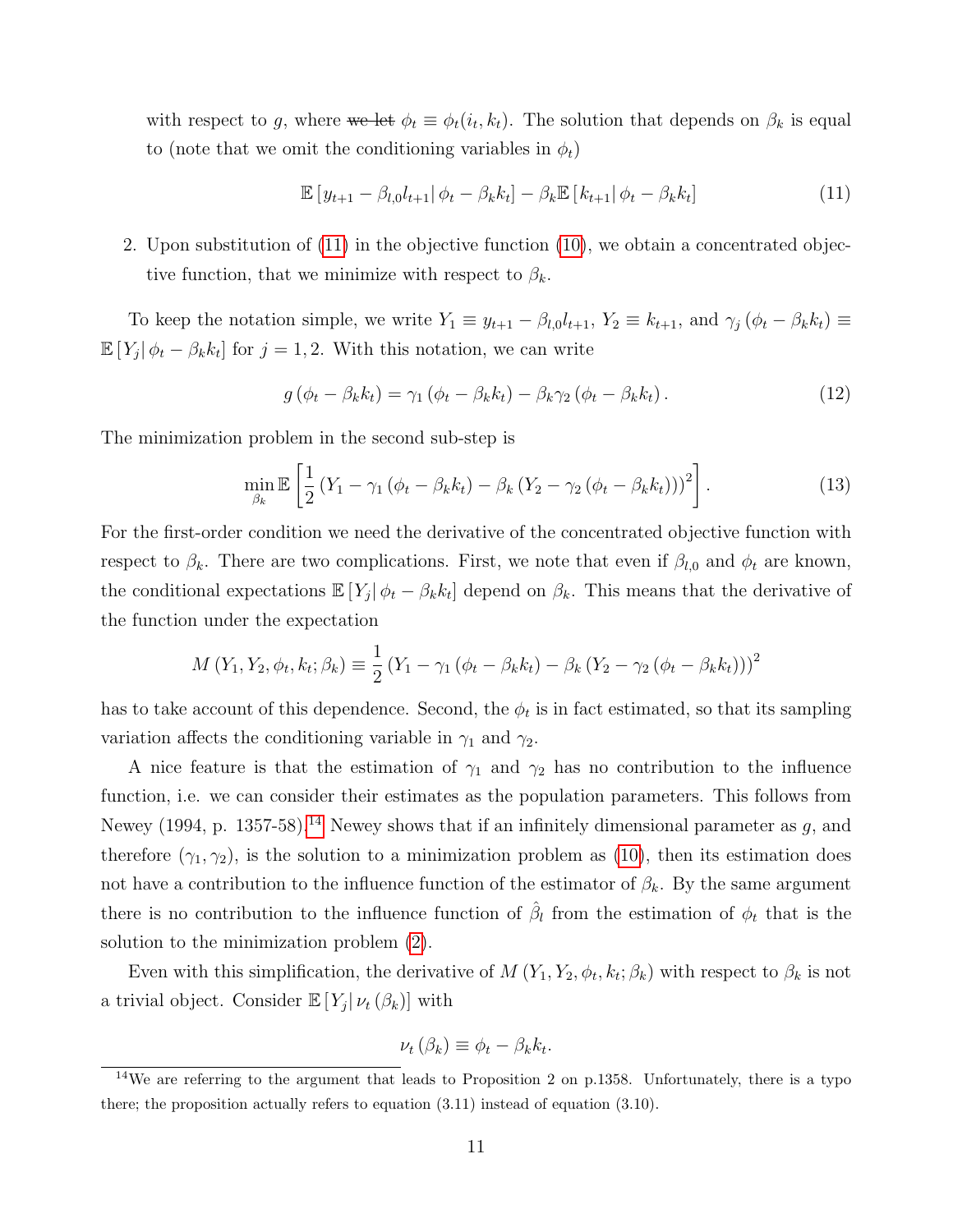The conditional expectation  $\mathbb{E}[Y_j | \nu_t(\beta_k)]$  depends on  $\beta_k$  in two ways. First, the dependence is directly through its argument  $\nu_t (\beta_k)$ . Second,  $\beta_k$  affects the entire shape of the conditional distribution of  $Y_j$  given  $\nu_t(\beta_k)$  and therefore its conditional mean. So a better notation for the conditional mean is

$$
\mathbb{E}\left[Y_j|\nu_t(\beta_k)\right] = \gamma_j\left(\nu_t(\beta_k);\beta_k\right)
$$

This notation emphasizes the two roles of  $\beta_k$  in this conditional expectation. The total derivative is the sum of the partial derivatives with respect to both appearances of  $\beta_k$ . Of these the derivative  $\partial\gamma_j(\nu;\beta_k)/\partial\beta_k$  is not obvious. Hahn and Ridder (2013) characterized the *expectation* of such derivatives, but not the derivatives themselves.

To find the derivative we use a result in Newey (1994, p.1358), who shows how to calculate the derivative if the parameter enters in an index as is the case in OP. In the previous section, it was argued that an index restriction is crucial for identification. We now exploit the index restriction for the first order condition for [\(13\)](#page-10-2). As noted above, Hahn and Ridder (2013) do not derive the derivatives of the conditional expectations. On the other hand, Newey (1994, p. 1358, l. 19 $15$  derives an expression for such a derivative under the index restriction. Although the index restriction does not necessarily hold for  $\gamma_1$  and  $\gamma_2$ , it does hold for g by the discussion in the previous section. This means that we can apply Newey's result to characterize the derivative of q, and obtain the first order condition below in Proposition  $1^{16}$  $1^{16}$  $1^{16}$ . This is the third important implication of the index restriction.

Proofs of the following results are collected in the appendix.

<span id="page-11-1"></span>**Proposition 1** The first-order condition for the minimization problem [\(13\)](#page-10-2) is given by

<span id="page-11-3"></span>
$$
0 = \mathbb{E}\left[\left(\xi_{t+1} + \eta_{t+1}\right)\left((k_{t+1} - \mathbb{E}\left(k_{t+1}|\nu_t\right)) - \frac{\partial g\left(\nu_t\right)}{\partial \nu_t}\left(k_t - \mathbb{E}\left[k_t|\nu_t\right]\right)\right)\right],\tag{14}
$$

where  $\nu_t \equiv \nu_t(\beta_{k,0}), \eta$  and  $\xi$  are defined in [\(OP 6\)](#page-3-5) and [\(1\)](#page-3-7) respectively.

Newey's (1994) result that is based on an index restriction, can be utilized to verify the (local) identification of  $\beta_k$ . Proposition 2 gives the second derivative  $\Upsilon$  of [\(13\)](#page-10-2) with respect to  $\beta_k$ . The second derivative  $\Upsilon > 0$  in general, so that  $\beta_k$  is locally identified.

<span id="page-11-4"></span>**Proposition 2** The second order derivative of [\(13\)](#page-10-2) with respect to  $\beta_k$  is

$$
\Upsilon = \mathbb{E}\left[\left((k_{t+1} - \mathbb{E}\left(k_{t+1}|\nu_t\right)) - \frac{\partial g\left(\nu_t\right)}{\partial \nu_t}\left(k_t - \mathbb{E}\left[k_t|\nu_t\right]\right)\right)^2\right].\tag{15}
$$

<span id="page-11-0"></span><sup>15</sup>See the working paper version of Hahn and Ridder (2013) for more detailed analysis.

<span id="page-11-2"></span><sup>&</sup>lt;sup>16</sup>Specifically, the term  $-\frac{\partial g(\nu_t)}{\partial u}$  $\frac{g(\nu_t)}{\partial \nu_t}$  ( $k_t - \mathbb{E}[k_t | \nu_t]$ ) on the RHS of [\(14\)](#page-11-3) is the result of applying Newey's argument.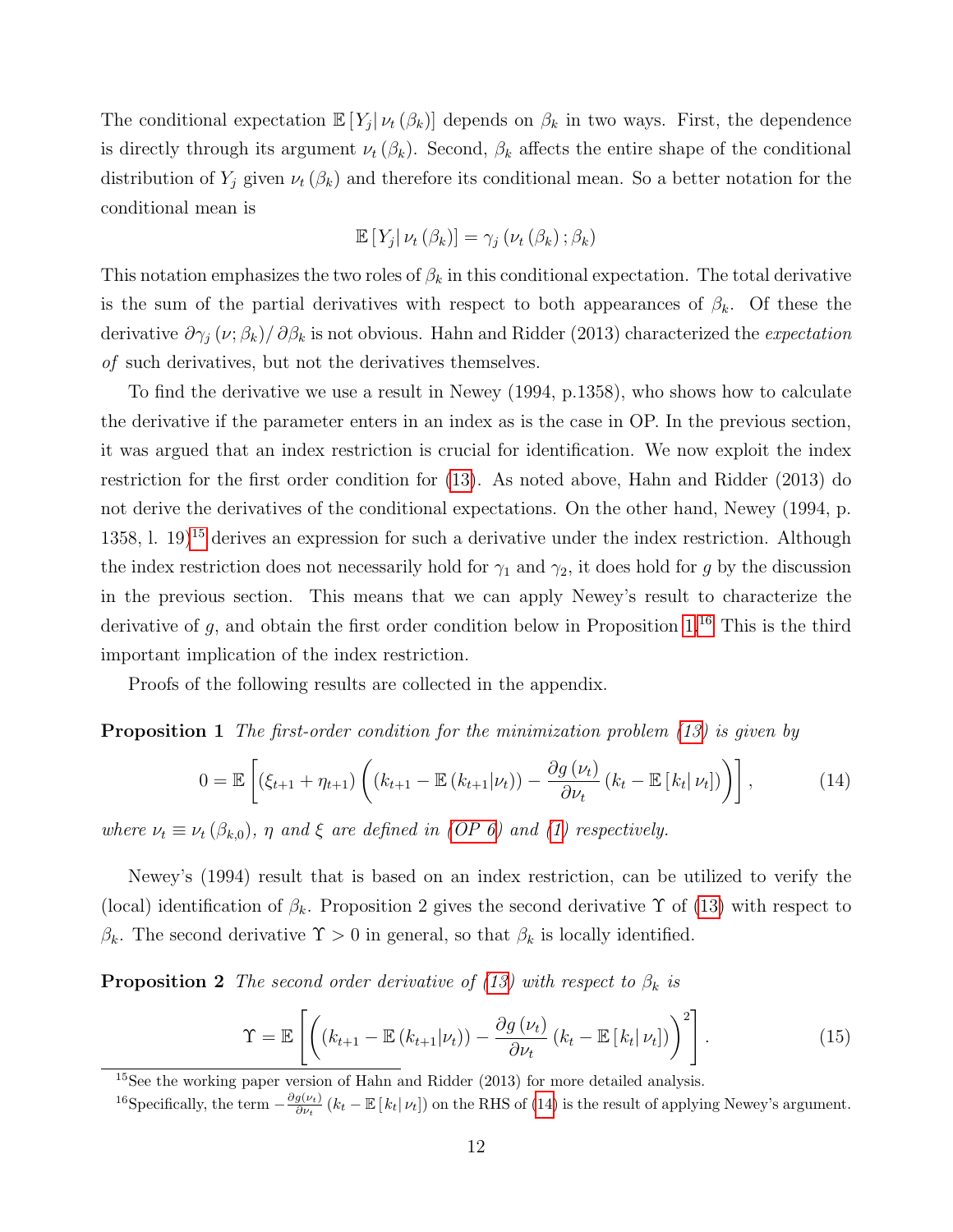The next proposition gives the influence function of  $\hat{\beta}_k$ .

<span id="page-12-2"></span>**Proposition 3** The influence function of  $\hat{\beta}_k$  is the sum of the main term that is the normalized sum of the moment functions in  $(24)$  in the Appendix:

$$
\Upsilon^{-1}\left(\frac{1}{\sqrt{n}}\sum_{i=1}^{n}\left(\begin{array}{c}y_{i,t+1}-\beta_{l,0}l_{i,t+1}-\beta_{k,0}k_{i,t+1} \\ -\mathbb{E}\left[y_{i,t+1}-\beta_{l,0}l_{i,t+1}-\beta_{k,0}k_{i,t+1}\right|\nu_{i,t}\right]\end{array}\right)\cdot\left(\begin{array}{c}k_{i,t+1}-\mathbb{E}\left[k_{i,t+1}\right|\nu_{i,t}\right] \\ -\frac{\partial g(\nu_{i,t})}{\partial \nu_{i,t}}\left(k_{i,t}-\mathbb{E}\left[k_{i,t}\right|\nu_{i,t}\right]\end{array}\right)\right) \tag{16}
$$

and the adjustment

<span id="page-12-1"></span>
$$
- \Upsilon^{-1} \frac{1}{\sqrt{n}} \sum_{i=1}^{n} \left( \Lambda_{1i} + \Lambda_{2i} \right) \left( (y_{i,t} - \beta_{l,0} l_{i,t}) - \mathbb{E} \left[ y_{i,t} - \beta_{l,0} l_{i,t} \right] i_{i,t}, k_{i,t} \right), \tag{17}
$$

where

$$
\Lambda_{1i} \equiv \frac{\partial g(\nu_{i,t})}{\partial \nu_{i,t}} \left( (k_{i,t+1} - \mathbb{E}[k_{i,t+1} | \nu_{i,t}]) - \frac{\partial g(\nu_{i,t})}{\partial \nu_{i,t}} (k_{i,t} - \mathbb{E}[k_{i,t} | \nu_{i,t}]) \right),
$$
  
\n
$$
\Lambda_{2i} \equiv \frac{\Gamma}{\mathbb{E}[ (l_{i,t} - \mathbb{E}[l_{i,t} | i_{i,t}, k_{i,t}])^2 ]} (l_{i,t} - \mathbb{E}[l_{i,t} | i_{i,t}, k_{i,t}]),
$$

and

$$
\Gamma \equiv \mathbb{E}\left[\begin{array}{c}\left((l_{t+1} - \mathbb{E}\left[l_{t+1}\middle|\nu_t\right]) - \frac{\partial g(\nu_{i,t})}{\partial \nu_{i,t}}\mathbb{E}\left[l_t\middle|\,i_t, k_t\right]\right)\\ \times \left((k_{t+1} - \mathbb{E}\left[k_{t+1}\middle|\nu_t\right]) - \frac{\partial g(\nu_{i,t})}{\partial \nu_{i,t}}\left(k_t - \mathbb{E}\left[k_t\middle|\nu_t\right]\right)\right)\end{array}\right].
$$

**Remark 1** Our decomposition of the influence function is helpful in case  $\hat{\beta}_l$  is not estimated by the partially linear regression method, which is useful because Ackerberg, Caves, and Frazer (2015) raised concerns about identification of  $\beta_{l,0}$  by such strategy. If so, it may be desired to estimate it by some other method. If the alternative method is such that the influence function is  $\varepsilon_{1,i}$ , a straightforward modification of our proof indicates that [\(17\)](#page-12-1) should be replaced by

$$
-\Upsilon^{-1}\frac{1}{\sqrt{n}}\sum_{i=1}^{n}\Lambda_{1i}\left((y_{i,t}-\beta_{l,0}l_{i,t})-\mathbb{E}\left[y_{i,t}-\beta_{l,0}l_{i,t}\right| i_{i,t},k_{i,t}\right])-\Upsilon^{-1}\Gamma\frac{1}{\sqrt{n}}\sum_{i=1}^{n}\varepsilon_{1,i}.
$$

Remark 2 We derived the influence function directly by Newey's (1994) results. A derivation of the asymptotic distribution by stochastic expansion is included in the Supplemental Appendix of this paper, which is available from the authors upon request.

## <span id="page-12-0"></span>5 Summary

In this paper, we examined the identifying assumptions Olley and Pakes (1996). We argued that an index restriction plays a crucial role in identification, especially if the capital stock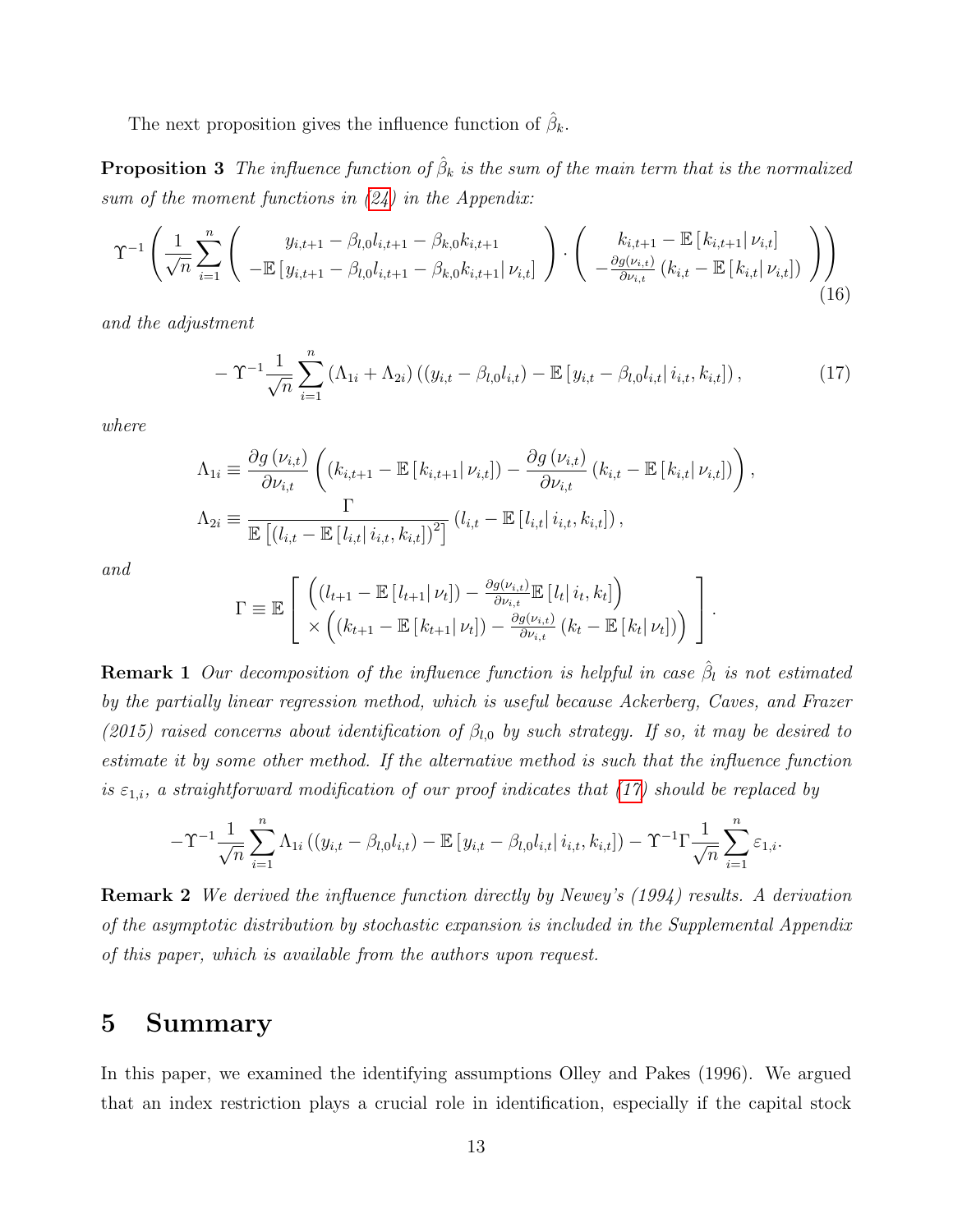is measured by the perpetual inventory method. We argued that the index restriction is not sufficient for identification under sample selectivity. Finally, we exploited the index restriction to derive the influence function of the OP estimator.

### References

- [1] Ackerberg, D.A.,L. Benkard, S. Berry, and A. Pakes, (2007): "Econometric Tools for Analyzing Market Outcomes," in Heckman, J. and Leamer, E., eds., Handbook of Econometrics, Volume 6A, Amsterdam: North Holland, 4171-4276.
- [2] Ackerberg, D.A., K. Caves, and G. Frazer (2015): "Identification Properties of Recent Production Function Estimators," Econometrica, 83, 2411–2451.
- [3] Ackerberg, D.A., Chen, X., and Hahn, J. (2012): "A Practical Asymptotic Variance Estimator for Two-Step Semiparametric Estimators," Review of Economics and Statistics, 94, 481-498.
- [4] Brynjolfsson, E., L.M. Hitt (2003): "Computing Productivity: Firm-Level Evidence," Review of Economics and Statistics, 85, 793–808.
- [5] Cattaneo, M., M. Jansson, and X. Ma (2019): "Two-Step Estimation and Inference with Possibly Many Included Covariates," Review of Economic Studies, 86, 1095–1122.
- [6] Hahn, J., and Ridder, G. (2013): "The Asymptotic Variance of Semi-parametric Estimators with Generated Regressors," Econometrica, 81, 315–340.
- [7] Hahn, J., Liao, Z., and Ridder, G. (2018): "Nonparametric Two-Step Sieve M Estimation and Inference," Econometric Theory, 34, 1281-1324.
- [8] Hall, B. H. (1990): "The Manufacturing Sector Master File: 1959-1987," NBER, Working paper 3366.
- [9] Hulten, C. R. (1990): "The Measurement of Capital," in E. R. Berndt and Jack E. T., eds., Fifty Years of Economic Measurement, Studies in Income and Wealth Volume 54, Chicago and London: The University of Chicago Press, 119-152.
- [10] İmrohoroğlu, A., S. Tüzel (2014): "Firm Level Productivity, Risk, and Return," Management Science, 60, 2073-2090.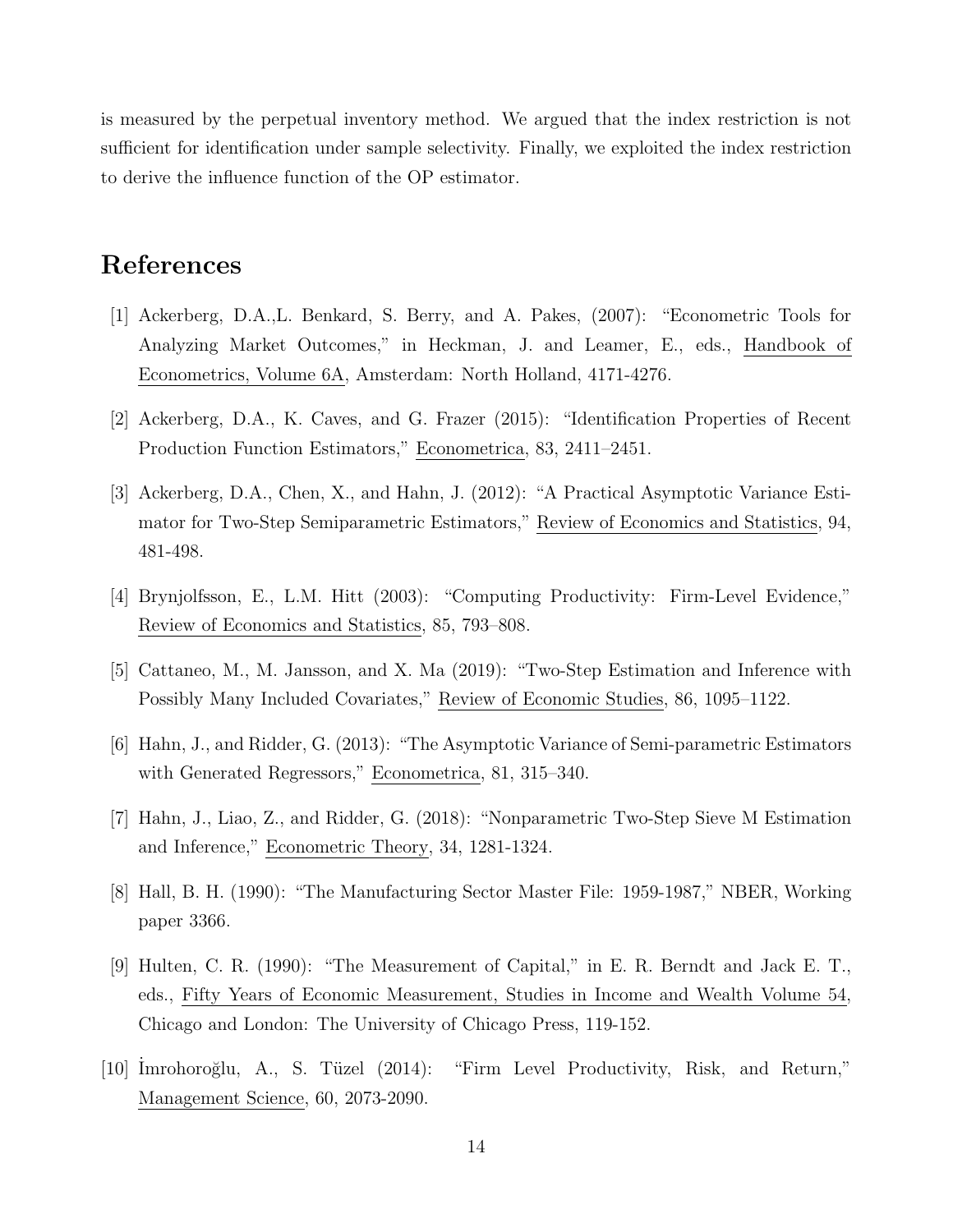- [11] Mammen, E., C. Rothe, and M. Schienle (2014): "Semiparametric Estimation with Generated Covariates," working paper SFB 649, 2014-043.
- [12] Mammen, E., C. Rothe, and M. Schienle (2016): "Semiparametric Estimation with Generated Covariates," Econometric Theory, 32, 1140-1177.
- [13] Newey, W. K. (1994): "The Asymptotic Variance of Semiparametric Estimators," Econometrica, 62(6), 1349-1382.
- [14] Olley, S., and Pakes, A. (1996): "The Dynamics of Productivity in the Telecommunications Equipment Industry," Econometrica, 64, 1263-1297.
- [15] Pakes, A. , and Olley, S.(1995): "A Limit Theorem for a Smooth Class of Semiparametric Estimators," Journal of Econometrics, 65, 295-332.
- [16] Piketty, T., and G. Zucman (2014): "Capital is Back: Wealth-income Ratios in Rich Countries 1700–2010," Quarterly Journal of Economics, 129, 1255–1310.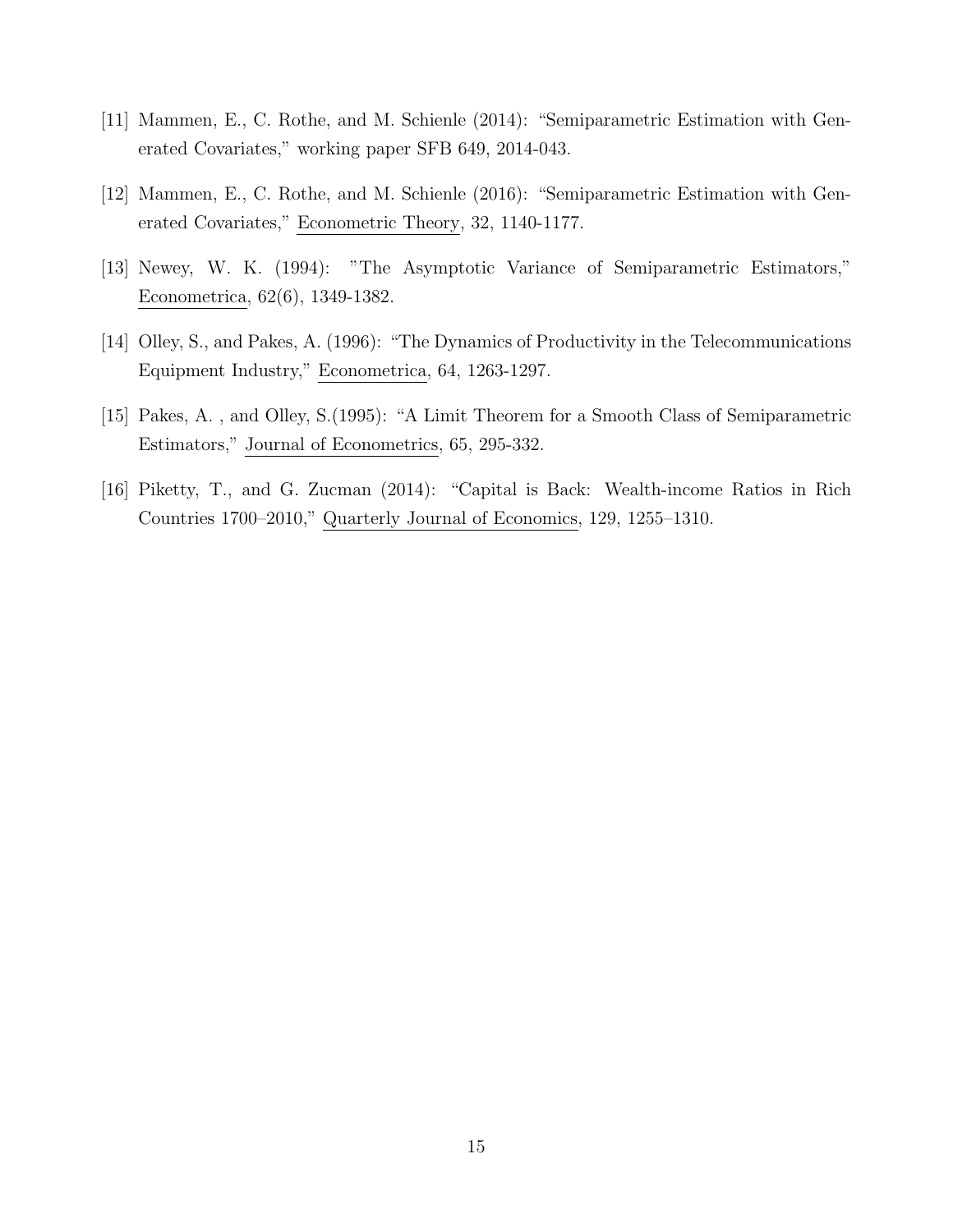## <span id="page-15-0"></span>Appendix

## A Proof of Proposition [1](#page-11-1)

Recall that  $\nu_t(\beta_k) \equiv \phi_t - \beta_k k_t$  and  $\nu_t \equiv \nu_t(\beta_{k,0}) = \phi_t - \beta_{k,0} k_t$ . If we interchange expectation and differentiation, then the first-order condition for [\(13\)](#page-10-2) involves the derivative

$$
\frac{\partial (Y_1 - \gamma_1 (\phi_t - \beta_k k_t) - \beta_k (Y_2 - \gamma_2 (\phi_t - \beta_k k_t)))}{\partial \beta_k} \Big|_{\beta_k = \beta_{k,0}}
$$
\n
$$
= - (Y_2 - \gamma_2 (\phi_t - \beta_{k,0} k_t)) - \frac{\partial (\gamma_1 (\phi_t - \beta_k k_t) - \beta_{k,0} \gamma_2 (\phi_t - \beta_k k_t))}{\partial \beta_k} \Big|_{\beta_k = \beta_{k,0}}.
$$
\n(18)

In the second line of [\(18\)](#page-15-0), the derivative is with respect to  $\beta_k$  that appears in the common argument  $\phi_t - \beta_k k_t$  of  $\gamma_1, \gamma_2$ . If we take the conditional expectation of  $Y_1 - \beta_{k,0} Y_2 = \beta_0 + \omega_{t+1} + \eta_{t+1}$ with respect to  $\nu_t(\beta_k)$ , we obtain

$$
\tau(\nu_t(\beta_k)) \equiv \mathbb{E}\left[\beta_0 + \omega_{t+1} + \eta_{t+1} | \nu_t(\beta_k)\right] = \gamma_1 \left(\nu_t(\beta_k)\right) - \beta_{k,0} \gamma_2 \left(\nu_t(\beta_k)\right).
$$

If evaluated at  $\beta_k = \beta_{k,0}$ , the above equations yield

$$
\tau(\nu_t) = \mathbb{E} [\beta_0 + \omega_{t+1} + \eta_{t+1} | \nu_t] = \mathbb{E} [\beta_0 + \omega_{t+1} | \omega_t - \beta_0] = g(\nu_t)
$$

because  $\nu_t = \beta_0 + \omega_t$  and the index restriction holds. We now apply the derivative formula in Newey, (1994, Example 1 Continued, p.1358)

<span id="page-15-1"></span>
$$
\frac{\partial \left(\gamma_{1}\left(\phi_{t}-\beta_{k}k_{t}\right)-\beta_{k,0}\gamma_{2}\left(\phi_{t}-\beta_{k}k_{t}\right)\right)}{\partial\beta_{k}}\Bigg|_{\beta_{k}=\beta_{k,0}} \\
=\frac{\partial \tau(\nu_{t})}{\partial\nu_{t}}\left(\frac{\partial\nu_{t}(\beta_{k})}{\partial\beta_{k}}-\mathbb{E}\left[\frac{\partial\nu_{t}(\beta_{k})}{\partial\beta_{k}}\Big|\nu_{t}\right]\right)\Bigg|_{\beta_{k}=\beta_{k,0}} \\
=-\frac{\partial g(\nu_{t})}{\partial\nu_{t}}\left(k_{t}-\mathbb{E}\left[k_{t}|\nu_{t}\right]\right).
$$
\n(19)

Combining [\(18\)](#page-15-0) and [\(19\)](#page-15-1), we obtain

$$
-\frac{\partial (Y_1 - \gamma_1 (\phi_t - \beta_k k_t) - \beta_k (Y_2 - \gamma_2 (\phi_t - \beta_k k_t)))}{\partial \beta_k}\Big|_{\beta_k = \beta_{k,0}}
$$
  
=  $(Y_2 - \gamma_2 (\nu_t)) - \frac{\partial g(\nu_t)}{\partial \nu_t} (k_t - \mathbb{E}[k_t|\nu_t]),$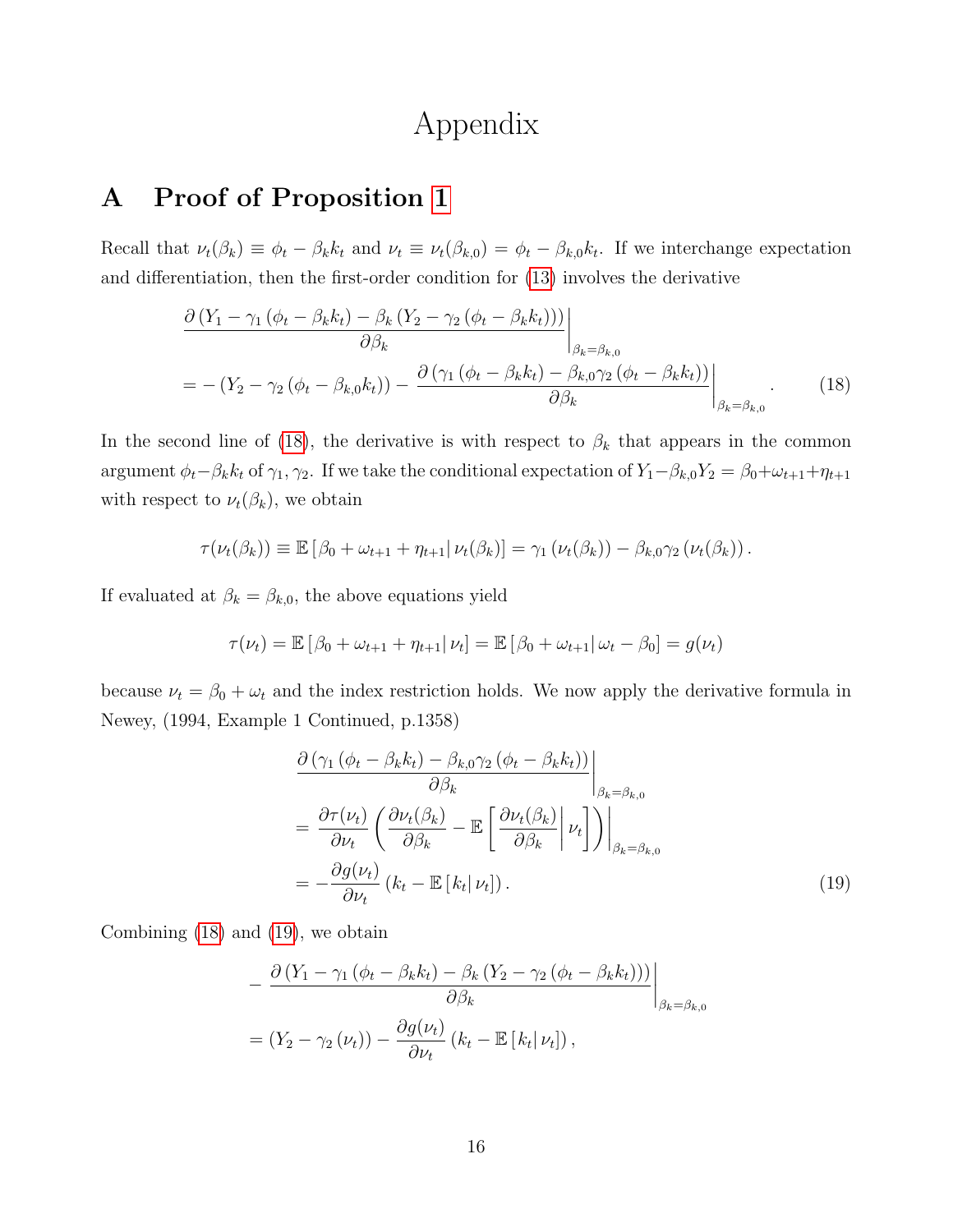and hence, we may write

<span id="page-16-0"></span>
$$
-\frac{\partial M\left(Y_1, Y_2, \phi_t, k_t; \beta_k\right)}{\partial \beta_k}\Big|_{\beta_k = \beta_{k,0}}
$$
  
= 
$$
\left(Y_1 - \gamma_1 \left(\nu_t\right) - \beta_{k,0} \left(Y_2 - \gamma_2 \left(\nu_t\right)\right)\right) \left(Y_2 - \gamma_2 \left(\nu_t\right) - \frac{\partial g(\nu_t)}{\partial \nu_t} \left(k_t - \mathbb{E}\left[k_t|\nu_t\right]\right)\right)
$$
  
= 
$$
\left(\xi_{t+1} + \eta_{t+1}\right) \left(k_{t+1} - \mathbb{E}\left[k_{t+1}|\nu_t\right] - \frac{\partial g(\nu_t)}{\partial \nu_t} \left(k_t - \mathbb{E}\left[k_t|\nu_t\right]\right)\right),
$$
 (20)

with the corresponding first-order condition for  $(13)$ :

$$
0 = \mathbb{E}\left[\left(\xi_{t+1} + \eta_{t+1}\right)\left((k_{t+1} - \mathbb{E}[k_{t+1}|\nu_t(\beta_k)]) - \frac{\partial g(\nu_t(\beta_k))}{\partial \nu_t(\beta_k)}\left(k_t - \mathbb{E}[k_t|\nu_t(\beta_k)]\right)\right)\right].
$$

that holds if  $\beta_k = \beta_{k,0}$ .

## B Proof of Proposition [2](#page-11-4)

We calculate the second order derivative for [\(13\)](#page-10-2) as well. The first derivative is by the second line of [\(20\)](#page-16-0) the product of two factors. Minus the derivative of the first factor  $Y_1 - \gamma_1 (\nu_t)$  –  $\beta_k$  (Y<sub>2</sub> –  $\gamma_2(\nu_t)$ ) is equal to the second factor, so that the second derivative is

$$
\mathbb{E}\left[\left((Y_2 - \gamma_2(\nu_t)) - \frac{\partial g(\nu_t)}{\partial \nu_t} (k_t - \mathbb{E}[k_t|\nu_t])\right)^2\right] \n- \mathbb{E}\left[\left(\xi_{t+1} + \eta_{t+1}\right) \frac{\partial \left((Y_2 - \mathbb{E}[Y_2|\nu_t(\beta_k)]) - \frac{\partial g(\nu_t(\beta_k))}{\partial \nu_t} (k_t - \mathbb{E}[k_t|\nu_t(\beta_k)])\right)}{\partial \beta_k}\Bigg|_{\beta_k = \beta_{k,0}}\right]
$$
\n(21)

Note that the component in the second term on the right

$$
\frac{\partial \left( (Y_2 - \mathbb{E}[Y_2 | \nu_t(\beta_k)]) - \frac{\partial g(\nu_t(\beta_k))}{\partial \nu_t} (k_t - \mathbb{E}[k_t | \nu_t(\beta_k)]) \right)}{\partial \beta_k} \Bigg|_{\beta_k = \beta_{k,0}}
$$
\n
$$
= -\frac{\partial \gamma_2(\nu_t)}{\partial \beta_k} - \frac{\partial \left( \frac{\partial g(\nu_t)}{\partial \nu_t} \right)}{\partial \beta_k} (k_t - \mathbb{E}[k_t | \nu_t]) + \frac{\partial g(\nu_t)}{\partial \nu_t} \frac{\partial \mathbb{E}[k_t | \nu_t]}{\partial \beta_k}
$$

is a function in  $(\phi_t, k_t)$ , which in turn is a function of  $(i_t, k_t)$ . Because  $\mathbb{E}[\xi_{t+1} + \eta_{t+1} | i_t, k_t] = 0$ , we get the desired conclusion.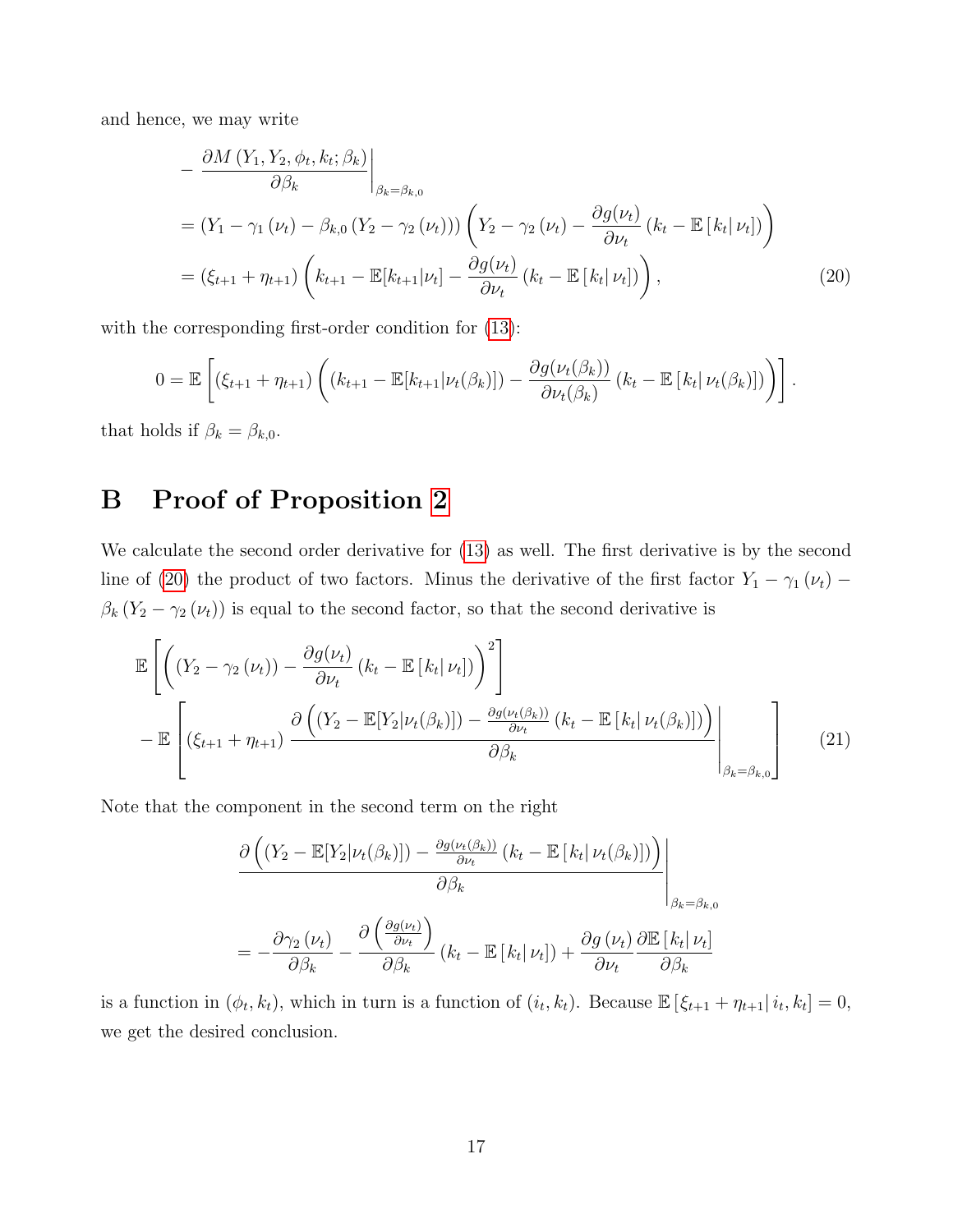## C Proof of Proposition [3](#page-12-2)

### C.1 Main Term

In Section 4, we argued that the estimation of  $\gamma_1$  and  $\gamma_2$  does not require an adjustment of the influence function. This follows from Newey's (1994) Proposition 2 that states that if the parameter (here  $\beta_k$ ) and the non-parametric function (here  $\gamma_1$  and  $\gamma_2$ ) are estimated by minimizing an objective function, then the estimation errors of  $\gamma_1$  and  $\gamma_2$  can be ignored in the influence function. In other words we can consider  $\gamma_1$  and  $\gamma_2$  as known in our analysis of the first order condition. The main term follows directly from the moment function in [\(24\)](#page-19-0) multiplied by  $\Upsilon^{-1}$ . We now turn to the adjustment.

## C.2 Impact of the First Step Estimation on the Distribution of  $\hat{\beta}_k$

We recall that

$$
\phi_t(i_t, k_t) = \mathbb{E}\left[y_t|i_t, k_t\right] - \beta_t \mathbb{E}\left[l_t|i_t, k_t\right]
$$

We apply Newey (1994, Proposition 4) to find the adjustment for the estimation of  $\mathbb{E}[y_t|i_t, k_t]$ ,  $\mathbb{E}[l_t|i_t, k_t]$  and  $\beta_l$ . We conclude the following:<sup>[17](#page-17-0)</sup>

- 1. The adjustment for estimating  $(\mathbb{E}[y_t | i_t, k_t], \mathbb{E}[l_t | i_t, k_t])$  can be calculated separately:
	- (a) The adjustment for estimating  $\mathbb{E}[y_t|i_t, k_t]$  is

$$
\Upsilon^{-1}\left(\frac{1}{\sqrt{n}}\sum_{i=1}^{n}\delta_{1}\left(i_{i,t},k_{i,t}\right)\left(y_{i,t}-\mathbb{E}\left[y_{i,t}\right|i_{i,t},k_{i,t}\right]\right)\right),\,
$$

where

$$
\delta_1(i_t, k_t) \equiv -\frac{\partial g(\nu_t)}{\partial \nu_t} \left( (k_{t+1} - \mathbb{E}[k_{t+1} | \nu_t]) - \frac{\partial g(\nu_t)}{\partial \nu_t} (k_t - \mathbb{E}[k_t | \nu_t]) \right).
$$

(b) The adjustment for estimating  $\mathbb{E}[l_t | i_t, k_t]$  is

$$
\Upsilon^{-1}\left(\frac{1}{\sqrt{n}}\sum_{i=1}^{n}\delta_{2}\left(i_{i,t},k_{i,t}\right)\left(l_{i,t}-\mathbb{E}\left[l_{i,t}\right|i_{i,t},k_{i,t}\right]\right)\right),\,
$$

where

$$
\delta_2(i_t, k_t) \equiv -\beta_{l,0}\delta_1(i_t, k_t).
$$

<span id="page-17-0"></span><sup>&</sup>lt;sup>17</sup>All the details of derivations can be found in Section [C.3.](#page-19-1)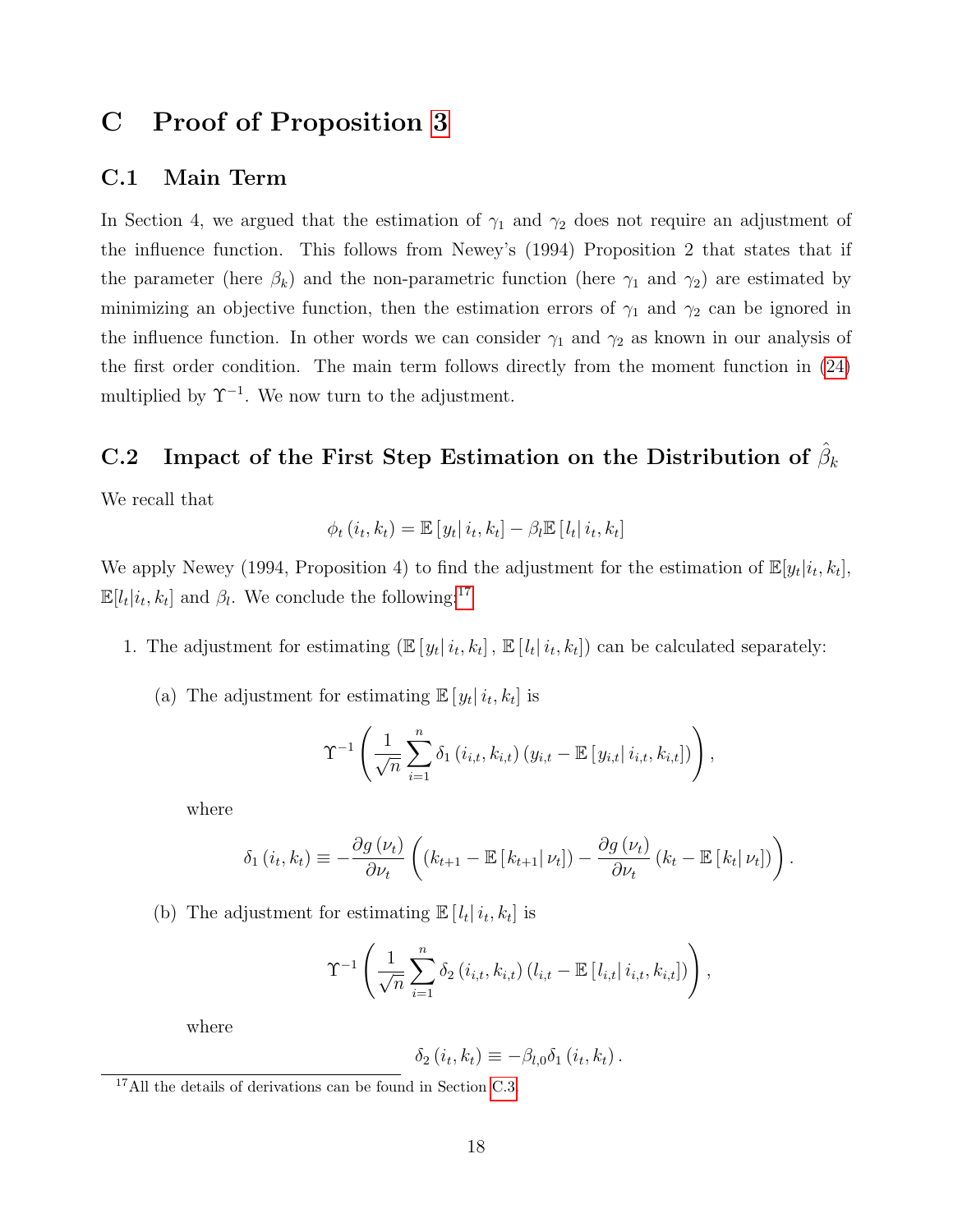(c) The adjustment for  $\left(\widehat{\mathbb{E}}\left[y_t|i_t,k_t\right],\widehat{\mathbb{E}}\left[l_t|i_t,k_t\right]\right)$  is therefore the sum of the above two expressions:

$$
-\Upsilon^{-1}\left(\frac{1}{\sqrt{n}}\sum_{i=1}^{n}\frac{\partial g\left(\nu_{t}\right)}{\partial\nu_{t}}\left(\begin{array}{c} \left(k_{i,t+1}-\mathbb{E}\left[k_{i,t+1}\right]\nu_{i,t}\right] \right) \\ -\frac{\partial g\left(\nu_{t}\right)}{\partial\nu_{t}}\left(k_{i,t}-\mathbb{E}\left[k_{i,t}\right]\nu_{i,t}\right] \end{array}\right)\right)\left(\begin{array}{c} (y_{i,t}-\beta_{l,0}l_{i,t}) \\ -\mathbb{E}\left[y_{i,t}-\beta_{l,0}l_{i,t}\right]i_{i,t},k_{i,t}\right] \end{array}\right)\right),\tag{22}
$$

which is equal to

$$
-\Upsilon^{-1}\frac{1}{\sqrt{n}}\sum_{i=1}^{n}\Lambda_{1i}\left((y_{i,t}-\beta_{l,0}l_{i,t})-\mathbb{E}\left[y_{i,t}-\beta_{l,0}l_{i,t}\right|i_{i,t},k_{i,t}\right])
$$

with

$$
\Lambda_{1i} \equiv \frac{\partial g(\nu_t)}{\partial \nu_t} \left( \left( k_{i,t+1} - \mathbb{E} \left[ k_{i,t+1} | \nu_{i,t} \right] \right) - \frac{\partial g(\nu_t)}{\partial \nu_t} \left( k_{i,t} - \mathbb{E} \left[ k_{i,t} | \nu_t \right] \right) \right).
$$

- 2. The impact of estimating  $\beta_l$  is more convoluted, because we have to remember that  $\beta_{l,0}$  appears in the moment function through  $Y_1 = y_{t+1} - \beta_{l,0}l_{t+1}$  and through  $\nu_t =$  $\mathbb{E}[y_t | i_t, k_t] - \beta_{l,0} \mathbb{E}[l_t | i_t, k_t] - \beta_{k,0} k_t.$ 
	- (a) We start with the contribution through  $\nu_t$ . Because

$$
\frac{\partial \nu_t}{\partial \beta_{l,0}} = -\mathbb{E}\left[l_t\right]i_t, k_t]
$$

we can see that  $\beta_l$  impacts the influence function by

$$
-\Upsilon^{-1}\mathbb{E}\left[\delta_{1}\left(i_{t},k_{t}\right)\mathbb{E}\left[\left.l_{t}\right|i_{t},k_{t}\right]\right]\sqrt{n}\left(\widehat{\beta}_{l}-\beta_{l,0}\right)
$$

(b) The other impact is because  $\beta_{l,0}$  appears in moment function through  $Y_1 = y_{t+1}$  –  $\beta_{l,0}l_{t+1}$ . We take the derivative of the population moment function in [\(25\)](#page-20-0) with respect to  $\beta_{l,0}$ :

$$
-\Upsilon^{-1}\mathbb{E}\left[\left(l_{t+1}-\mathbb{E}\left[l_{t+1}\right|\nu_{t}\right]\right)\left(\begin{array}{c} \left(k_{t+1}-\mathbb{E}\left[k_{t+1}\right|\nu_{t}\right])\\ -\frac{\partial g(\nu_{t})}{\partial \nu_{t}}\left(k_{t}-\mathbb{E}\left[k_{t}\right|\nu_{t}\right]\right)\end{array}\right]\sqrt{n}(\widehat{\beta}_{l}-\beta_{l,0})
$$

This is a traditional two-step adjustment of the influence function.

(c) The adjustment for  $\beta_l$  is therefore equal to the sum of the above two expressions:

$$
-\Upsilon^{-1}\Gamma\sqrt{n}(\widehat{\beta}_l-\beta_{l,0}),
$$

where we recall

$$
\Gamma \equiv \mathbb{E}\left[\left(\begin{array}{c} (l_{t+1} - \mathbb{E}\left[l_{t+1} | \nu_t\right]) \\ -\frac{\partial g(\nu_t)}{\partial \nu_t} \mathbb{E}\left[l_t | i_t, k_t\right] \end{array}\right) \left(\begin{array}{c} (k_{t+1} - \mathbb{E}\left[k_{t+1} | \nu_t\right]) \\ -\frac{\partial g(\nu_t)}{\partial \nu_t} \left(k_t - \mathbb{E}\left[k_t | \nu_t\right]\right) \end{array}\right)\right]
$$

This is the adjustment in Remark 1 after Proposition 3.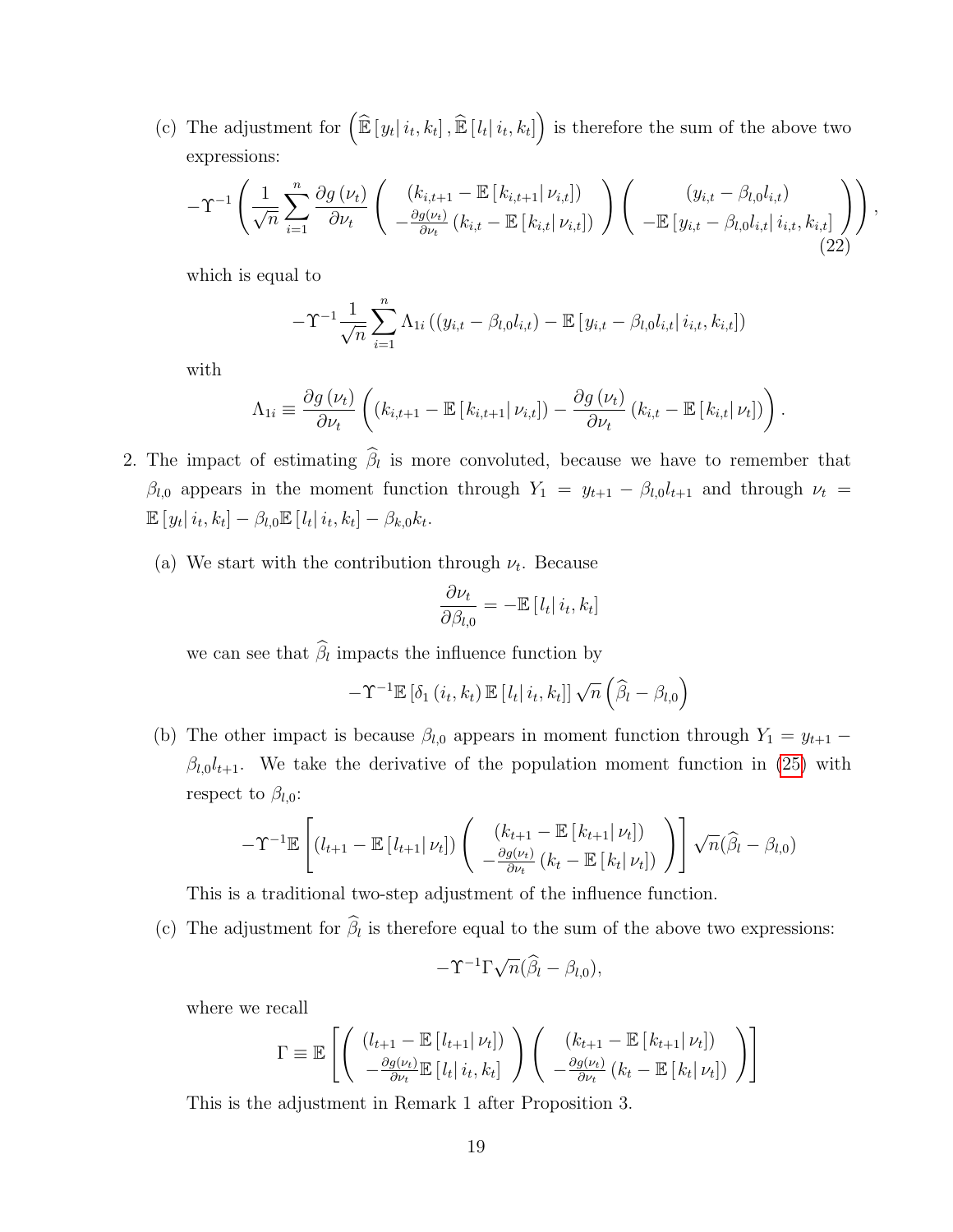(d) In OP,  $\beta_l$  is obtained by partially linear regression estimation. Using the standard results, we get

$$
\sqrt{n}(\widehat{\beta}_{l} - \beta_{l,0})
$$
\n
$$
= \frac{\frac{1}{\sqrt{n}} \sum_{i=1}^{n} (l_{i,t} - \mathbb{E}[l_{i,t} | i_{i,t}, k_{i,t}]) ((y_{i,t} - \beta_{l,0}l_{i,t}) - \mathbb{E}[y_{i,t} - \beta_{l,0}l_{i,t} | i_{i,t}, k_{i,t}])}{\mathbb{E}[(l_{i,t} - \mathbb{E}[l_{i,t} | i_{i,t}, k_{i,t}])^{2}]} + o_{p}(1),
$$

we conclude that the adjustment for  $\beta_l$  is

$$
-\Upsilon^{-1}\Gamma\frac{1}{\sqrt{n}}\sum_{i=1}^{n}\frac{(l_{i,t}-\mathbb{E}\left[l_{i,t}|i_{i,t},k_{i,t}\right])\left((y_{i,t}-\beta_{l,0}l_{i,t})-\mathbb{E}\left[y_{i,t}-\beta_{l,0}l_{i,t}|i_{i,t},k_{i,t}\right]\right)}{\mathbb{E}\left[\left(l_{i,t}-\mathbb{E}\left[l_{i,t}|i_{i,t},k_{i,t}\right]\right)^{2}\right]},\tag{23}
$$

that is equal to

$$
-\Upsilon^{-1}\frac{1}{\sqrt{n}}\sum_{i=1}^{n}\Lambda_{2i}\left((y_{i,t}-\beta_{l,0}l_{i,t})-\mathbb{E}\left[y_{i,t}-\beta_{l,0}l_{i,t}\right|i_{i,t},k_{i,t}\right])
$$

$$
\Lambda_{2i} \equiv \frac{\Gamma}{\mathbb{E}[(l_{i,t} - \mathbb{E}[l_{i,t} | i_{i,t}, k_{i,t}])^2]} (l_{i,t} - \mathbb{E}[l_{i,t} | i_{i,t}, k_{i,t}]).
$$

3. Combining the adjustments, we conclude that the adjustment for the first step estimation is [\(17\)](#page-12-1).

### <span id="page-19-1"></span>C.3 Derivation of Adjustments

To derive the adjustments for estimating  $\mathbb{E}[y_t|i_t,k_t]$  and  $\mathbb{E}[l_t|i_t,k_t]$ , we calculate the pathwise derivative of Newey (1994) for each non-parametric function that enters in the moment condition. The moment function involves non-parametric regressions  $\gamma_i(\nu_t)$  on the generated regressor  $\nu_t$ . Hahn and Ridder (2013) show that the path-derivative adjustment has three components: an adjustment for the estimation of  $\gamma_j$ , an adjustment for the estimation of  $\nu_t$ , and an adjustment for the effect of the estimation of  $\nu_t$  on  $\gamma_j$ . In this case only the second and third adjustments have to be made, because  $\gamma_j$  is estimated by minimization. So no adjustment is needed for the estimation of  $\gamma_j$  (and g below).

After linearization the moment function for  $\beta_k$  is the inverse of the second derivative of Proposition [2](#page-11-4) times

<span id="page-19-0"></span>
$$
h(w, \gamma(\nu_t)) \equiv (Y_1 - \gamma_1(\nu_t) - \beta_{k,0} (Y_2 - \gamma_2(\nu_t))) \left( (Y_2 - \gamma_2(\nu_t)) - \frac{\partial g(\nu_t)}{\partial \nu_t} (Y_3 - \gamma_3(\nu_t)) \right) (24)
$$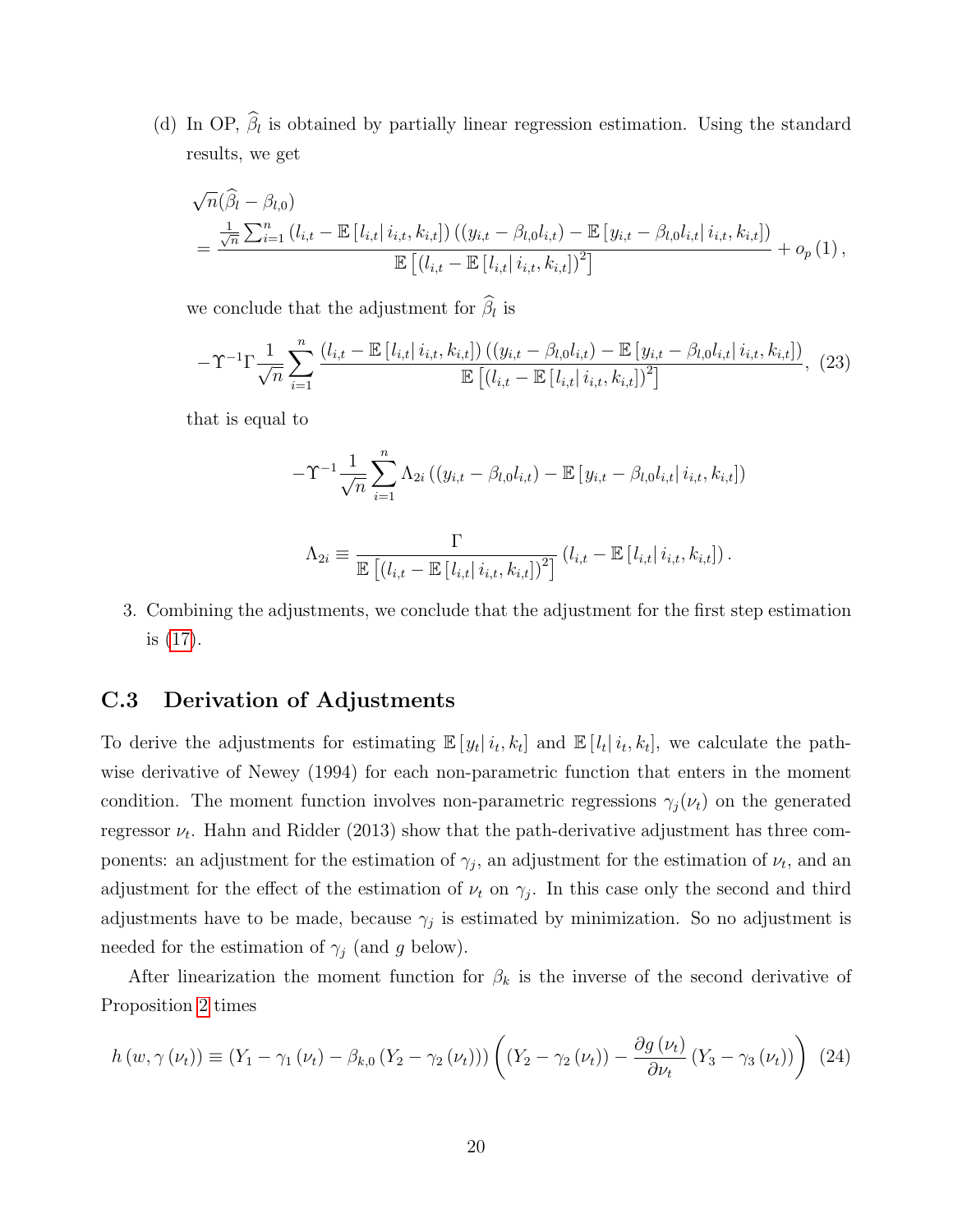with  $w = (Y_1, Y_2, Y_3, i_t)$ , where  $Y_3 \equiv k_t$ , and  $\gamma_3(v_t) \equiv \mathbb{E}[Y_3|v_t]$ . The corresponding population moment condition is

$$
0 = -\mathbb{E}\left[\frac{\partial M\left(Y_1, Y_2, \phi_t, k_t; \beta_k\right)}{\partial \beta_k}\bigg|_{\beta_k = \beta_{k,0}}\right]
$$
  
=  $\mathbb{E}\left[\left(Y_1 - \gamma_1\left(\nu_t\right) - \beta_{k,0}\left(Y_2 - \gamma_2\left(\nu_t\right)\right)\right)\left(\left(Y_2 - \gamma_2\left(\nu_t\right)\right) - \frac{\partial g\left(\nu_t\right)}{\partial \nu_t}\left(k_t - \mathbb{E}\left[k_t|\nu_t\right]\right)\right)\right].$  (25)

### C.3.1 Adjustment for Estimation of  $\mathbb{E}[y_t|i_t, k_t]$

To account for estimating  $\mathbb{E}[y_t|i_t, k_t]$ , we note that the estimation of  $\mathbb{E}[y_t|i_t, k_t]$  induces sampling variation in the estimator of

<span id="page-20-0"></span>
$$
\nu_{t}=\phi_{t}\left(i_{t},k_{t}\right)-\beta_{k,0}k_{t}=\mathbb{E}\left[\left.y_{t}\right|i_{t},k_{t}\right]-\beta_{l,0}\mathbb{E}\left[\left.l_{t}\right|i_{t},k_{t}\right]-\beta_{k,0}k_{t},
$$

The generated regressor  $v_t$  is the conditioning variable in the non-parametric regressions  $\mathbb{E}[Y_j|v_t] =$  $\gamma_j(v_t)$  for  $j = 1, 2, 3$ . Their contribution to the influence function is calculated as in Theorem 5 in Hahn and Ridder (2013). We do the calculation for each  $\gamma_j$  and sum the adjustments. We first find the derivatives of h with respect to the  $\gamma_j$ 

$$
\Psi_1 \equiv \frac{\partial h(w, \gamma(\nu_t))}{\partial \gamma_1} = -(Y_2 - \gamma_2(\nu_t)) + \frac{\partial g(\nu_t)}{\partial \nu_t} (Y_3 - \gamma_3(\nu_t)),
$$
  
\n
$$
\Psi_2 \equiv \frac{\partial h(w, \gamma(\nu_t))}{\partial \gamma_2(\nu_t)} = \beta_{k,0} \left( (Y_2 - \gamma_2(\nu_t)) - \frac{\partial g(\nu_t)}{\partial \nu_t} (Y_3 - \gamma_3(\nu_t)) \right)
$$
  
\n
$$
- (Y_1 - \gamma_1(\nu_t) - \beta_{k,0} (Y_2 - \gamma_2(\nu_t))),
$$
  
\n
$$
\Psi_3 \equiv \frac{\partial h(w, \gamma(\nu_t))}{\partial \gamma_3(\nu_t)} = (Y_1 - \gamma_1(\nu_t) - \beta_{k,0} (Y_2 - \gamma_2(\nu_t))) \frac{\partial g(\nu_t)}{\partial \nu_t},
$$

with  $w = (Y_1, Y_2, Y_3, i_t, k_t)$ . By Theorem 5 of Hahn and Ridder (2013) the generated-regressor adjustment, i.e. the adjustment for the effect of the generated regressor on  $\gamma_j$  is

<span id="page-20-1"></span>
$$
\sum_{j=1}^{3} \mathbb{E}\left[\left(\Psi_{j}-\kappa_{j}\left(\nu_{t}\right)\right) \frac{\partial \gamma_{j}\left(\nu_{t}\right)}{\partial \nu_{t}}+\frac{\partial \kappa_{j}\left(\nu_{t}\right)}{\partial \nu_{t}}\left(\gamma_{j}\left(i_{t}, k_{t}\right)-\gamma_{j}\left(v_{t}\right)\right)\middle|\ i_{t}, k_{t}\right] \left(y_{t}-\mathbb{E}\left[y_{t}|\ i_{t}, k_{t}\right]\right) \tag{26}
$$

where  $\gamma_j(i_t, k_t) \equiv \mathbb{E}[Y_j|i_t, k_t]$  and  $\kappa_j(\nu_t) \equiv \mathbb{E}[\Psi_j|\nu_t]$  for  $j = 1, 2, 3$ .

The generated regressor also enters directly in  $h$  with derivative

$$
\Psi_4 \equiv \frac{\partial h\left(w, \gamma\left(\nu_t\right)\right)}{\partial \nu_t} = -\left(Y_1 - \gamma_1\left(\nu_t\right) - \beta_k\left(Y_2 - \gamma_2\left(\nu_t^*\right)\right)\right) \frac{\partial^2 g\left(\nu_t\right)}{\partial \nu_t^2} \left(Y_3 - \gamma_3\left(\nu_t\right)\right). \tag{27}
$$

with the adjustment calculated by Newey (1994)

$$
\mathbb{E}\left[\Psi_4|i_t,k_t\right](y_t - \mathbb{E}\left[y_t|i_t,k_t\right]).\tag{28}
$$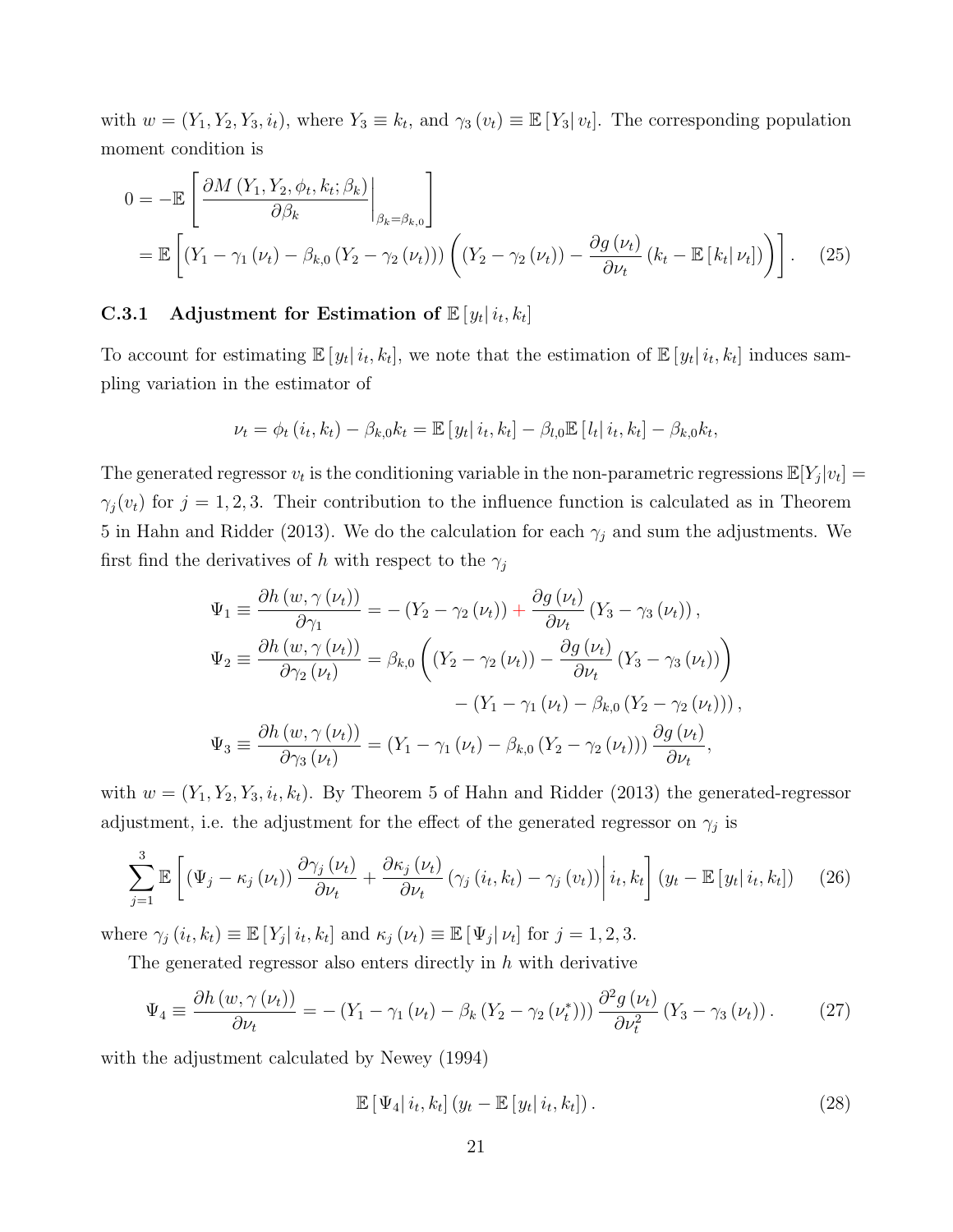It is straightforward to show that

$$
\kappa_j(\nu_t) = 0, \quad j = 1, 2, 3
$$

Therefore [\(26\)](#page-20-1) is equal to

$$
\mathbb{E}\left[\Psi_1\frac{\partial\gamma_1(\nu_t)}{\partial\nu_t} + \Psi_2\frac{\partial\gamma_2(\nu_t)}{\partial\nu_t} + \Psi_3\frac{\partial\gamma_3(\nu_t)}{\partial\nu_t} + \Psi_4\middle|\,i_t,k_t\right](y_t - \mathbb{E}\left[y_t\middle|\,i_t,k_t\right]),
$$

which we will simplify by using [\(6\)](#page-6-0), which implies that  $\mathbb{E} \left[ \xi_{t+1} | i_t, k_t \right] = 0$ .

Note that

$$
\mathbb{E}\left[\Psi_1 \frac{\partial \gamma_1(\nu_t)}{\partial \nu_t}\middle| i_t, k_t\right]
$$
\n
$$
= \mathbb{E}\left[-\left((Y_2 - \gamma_2(\nu_t)) - \frac{\partial g(\nu_t)}{\partial \nu_t}(Y_3 - \gamma_3(\nu_t))\right) \frac{\partial \gamma_1(\nu_t)}{\partial \nu_t}\middle| i_t, k_t\right]
$$
\n
$$
= -\left((k_{t+1} - \mathbb{E}\left[k_{t+1}|\nu_t\right]) - \frac{\partial g(\nu_t)}{\partial \nu_t}(k_t - \mathbb{E}\left[k_t|\nu_t\right])\right) \frac{\partial \gamma_1(\nu_t)}{\partial \nu_t},
$$

where if [\(OP 1\)](#page-3-6) does not hold, the  $k_{t+1}$  in the last line becomes  $\mathbb{E}[k_{t+1}|i_t, k_t]$ .

$$
\mathbb{E}\left[\Psi_{2}\frac{\partial\gamma_{2}(\nu_{t})}{\partial\nu_{t}}\middle|i_{t},k_{t}\right]
$$
\n
$$
= \beta_{k,0}\mathbb{E}\left[\left((Y_{2} - \gamma_{2}(\nu_{t})) - \frac{\partial g(\nu_{t})}{\partial\nu_{t}}(Y_{3} - \gamma_{3}(\nu_{t}))\right)\frac{\partial\gamma_{2}(\nu_{t})}{\partial\nu_{t}}\middle|i_{t},k_{t}\right]
$$
\n
$$
- \mathbb{E}\left[(Y_{1} - \gamma_{1}(\nu_{t}) - \beta_{k,0}(Y_{2} - \gamma_{2}(\nu_{t})))\frac{\partial\gamma_{2}(\nu_{t})}{\partial\nu_{t}}\middle|i_{t},k_{t}\right]
$$
\n
$$
= \beta_{k,0}\left((k_{t+1} - \mathbb{E}\left[k_{t+1}|\nu_{t}\right]) - \frac{\partial g(\nu_{t})}{\partial\nu_{t}}(k_{t} - \mathbb{E}\left[k_{t}|\nu_{t}\right])\right)\frac{\partial\gamma_{2}(\nu_{t})}{\partial\nu_{t}}
$$
\n
$$
- \mathbb{E}\left[\xi_{t+1} + \eta_{t+1}\middle|i_{t},k_{t}\right]\frac{\partial\gamma_{2}(\nu_{t})}{\partial\nu_{t}}
$$
\n
$$
= \beta_{k,0}\left((k_{t+1} - \mathbb{E}\left[k_{t+1}|\nu_{t}\right]) - \frac{\partial g(\nu_{t})}{\partial\nu_{t}}(k_{t} - \mathbb{E}\left[k_{t}|\nu_{t}\right])\right)\frac{\partial\gamma_{2}(\nu_{t})}{\partial\nu_{t}},
$$

because  $\mathbb{E} \left[ \xi_{t+1} + \eta_{t+1} | i_t, k_t \right] = 0$ . If [\(OP 1\)](#page-3-6) does not hold, the  $k_{t+1}$  in the last line and the second last line of the above expression becomes  $\mathbb{E}[k_{t+1}|i_t, k_t]$ .

$$
\mathbb{E}\left[\Psi_3 \frac{\partial \gamma_3(\nu_t)}{\partial \nu_t} \middle| i_t, k_t\right]
$$
\n
$$
= \mathbb{E}\left[\left(Y_1 - \gamma_1(\nu_t) - \beta_k\left(Y_2 - \gamma_2(\nu_t)\right)\right) \frac{\partial g(\nu_t)}{\partial \nu_t} \middle| i_t, k_t\right] \frac{\partial \gamma_3(\nu_t)}{\partial \nu_t}
$$
\n
$$
= \mathbb{E}\left[\xi_{t+1} + \eta_{t+1} | i_t, k_t\right] \frac{\partial g(\nu_t)}{\partial \nu_t} \frac{\partial \gamma_3(\nu_t)}{\partial \nu_t} = 0,
$$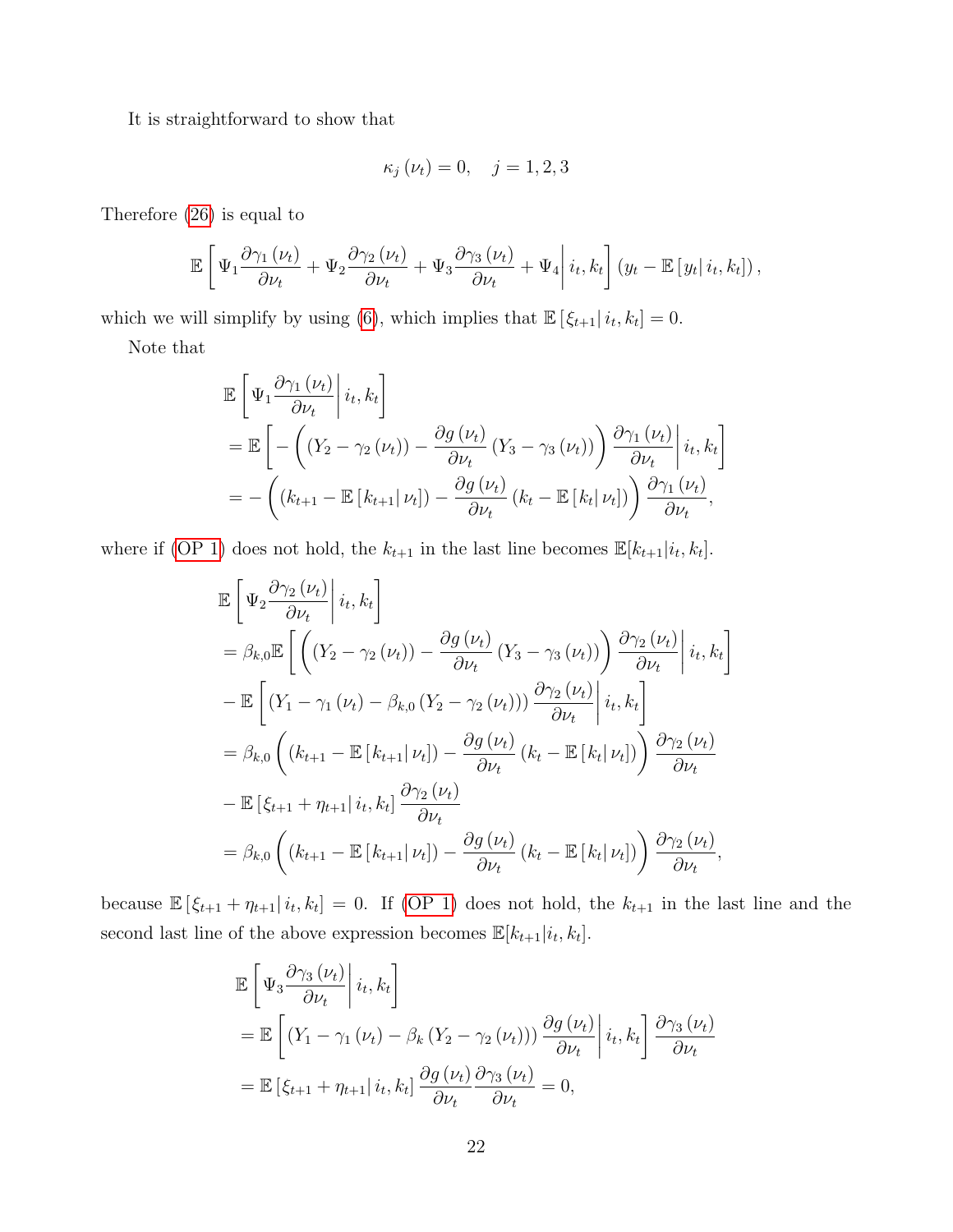because  $\mathbb{E} [\xi_{t+1} + \eta_{t+1} | i_t, k_t] = 0$ , and

$$
\mathbb{E} [\Psi_4 | i_t, k_t]
$$
\n
$$
= -\mathbb{E} \left[ (Y_1 - \gamma_1 (\nu_t) - \beta_{k,0} (Y_2 - \gamma_2 (\nu_t))) \frac{\partial^2 g(\nu_t)}{\partial \nu_t^2} (k_t - \mathbb{E} [k_t | \nu_t]) \right| i_t, k_t \right]
$$
\n
$$
= -\mathbb{E} [\xi_{t+1} + \eta_{t+1} | i_t, k_t] \frac{\partial^2 g(\nu_t)}{\partial \nu_t^2} (k_t - \mathbb{E} [k_t | \nu_t]) = 0.
$$

These calculations show that the adjustment for the estimation of of  $\mathbb{E}[y_t | i_t, k_t]$  is equal to

$$
\mathbb{E}\left[\Psi_{1}\frac{\partial\gamma_{1}\left(\nu_{t}\right)}{\partial\nu_{t}}+\Psi_{2}\frac{\partial\gamma_{2}\left(\nu_{t}\right)}{\partial\nu_{t}}+\Psi_{3}\frac{\partial\gamma_{3}\left(\nu_{t}\right)}{\partial\nu_{t}}+\Psi_{4}\middle|i_{t},k_{t}\right]\left(y_{t}-\mathbb{E}\left[y_{t}\middle|i_{t},k_{t}\right]\right)\right]
$$
\n
$$
=\left((k_{t+1}-\mathbb{E}\left[k_{t+1}\middle|\nu_{t}\right])-\frac{\partial g\left(\nu_{t}\right)}{\partial\nu_{t}}\left(k_{t}-\mathbb{E}\left[k_{t}\middle|\nu_{t}\right]\right)\right)\left(-\frac{\partial\gamma_{1}\left(\nu_{t}\right)}{\partial\nu_{t}}+\beta_{k,0}\frac{\partial\gamma_{2}\left(\nu_{t}\right)}{\partial\nu_{t}}\right)\left(y_{t}-\mathbb{E}\left[y_{t}\middle|i_{t},k_{t}\right]\right)
$$
\n
$$
=-\left((k_{t+1}-\mathbb{E}\left[k_{t+1}\middle|\nu_{t}\right])-\frac{\partial g\left(\nu_{t}\right)}{\partial\nu_{t}}\left(k_{t}-\mathbb{E}\left[k_{t}\middle|\nu_{t}\right]\right)\right)\frac{\partial g\left(\nu_{t}\right)}{\partial\nu_{t}}\left(y_{t}-\mathbb{E}\left[y_{t}\middle|i_{t},k_{t}\right]\right)
$$
\n
$$
=\delta_{1}\left(i_{t},k_{t}\right)\left(y_{t}-\mathbb{E}\left[y_{t}\middle|i_{t},k_{t}\right]\right),\tag{29}
$$

where if [\(OP 1\)](#page-3-6) does not hold  $k_{t+1}$  becomes  $\mathbb{E}[k_{t+1}|i_t, k_t]$ .

### C.3.2 Adjustment for Estimation of  $\mathbb{E}[l_t|i_t, k_t]$

To derive the adjustment for estimating  $\mathbb{E}[l_t | i_t, k_t]$ , we work with the moment function  $h(w, \gamma(w_t))$ in [\(24\)](#page-19-0). Note that the estimation of  $\mathbb{E}[l_t | i_t, k_t]$  induces sampling variation in

$$
\nu_{t}=\mathbb{E}\left[\left.y_{t}\right|i_{t},k_{t}\right]-\beta_{l,0}\mathbb{E}\left[\left.l_{t}\right|i_{t},k_{t}\right]-\beta_{k,0}k_{t}.
$$

so that the adjustment is

<span id="page-22-0"></span>
$$
-\beta_{l,0}\delta_1(i_t,k_t)(l_t - \mathbb{E}\left[l_t|i_t,k_t\right])\tag{30}
$$

with  $\delta_1(i_t, k_t)$  given in [\(29\)](#page-22-0).

## C.3.3 Adjustment for Estimation of  $\widehat{\beta}_l$  through  $\nu_t$

To calculate the adjustment for estimating  $\widehat{\beta}_l$  as a component of

$$
\nu_t = \mathbb{E}\left[y_t|i_t, k_t\right] - \beta_{l,0}\mathbb{E}\left[l_t|i_t, k_t\right] - \beta_{k,0}k_t
$$

we can use

$$
\frac{\partial h\left(w,\gamma\left(\nu_{t}\right)\right)}{\partial \nu_{t}}\frac{\partial \nu_{t}}{\partial \beta_{l,0}}=-\frac{\partial h\left(w,\gamma\left(\nu_{t}\right)\right)}{\partial \nu_{t}}\mathbb{E}\left[l_{t}\right| i_{t},k_{t}\right]
$$

and conclude that the adjustment for the estimation of  $\beta_l$  is by Theorem 4 of Hahn and Ridder (2013)

$$
-\Upsilon^{-1}\mathbb{E}\left[\delta_1(i_t,k_t)\,\mathbb{E}\left[l_t|i_t,k_t\right]\right]\sqrt{n}(\widehat{\beta}_l-\beta_{l,0}).
$$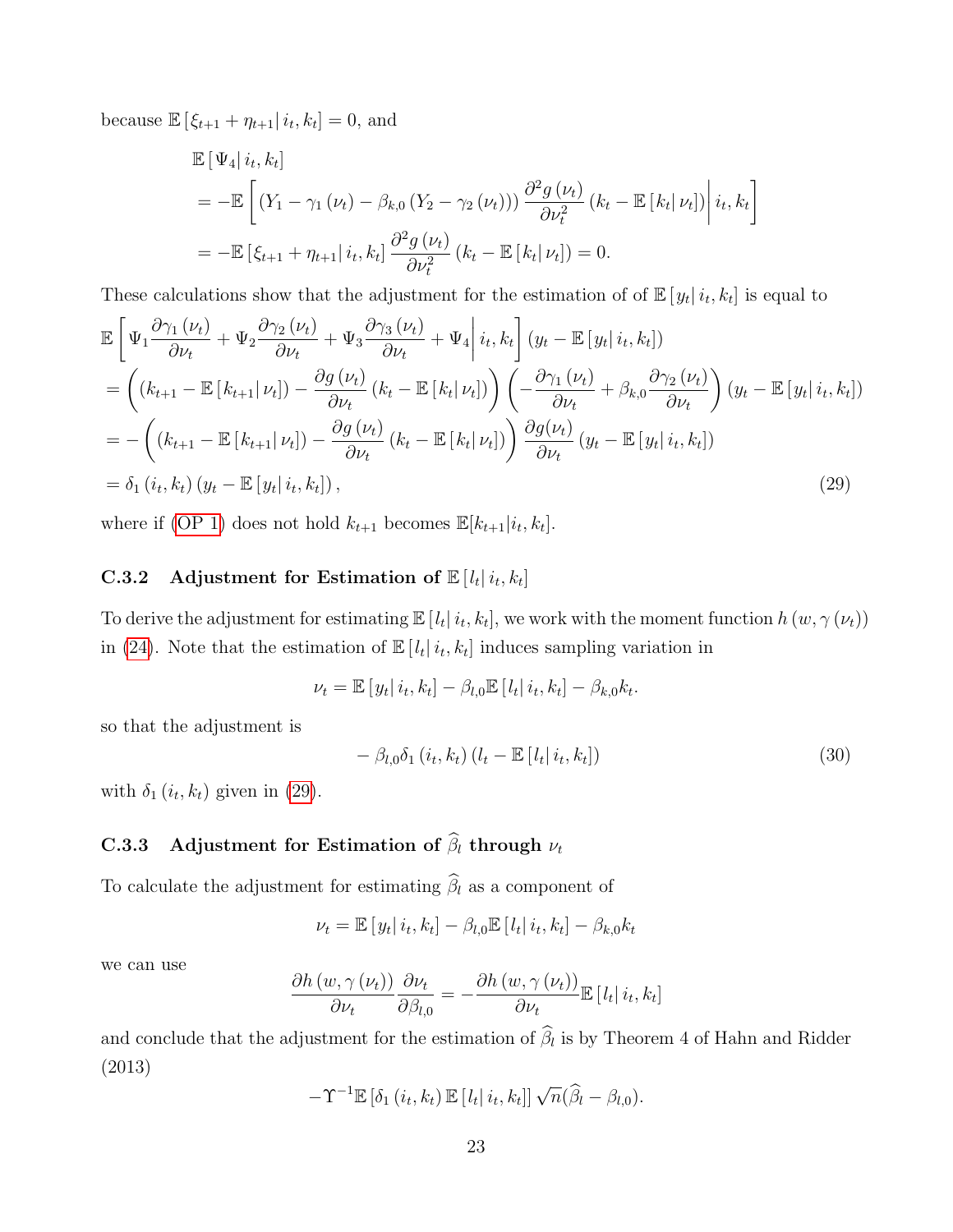# <span id="page-23-0"></span>Supplemental Appendix to: Identification and the Influence Function of Olley and Pakes' (1996) Production Function Estimator

Jinyong Hahn Department of Economics, UCLA

Zhipeng Liao Department of Economics, UCLA

Geert Ridder Department of Economics, USC

March 19, 2021

#### Abstract

This supplemental appendix contains additional technical results of [Hahn, Liao, and Ridder](#page-102-0) [\(2021\)](#page-102-0). Section [SA](#page-24-0) provides detailed description of the multi-step estimator of  $\beta_{k,0}$  mentioned in [Hahn, Liao, and Ridder \(2021\)](#page-102-0). Section [SB](#page-25-0) derives the asymptotic properties of the multi-step estimator and provides consistent estimation of its asymptotic variance. Section [SC](#page-33-0) contains assumptions and auxiliary lemmas used in Section [SB.](#page-25-0)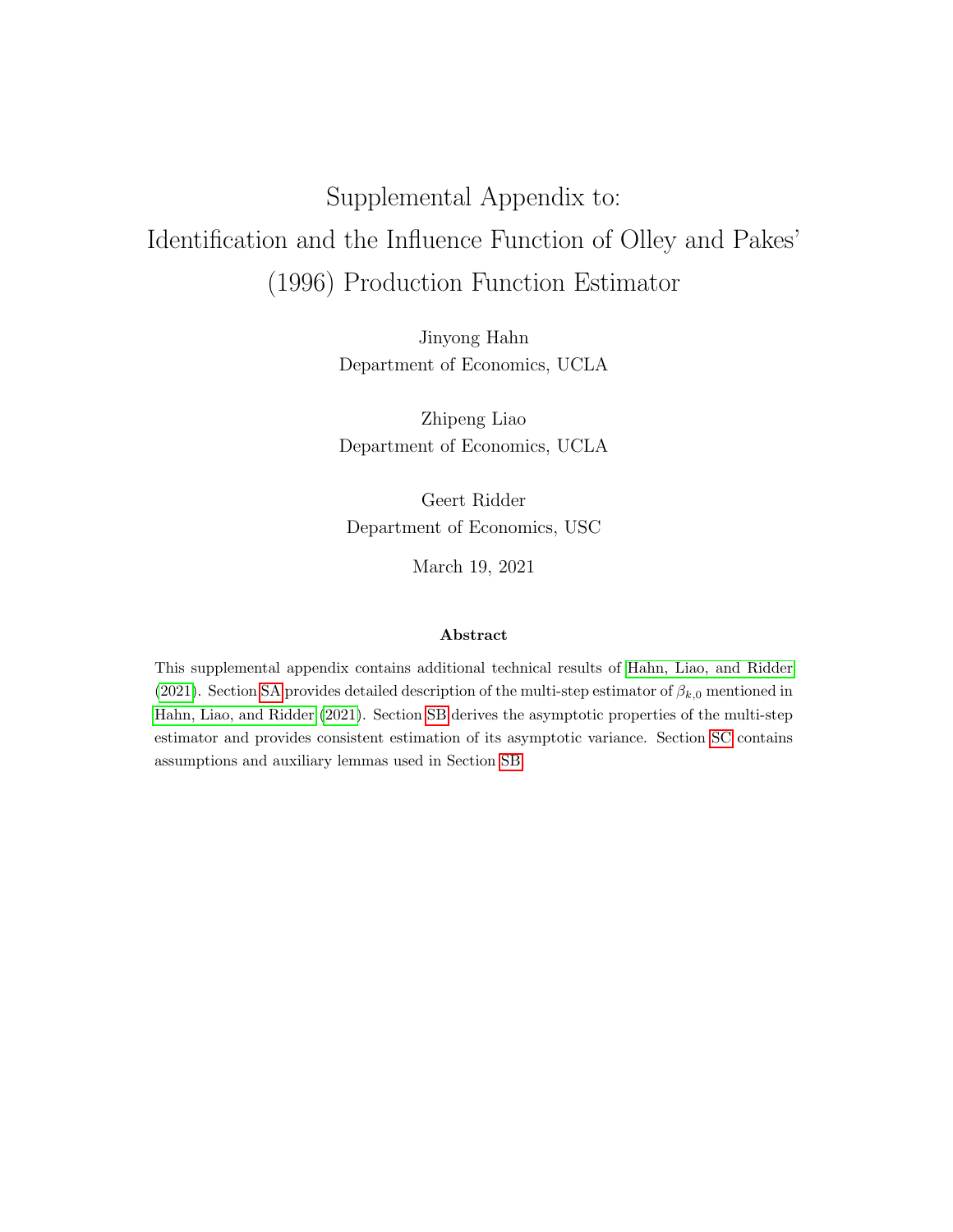#### <span id="page-24-0"></span>SA The multi-step Series Estimator

In this section, we describe the multi-step procedure on estimating  $\beta_{k,0}$ . The model can be rewritten as

$$
y_{1,i} = l_{1,i}\beta_{l,0} + \phi(i_{1,i}, k_{1,i}) + \eta_{1,i},
$$
\n(SA.1)

$$
y_{2,i}^* = k_{2,i}\beta_{k,0} + g(\nu_{1,i}) + u_{2,i},
$$
\n(SA.2)

where  $u_{2,i} \equiv \xi_{2,i} + \eta_{2,i}$ ,  $y_{2,i}^* \equiv y_{2,i} - l_{2,i}\beta_{l,0}$  and  $\nu_{1,i} \equiv \phi(i_{1,i}, k_{1,i}) - k_{1,i}\beta_{k,0}$ , and  $\xi_{2,i}$  is defined in equation [\(1\)](#page-23-0) of the paper. The following restrictions are maintained throughout this appendix

$$
\mathbb{E} [\eta_{1,i} | i_{1,i}, k_{1,i}] = 0 \quad \text{and} \quad \mathbb{E} [u_{2,i} | i_{1,i}, k_{1,i}] = 0.
$$
 (SA.3)

For any  $\beta_k$ , let

$$
\nu_{1,i}(\beta_k) \equiv \phi(i_{1,i}, k_{1,i}) - k_{1,i}\beta_k \quad \text{and} \quad g(\nu_{1,i}(\beta_k); \beta_k) \equiv \mathbb{E}[y_{2,i}^* - \beta_k k_{2,i} | \nu_{1,i}(\beta_k)]. \tag{SA.4}
$$

Then by definition

$$
\nu_{1,i} = \nu_{1,i}(\beta_{k,0}) \quad \text{and} \quad g(\nu_{1,i}) = g(\nu_{1,i}(\beta_{k,0}); \beta_{k,0}). \tag{SA.5}
$$

The unknown parameters are  $\beta_{l,0}, \beta_{k,0}, \phi(\cdot)$  and  $g(\cdot;\beta_k)$  for any  $\beta_k$  in  $\Theta_k$ , where  $\Theta_k$  is a compact subset of R which contains  $\beta_{k,0}$  as an interior point.

Suppose that we have data  $\{(y_{t,i}, i_{t,i}, k_{t,i}, l_{t,i})_{t=1,2}\}_{i=1}^n$  and a preliminary estimator  $\hat{\beta}_l$  of  $\beta_{l,0}$ . The asymptotic theory established here allows for a generic estimator of  $\beta_{l,0}$ , as long as certain regularity conditions (i.e., Assumptions [SC1\(](#page-33-1)iii) and [SC4\(](#page-80-0)i) in Section [SC\)](#page-33-0) hold. For example,  $\hat{\beta}_l$ may be obtained from the partially linear regression proposed in [Olley and Pakes \(1996\)](#page-102-1), or from the GMM estimation proposed in [Ackerberg, Caves, and Frazer \(2015\)](#page-102-2). The unknown parameters  $\beta_{k,0}, \phi(\cdot)$  and  $g(\cdot;\beta_k)$  for any  $\beta_k \in \Theta_k$  are estimated through the following multi-step estimation procedure described in the paper.

**Step 1.** Estimating  $\phi(\cdot)$ . Let  $P_1(x_{1,i}) \equiv (p_{1,1}(x_{1,i}), \ldots, p_{1,m_1}(x_{1,i}))'$  be an  $m_1$ -dimensional approximating functions of  $x_{1,i}$  where  $x_{1,i} \equiv (i_{1,i}, k_{1,i})$ . Define  $\hat{y}_{1,i} \equiv y_{1,i} - l_{1,i}\hat{\beta}_i$ . Then the unknown function  $\phi(\cdot)$  is estimated by

$$
\hat{\phi}(\cdot) \equiv P_1(\cdot)' (\mathbf{P}'_1 \mathbf{P}_1)^{-1} (\mathbf{P}'_1 \hat{\mathbf{Y}}_1)
$$
\n(SA.6)

where  $\mathbf{P}_1 \equiv (P_1(x_{1,1}), \ldots, P_1(x_{1,n}))'$  and  $\hat{\mathbf{Y}}_1 \equiv (\hat{y}_{1,1}, \ldots, \hat{y}_{1,n})'.$ 

**Step 2.** Estimating  $g(\cdot;\beta_k)$  for any  $\beta_k \in \Theta_k$ . With  $\hat{\beta}_l$  and  $\hat{\phi}(\cdot)$  obtained in the first step, one can estimate  $y_{2,i}^*$  by  $\hat{y}_{2,i}^* \equiv y_{2,i} - \hat{\beta}_l l_{2,i}$  and estimate  $\nu_{1,i}(\beta_k)$  by  $\hat{\nu}_{1,i}(\beta_k) \equiv \hat{\phi}(x_{1,i}) - \beta_k k_{1,i}$ . Let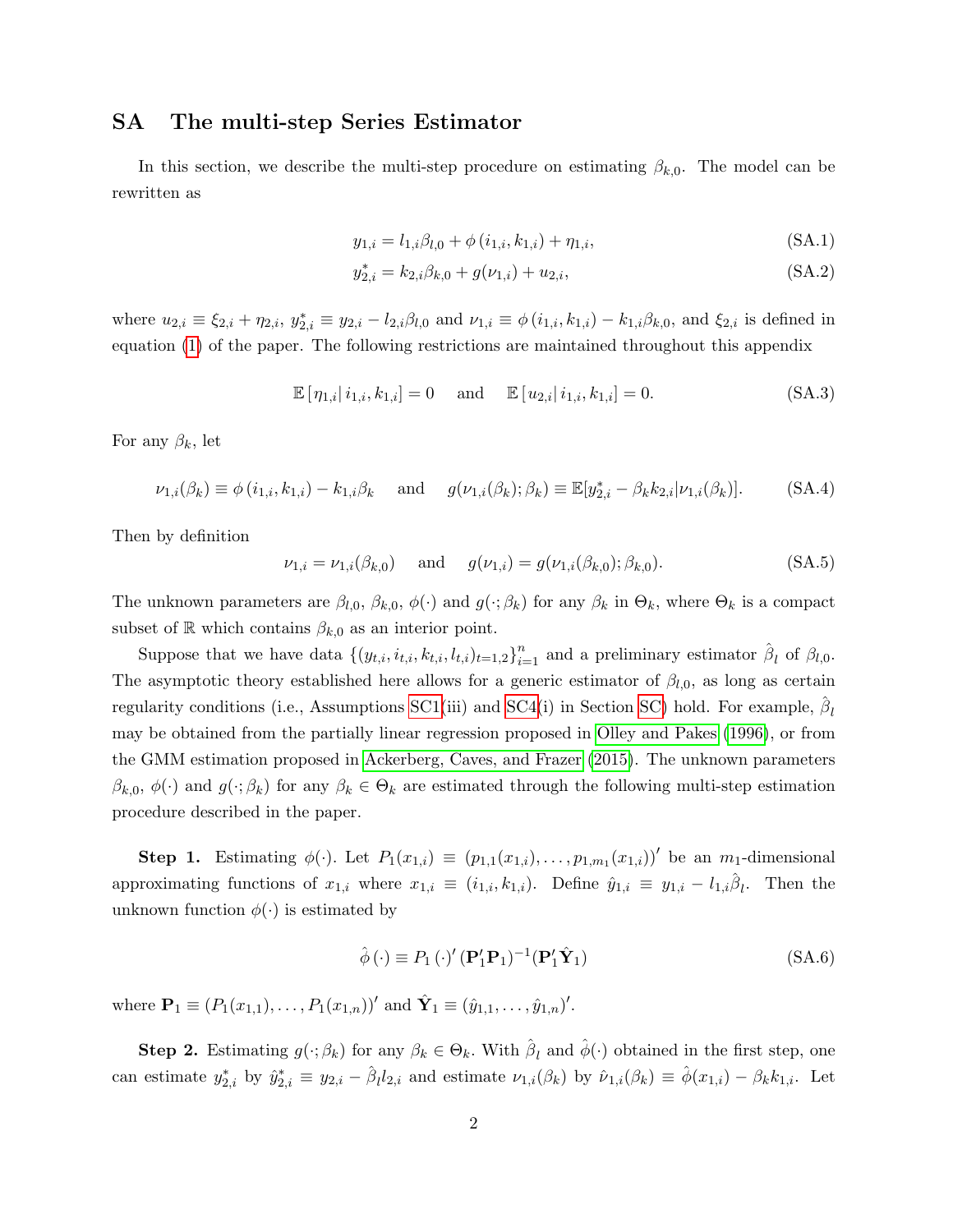$P_2(\nu) \equiv (p_{2,1}(\nu), \ldots, p_{2,m_2}(\nu))'$  be an  $m_2$ -dimensional approximating functions. Then  $g(\cdot; \beta_k)$  is estimated by

<span id="page-25-4"></span>
$$
\hat{g}(\cdot;\beta_k) \equiv P_2(\cdot)'\hat{\beta}_g(\beta_k), \text{ where } \hat{\beta}_g(\beta_k) \equiv (\hat{\mathbf{P}}_2(\beta_k)'\hat{\mathbf{P}}_2(\beta_k))^{-1}\hat{\mathbf{P}}_2(\beta_k)'\hat{\mathbf{Y}}_2^*(\beta_k)
$$
(SA.7)

where  $\hat{\mathbf{P}}_2(\beta_k) \equiv (P_2(\hat{\nu}_{1,1}(\beta_k)), \dots, P_2(\hat{\nu}_{1,n}(\beta_k)))'$  and  $\hat{\mathbf{Y}}_2^*(\beta_k) \equiv (\hat{y}_{2,1}^* - \beta_k k_{2,1}, \dots, \hat{y}_{2,n}^* - \beta_k k_{2,n})'.$ 

**Step 3.** Estimating  $\beta_{k,0}$ . The finite dimensional parameter  $\beta_{k,0}$  is estimated by  $\hat{\beta}_k$  through the following semiparametric nonlinear regression

<span id="page-25-5"></span>
$$
\hat{\beta}_k \equiv \arg \min_{\beta_k \in \Theta_k} n^{-1} \sum_{i=1}^n \hat{\ell}_i(\beta_k)^2, \text{ where } \hat{\ell}_i(\beta_k) \equiv \hat{y}_{2,i}^* - k_{2,i}\beta_k - \hat{g}(\hat{\nu}_{1,i}(\beta_k); \beta_k). \tag{SA.8}
$$

We shall derive the root-n normality of  $\hat{\beta}_k$  and provide asymptotically valid inference for  $\beta_{k,0}$ .

## <span id="page-25-0"></span> ${\bf SB}\quad {\bf Asymptotic\; Properties\; of}\ \hat{\beta}_k$

In this section, we derive the asymptotic properties of  $\hat{\beta}_k$ . The consistency and the asymptotic distribution of  $\hat{\beta}_k$  are presented in Subsection [SB.1.](#page-25-1) In Subsection [SB.2,](#page-28-0) we provide a consistent estimator of the asymptotic variance of  $\hat{\beta}_k$  which can be used to construct confidence interval for  $\beta_{k,0}$ . Proofs of the consistency and the asymptotic normality of  $\hat{\beta}_k$ , and the consistency of the standard deviation estimator are included in Subsection [SB.3.](#page-29-0)

#### <span id="page-25-1"></span>SB.1 Consistency and asymptotic normality

To show the consistency of  $\hat{\beta}_k$ , we use the standard arguments for showing the consistency of the extremum estimator which requires two primitive conditions: (i) the identification uniqueness condition of the unknown parameter  $\beta_{k,0}$ ; and (ii) the convergence of the estimation criterion function  $n^{-1} \sum_{i=1}^n \hat{\ell}_i(\beta_k)^2$  to the population criterion function uniformly over  $\beta_k \in \Theta_k$ . We impose the identification uniqueness condition of  $\beta_{k,0}$  in condition [\(SB.9\)](#page-25-2) below, which can be verified under low-level sufficient conditions. The uniform convergence of the estimation criterion function is proved in Lemma [SB1](#page-25-3) in Subsection [SB.3.](#page-29-0)

<span id="page-25-3"></span>**Lemma SB1.** Let  $\ell_i(\beta_k) \equiv y_{2,i} - l_{2,i}\beta_{l,0} - \beta_k k_{2,i} - g(\nu_{1,i}(\beta_k); \beta_k)$  for any  $\beta_k \in \Theta_k$ . Suppose that for any  $\varepsilon > 0$ , there exists a constant  $\delta_{\varepsilon} > 0$  such that

<span id="page-25-2"></span>
$$
\inf_{\{\beta_k \in \Theta_k : |\beta_k - \beta_{k,0}| \ge \varepsilon\}} \mathbb{E}\left[\ell_i(\beta_k)^2 - \ell_i(\beta_{k,0})^2\right] > \delta_{\varepsilon}.\tag{SB.9}
$$

Then under Assumptions [SC1](#page-33-1) and [SC2](#page-36-0) in Section [SC,](#page-33-0) we have  $\hat{\beta}_k = \beta_{k,0} + o_p(1)$ .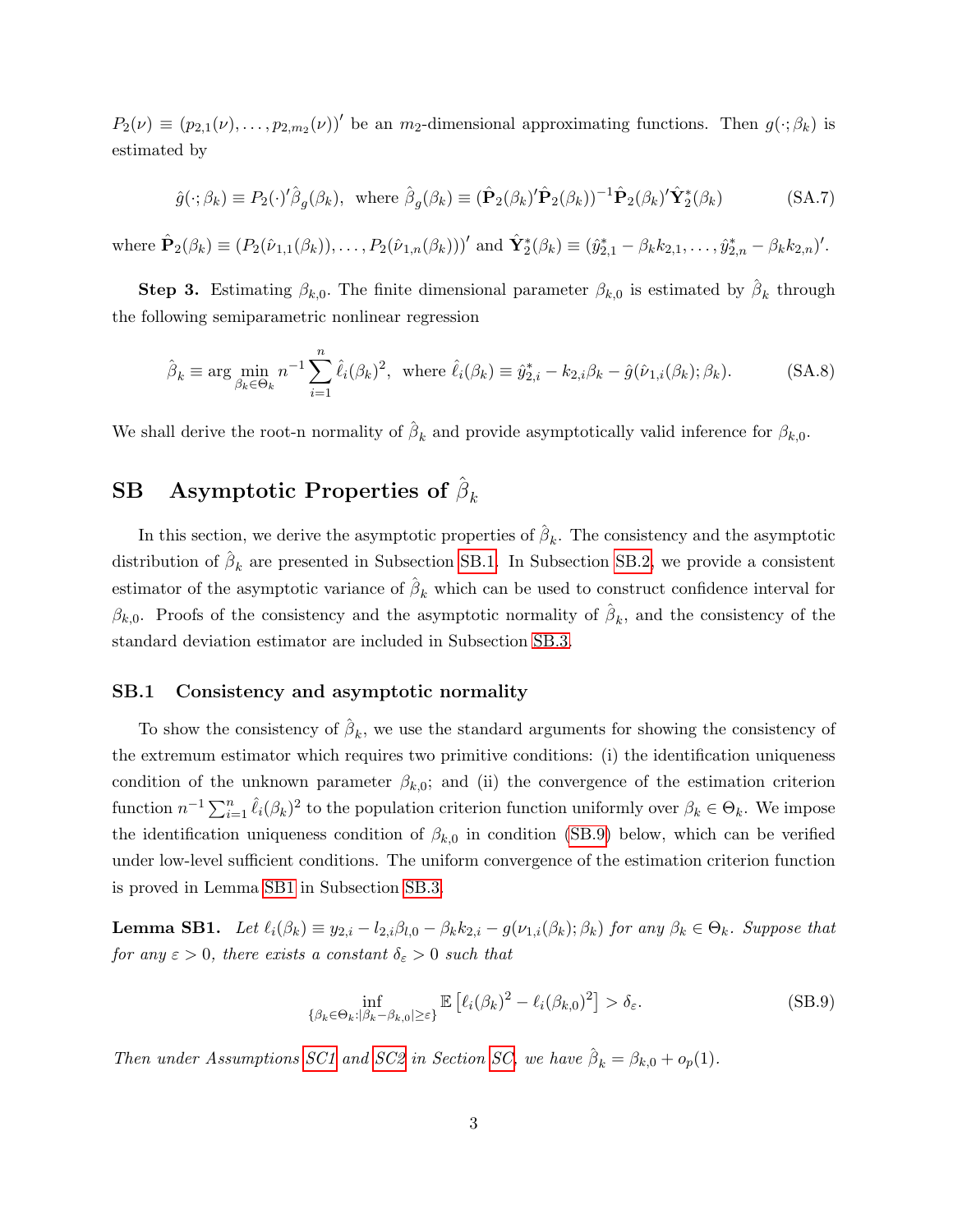The asymptotic normality of  $\hat{\beta}_k$  can be derived from its first-order condition:

<span id="page-26-0"></span>
$$
n^{-1} \sum_{i=1}^{n} \hat{\ell}_i(\hat{\beta}_k) \left( k_{2,i} + \frac{\partial \hat{g}(\hat{\nu}_{1,i}(\hat{\beta}_k); \hat{\beta}_k)}{\partial \beta_k} \right) = 0
$$
 (SB.10)

where for any  $\beta_k \in \Theta_k$ 

$$
\frac{\partial \hat{g}(\hat{\nu}_{1,i}(\beta_k); \beta_k)}{\partial \beta_k} = \hat{\beta}_g(\beta_k)' \frac{\partial P_2(\hat{\nu}_{1,i}(\beta_k))}{\partial \beta_k} + P_2(\hat{\nu}_{1,i}(\beta_k))' \frac{\partial \hat{\beta}_g(\beta_k)}{\partial \beta_k}.
$$
 (SB.11)

By the definition of  $\hat{g}(\hat{\nu}_{1,i}(\hat{\beta}_k); \hat{\beta}_k)$  in [\(SA.7\)](#page-25-4), we can write

$$
n^{-1} \sum_{i=1}^{n} P_2(\hat{\nu}_{1,i}(\hat{\beta}_k)) \hat{g}(\hat{\nu}_{1,i}(\hat{\beta}_k); \hat{\beta}_k) = n^{-1} \sum_{i=1}^{n} P_2(\hat{\nu}_{1,i}(\hat{\beta}_k)) (\hat{y}_{2,i}^* - k_{2,i} \hat{\beta}_k)
$$

which implies that

$$
n^{-1} \sum_{i=1}^{n} \hat{\ell}_i(\hat{\beta}_k) P_2(\hat{\nu}_{1,i}(\hat{\beta}_k)) = 0.
$$

Therefore, the first-order condition [\(SB.10\)](#page-26-0) can be reduced to

<span id="page-26-4"></span>
$$
n^{-1} \sum_{i=1}^{n} \hat{\ell}_i(\hat{\beta}_k) \left( k_{2,i} - k_{1,i} \hat{\beta}_g(\hat{\beta}_k)' \frac{\partial P_2(\hat{\nu}_{1,i}(\hat{\beta}_k))}{\partial \nu} \right) = 0
$$
 (SB.12)

which slightly simplifies the derivation of the asymptotic normality of  $\hat{\beta}_k$ .

<span id="page-26-3"></span>Theorem SB1. Let  $\varsigma_{1,i} \equiv k_{2,i} - \mathbb{E}[k_{2,i}|\nu_{1,i}] - g_1(\nu_{1,i})(k_{1,i} - \mathbb{E}[k_{1,i}|\nu_{1,i}])$  where

$$
g_1(\nu) \equiv \frac{\partial g(\nu)}{\partial \nu}.
$$
 (SB.13)

Suppose that

<span id="page-26-1"></span>
$$
\Upsilon \equiv \mathbb{E}\left[\zeta_{1,i}^2\right] > 0, \text{ where } \zeta_{1,i} \equiv k_{2,i} - \mathbb{E}[k_{2,i}|\nu_{1,i}] - g_1(\nu_{1,i})(k_{1,i} - \mathbb{E}[k_{1,i}|\nu_{1,i}]). \tag{SB.14}
$$

Then under [\(SB.9\)](#page-25-2) in Lemma [SB1,](#page-25-3) and Assumptions [SC1,](#page-33-1) [SC2](#page-36-0) and [SC3](#page-44-0) in Section [SC](#page-33-0)

<span id="page-26-2"></span>
$$
\hat{\beta}_k - \beta_{k,0} = \Upsilon^{-1} n^{-1} \sum_{i=1}^n u_{2,i} \varsigma_{1,i} \n- \Upsilon^{-1} n^{-1} \sum_{i=1}^n \eta_{1,i} g_1(\nu_{1,i}) (\varsigma_{1,i} - \varsigma_{2,i}) \n- \Upsilon^{-1} \Gamma(\hat{\beta}_l - \beta_{l,0}) + o_p(n^{-1/2}),
$$
\n(SB.15)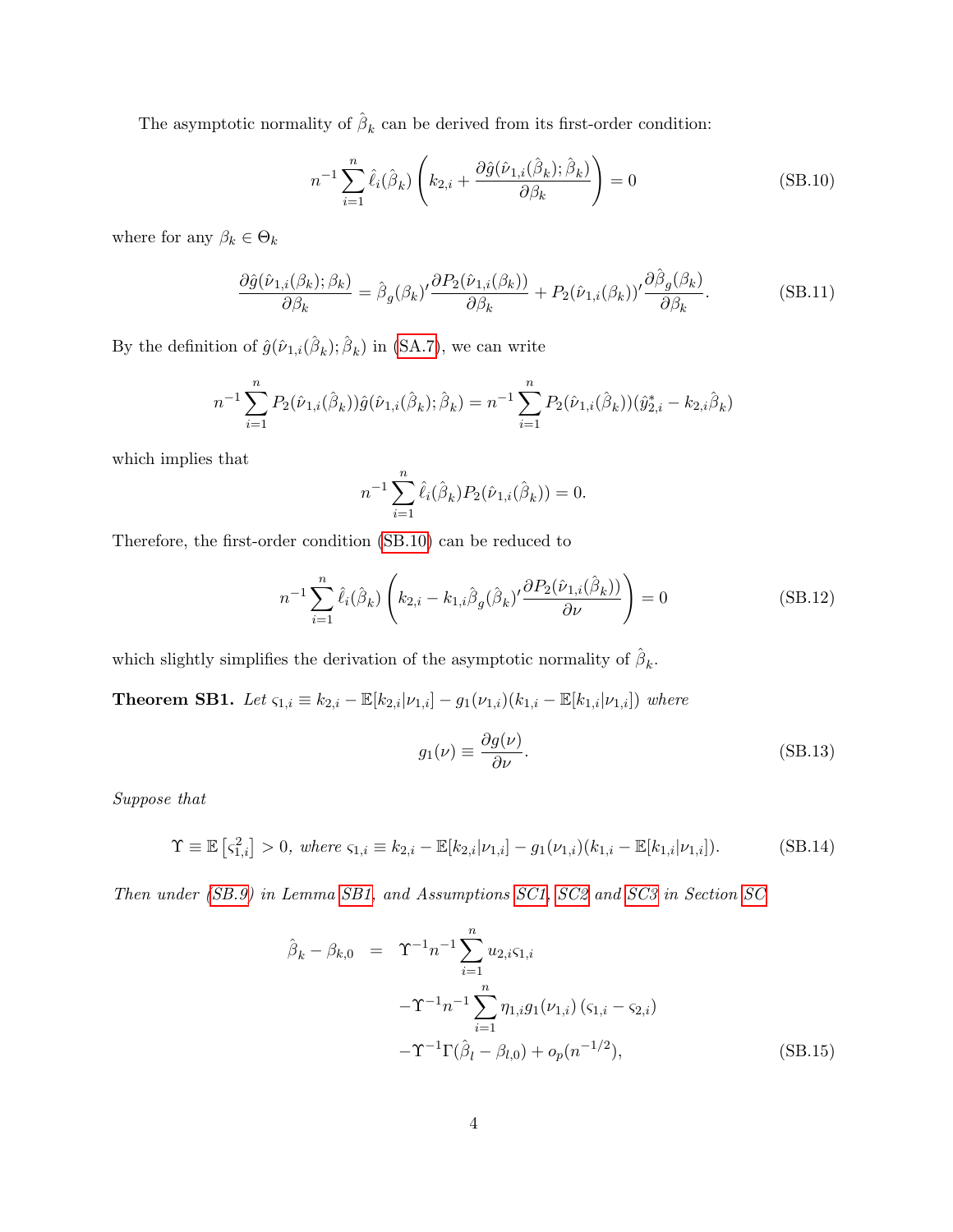where  $\Gamma \equiv \mathbb{E} \left[ (l_{2,i} - l_{1,i} g_1(\nu_{1,i})) \varsigma_{1,i} + l_{1,i} g_1(\nu_{1,i}) \varsigma_{2,i} \right]$  and  $\varsigma_{2,i} \equiv k_{2,i} - \mathbb{E} [k_{2,i}|x_{1,i}]$ . Moreover

<span id="page-27-2"></span>
$$
n^{1/2}(\hat{\beta}_k - \beta_{k,0}) \to_d N(0, \Upsilon^{-1} \Omega \Upsilon^{-1})
$$
\n(SB.16)  
\nwhere  $\Omega \equiv \mathbb{E}\left[((u_{2,i} - \eta_{1,i}g_1(\nu_{1,i}))_{\Omega,i} - \Gamma \varepsilon_{1,i} + \eta_{1,i}g_1(\nu_{1,i})_{\Omega,i})^2\right].$ 

REMARK 1. The local identification condition of  $\beta_{k,0}$  is imposed in [\(SB.14\)](#page-26-1) which is important to ensure the root-n consistency of  $\hat{\beta}_k$ . This condition is verified in Proposition [2](#page-23-0) of the paper.  $\Box$ 

REMARK 2. The random variable  $\varepsilon_{1,i}$  in the definition of  $\Omega$  is from the linear representation of the estimator error in  $\hat{\beta}_l$ , i.e.,

<span id="page-27-1"></span>
$$
\hat{\beta}_l - \beta_{l,0} = n^{-1} \sum_{i=1}^n \varepsilon_{1,i} + o_p(n^{-1/2})
$$
\n(SB.17)

which is maintained in Assumption [SC1\(](#page-33-1)iii) in Section [SC.](#page-33-0) The explicit form of  $\varepsilon_{1,i}$  depends on the estimation procedure of  $\beta_{l,0}$ . For example, when  $\beta_{l,0}$  is estimated by the partially linear regression proposed in Olley and Pakes  $(1996)$  $(1996)$  $(1996)$ ,<sup>1</sup>

$$
\varepsilon_{1,i} = \frac{l_{1,i} - \mathbb{E}[l_{1,i} | x_{1,i}]}{\mathbb{E}[|l_{1,i} - \mathbb{E}[l_{1,i} | x_{1,i}]|^2]} \eta_{1,i}.
$$

On the other hand,  $\varepsilon_{1,i}$  may take different forms in different estimation procedures (under different identification condition on  $\beta_{l,0}$ , such as the GMM procedure in [Ackerberg, Caves, and Frazer](#page-102-2)  $(2015).$  $(2015).$ 

REMARK 3. Since  $\mathbb{E}[\varsigma_{1,i}|\nu_{1,i}] = 0$  for  $j = 1, 2$ ,

$$
\mathbb{E}[l_{2,i} \varsigma_{1,i}] = \mathbb{E}[(l_{2,i} - \mathbb{E}[l_{2,i} | \nu_{1,i}]) \varsigma_{1,i}]
$$

by the law of iterated expectation. Similarly

$$
\mathbb{E}[l_{1,i}g_1(\nu_{1,i}) (\varsigma_{1,i} - \varsigma_{2,i})] = \mathbb{E}[\mathbb{E}[l_{1,i}|x_{1,i}]g_1(\nu_{1,i}) (\varsigma_{1,i} - \varsigma_{2,i})]
$$

Therefore we can write

$$
\Gamma = \mathbb{E} [l_{2,i} \varsigma_{1,i} - l_{1,i} g_1(\nu_{1,i}) (\varsigma_{1,i} - \varsigma_{2,i})]
$$
  
\n
$$
= \mathbb{E} [(l_{2,i} - \mathbb{E}[l_{2,i}|\nu_{1,i}]) \varsigma_{1,i} - \mathbb{E}[l_{1,i}|x_{1,i}] g_1(\nu_{1,i}) (\varsigma_{1,i} - \varsigma_{2,i})].
$$
 (SB.18)

<span id="page-27-0"></span><sup>&</sup>lt;sup>1</sup>See Assumption [SC5](#page-89-0) and Lemma [SC26](#page-90-0) in Subsection [SC.5](#page-89-1) for the regularity conditions and the derivation for [\(SB.17\)](#page-27-1).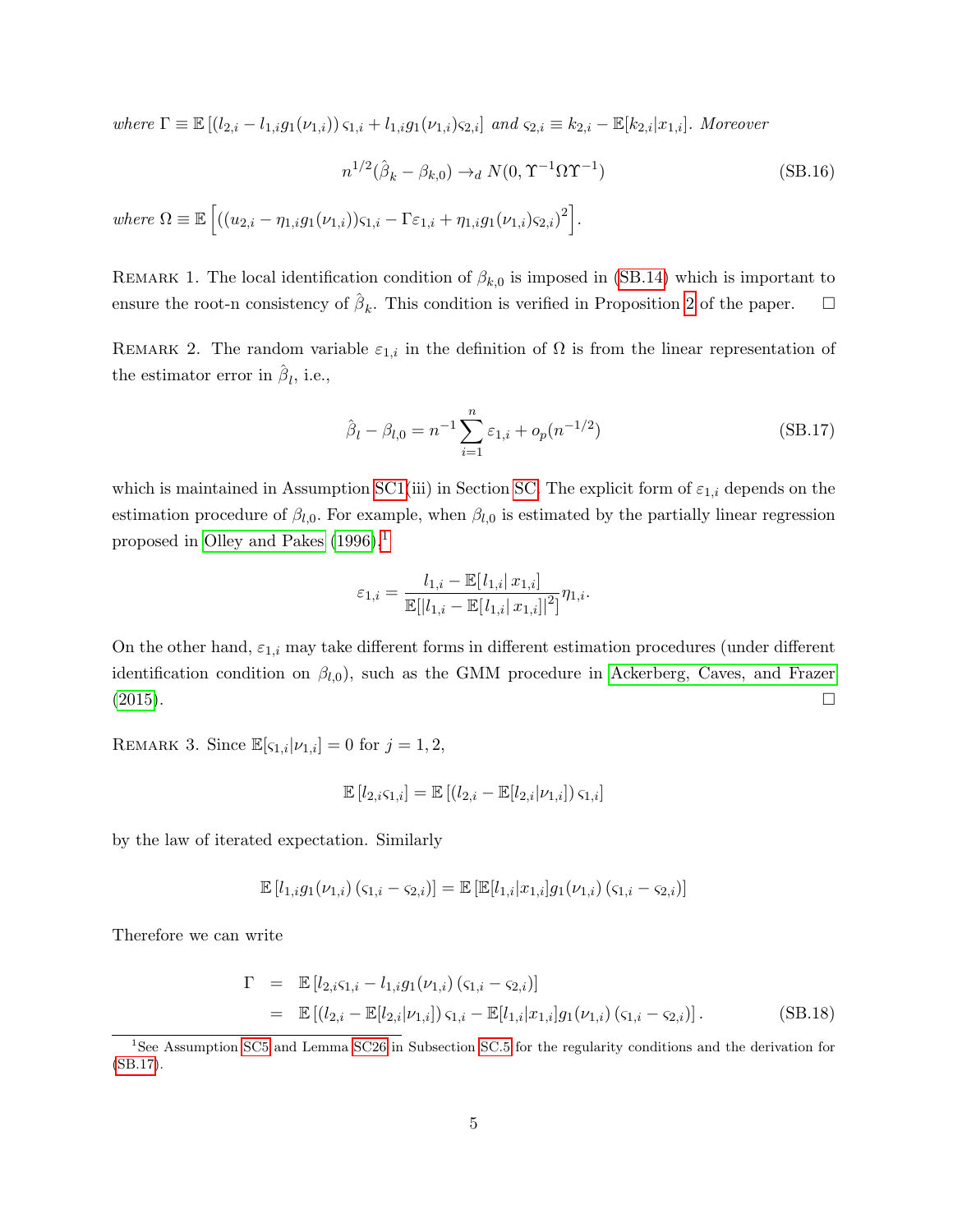When the perpetual inventory method (PIM) i.e.,  $k_{2,i} = (1 - \delta) k_{1,i} + i_{1,i}$  holds, we have  $\varsigma_{2,i} = 0$ for any  $i = 1, \ldots, n$ . Therefore, we deduce that

$$
\Gamma = \mathbb{E} \left[ (l_{2,i} - \mathbb{E}[l_{2,i}|\nu_{1,i}] - g_1(\nu_{1,i})\mathbb{E}[l_{1,i}|x_{1,i}])\,\varsigma_{1,i} \right] \tag{SB.19}
$$

which appears in Proposition [3](#page-23-0) of the paper. Moreover

$$
\Omega = \mathbb{E}\left[ \left( (u_{2,i} - \eta_{1,i} g_1(\nu_{1,i})) \varsigma_{1,i} - \Gamma \varepsilon_{1,i} \right)^2 \right]
$$
 (SB.20)

under PIM.  $\Box$ 

REMARK 4. From the asymptotic expansion in [\(SB.15\)](#page-26-2), we see that the asymptotic variance of  $\hat{\beta}_k$ is determined by three components. The first component,  $n^{-1} \sum_{i=1}^{n} u_{2,i} \varsigma_{1,i}$  comes from the thirdstep estimation with known  $\nu_{1,i}$ . The second and the third components are from the first-step estimation. Specifically, the second one,  $n^{-1} \sum_{i=1}^{n} \eta_{1,i} g_1(\nu_{1,i}) (\varsigma_{1,i} - \varsigma_{2,i})$  is from estimating  $\phi(\cdot)$  in the first step, while the third component  $\Gamma(\hat{\beta}_l - \beta_{l,0})$  is due to the estimation error in  $\hat{\beta}_l$  $\Box$ 

#### <span id="page-28-0"></span>SB.2 Consistent variance estimation

The asymptotic variance of  $\hat{\beta}_k$  can be estimated using the estimators of  $\varsigma_{1,i}$ ,  $\varsigma_{2,i}$ ,  $\varepsilon_{1,i}$ ,  $\eta_{1,i}$ ,  $u_{2,i}$ and  $g_1(\nu_{1,i})$ . First, it is clear that  $g_1(\nu_{1,i})$  can be estimated by  $\hat{g}_1(\hat{\nu}_{1,i}(\hat{\beta}_k);\hat{\beta}_k)$  where

<span id="page-28-1"></span>
$$
\hat{g}_1(\hat{\nu}_{1,i}(\beta_k); \beta_k) \equiv \hat{\beta}_g(\beta_k)' \frac{\partial P_2(\hat{\nu}_{1,i}(\beta_k))}{\partial \nu} \text{ for any } \beta_k \in \Theta_k.
$$
 (SB.21)

Second, the residual  $\varsigma_{1,i}$  can be estimated by

$$
\hat{\varsigma}_{1,i} \equiv \Delta \hat{k}_{2,i} - P_2(\hat{\nu}_{1,i}(\hat{\beta}_k))'(\hat{\mathbf{P}}_2(\hat{\beta}_k)'\hat{\mathbf{P}}_2(\hat{\beta}_k))^{-1} \sum_{i=1}^n P_2(\hat{\nu}_{1,i}(\hat{\beta}_k))\Delta \hat{k}_{2,i}
$$
(SB.22)

where  $\Delta \hat{k}_{2,i} \equiv k_{2,i} - k_{1,i} \hat{g}_1(\hat{\nu}_{1,i}(\hat{\beta}_k); \hat{\beta}_k)$ . Third, the residual  $\varsigma_{2,i}$  can be estimated by

$$
\hat{\varsigma}_{2,i} \equiv k_{2,i} - P_1 (x_{1,i})' (\mathbf{P}_1' \mathbf{P}_1)^{-1} \sum_{i=1}^n P_1 (x_{1,i}) k_{2,i}.
$$
 (SB.23)

Given the estimated residual  $\hat{\varsigma}_{1,i}$ , the Hessian term  $\Upsilon$  can be estimated by

$$
\hat{\Upsilon}_n \equiv n^{-1} \sum_{i=1}^n \hat{\varsigma}_{1,i}^2. \tag{SB.24}
$$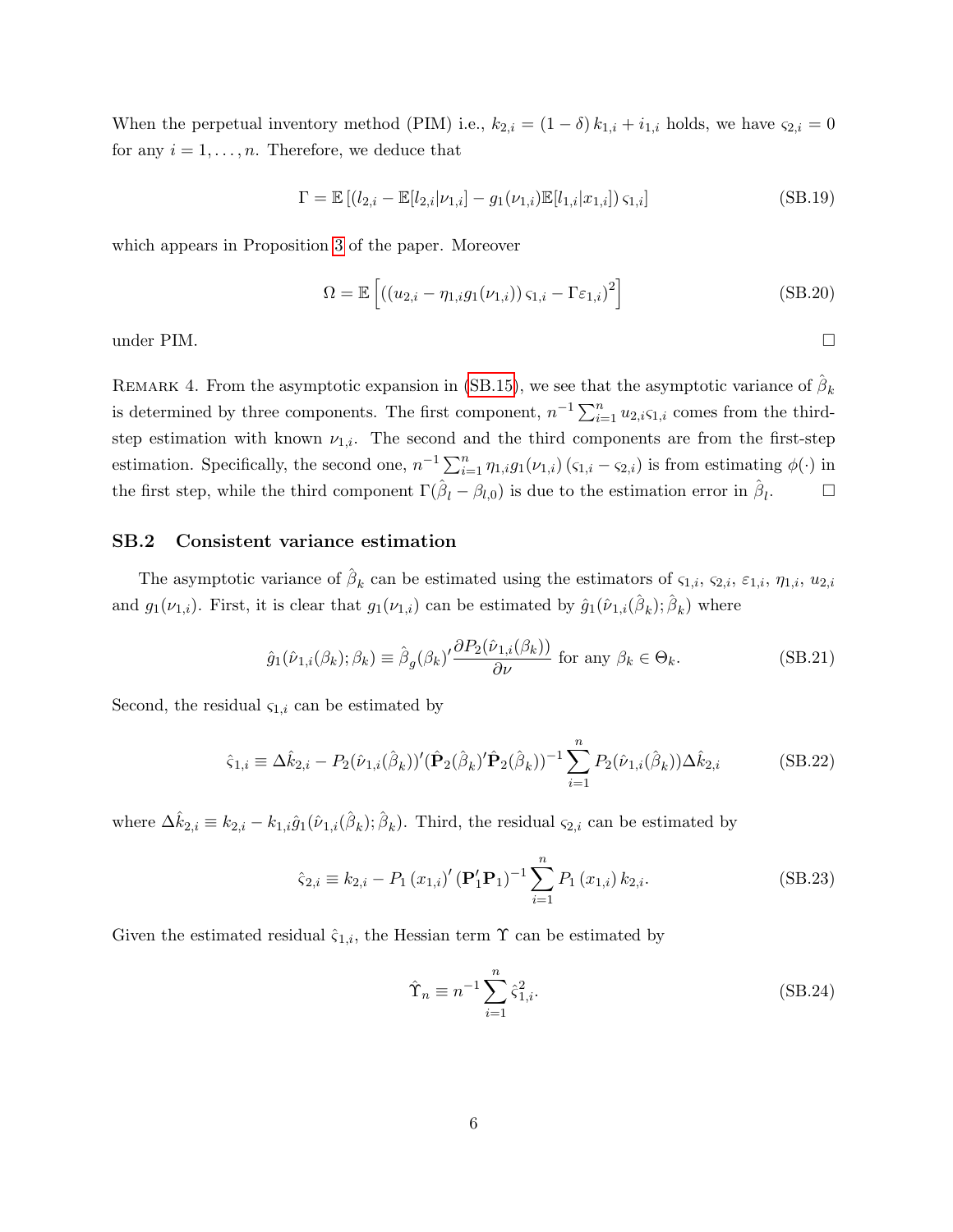Moreover the Jacobian term  $\Gamma$  can be estimated by

$$
\hat{\Gamma}_n \equiv n^{-1} \sum_{i=1}^n \left[ (l_{2,i} - l_{1,i} \hat{g}_1(\hat{\nu}_{1,i}(\hat{\beta}_k); \hat{\beta}_k)) \hat{\varsigma}_{1,i} + l_{1,i} \hat{g}_1(\hat{\nu}_{1,i}(\hat{\beta}_k); \hat{\beta}_k) \hat{\varsigma}_{2,i} \right].
$$
\n(SB.25)

Define  $\hat{u}_{2,i} \equiv \hat{y}_{2,i} - l_{2,i}\hat{\beta}_l - k_{2,i}\hat{\beta}_k - \hat{g}(\hat{\nu}_{1,i}(\hat{\beta}_k); \hat{\beta}_k)$  and  $\hat{\eta}_{1,i} \equiv y_{1,i} - l_{1,i}\hat{\beta}_l - \hat{\phi}(x_{1,i})$ . Then  $\Omega$  is estimated by

$$
\hat{\Omega}_n \equiv n^{-1} \sum_{i=1}^n \left( (\hat{u}_{2,i} - \hat{\eta}_{1,i}\hat{g}_1(\hat{\nu}_{1,i}(\hat{\beta}_k); \hat{\beta}_k))\hat{\varsigma}_{1,i} - \hat{\Gamma}_n \hat{\varepsilon}_{1,i} + \hat{\eta}_{1,i}\hat{g}_1(\hat{\nu}_{1,i}(\hat{\beta}_k); \hat{\beta}_k)\hat{\varsigma}_{2,i} \right)^2 \tag{SB.26}
$$

where  $\hat{\varepsilon}_{1,i}$  denotes the estimator of  $\varepsilon_{1,i}$  for  $i = 1, \ldots, n$ .

<span id="page-29-3"></span>**Theorem SB2.** Suppose that the conditions in Theorem [SB1](#page-26-3) hold. Then under Assumption [SC4](#page-80-0) in Section [SC,](#page-33-0) we have

<span id="page-29-4"></span>
$$
\hat{\Upsilon}_n = \Upsilon + o_p(1) \quad \text{and} \quad \hat{\Omega}_n = \Omega + o_p(1) \tag{SB.27}
$$

and moreover

<span id="page-29-5"></span>
$$
\frac{n^{1/2}(\hat{\beta}_k - \beta_{k,0})}{(\hat{\Upsilon}_n^{-1}\hat{\Omega}_n \hat{\Upsilon}_n^{-1})^{1/2}} \to_d N(0,1).
$$
 (SB.28)

#### <span id="page-29-0"></span>SB.3 Proof of the asymptotic properties

In this subsection, we prove the main results presented in the previous subsection. Throughout this subsection, we use  $C > 1$  to denote a generic finite constant which does not depend on n,  $m_1$ or  $m_2$  but whose value may change in different places.

PROOF OF LEMMA [SB1](#page-25-3). By [\(SC.80\)](#page-43-0) in the proof of Lemma [SC8](#page-43-1) and Assumption [SC2\(](#page-36-0)i)

$$
\sup_{\beta_k \in \Theta_k} \mathbb{E}\left[\ell_i(\beta_k)^2\right] \le C \tag{SB.29}
$$

which together with Lemma [SC8](#page-43-1) implies that

<span id="page-29-1"></span>
$$
\sup_{\beta_k \in \Theta_k} n^{-1} \sum_{i=1}^n \ell_i(\beta_k)^2 = O_p(1).
$$
 (SB.30)

By the Markov inequality, Assumptions  $SC1(i, iii)$  and  $SC2(i)$ , we obtain

<span id="page-29-2"></span>
$$
n^{-1} \sum_{i=1}^{n} (\hat{y}_{2,i}^{*} - y_{2,i}^{*})^{2} = (\hat{\beta}_{l} - \beta_{l})^{2} n^{-1} \sum_{i=1}^{n} l_{2,i}^{2} = O_{p}(n^{-1}).
$$
 (SB.31)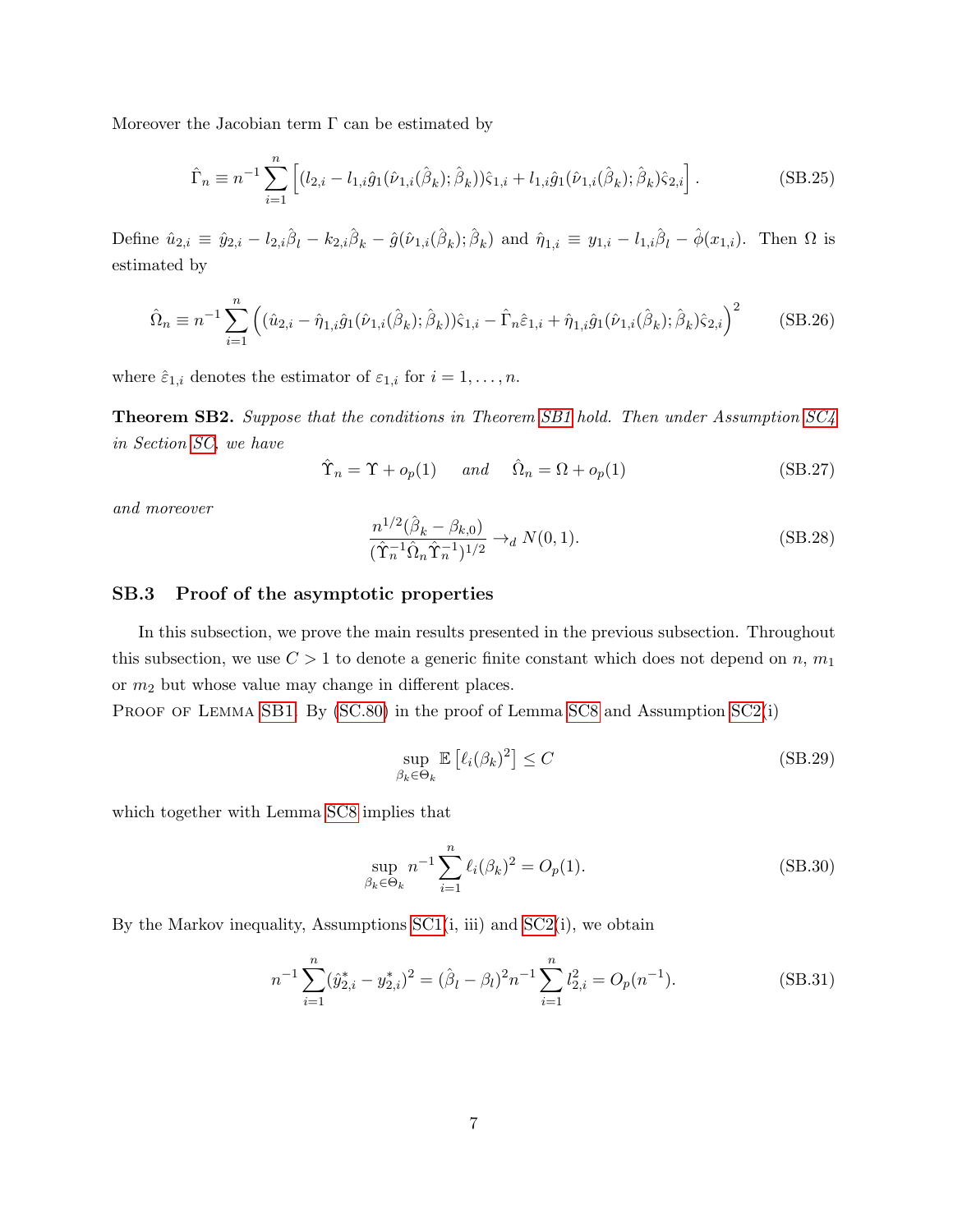By the definition of  $\hat{\ell}_i(\beta_k)$  and  $\ell_i(\beta_k)$ , we can write

$$
n^{-1} \sum_{i=1}^{n} \hat{\ell}_{i}(\beta_{k})^{2} - \mathbb{E} [\ell_{i}(\beta_{k})^{2}]
$$
  
\n
$$
= n^{-1} \sum_{i=1}^{n} (\ell_{i}(\beta_{k})^{2} - \mathbb{E} [\ell_{i}(\beta_{k})^{2}]) + 2n^{-1} \sum_{i=1}^{n} \ell_{i}(\beta_{k})(\hat{y}_{2,i}^{*} - y_{2,i}^{*})
$$
  
\n
$$
-2n^{-1} \sum_{i=1}^{n} \ell_{i}(\beta_{k})(\hat{g}(\hat{\nu}_{1,i}(\beta_{k}); \beta_{k}) - g(\nu_{1,i}(\beta_{k}); \beta_{k}))
$$
  
\n
$$
-2n^{-1} \sum_{i=1}^{n} (\hat{y}_{2,i}^{*} - y_{2,i}^{*})(\hat{g}(\hat{\nu}_{1,i}(\beta_{k}); \beta_{k}) - g(\nu_{1,i}(\beta_{k}); \beta_{k}))
$$
  
\n
$$
+n^{-1} \sum_{i=1}^{n} (\hat{y}_{2,i}^{*} - y_{2,i}^{*})^{2} + n^{-1} \sum_{i=1}^{n} (\hat{g}(\hat{\nu}_{1,i}(\beta_{k}); \beta_{k}) - g(\nu_{1,i}(\beta_{k}); \beta_{k}))^{2},
$$

which together with Assumption  $SC2(vi)$ , Lemma  $SC7$ , Lemma  $SC8$ ,  $(SB.30)$ ,  $(SB.31)$  and the Cauchy-Schwarz inequality implies that

<span id="page-30-0"></span>
$$
\sup_{\beta_k \in \Theta_k} \left| n^{-1} \sum_{i=1}^n \hat{\ell}_i (\beta_k)^2 - \mathbb{E} \left[ \ell_i (\beta_k)^2 \right] \right| = o_p(1). \tag{SB.32}
$$

The consistency of  $\hat{\beta}_k$  follows from its definition in [\(SA.8\)](#page-25-5), [\(SB.32\)](#page-30-0), the identification uniqueness condition of  $\beta_{k,0}$  assumed in [\(SB.9\)](#page-25-2) and the standard arguments of showing the consistency of the extremum estimator.  $Q.E.D.$ 

<span id="page-30-1"></span>**Lemma SB2.** Let  $g_{1,i} \equiv g_1(\nu_{1,i})$  and  $\hat{J}_i(\beta_k) \equiv \hat{\ell}_i(\beta_k) (k_{2,i} - k_{1,i} \hat{g}_1(\hat{\nu}_{1,i}(\beta_k); \beta_k))$  for any  $\beta_k \in \Theta_k$ , where  $\hat{g}_1(\hat{\nu}_{1,i}(\beta_k); \beta_k)$  is defined in [\(SB.21\)](#page-28-1). Then under Assumptions [SC1,](#page-33-1) [SC2](#page-36-0) and [SC3,](#page-44-0) we have

$$
n^{-1} \sum_{i=1}^{n} \hat{J}_i(\beta_{k,0}) = n^{-1} \sum_{i=1}^{n} (u_{2,i} \varsigma_{1,i} - \eta_{1,i} g_1(\nu_{1,i}) (\varsigma_{1,i} - \varsigma_{2,i})) - \Gamma(\hat{\beta}_l - \beta_{l,0}) + o_p(n^{-1/2}).
$$
 (SB.33)

PROOF OF LEMMA [SB2](#page-30-1). By the definition of  $\hat{\ell}_i(\beta_{k,0})$  and Lemma [SC10,](#page-47-0)

<span id="page-30-2"></span>
$$
n^{-1} \sum_{i=1}^{n} \hat{\ell}_{i}(\beta_{k,0}) (k_{2,i} - k_{1,i}\hat{g}_{1}(\hat{\nu}_{1,i}(\beta_{k,0}); \beta_{k,0}))
$$
  
=  $n^{-1} \sum_{i=1}^{n} (\hat{y}_{2,i}^{*}(\beta_{k,0}) - g(\nu_{1,i})) (k_{2,i} - k_{1,i}g_{1,i})$   
 $- n^{-1} \sum_{i=1}^{n} (\hat{g}(\hat{\nu}_{1,i}(\beta_{k,0}); \beta_{k,0}) - g(\nu_{1,i})) (k_{2,i} - k_{1,i}g_{1,i}) + o_{p}(n^{-1/2})$  (SB.34)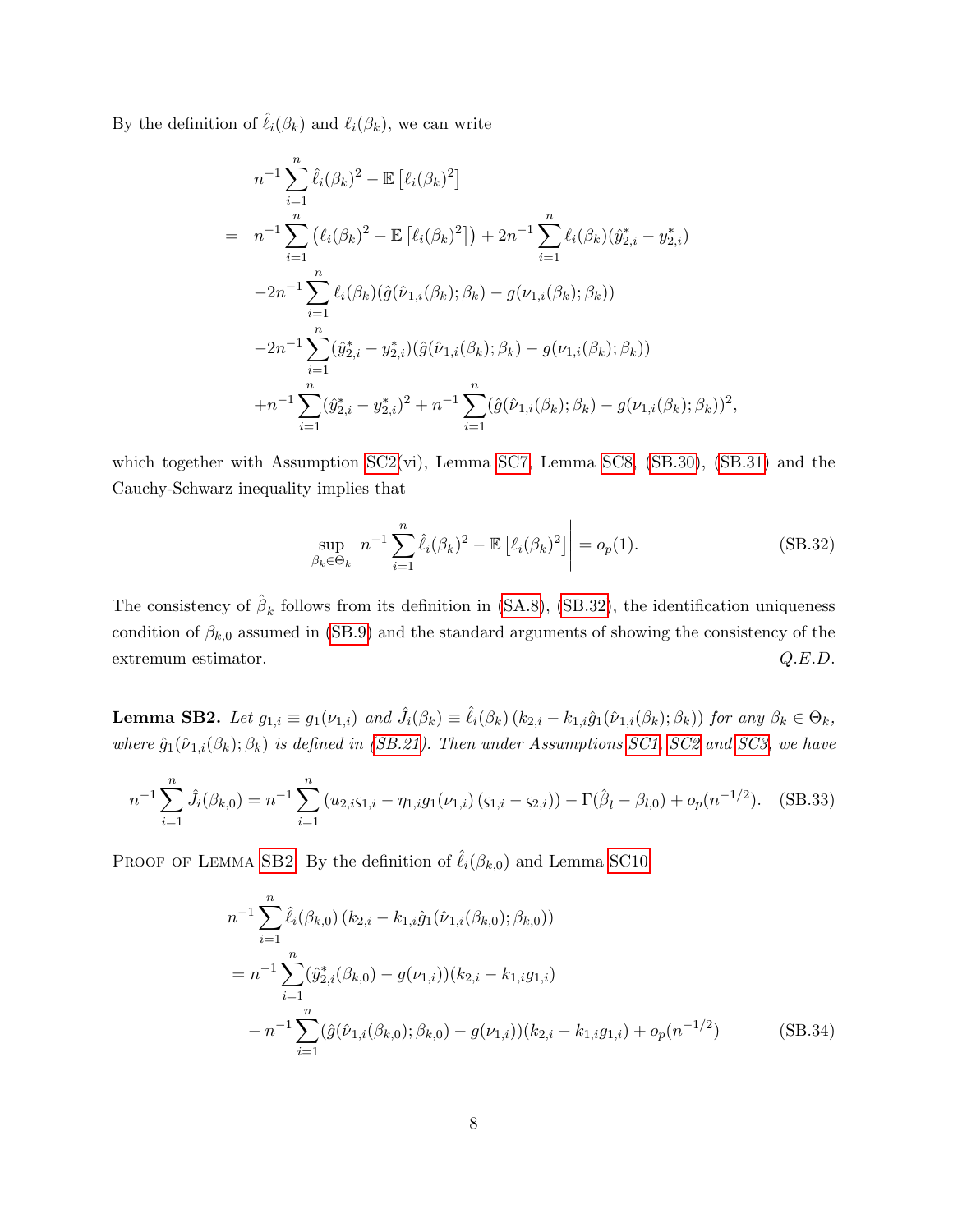where  $\hat{y}_{2,i}^*(\beta_{k,0}) \equiv y_{2,i} - l_{2,i}\hat{\beta}_l - k_{2,i}\beta_{k,0}$ , and by Lemma [SC12](#page-53-0)

<span id="page-31-0"></span>
$$
n^{-1} \sum_{i=1}^{n} (\hat{g}(\hat{\nu}_{1,i}(\beta_{k,0}); \beta_{k,0}) - g(\nu_{1,i})) (k_{2,i} - k_{1,i}g_{1,i})
$$
  
\n
$$
= n^{-1} \sum_{i=1}^{n} u_{2,i} \varphi(\nu_{1,i}) - \mathbb{E}[l_{2,i} \varphi(\nu_{1,i})](\hat{\beta}_l - \beta_{l,0})
$$
  
\n
$$
+ n^{-1} \sum_{i=1}^{n} g_{1,i} (\hat{\phi}(x_{1,i}) - \phi(x_{1,i})) \varsigma_{1,i} + o_p(n^{-1/2}),
$$
(SB.35)

where  $\varphi(\nu_{1,i}) \equiv \mathbb{E}[k_{2,i}|\nu_{1,i}] - \mathbb{E}[k_{1,i}|\nu_{1,i}]g_{1,i}$ . By the definition of  $\hat{y}_{2,i}^*(\beta_{k,0})$ , we get

<span id="page-31-1"></span>
$$
n^{-1} \sum_{i=1}^{n} (\hat{y}_{2,i}^{*}(\beta_{k,0}) - g(\nu_{1,i})) (k_{2,i} - k_{1,i}g_{1,i})
$$
  
\n
$$
= n^{-1} \sum_{i=1}^{n} u_{2,i} (k_{2,i} - k_{1,i}g_{1,i}) - (\hat{\beta}_l - \beta_{l,0})n^{-1} \sum_{i=1}^{n} l_{2,i} (k_{2,i} - k_{1,i}g_{1,i})
$$
  
\n
$$
= n^{-1} \sum_{i=1}^{n} u_{2,i} (k_{2,i} - k_{1,i}g_{1,i}) - (\hat{\beta}_l - \beta_{l,0}) \mathbb{E}[l_{2,i} (k_{2,i} - k_{1,i}g_{1,i})] + o_p(n^{-1/2})
$$
 (SB.36)

where the second equality is by Assumption  $SC1(iii)$  and

$$
n^{-1} \sum_{i=1}^{n} l_{2,i}(k_{2,i} - k_{1,i}g_{1,i}) = \mathbb{E}[l_{2,i}(k_{2,i} - k_{1,i}g_{1,i})] + O_p(n^{-1/2})
$$

which holds by the Markov inequality, Assumptions [SC1\(](#page-33-1)i) and [SC2\(](#page-36-0)i, ii). Therefore by  $(SB.34)$ , [\(SB.35\)](#page-31-0) and [\(SB.36\)](#page-31-1), we obtain

<span id="page-31-2"></span>
$$
n^{-1} \sum_{i=1}^{n} \hat{\ell}_{i}(\beta_{k,0}) (k_{2,i} - k_{1,i} \hat{g}_{1}(\hat{\nu}_{1,i}(\beta_{k,0}); \beta_{k,0}))
$$
  
= 
$$
n^{-1} \sum_{i=1}^{n} u_{2,i} \varsigma_{1,i} - (\hat{\beta}_{l} - \beta_{l,0}) \mathbb{E}[l_{2,i} \varsigma_{1,i}] - n^{-1} \sum_{i=1}^{n} g_{1,i}(\hat{\phi}(x_{1,i}) - \phi(x_{1,i})) \varsigma_{1,i} + o_{p}(n^{-1}(\beta)B.37)
$$

The claim of the lemma follows from [\(SB.37\)](#page-31-2) and Lemma [SC13.](#page-56-0)  $Q.E.D.$ 

<span id="page-31-3"></span>Lemma SB3. Under Assumptions [SC1,](#page-33-1) [SC2](#page-36-0) and [SC3,](#page-44-0) we have

$$
n^{-1} \sum_{i=1}^{n} (\hat{J}_i(\hat{\beta}_k) - \hat{J}_i(\beta_{k,0})) = -(\hat{\beta}_k - \beta_{k,0}) \left( \mathbb{E}[\varsigma_{1,i}^2] + o_p(1) \right) + o_p(n^{-1/2}).
$$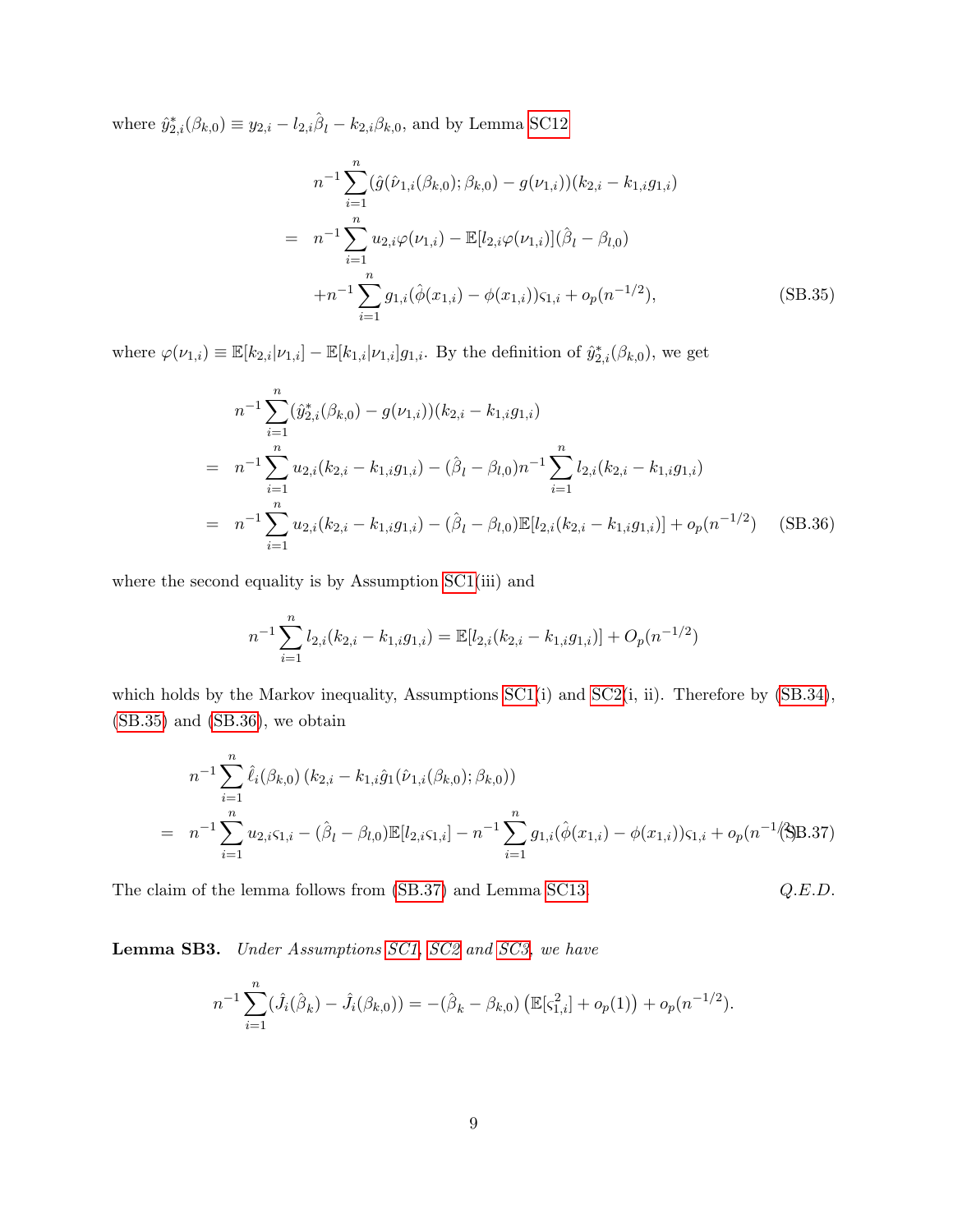PROOF OF LEMMA [SB3](#page-31-3). First note that by the definition of  $\hat{J}_i(\beta_k)$  and  $\hat{\ell}_i(\beta_k)$ , we can write

$$
n^{-1} \sum_{i=1}^{n} (\hat{J}_i(\hat{\beta}_k) - \hat{J}_i(\beta_{k,0}))
$$
  
\n
$$
= -(\hat{\beta}_k - \beta_{k,0})n^{-1} \sum_{i=1}^{n} k_{2,i}(k_{2,i} - k_{1,i}\hat{g}_1(\hat{\nu}_{1,i}(\hat{\beta}_k); \hat{\beta}_k))
$$
  
\n
$$
-n^{-1} \sum_{i=1}^{n} (\hat{g}(\hat{\nu}_{1,i}(\hat{\beta}_k); \hat{\beta}_k) - \hat{g}(\hat{\nu}_{1,i}(\beta_{k,0}); \beta_{k,0})) (k_{2,i} - k_{1,i}\hat{g}_1(\hat{\nu}_{1,i}(\beta_{k,0}); \beta_{k,0}))
$$
  
\n
$$
-n^{-1} \sum_{i=1}^{n} u_{2,i}k_{1,i}(\hat{g}_1(\hat{\nu}_{1,i}(\hat{\beta}_k); \hat{\beta}_k) - \hat{g}_1(\hat{\nu}_{1,i}(\beta_{k,0}); \beta_{k,0}))
$$
  
\n
$$
+(\hat{\beta}_l - \beta_{l,0})n^{-1} \sum_{i=1}^{n} l_{2,i}k_{1,i}(\hat{g}_1(\hat{\nu}_{1,i}(\hat{\beta}_k); \hat{\beta}_k) - \hat{g}_1(\hat{\nu}_{1,i}(\beta_{k,0}); \beta_{k,0}))
$$
 (SB.38)

which together with Assumption [SC1\(](#page-33-1)iii), Lemma [SC17,](#page-61-0) Lemma [SC19](#page-63-0) and Lemma [SC23](#page-71-0) implies that

$$
n^{-1} \sum_{i=1}^{n} (\hat{J}_i(\hat{\beta}_k) - \hat{J}_i(\beta_{k,0})) = -(\hat{\beta}_k - \beta_{k,0}) \mathbb{E}[k_{2,i}(k_{2,i} - k_{1,i}g_{1,i})]
$$
  
+  $(\hat{\beta}_k - \beta_{k,0}) [\mathbb{E}[k_{1,i}g_{1,i}\varsigma_{1,i}] + \mathbb{E}[k_{2,i}\varphi(\nu_{1,i})]]$   
+  $(\hat{\beta}_k - \beta_{k,0})o_p(1) + o_p(n^{-1/2})$   
=  $-(\hat{\beta}_k - \beta_{k,0}) (\mathbb{E}[\varsigma_{1,i}^2] + o_p(1)) + o_p(n^{-1/2})$ 

which finishes the proof.  $Q.E.D.$ 

PROOF OF THEOREM [SB1](#page-26-3). By Assumptions  $SC1(i, ii)$  and  $SC2(i, ii)$ , and Hölder's inequality

$$
|\Gamma| \le \mathbb{E}\left[|(l_{2,i} - l_{1,i}g_1(\nu_{1,i}))\,\varsigma_{1,i} + l_{1,i}g_1(\nu_{1,i})\varsigma_{2,i}|\right] \le C
$$
\n(SB.39)

and

<span id="page-32-0"></span>
$$
\Omega = \mathbb{E}\left[ ((u_{2,i} - \eta_{1,i}g_1(\nu_{1,i}))\varsigma_{1,i} - \Gamma \varepsilon_{1,i} + \eta_{1,i}g_1(\nu_{1,i})\varsigma_{2,i})^2 \right]
$$
\n
$$
\leq C \mathbb{E}[u_{2,i}^4 + \eta_{1,i}^4 + k_{1,i}^4 + k_{2,i}^4 + \varepsilon_{1,i}^2] \leq C. \tag{SB.40}
$$

By Assumption  $SC1(i)$ ,  $(SB.40)$  and the Lindeberg–Lévy central limit theorem,

<span id="page-32-1"></span>
$$
n^{-1/2} \sum_{i=1}^{n} \left( (u_{2,i} - \eta_{1,i} g_1(\nu_{1,i})) \varsigma_{1,i} - \Gamma \varepsilon_{1,i} + \eta_{1,i} g_1(\nu_{1,i}) \varsigma_{2,i} \right) \to_d N(0, \Omega). \tag{SB.41}
$$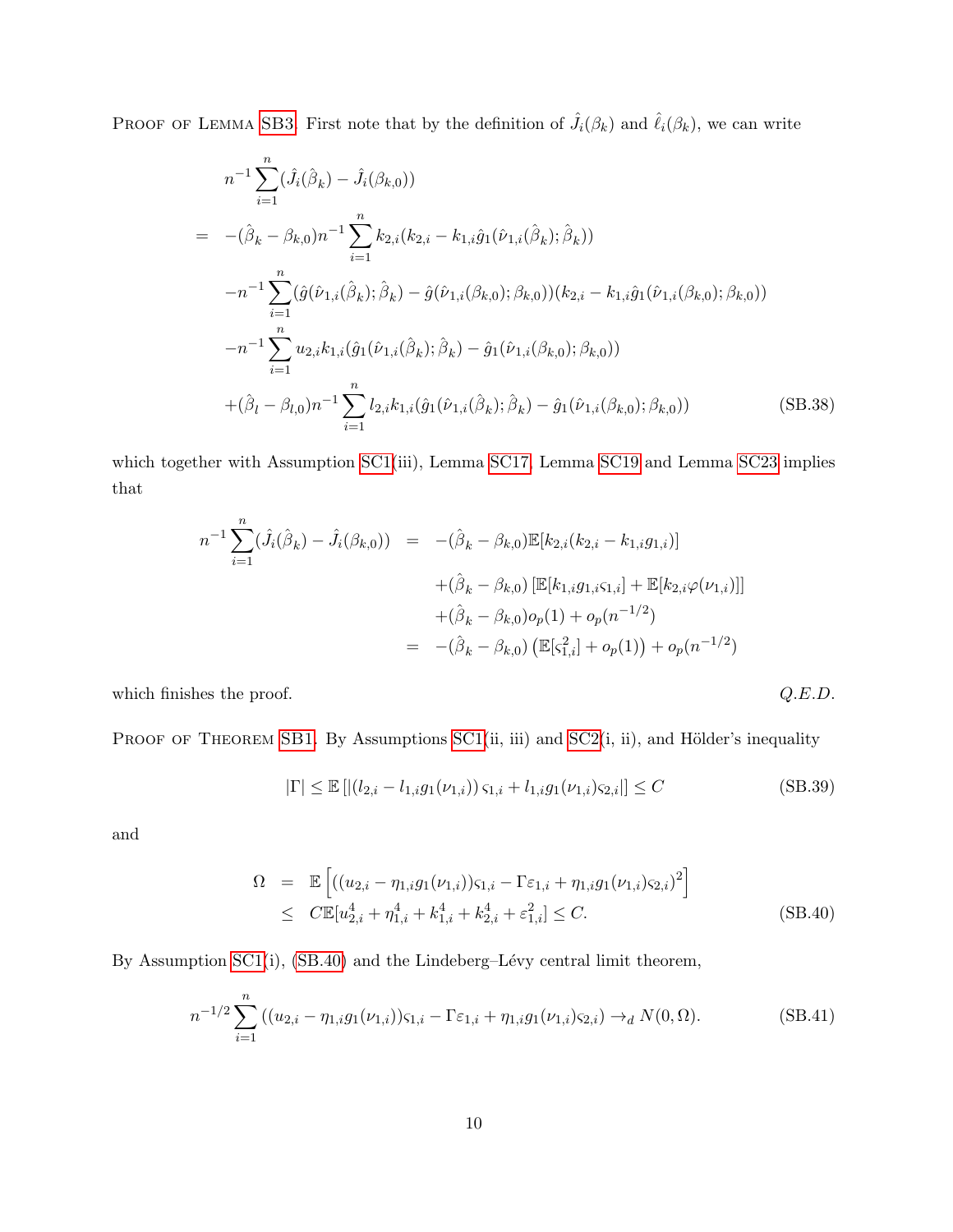By [\(SB.12\)](#page-26-4), Assumption [SC1\(](#page-33-1)iii), Lemma [SB2](#page-30-1) and Lemma [SB3,](#page-31-3) we can write

$$
0 = n^{-1} \sum_{i=1}^{n} \hat{J}_i(\beta_{k,0}) + n^{-1} \sum_{i=1}^{n} (\hat{J}_i(\hat{\beta}_k) - \hat{J}_i(\beta_{k,0}))
$$
  
\n
$$
= n^{-1} \sum_{i=1}^{n} (u_{2,i} \varsigma_{1,i} - \eta_{1,i} g_1(\nu_{1,i}) (\varsigma_{1,i} - \varsigma_{2,i})) - \Gamma n^{1/2} (\hat{\beta}_l - \beta_{l,0})
$$
  
\n
$$
-(\hat{\beta}_k - \beta_{k,0}) (\mathbb{E}[\varsigma_{1,i}^2] + o_p(1)) + o_p(n^{-1/2})
$$
 (SB.42)

which together with [\(SB.14\)](#page-26-1) and [\(SB.41\)](#page-32-1) implies that

<span id="page-33-2"></span>
$$
\hat{\beta}_k - \beta_{k,0} = \Upsilon^{-1} n^{-1} \sum_{i=1}^n (u_{2,i} \varsigma_{1,i} - \eta_{1,i} g_1(\nu_{1,i}) (\varsigma_{1,i} - \varsigma_{2,i})) - \Upsilon^{-1} \Gamma(\hat{\beta}_l - \beta_{l,0}) + o_p(n^{-1/2}).
$$
 (SB.43)

This proves [\(SB.15\)](#page-26-2). The claim in [\(SB.16\)](#page-27-2) follows from Assumption [SC1\(](#page-33-1)iii), [\(SB.41\)](#page-32-1) and [\(SB.43\)](#page-33-2). Q.E.D.

PROOF OF THEOREM [SB2](#page-29-3). The results in  $(SB.27)$  are proved in Lemma [SC25\(](#page-86-0)i, iii), which together with Theorem [SB1,](#page-26-3) Assumption [SC4\(](#page-80-0)iii) and the Slutsky Theorem proves the claim in  $(SB.28).$  $(SB.28).$   $Q.E.D.$ 

#### <span id="page-33-0"></span>SC Auxiliary Results

In this section, we provide the auxiliary results which are used to show Lemma [SB1,](#page-25-3) Theorem [SB1](#page-26-3) and Theorem [SB2.](#page-29-3) The conditions [\(SB.9\)](#page-25-2) and [\(SB.14\)](#page-26-1) are assumed throughout this section. The following notations are used throughout this section. We use  $\lVert \cdot \rVert_2$  to denote the  $L_2$ -norm under the joint distribution of  $(y_{t,i}, i_{t,i}, k_{t,i}, l_{t,i})_{t=1,2}$ ,  $\|\cdot\|$  to denote the Euclidean norm and  $\|\cdot\|_S$ to denote the matrix operator norm. For any real symmetric square matrix A, we use  $\lambda_{\min}(A)$ and  $\lambda_{\max}(A)$  to denote the smallest and largest eigenvalues of A respectively. Throughout this appendix, we use  $C > 1$  to denote a generic finite constant which does not depend on n,  $m_1$  or  $m_2$ but whose value may change in different places.

#### SC.1 The asymptotic properties of the first-step estimators

Let  $Q_{m_1} \equiv \mathbb{E}\left[P_1(x_{1,i})P_1(x_{1,i})\right]$ . The following assumptions are needed for studying the firststep estimator  $\hat{\phi}(\cdot)$ .

<span id="page-33-1"></span>**Assumption SC1.** (i) The data  $\{(y_{t,i}, i_{t,i}, k_{t,i}, l_{t,i})_{t=1,2}\}_{i=1}^n$  are i.i.d.; (ii)  $\mathbb{E}[\eta_{1,i}|x_{1,i}] = 0$  and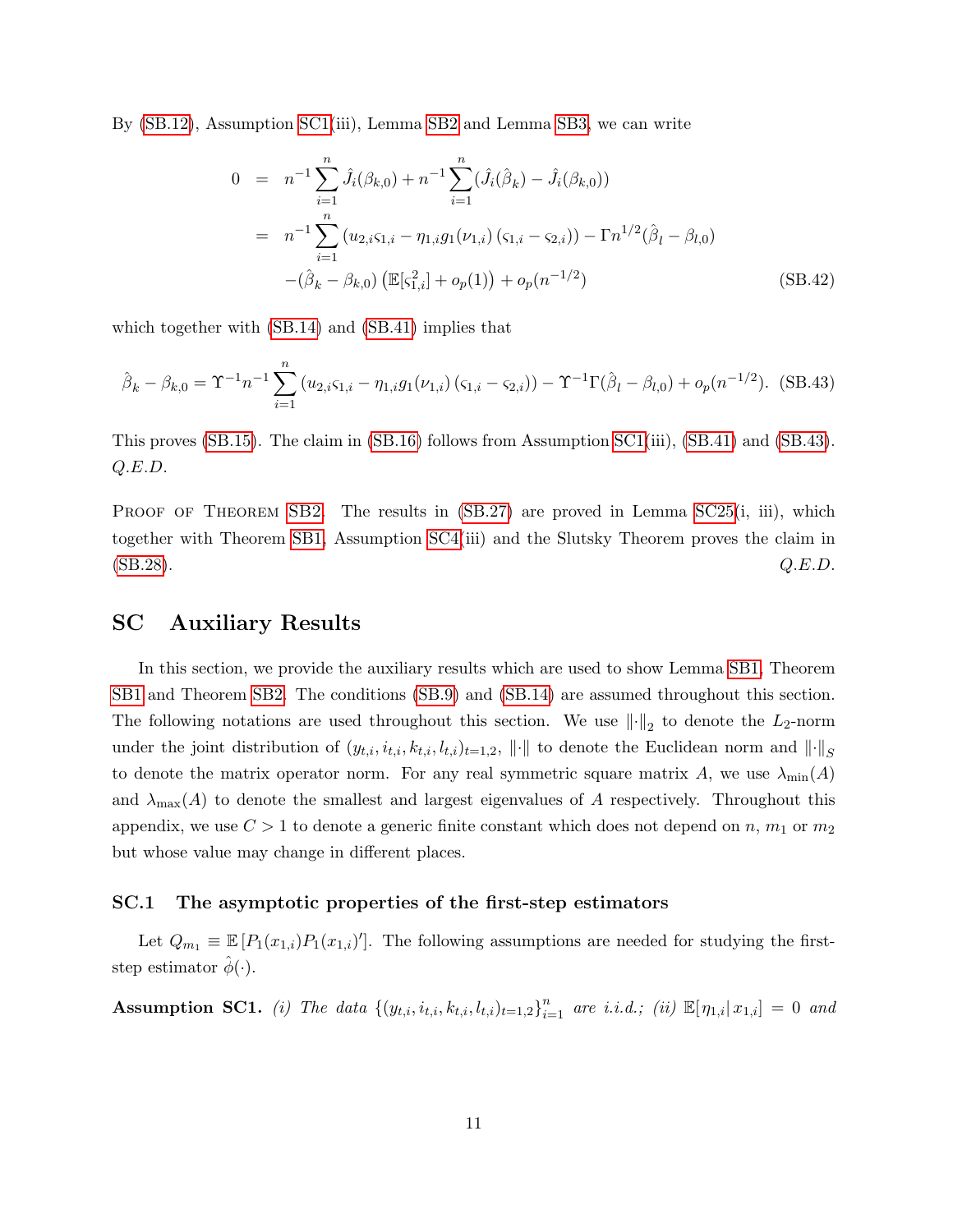$\mathbb{E}[l_{1,i}^2 + \eta_{1,i}^4 \nvert x_{1,i}] \leq C$ ; (iii) there exist i.i.d. random variables  $\varepsilon_{1,i}$  with  $\mathbb{E}[\varepsilon_{1,i}^4] \leq C$  such that

$$
\hat{\beta}_l - \beta_{l,0} = n^{-1} \sum_{i=1}^n \varepsilon_{1,i} + o_p(n^{-1/2});
$$

(iv) there exist  $r_{\phi} > 0$  and  $\beta_{\phi,m} \in \mathbb{R}^m$  such that  $\sup_{x \in \mathcal{X}} |\phi_m(x) - \phi(x)| = O(m^{-r_{\phi}})$  where  $\phi_m(x) \equiv P_1(x)'\beta_{\phi,m}$  and X denotes the support of  $x_{1,i}$  which is compact; (v)  $C^{-1} \leq \lambda_{\min}(Q_{m_1}) \leq$  $\lambda_{\max}(Q_{m_1}) \leq C$  uniformly over  $m_1$ ; (vi)  $m_1^2 n^{-1} + n^{1/2} m_1^{-r_{\phi}} = o(1)$  and  $\log(m_1) \xi_{0,m_1}^2 n^{-1} = o(1)$ where  $\xi_{0,m_1}$  is a nondecreasing sequence such that  $\sup_{x \in \mathcal{X}} ||P_1(x)|| \leq \xi_{0,m_1}$ .

Assumption [SC1\(](#page-33-1)iii) assumes that there exists a root-n consistent estimator  $\hat{\beta}_l$  of  $\beta_{l,0}$ . Different estimation procedures of  $\hat{\beta}_l$  may give different forms for  $\varepsilon_{1,i}$ . For example,  $\hat{\beta}_l$  may be obtained together with the nonparametric estimator of  $\phi(\cdot)$  in the partially linear regression proposed in [Olley and Pakes \(1996\)](#page-102-1), or from the GMM estimation proposed in [Ackerberg, Caves, and Frazer](#page-102-2) [\(2015\)](#page-102-2). Therefore, the specific form of  $\varepsilon_{1,i}$  has to be derived case by case.<sup>[2](#page-34-0)</sup> The rest conditions in Assumption [SC1](#page-33-1) are fairly standard in series estimation; see, for example, [Andrews \(1991\)](#page-102-3), [Newey](#page-102-4)  $(1997)$  and Chen  $(2007)$ .<sup>[3](#page-34-1)</sup> In particular, condition (iv) specifies the precision for approximating the unknown function  $\phi(\cdot)$  via approximating functions, for which comprehensive results are available from numerical approximation theory.

The properties of the first-step estimator  $\hat{\phi}(\cdot)$  are presented in the following lemma.

<span id="page-34-2"></span>Lemma SC4. Under Assumption [SC1,](#page-33-1) we have

$$
n^{-1} \sum_{i=1}^{n} |\hat{\phi}(x_{1,i}) - \phi(x_{1,i})|^2 = O_p(m_1 n^{-1})
$$
 (SC.44)

and moreover

$$
\sup_{x_1 \in \mathcal{X}} |\hat{\phi}(x_1) - \phi(x_1)| = O_p(\xi_{0,m_1} m_1^{1/2} n^{-1/2}).
$$
\n(SC.45)

PROOF OF LEMMA [SC4](#page-34-2). Under Assumption  $SC1(i, v, vi)$ , we can invoke Lemma 6.2 in [Belloni,](#page-102-6) [Chernozhukov, Chetverikov, and Kato \(2015\)](#page-102-6) to obtain

<span id="page-34-3"></span>
$$
\left\|n^{-1}\mathbf{P}_1'\mathbf{P}_1 - Q_{m_1}\right\|_S = O_p((\log m_1)^{1/2}\xi_{0,m_1}n^{-1/2}) = o_p(1)
$$
\n(SC.46)

<span id="page-34-0"></span><sup>&</sup>lt;sup>2</sup>See [\(SC.270\)](#page-90-1) in Subsection [SC.5](#page-89-1) for the form of  $\varepsilon_{1,i}$  when  $\beta_{l,0}$  is estimated by the partially linear regression proposed in [Olley and Pakes](#page-102-1) [\(1996\)](#page-102-1).

<span id="page-34-1"></span><sup>&</sup>lt;sup>3</sup>For some approximating functions such as power series, Assumptions  $SC1(v, vi)$  hold under certain nonsingular transformation on the vector approximating functions  $P_1(\cdot)$ , i.e.,  $BP_1(\cdot)$ , where B is some non-singular constant matrix. Since the nonparametric series estimator is invariant to any nonsingular transformation of  $P_1(\cdot)$ , we do not distinguish between  $BP_1(\cdot)$  and  $P_1(\cdot)$  throughout this appendix.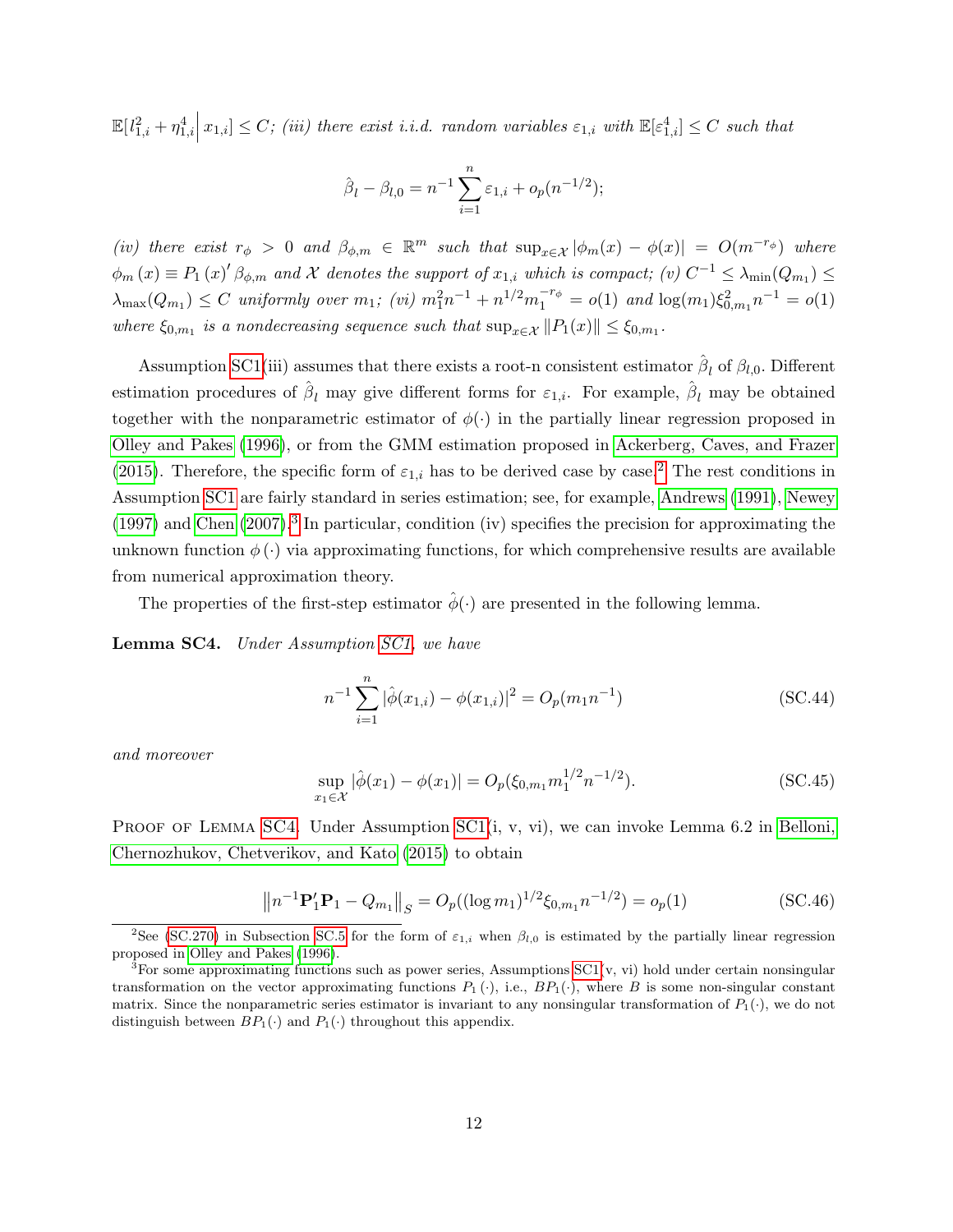which together with Assumption  $SC1(v)$  implies that

<span id="page-35-0"></span>
$$
C^{-1} \le \lambda_{\min}(n^{-1} \mathbf{P}'_1 \mathbf{P}_1) \le \lambda_{\max}(n^{-1} \mathbf{P}'_1 \mathbf{P}_1) \le C \tag{SC.47}
$$

uniformly over  $m_1$  with probability approaching 1 (wpa1). Since  $\hat{y}_{1,i} = y_{1,i} - l_{1,i}\hat{\beta}_l = \phi(x_{1,i}) +$  $\eta_{1,i} - l_{1,i}(\hat{\beta}_l - \beta_{l,0}),$  we can write

$$
\hat{\beta}_{\phi} - \beta_{\phi,m_1} = (\mathbf{P}'_1 \mathbf{P}_1)^{-1} \sum_{i=1}^n P_1(x_{1,i}) \eta_{1,i} \n+ (\mathbf{P}'_1 \mathbf{P}_1)^{-1} \sum_{i=1}^n P_1(x_{1,i}) (\phi(x_{1,i}) - \phi_{m_1}(x_{1,i})) \n- (\hat{\beta}_l - \beta_{l,0}) (\mathbf{P}'_1 \mathbf{P}_1)^{-1} \sum_{i=1}^n P_1(x_{1,i}) l_{1,i}.
$$
\n(SC.48)

By Assumption [SC1\(](#page-33-1)i, ii, v) and the Markov inequality

<span id="page-35-1"></span>
$$
n^{-1} \sum_{i=1}^{n} P_1(x_{1,i}) \eta_{1,i} = O_p(m_1^{1/2} n^{-1/2})
$$
\n(SC.49)

which together with Assumption [SC1\(](#page-33-1)vi), [\(SC.46\)](#page-34-3) and [\(SC.47\)](#page-35-0) implies that

$$
\left[ (n^{-1} \mathbf{P}'_1 \mathbf{P}_1)^{-1} - Q_{m_1}^{-1} \right] n^{-1} \sum_{i=1}^n P_1(x_{1,i}) \eta_{1,i} = O_p((\log m_1)^{1/2} \xi_{0,m_1} m_1^{1/2} n^{-1}) = o_p(n^{-1/2}).
$$
 (SC.50)

By Assumption [SC1\(](#page-33-1)iv, vi) and [\(SC.47\)](#page-35-0)

$$
(\mathbf{P}'_1 \mathbf{P}_1)^{-1} \sum_{i=1}^n P_1(x_{1,i}) (\phi(x_{1,i}) - \phi_{m_1}(x_{1,i})) = O_p(m^{-r_\phi}) = O_p(n^{-1/2}).
$$
\n(SC.51)

Under Assumption [SC1\(](#page-33-1)i, ii, v, vi), we can use similar arguments in showing [\(SC.49\)](#page-35-1) to get

$$
n^{-1} \sum_{i=1}^{n} P_1(x_{1,i}) l_{1,i} - \mathbb{E}[P_1(x_{1,i}) l_{1,i}] = O_p(m_1^{1/2} n^{-1/2}) = o_p(1).
$$
 (SC.52)

By Assumption  $SC1(i, ii, v)$ ,

$$
\|\mathbb{E}[l_{1,i}P_1(x_{1,i})]\|^2 \le \lambda_{\max}(Q_{m_1})\mathbb{E}[l_{1,i}P_1(x_{1,i})']Q_{m_1}^{-1}\mathbb{E}[P_1(x_{1,i})l_{1,i}] \le C\mathbb{E}[l_{1,i}^2] \le C \tag{SC.53}
$$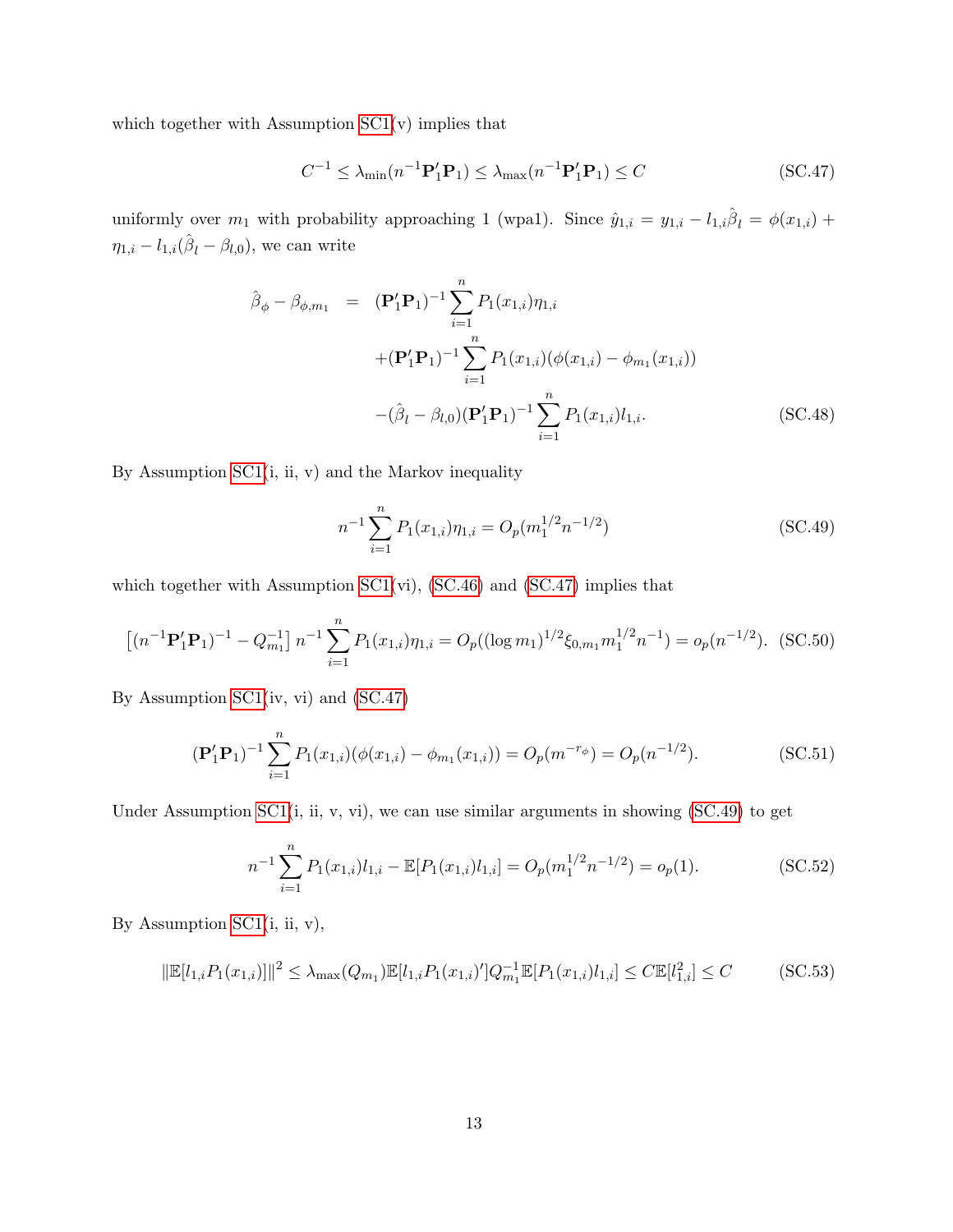which combined with [\(SC.52\)](#page-35-0) implies that

<span id="page-36-0"></span>
$$
n^{-1} \sum_{i=1}^{n} P_1(x_{1,i}) l_{1,i} = O_p(1).
$$
 (SC.54)

By Assumption [SC1\(](#page-33-0)iii, v, vi), [\(SC.46\)](#page-34-0), [\(SC.52\)](#page-35-0), [\(SC.53\)](#page-35-1) and [\(SC.54\)](#page-36-0),

$$
(\hat{\beta}_l - \beta_{l,0})(\mathbf{P}_1'\mathbf{P}_1)^{-1} \sum_{i=1}^n P_1(x_{1,i})l_{1,i} = Q_{m_1}^{-1} \mathbb{E}[P_1(x_{1,i})l_{1,i}](\hat{\beta}_l - \beta_{l,0}) + O_p(n^{-1/2})
$$

which combined with Assumption  $SC1(vi)$ ,  $(SC.48)$ ,  $(SC.50)$  and  $(SC.51)$  shows that

<span id="page-36-1"></span>
$$
\hat{\beta}_{\phi} - \beta_{\phi, m_1} = Q_{m_1}^{-1} \left( \sum_{i=1}^n P_1(x_{1,i}) \eta_{1,i} - \mathbb{E}[P_1(x_{1,i}) l_{1,i}] (\hat{\beta}_l - \beta_{l,0}) \right) + O_p(n^{-1/2}) = O_p(m_1^{1/2} n^{-1/2})
$$
\n(SC.55)

where the second equality follows from Assumptions  $SC1(iii, v)$ ,  $SC.49$  and  $SC.53$ . By the Cauchy-Schwarz inequality

$$
n^{-1} \sum_{i=1}^{n} |\hat{\phi}(x_{1,i}) - \phi(x_{1,i})|^2 \le 2n^{-1} \sum_{i=1}^{n} |\hat{\phi}(x_{1,i}) - \phi_{m_1}(x_{1,i})|^2 + 2n^{-1} \sum_{i=1}^{n} |\phi_{m_1}(x_{1,i}) - \phi(x_{1,i})|^2
$$
  
\n
$$
\le 2\lambda_{\max}(n^{-1} \mathbf{P}_1' \mathbf{P}_1) \left\| \hat{\beta}_{\phi} - \beta_{\phi, m_1} \right\|^2 + 2 \sup_{x \in \mathcal{X}_1} |\phi_{m_1}(x) - \phi(x)| = O_p(m_1^{1/2} n^{-1/2})
$$
 (SC.56)

where the equality is by Assumptions  $SC1(iv, vi)$ ,  $(SC.47)$  and  $(SC.55)$ , which proves  $(SC.44)$ . By the triangle inequality, the Cauchy-Schwarz inequality, Assumption [SC1\(](#page-33-0)iv, vi) and [\(SC.55\)](#page-36-1)

$$
\sup_{x_1 \in \mathcal{X}} |\hat{\phi}(x_1) - \phi(x_1)| \leq \sup_{x_1 \in \mathcal{X}} |\hat{\phi}(x_1) - \phi_{m_1}(x_1)| + \sup_{x_1 \in \mathcal{X}} |\phi_{m_1}(x_1) - \phi(x_1)|
$$
  

$$
\leq \xi_{0,m_1} ||\hat{\beta}_{\phi} - \beta_{\phi,m_1}|| + O(m_1^{-r_{\phi}}) = O_p(\xi_{0,m_1} m_1^{1/2} n^{-1/2}) \quad (SC.57)
$$

which proves the claim in  $(SC.44)$ .  $Q.E.D.$ 

## $\text{SC.2} \quad \text{Auxiliary results for the consistency of } \hat{\beta}_k$

Recall that  $\nu_{1,i}(\beta_k) \equiv \phi(x_{1,i}) - \beta_k k_{1,i}$  and  $g(\nu;\beta_k) \equiv \mathbb{E}[y_{2,i}^* - \beta_k k_{2,i} | \nu_{1,i}(\beta_k) = \nu]$ . For any  $\beta_k \in \Theta_k$ , let  $\Omega(\beta_k) \equiv [a_{\beta_k}, b_{\beta_k}]$  denote the support of  $\nu_{1,i}(\beta_k)$  with  $c_{\nu} < a_{\beta_k} < b_{\beta_k} < C_{\nu}$ , where  $c_{\nu}$  and  $C_{\nu}$  are finite constants. Define  $\Omega_{\varepsilon}(\beta_k) \equiv [a_{\beta_k} - \varepsilon, b_{\beta_k} + \varepsilon]$  for any constant  $\varepsilon > 0$ . For an integer  $d \geq 0$ , let  $|g(\beta_k)|_d = \max_{0 \leq j \leq d} \sup_{\nu \in \Omega(\beta_k)} |\partial^j g(\nu; \beta_k)/\partial \nu^j|$ .

<span id="page-36-2"></span>Assumption SC2. (i)  $\mathbb{E}[(y_{2,i}^*)^4 + l_{2,i}^4 + k_{2,i}^4 | x_{1,i}] \leq C$ ; (ii)  $g(\nu;\beta_k)$  is twice continuously differentiable with uniformly bounded derivatives; (iii) for some  $d \geq 1$  there exist  $\beta_{g,m_2}(\beta_k) \in \mathbb{R}^{m_2}$  and  $r_g > 0$  such that  $\sup_{\beta_k \in \Theta_k} |g(\beta_k) - g_{m_2}(\beta_k)|_d = O(m_2^{-r_g})$  $\binom{-r_g}{2}$  where  $g_{m_2}(\nu;\beta_k) \equiv P_2(\nu)' \beta_{g,m_2}(\beta_k);$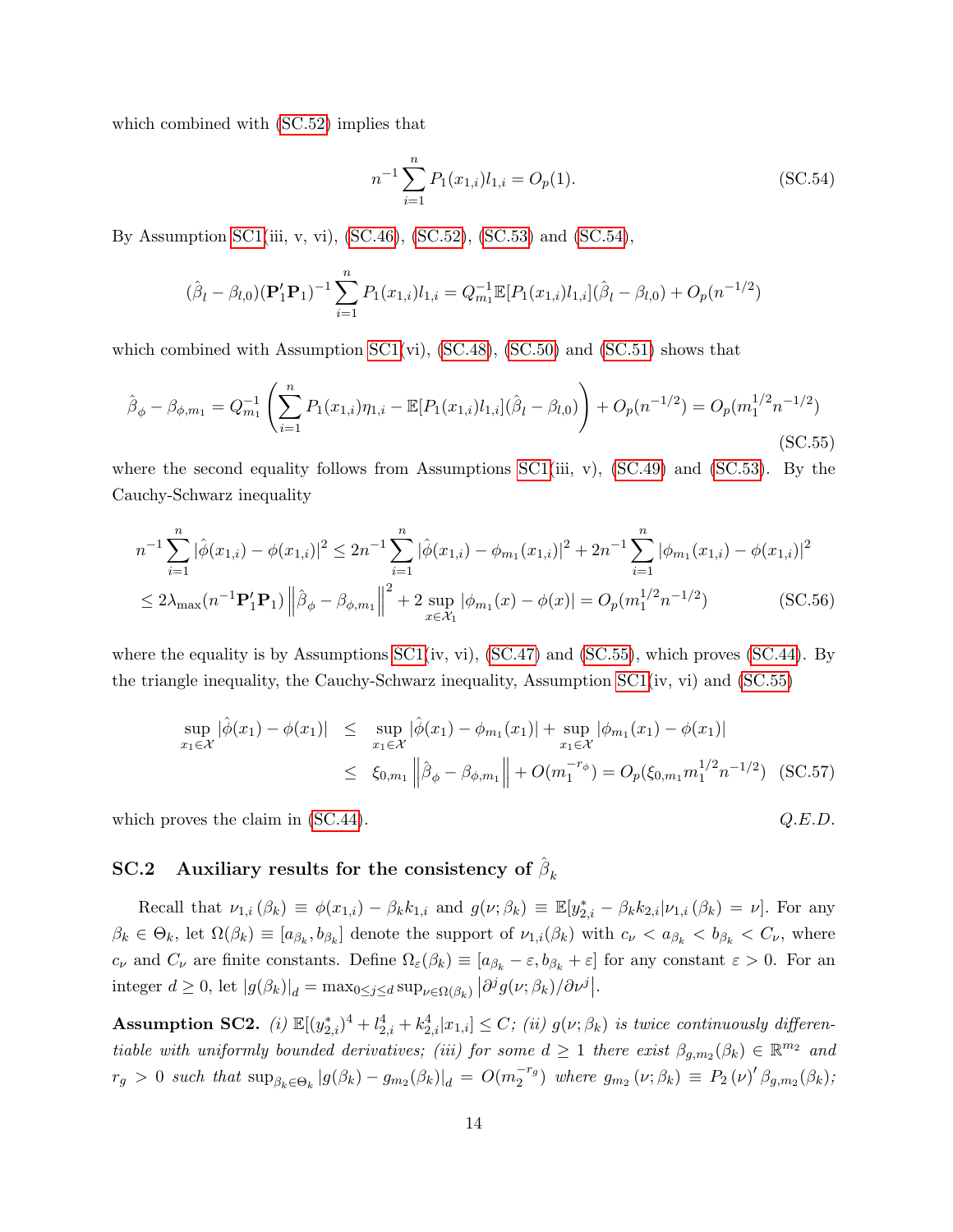(iv) for any  $\beta_k \in \Theta_k$  there exists a nonsingular matrix  $B(\beta_k)$  such that for  $\tilde{P}_2(\nu_1(\beta_k); \beta_k) \equiv$  $B(\beta_k)P_2(\nu_1(\beta_k)),$ 

$$
C^{-1} \leq \lambda_{\min}(Q_{m_2}(\beta_k)) \leq \lambda_{\max}(Q_{m_2}(\beta_k)) \leq C
$$

uniformly over  $\beta_k \in \Theta_k$ , where  $Q_{m_2}(\beta_k) \equiv \mathbb{E}[\tilde{P}_2(\nu_1(\beta_k); \beta_k) \tilde{P}_2(\nu_1(\beta_k); \beta_k)']$ ; (v) for  $j = 0, 1, 2, 3$ , there exist sequences  $\xi_{j,m_2}$  such that  $\sup_{\beta_k \in \Theta_k} \sup_{\nu \in \Omega_{\varepsilon}(\beta_k)} \left\| \partial^j \tilde{P}_2(\nu; \beta_k) / \partial \nu^{j_1} \partial \beta_k^{j-j_1} \right\| \leq \xi_{j,m_2}$  where  $\frac{1}{2}$  $j_1 \leq j$  and  $\varepsilon = m_2^{-2}$ ; (vi)  $\xi_{j,m_2} \leq C m_2^{j+1}$  and  $\xi_{0,m_1}(m_1^{1/2}m_2^3 + (\log(n))^{1/2})n^{-1/2} + n^{1/2}m_2^{-r_g} = o(1)$ .

Assumption [SC2\(](#page-36-2)i) imposes upper bound on the conditional moments of  $y_{2,i}^*$ ,  $l_{2,i}$  and  $k_{2,i}$  given  $x_{1,i}$ . Assumptions [SC2\(](#page-36-2)ii, iii) require that the conditional moment function  $g(\nu;\beta_k)$  is smooth and can be well approximated by linear combinations of  $P_2(\nu)$ . Assumption [SC2\(](#page-36-2)iv) imposes normalization on the approximating functions  $P_2(\nu)$ , and uniform lower and upper bounds on the eigenvalues of  $Q_{m_2}(\beta_k)$ . Assumption [SC2\(](#page-36-2)v, vi) restrict the magnitudes of the normalized approximating functions and their derivatives, and the convergence rate of the series approximation error.

Let  $\tilde{P}_2(\nu_{1,i}(\beta_{k,1});\beta_{k,2}) \equiv B(\beta_{k,2})P_2(\nu_{1,i}(\beta_{k,1}))$  for any  $\beta_{k,1},\beta_{k,2} \in \Theta_k$ . Since the series estimator  $\hat{g}(\hat{\nu}_{1,i}(\beta_k); \beta_k) = P_2(\hat{\nu}_{1,i}(\beta_k))'\hat{\beta}_g(\beta_k)$  is invariant to any non-singular transformation on  $P_2(\nu)$ , throughout the rest of the Appendix we let

$$
\tilde{\mathbf{P}}_2(\beta_k) \equiv (\tilde{P}_{2,1}(\beta_k), \dots, \tilde{P}_{2,n}(\beta_k))'
$$
 and 
$$
\hat{\mathbf{P}}_2(\beta_k) \equiv (\hat{P}_{2,1}(\beta_k), \dots, \hat{P}_{2,n}(\beta_k))'
$$

where  $\tilde{P}_{2,i}(\beta_k) \equiv \tilde{P}_2(\nu_{1,i}(\beta_k); \beta_k), \ \hat{P}_{2,i}(\beta_k) \equiv B(\beta_k)P_2(\hat{\nu}_{1,i}(\beta_k))$  and  $\hat{\nu}_{1,i}(\beta_k) \equiv \hat{\phi}(x_{1,i}) - k_{1,i}\beta_k$ . Define

$$
\partial^j \tilde{P}_2(\nu;\beta_k) \equiv \frac{\partial^j \tilde{P}_2(\nu;\beta_k)}{\partial \nu^j} \quad \text{and} \quad \partial^j \tilde{P}_{2,i}(\beta_k) \equiv \partial^j \tilde{P}_2(\nu_{1,i}(\beta_k); \beta_k)
$$

for  $j = 1, 2, 3$  and  $i = 1, ..., n$ .

<span id="page-37-1"></span>**Lemma SC5.** Under Assumptions [SC1](#page-33-0) and [SC2,](#page-36-2) we have

$$
\sup_{\beta_k \in \Theta_k} \left\| n^{-1} \hat{\mathbf{P}}_2(\beta_k)' \hat{\mathbf{P}}_2(\beta_k) - n^{-1} \tilde{\mathbf{P}}_2(\beta_k)' \tilde{\mathbf{P}}_2(\beta_k) \right\|_S = O_p(\xi_{1,m_2} m_1^{1/2} n^{-1/2}).
$$

PROOF OF LEMMA [SC5](#page-37-1). Since  $\hat{\nu}_{1,i}(\beta_k) = \hat{\phi}(x_{1,i}) - \beta_k k_{1,i}$ , by Lemma [SC4](#page-34-2)

$$
\sup_{\beta_k \in \Theta_k} \max_{i \le n} |\hat{\nu}_{1,i}(\beta_k) - \nu_{1,i}(\beta_k)| = \max_{i \le n} |\hat{\phi}(x_{1,i}) - \phi(x_{1,i})| = O_p(\xi_{0,m_1} m_1^{1/2} n^{-1/2}) = o_p(1) \quad \text{(SC.58)}
$$

<span id="page-37-0"></span><sup>&</sup>lt;sup>4</sup>Note that we define  $\tilde{P}_{2,i}(\beta_k) \equiv P_2(\hat{\omega}_{1,i}(\beta_k))$  in Section [SA.](#page-24-0) We change its definition here since the asymptotic properties of the sereis estimator  $\hat{g}(\hat{\omega}_{1,i}(\beta_k); \hat{\beta}_k) = P_2(\hat{\omega}_{1,i}(\beta_k))'\hat{\beta}_g(\beta_k)$  shall be investigated under the new definition  $\hat{P}_{2,i}(\beta_k) \equiv B(\beta_k) P_2(\hat{\omega}_{1,i}(\beta_k)).$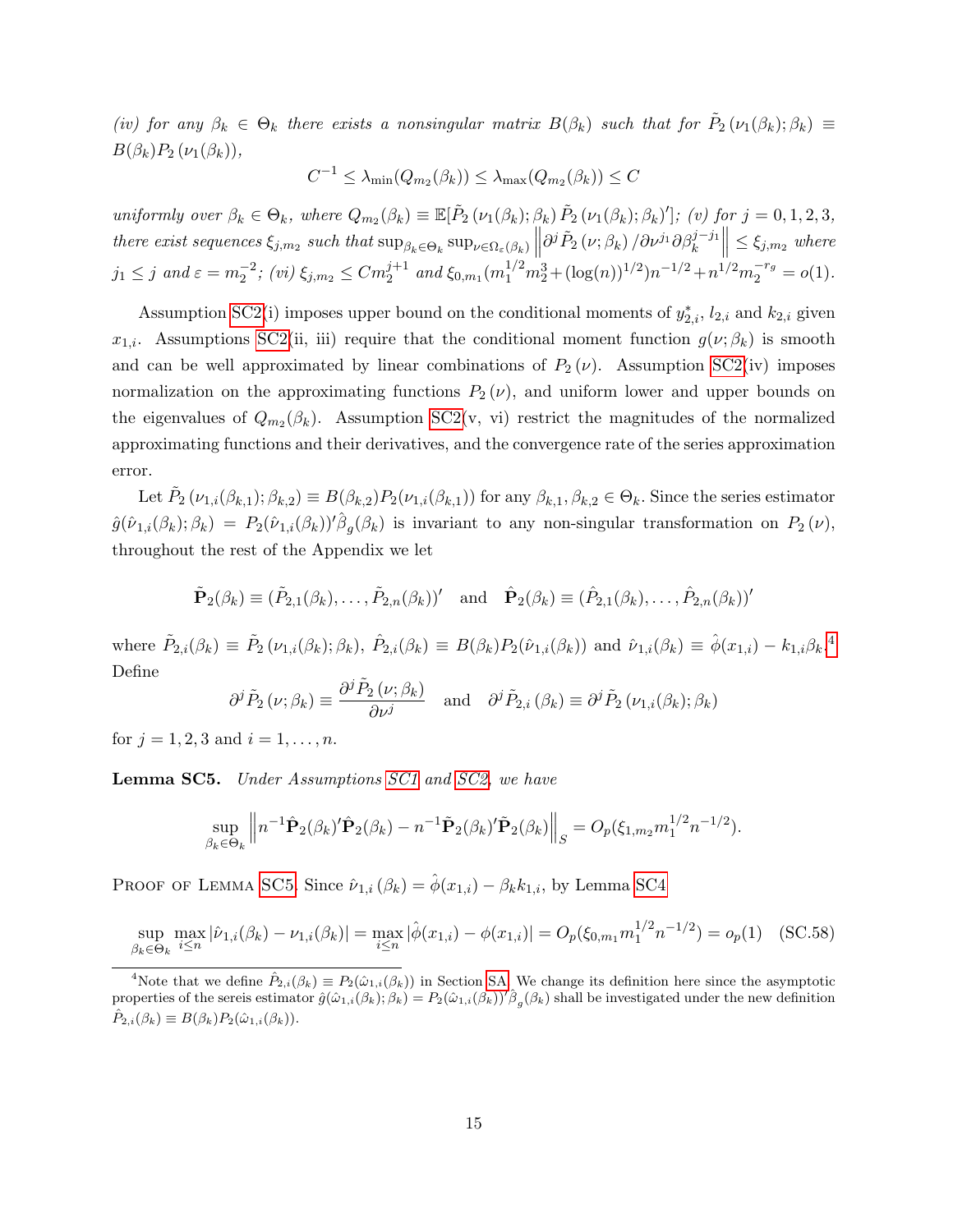which together with Assumption [SC2\(](#page-36-2)vi) implies that

<span id="page-38-3"></span>
$$
\hat{\nu}_{1,i}(\beta_k) \in \Omega_{\varepsilon}(\beta_k) \text{ wpa1} \tag{SC.59}
$$

for any  $i \leq n$  and uniformly over  $\beta_k \in \Theta_k$ . By the mean value expansion, we have for any  $b \in \mathbb{R}^{m_2}$ 

<span id="page-38-0"></span>
$$
\left| b'(\tilde{P}_{2,i}(\beta_k) - \hat{P}_{2,i}(\beta_k)) \right| = \left| b'\partial^1 \tilde{P}_2(\tilde{\nu}_{1,i}(\beta_k); \beta_k) (\hat{\nu}_{1,i}(\beta_k) - \nu_{1,i}(\beta_k)) \right| \tag{SC.60}
$$

where  $\tilde{\nu}_{1,i}(\beta_k)$  lies between  $\nu_{1,i}(\beta_k)$  and  $\tilde{\nu}_{1,i}(\beta_k)$ . Since  $\nu_{1,i}(\beta_k)$  and  $\tilde{\nu}_{1,i}(\beta_k)$  are in  $\Omega_{\varepsilon}(\beta_k)$  uniformly over  $\beta_k \in \Theta_k$  and for any  $i = 1, \ldots, n$  wpa1, the same property holds for  $\tilde{\nu}_{1,i}(\beta_k)$ . By the Cauchy-Schwarz inequality, Assumption  $SC2(v)$  and  $(SC.60)$ 

$$
\left| b'(\tilde{P}_{2,i}(\beta_k) - \hat{P}_{2,i}(\beta_k)) \right| \leq ||b|| \xi_{1,m_2}|\hat{\phi}(x_{1,i}) - \phi(x_{1,i})| \text{ wpa1.}
$$

Therefore,

$$
b'(\hat{\mathbf{P}}_2(\beta_k) - \tilde{\mathbf{P}}_2(\beta_k))'(\hat{\mathbf{P}}_2(\beta_k) - \tilde{\mathbf{P}}_2(\beta_k))b
$$
  
= 
$$
\sum_{i=1}^n (b'(\tilde{P}_{2,i}(\beta_k) - \hat{P}_{2,i}(\beta_k)))^2 \le ||b||^2 \xi_{1,m_2}^2 \sum_{i=1}^n |\hat{\phi}(x_{1,i}) - \phi(x_{1,i})|^2
$$

wpa1, which together with Lemma [SC4](#page-34-2) implies that

<span id="page-38-1"></span>
$$
\sup_{\beta_k \in \Theta_k} ||\hat{\mathbf{P}}_2(\beta_k) - \tilde{\mathbf{P}}_2(\beta_k)||_S = O_p(\xi_{1,m_2} m_1^{1/2}).
$$
\n(SC.61)

By Lemma [SC32](#page-95-0) and Assumption [SC2\(](#page-36-2)iv, vi), we have uniformly over  $\beta_k \in \Theta_k$ 

<span id="page-38-2"></span>
$$
C^{-1} \leq \lambda_{\min}(n^{-1}\tilde{\mathbf{P}}_2(\beta_k)'\tilde{\mathbf{P}}_2(\beta_k)) \leq \lambda_{\max}(n^{-1}\tilde{\mathbf{P}}_2(\beta_k)'\tilde{\mathbf{P}}_2(\beta_k)) \leq C \text{ wpa1.}
$$
 (SC.62)

By the triangle inequality, Assumption  $SC2(vi)$ ,  $(SC.61)$  and  $(SC.62)$ , we get

$$
\sup_{\beta_k \in \Theta_k} \left\| n^{-1} \hat{\mathbf{P}}_2(\beta_k)' \hat{\mathbf{P}}_2(\beta_k) - n^{-1} \tilde{\mathbf{P}}_2(\beta_k)' \tilde{\mathbf{P}}_2(\beta_k) \right\|_S
$$
\n
$$
\leq \sup_{\beta_k \in \Theta_k} n^{-1} \left\| (\hat{\mathbf{P}}_2(\beta_k) - \tilde{\mathbf{P}}_2(\beta_k))' (\hat{\mathbf{P}}_2(\beta_k) - \tilde{\mathbf{P}}_2(\beta_k)) \right\|_S
$$
\n
$$
+ \sup_{\beta_k \in \Theta_k} n^{-1} \left\| (\hat{\mathbf{P}}_2(\beta_k) - \tilde{\mathbf{P}}_2(\beta_k))' \tilde{\mathbf{P}}_2(\beta_k) \right\|_S
$$
\n
$$
+ \sup_{\beta_k \in \Theta_k} n^{-1} \left\| \tilde{\mathbf{P}}_2(\beta_k)' (\hat{\mathbf{P}}_2(\beta_k) - \tilde{\mathbf{P}}_2(\beta_k)) \right\|_S = O_p(\xi_{1,m_2} m_1^{1/2} n^{-1/2})
$$

which proves the claim of the lemma.  $Q.E.D.$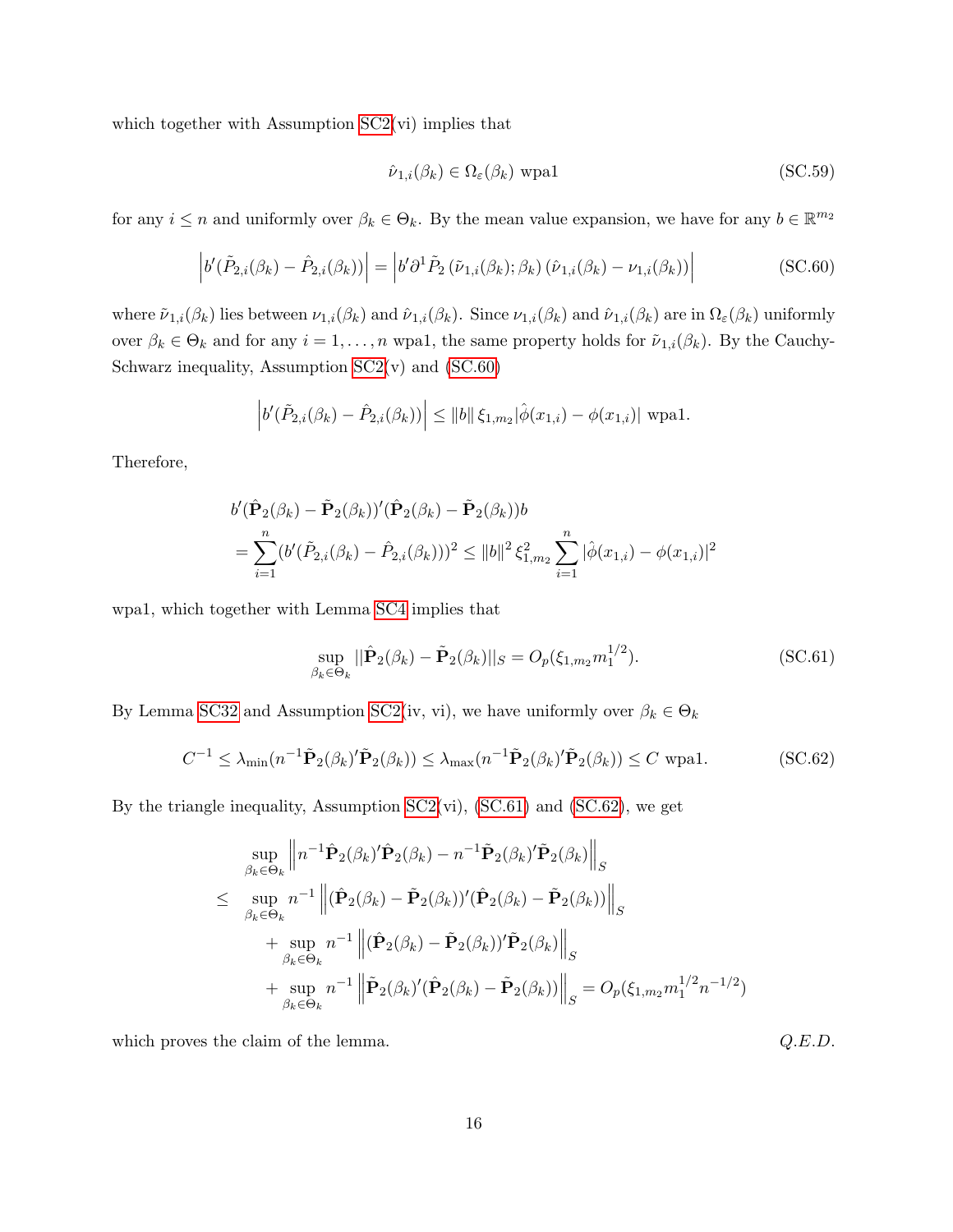<span id="page-39-0"></span>Lemma SC6. Under Assumptions [SC1](#page-33-0) and [SC2,](#page-36-2) we have

$$
\sup_{\beta_k \in \Theta_k} n^{-1} \sum_{i=1}^n \left| \tilde{P}_{2,i}(\beta_k)' \hat{\beta}_g(\beta_k) - g(\nu_{1,i}(\beta_k); \beta_k) \right|^2 = O_p((m_2^{5/2} + \xi_{1,m_2}^2 m_1) n^{-1}) = o_p(1)
$$

where  $\hat{\beta}_g(\beta_k) \equiv (\hat{\mathbf{P}}_2(\beta_k)'\hat{\mathbf{P}}_2(\beta_k))^{-1}\hat{\mathbf{P}}_2(\beta_k)'\hat{\mathbf{Y}}_2^*(\beta_k).$ 

PROOF OF LEMMA [SC6](#page-39-0). Let  $\tilde{\beta}_{g,m_2}(\beta_k) \equiv (B(\beta_k)')^{-1} \beta_{g,m_2}(\beta_k)$  and  $\beta_{g,m_2}(\beta_k)$  is defined in As-sumption [SC2\(](#page-36-2)iii). By the Cauchy-Schwarz inequality and Assumption SC2(iii)

<span id="page-39-1"></span>
$$
n^{-1} \sum_{i=1}^{n} \left| \tilde{P}_{2,i}(\beta_k)' \hat{\beta}_g(\beta_k) - g(\nu_{1,i}(\beta_k); \beta_k) \right|^2
$$
  
\n
$$
\leq 2n^{-1} \sum_{i=1}^{n} \left| \tilde{P}_{2,i}(\beta_k)' \hat{\beta}_g(\beta_k) - g_{m_2}(\nu_{1,i}(\beta_k); \beta_k) \right|^2
$$
  
\n
$$
+ 2n^{-1} \sum_{i=1}^{n} |g_{m_2}(\nu_{1,i}(\beta_k); \beta_k) - g(\nu_{1,i}(\beta_k); \beta_k)|^2
$$
  
\n
$$
\leq 2\lambda_{\max}(n^{-1}\tilde{P}_2(\beta_k)'\tilde{P}_2(\beta_k)) ||\hat{\beta}_g(\beta_k) - \tilde{\beta}_{g,m_2}(\beta_k)||^2 + Cm_2^{-2r_g}
$$
 (SC.63)

uniformly over  $\beta_k \in \Theta_k$ , where  $g_{m_2}(\nu_{1,i}(\beta_k); \beta_k) \equiv \tilde{P}_{2,i}(\beta_k)'\tilde{\beta}_{g,m_2}(\beta_k)$  for any  $\beta_k \in \Theta_k$ . We next show that

<span id="page-39-3"></span>
$$
\sup_{\beta_k \in \Theta_k} \left\| \hat{\beta}_g(\beta_k) - \tilde{\beta}_{g,m_2}(\beta_k) \right\|^2 = O_p((m_2^{5/2} + \xi_{1,m_2}^2 m_1) n^{-1}) = o_p(1)
$$
\n(SC.64)

which together with [\(SC.62\)](#page-38-2) and [\(SC.63\)](#page-39-1) proves the claim of the lemma.

Let  $u_{2,i}(\beta_k) \equiv y_{2,i}^* - k_{2,i}\beta_k - g(\nu_{1,i}(\beta_k), \beta_k)$ . Then we can write

<span id="page-39-4"></span>
$$
\hat{\beta}_{g}(\beta_{k}) - \tilde{\beta}_{g,m_{2}}(\beta_{k}) = (\hat{\mathbf{P}}_{2}(\beta_{k})'\hat{\mathbf{P}}_{2}(\beta_{k}))^{-1}\hat{\mathbf{P}}_{2}(\beta_{k})'(\hat{\mathbf{Y}}_{2}^{*}(\beta_{k}) - \hat{\mathbf{P}}_{2}(\beta_{k})'\tilde{\beta}_{g,m_{2}}(\beta_{k}))
$$
\n
$$
= (\hat{\mathbf{P}}_{2}(\beta_{k})'\hat{\mathbf{P}}_{2}(\beta_{k}))^{-1}\sum_{i=1}^{n}\hat{P}_{2,i}(\beta_{k})(g(\nu_{1,i}(\beta_{k}),\beta_{k}) - g_{m_{2}}(\hat{\nu}_{1,i}(\beta_{k}),\beta_{k}))
$$
\n
$$
-(\hat{\beta}_{l} - \beta_{l,0})(\hat{\mathbf{P}}_{2}(\beta_{k})'\hat{\mathbf{P}}_{2}(\beta_{k}))^{-1}\sum_{i=1}^{n}\hat{P}_{2,i}(\beta_{k})l_{2,i}
$$
\n
$$
+(\hat{\mathbf{P}}_{2}(\beta_{k})'\hat{\mathbf{P}}_{2}(\beta_{k}))^{-1}\sum_{i=1}^{n}\hat{P}_{2,i}(\beta_{k})u_{2,i}(\beta_{k}) \qquad (SC.65)
$$

where  $g_{m_2}(\hat{\nu}_{1,i}(\beta_k), \beta_k) \equiv \hat{P}_{2,i}(\beta_k)'\tilde{\beta}_{g,m_2}(\beta_k)$ . By Assumption [SC2\(](#page-36-2)vi), Lemma [SC5](#page-37-1) and [\(SC.62\)](#page-38-2), we have uniformly over  $\beta_k \in \Theta_k$ 

<span id="page-39-2"></span>
$$
C^{-1} \leq \lambda_{\min}(n^{-1}\hat{\mathbf{P}}_2(\beta_k)'\hat{\mathbf{P}}_2(\beta_k)) \leq \lambda_{\max}(n^{-1}\hat{\mathbf{P}}_2(\beta_k)'\hat{\mathbf{P}}_2(\beta_k)) \leq C \text{ wpa1}
$$
 (SC.66)

which implies that  $\hat{P}_2(\beta_k)(\hat{P}_2(\beta_k)'\hat{P}_2(\beta_k))^{-1}\hat{P}_2(\beta_k)'$  is an idempotent matrix uniformly over  $\beta_k \in$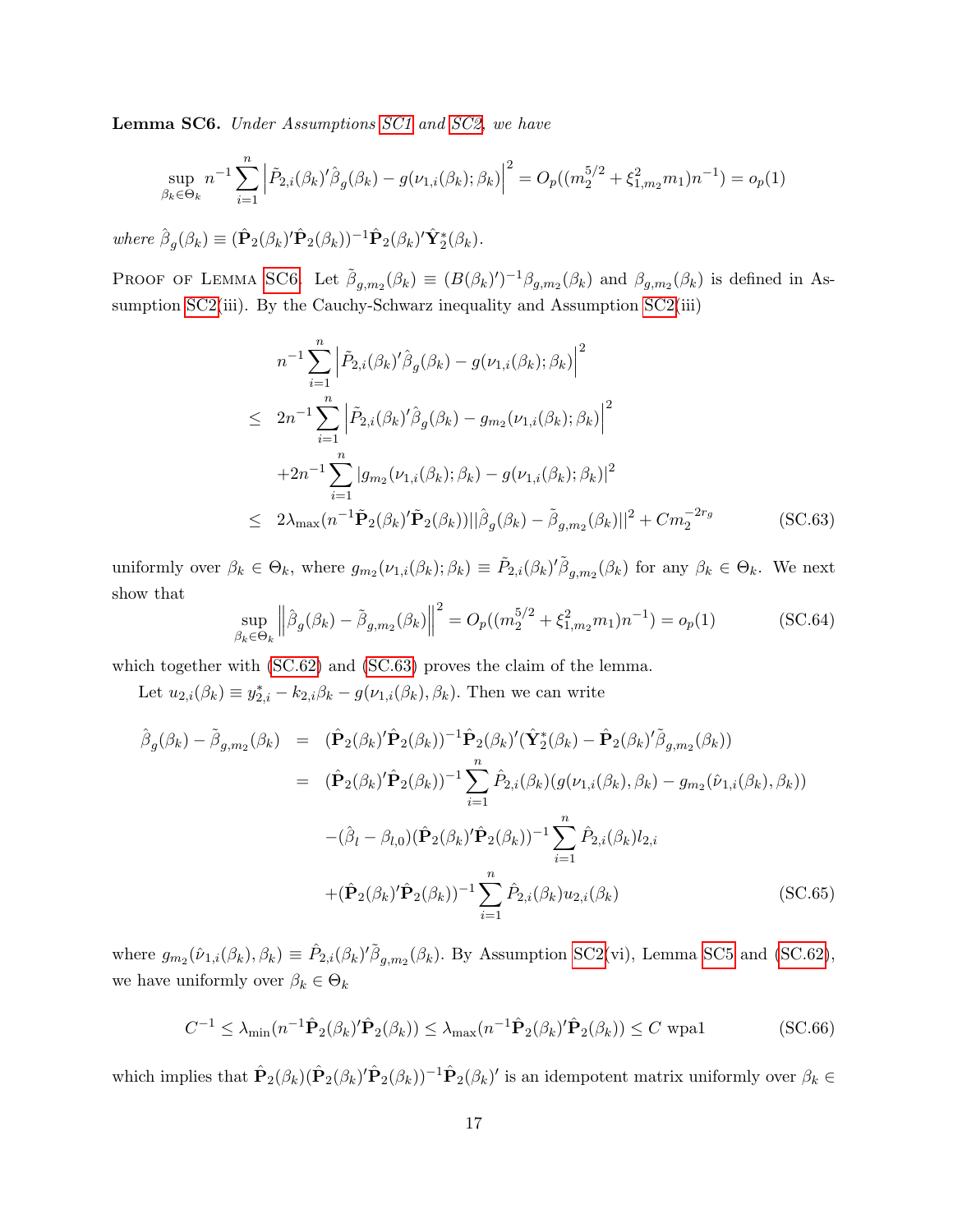$Θ_k$  wpa1. Therefore,

<span id="page-40-2"></span>
$$
\left\| (\hat{\mathbf{P}}_2(\beta_k)'\hat{\mathbf{P}}_2(\beta_k))^{-1} \sum_{i=1}^n \hat{P}_{2,i}(\beta_k) (g(\nu_{1,i}(\beta_k), \beta_k) - g_{m_2}(\hat{\nu}_{1,i}(\beta_k), \beta_k)) \right\|^2
$$
  
 
$$
\leq O_p(1)n^{-1} \sum_{i=1}^n (g(\nu_{1,i}(\beta_k), \beta_k) - g_{m_2}(\hat{\nu}_{1,i}(\beta_k), \beta_k))^2.
$$
 (SC.67)

uniformly over  $\beta_k \in \Theta_k$ . Since  $\nu_{1,i}(\beta_k) = \phi(x_{1,i}) - k_{1,i}\beta_k$ , we can use Assumptions [SC1\(](#page-33-0)i) and [SC2\(](#page-36-2)i) to deduce

<span id="page-40-0"></span>
$$
\sup_{\beta_k \in \Theta_k} |g(\nu_{1,i}(\beta_k); \beta_k)| \le C. \tag{SC.68}
$$

Therefore,

<span id="page-40-1"></span>
$$
\sup_{\beta_k \in \Theta_k} \left\| \tilde{\beta}_{g,m_2}(\beta_k) \right\|^2 \leq \sup_{\beta_k \in \Theta_k} (\lambda_{\min}(Q_{m_2}(\beta_k)))^{-1} \left\| \tilde{P}_{2,i}(\beta_k)' \tilde{\beta}_{g,m_2}(\beta_k) \right\|_2^2
$$
  

$$
\leq C \sup_{\beta_k \in \Theta_k} \|g(\nu_{1,i}(\beta_k); \beta_k) - g_{m_2}(\nu_{1,i}(\beta_k); \beta_k)\|_2^2
$$
  
+
$$
C \sup_{\beta_k \in \Theta_k} \|g(\nu_{1,i}(\beta_k); \beta_k)\|_2^2 \leq C. \qquad (SC.69)
$$

By the second order expansion, Assumption [SC2\(](#page-36-2)iii, v, vi), Lemma [SC4,](#page-34-2) [\(SC.68\)](#page-40-0) and [\(SC.69\)](#page-40-1), we have uniformly over  $\beta_k \in \Theta_k,$ 

$$
n^{-1} \sum_{i=1}^{n} (g_{m_2}(\nu_{1,i}(\beta_k), \beta_k) - g_{m_2}(\hat{\nu}_{1,i}(\beta_k), \beta_k))^2
$$
  
\n
$$
\leq 2n^{-1} \sum_{i=1}^{n} (\partial^1 \tilde{P}_{2,i}(\beta_k)'\tilde{\beta}_{g,m_2}(\beta_k)(\hat{\phi}(x_{1,i}) - \phi(x_{1,i}))^2
$$
  
\n
$$
+ 2n^{-1} \sum_{i=1}^{n} (\partial^2 \tilde{P}_2(\tilde{\nu}_{1,i}(\beta_k); \beta_k)'\tilde{\beta}_{g,m_2}(\beta_k)(\hat{\phi}(x_{1,i}) - \phi(x_{1,i})^2)^2
$$
  
\n
$$
= O_p(m_1 n^{-1}) + O_p(\xi_{2,m_2}^2 \xi_{0,m_1}^2 m_1^2 n^{-2}) = O_p(m_1 n^{-1})
$$

where  $\tilde{\nu}_{1,i}(\beta_k)$  is between  $\nu_{1,i}(\beta_k)$  and  $\hat{\nu}_{1,i}(\beta_k)$  and it lies in  $\Omega_{\varepsilon}(\beta_k)$  uniformly over  $\beta_k \in \Theta_k$  wpa1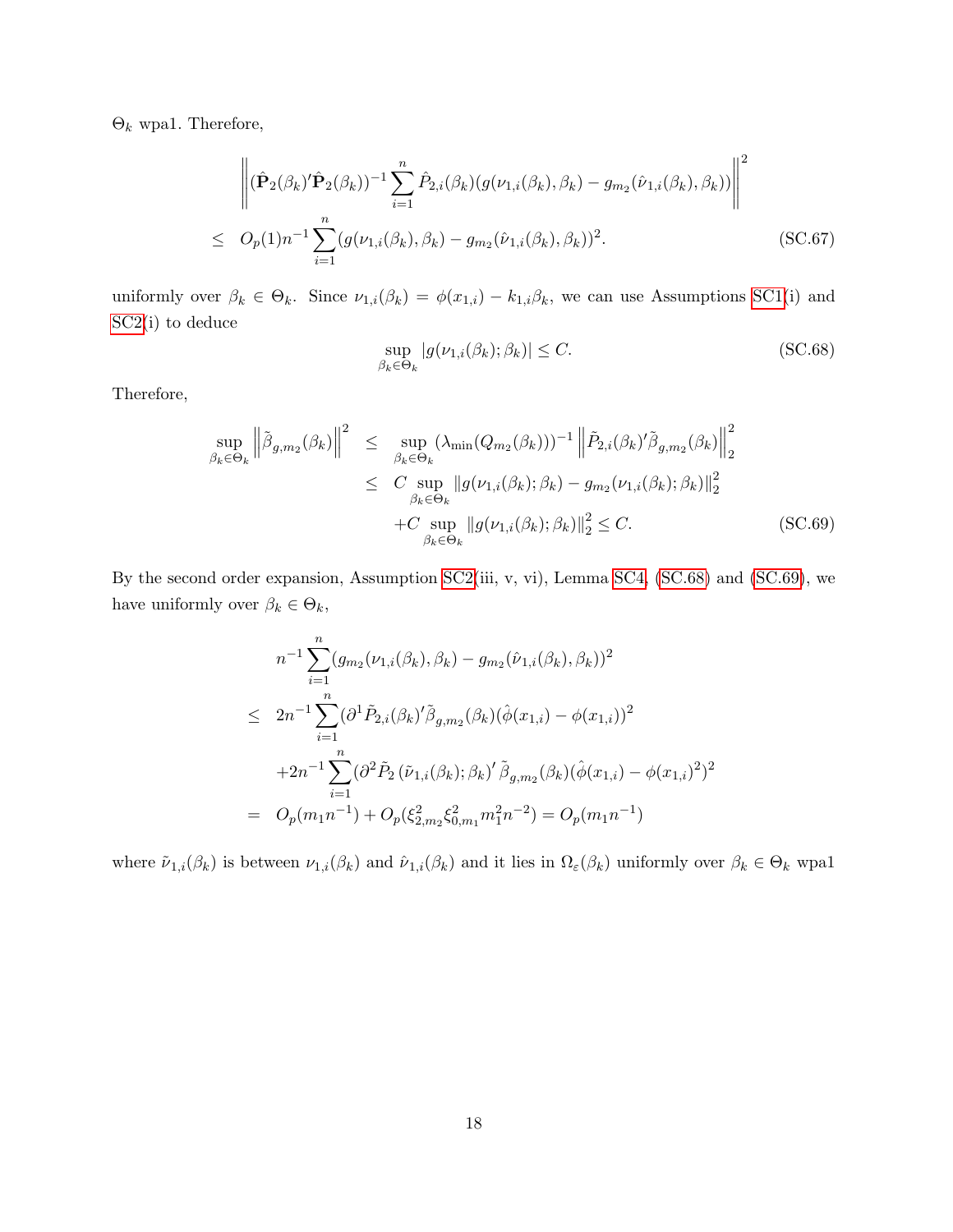by [\(SC.59\)](#page-38-3), which together with Assumption [SC2\(](#page-36-2)iii, vi) implies that

<span id="page-41-0"></span>
$$
n^{-1} \sum_{i=1}^{n} (g(\nu_{1,i}(\beta_k), \beta_k) - g_{m_2}(\hat{\nu}_{1,i}(\beta_k), \beta_k))^2
$$
  
\n
$$
\leq Cn^{-1} \sum_{i=1}^{n} (g(\nu_{1,i}(\beta_k), \beta_k) - g_{m_2}(\nu_{1,i}(\beta_k), \beta_k))^2
$$
  
\n
$$
+Cn^{-1} \sum_{i=1}^{n} (g_{m_2}(\nu_{1,i}(\beta_k), \beta_k) - g_{m_2}(\hat{\nu}_{1,i}(\beta_k), \beta_k))^2
$$
  
\n
$$
= O_p(m_1 n^{-1} + m_2^{-2r_g}) = O_p(m_1 n^{-1}).
$$
 (SC.70)

From [\(SC.67\)](#page-40-2) and [\(SC.70\)](#page-41-0), we get uniformly over  $\beta_k \in \Theta_k$ 

<span id="page-41-3"></span>
$$
(\hat{\mathbf{P}}_2(\beta_k)'\hat{\mathbf{P}}_2(\beta_k))^{-1}\sum_{i=1}^n \hat{P}_{2,i}(\beta_k)(g(\nu_{1,i}(\beta_k),\beta_k) - g_{m_2}(\hat{\nu}_{1,i}(\beta_k),\beta_k)) = O_p(m_1^{1/2}n^{-1/2}).
$$
 (SC.71)

By Assumptions [SC1\(](#page-33-0)i) and [SC2\(](#page-36-2)i), and the Markov inequality,

<span id="page-41-5"></span>
$$
n^{-1} \sum_{i=1}^{n} l_{2,i}^{2} = O_p(1)
$$
 (SC.72)

which together with Assumption [SC1\(](#page-33-0)iii) and [\(SC.66\)](#page-39-2) implies that

<span id="page-41-4"></span>
$$
(\hat{\beta}_l - \beta_{l,0})(\hat{\mathbf{P}}_2(\beta_k)'\hat{\mathbf{P}}_2(\beta_k))^{-1} \sum_{i=1}^n \hat{P}_{2,i}(\beta_k)l_{2,i} = O_p(n^{-1/2})
$$
\n(SC.73)

uniformly over  $\beta_k \in \Theta_k$ . By the mean value expansion, the Cauchy-Schwarz inequality and the triangle inequality, we have for any  $b \in \mathbb{R}^{m_2}$ 

<span id="page-41-2"></span>
$$
\begin{split}\n&= \left| n^{-1} \sum_{i=1}^{n} b' (\hat{P}_{2,i}(\beta_k) - \tilde{P}_{2,i}(\beta_k)) u_{2,i}(\beta_k) \right| \\
&= \left| n^{-1} \sum_{i=1}^{n} b' \partial^1 \tilde{P}_2 (\tilde{\nu}_{1,i}(\beta_k); \beta_k) (\hat{\nu}_{1,i}(\beta_k) - \nu_{1,i}(\beta_k)) u_{2,i}(\beta_k) \right| \\
&\leq \|b\| \xi_{1,m_2} n^{-1} \sum_{i=1}^{n} \left| (\hat{\phi}(x_{1,i}) - \phi(x_{1,i})) u_{2,i}(\beta_k) \right|. \tag{SC.74}\n\end{split}
$$

By the definition of  $u_{2,i}(\beta_k)$ , we can use Assumptions [SC1\(](#page-33-0)i) and [SC2\(](#page-36-2)i), [\(SC.68\)](#page-40-0) and the Markov inequality to deduce

<span id="page-41-1"></span>
$$
\sup_{\beta_k \in \Theta_k} n^{-1} \sum_{i=1}^n (u_{2,i}(\beta_k))^2 = O_p(1).
$$
 (SC.75)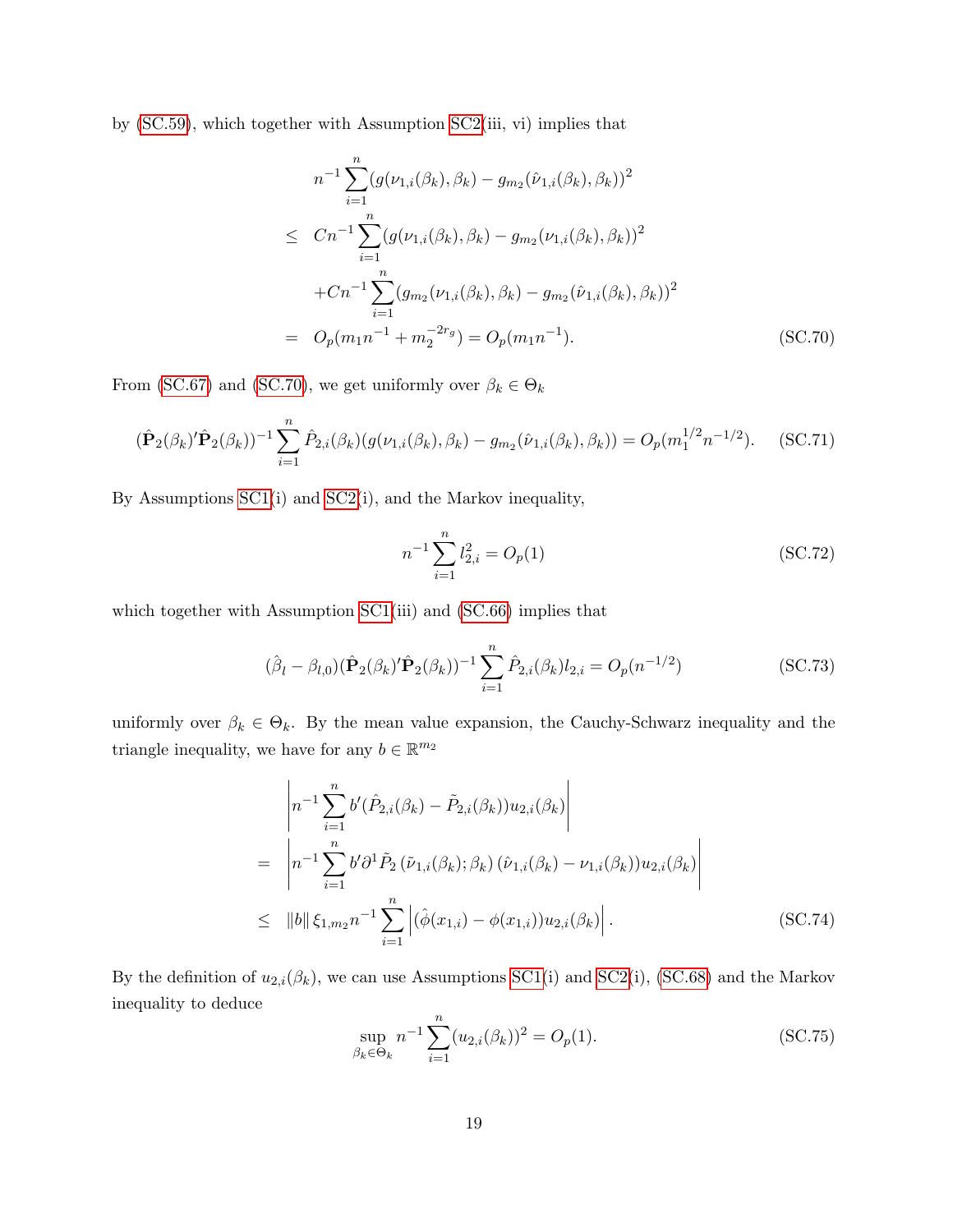Thus by the Cauchy-Schwarz inequality, Lemma [SC4](#page-34-2) and [\(SC.75\)](#page-41-1),

$$
\sup_{\beta_k \in \Theta_k} n^{-1} \sum_{i=1}^n \left| (\hat{\phi}(x_{1,i}) - \phi(x_{1,i})) u_{2,i}(\beta_k) \right| = O_p(m_1^{1/2} n^{-1/2})
$$

which together with [\(SC.66\)](#page-39-2) and [\(SC.74\)](#page-41-2) implies that

<span id="page-42-0"></span>
$$
(\hat{\mathbf{P}}_2(\beta_k)'\hat{\mathbf{P}}_2(\beta_k))^{-1}\sum_{i=1}^n(\hat{P}_{2,i}(\beta_k)-\tilde{P}_{2,i}(\beta_k))u_{2,i}(\beta_k)=O_p(\xi_{1,m_2}m_1^{1/2}n^{-1/2})
$$
(SC.76)

uniformly over  $\beta_k \in \Theta_k$ . Applying Lemma [SC33](#page-97-0) and [\(SC.66\)](#page-39-2) yields

<span id="page-42-1"></span>
$$
(\hat{\mathbf{P}}_2(\beta_k)'\hat{\mathbf{P}}_2(\beta_k))^{-1}\sum_{i=1}^n \tilde{P}_{2,i}(\beta_k)u_{2,i}(\beta_k) = O_p(m_2^{5/4}n^{-1/2})
$$
\n(SC.77)

uniformly over  $\beta_k \in \Theta_k$ . The claim in [\(SC.64\)](#page-39-3) then follows from Assumption [SC2\(](#page-36-2)vi), [\(SC.65\)](#page-39-4),  $(C_1, (SC.71), (SC.73), (SC.76) \text{ and } (SC.77).$  $(C_1, (SC.71), (SC.73), (SC.76) \text{ and } (SC.77).$  $(C_1, (SC.71), (SC.73), (SC.76) \text{ and } (SC.77).$  $(C_1, (SC.71), (SC.73), (SC.76) \text{ and } (SC.77).$  $(C_1, (SC.71), (SC.73), (SC.76) \text{ and } (SC.77).$  $(C_1, (SC.71), (SC.73), (SC.76) \text{ and } (SC.77).$  $(C_1, (SC.71), (SC.73), (SC.76) \text{ and } (SC.77).$  $(C_1, (SC.71), (SC.73), (SC.76) \text{ and } (SC.77).$  $(C_1, (SC.71), (SC.73), (SC.76) \text{ and } (SC.77).$   $Q.E.D.$ 

<span id="page-42-2"></span>Lemma SC7. Under Assumptions [SC1](#page-33-0) and [SC2,](#page-36-2) we have

$$
\sup_{\beta_k \in \Theta_k} n^{-1} \sum_{i=1}^n |\hat{g}(\hat{\nu}_{1,i}(\beta_k); \beta_k) - g(\nu_{1,i}(\beta_k); \beta_k)|^2 = O_p((m_2^{5/2} + \xi_{1,m_2}^2 m_1) n^{-1}) = o_p(1).
$$

PROOF OF LEMMA [SC7](#page-42-2). By the triangle inequality, [\(SC.64\)](#page-39-3) and [\(SC.69\)](#page-40-1)

<span id="page-42-3"></span>
$$
\sup_{\beta_k \in \Theta_k} \left\| \hat{\beta}_g(\beta_k) \right\| \le \sup_{\beta_k \in \Theta_k} \left\| \tilde{\beta}_{g,m_2}(\beta_k) \right\| + \sup_{\beta_k \in \Theta_k} \left\| \hat{\beta}_g(\beta_k) - \tilde{\beta}_{g,m_2}(\beta_k) \right\| = O_p(1). \tag{SC.78}
$$

By the mean value expansion, the Cauchy-Schwarz inequality, Assumption  $SC2(v, vi)$ , Lemma [SC4](#page-34-2) and [\(SC.78\)](#page-42-3),

<span id="page-42-4"></span>
$$
\sup_{\beta_k \in \Theta_k} n^{-1} \sum_{i=1}^n \left| (\hat{P}_{2,i}(\beta_k) - \tilde{P}_{2,i}(\beta_k))' \hat{\beta}_g(\beta_k) \right|^2
$$
\n
$$
= \sup_{\beta_k \in \Theta_k} n^{-1} \sum_{i=1}^n \left| \partial^1 \tilde{P}_2 (\tilde{\nu}_{1,i}(\beta_k); \beta_k)' \hat{\beta}_g(\beta_k) (\hat{\nu}_{1,i}(\beta_k) - \nu_{1,i}(\beta_k)) \right|^2
$$
\n
$$
\leq \xi_{1,m_2}^2 n^{-1} \sum_{i=1}^n (\hat{\phi}(x_{1,i}) - \phi(x_{1,i}))^2 \sup_{\beta_k \in \Theta_k} \left\| \hat{\beta}_g(\beta_k) \right\| = O_p(\xi_{1,m_2}^2 m_1 n^{-1}) = o_p(1) \quad \text{(SC.79)}
$$

where  $\tilde{\nu}_{1,i}(\beta_k)$  is between  $\hat{\nu}_{1,i}(\beta_k)$  and  $\nu_{1,i}(\beta_k)$  and hence by [\(SC.59\)](#page-38-3) it lies in  $\Omega_{\varepsilon}(\beta_k)$  wpa1 for any  $i \leq n$  and uniformly over  $\beta_k \in \Theta_k$ . The claim of the lemma directly follows from Lemma [SC6](#page-39-0) and [\(SC.79\)](#page-42-4).  $Q.E.D.$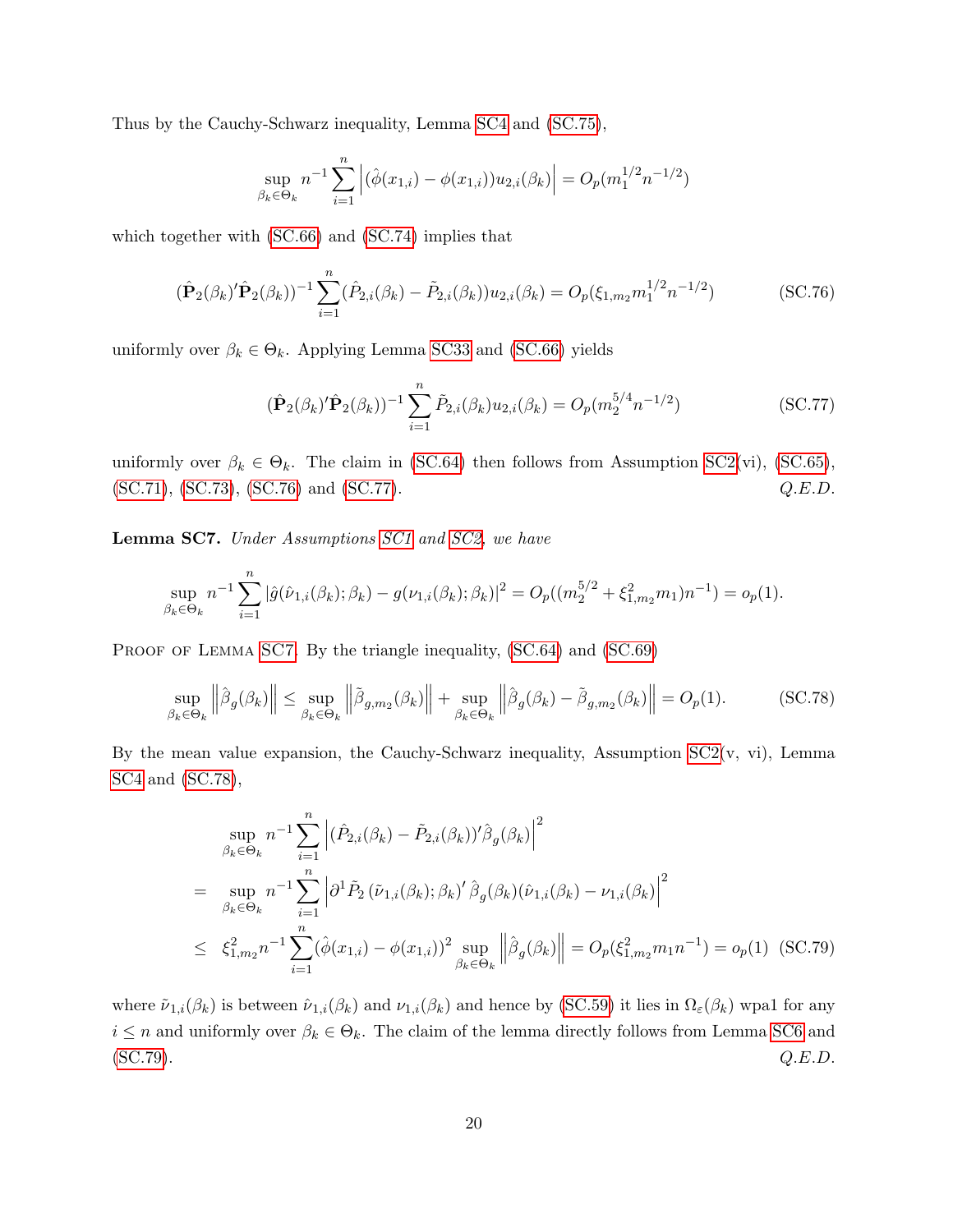<span id="page-43-0"></span>Lemma SC8. Under Assumptions [SC1](#page-33-0) and [SC2,](#page-36-2) we have

$$
\sup_{\beta_k \in \Theta_k} n^{-1} \sum_{i=1}^n (\ell_i(\beta_k)^2 - \mathbb{E} [\ell_i(\beta_k)^2]) = O_p(n^{-1/2}).
$$

PROOF OF LEMMA [SC8](#page-43-0). For any  $\beta_k \in \Theta_k$ , by the Cauchy-Schwarz inequality and [\(SC.68\)](#page-40-0),

<span id="page-43-1"></span>
$$
\ell_i(\beta_k)^2 \le C \left[ (y_{2,i}^*)^2 + k_{2,i}^2 \beta_k^2 + g(\nu_{1,i}(\beta_k); \beta_k)^2 \right] \le C(1 + (y_{2,i}^*)^2 + k_{2,i}^2). \tag{SC.80}
$$

For any  $\beta_{k,1}, \beta_{k,2} \in \Theta_k$ , by the triangle inequality and Assumption [SC2\(](#page-36-2)ii),

<span id="page-43-2"></span>
$$
|\ell_i(\beta_{k,1}) - \ell_i(\beta_{k,2})| \le (C + k_{2,i}) |\beta_{k,1} - \beta_{k,2}|.
$$
 (SC.81)

By Assumption [SC2\(](#page-36-2)ii), [\(SC.80\)](#page-43-1) and [\(SC.81\)](#page-43-2), we get

$$
\mathbb{E}\left[\ell_i(\beta_k)^2 \left|\ell_i(\beta_{k,1}) - \ell_i(\beta_{k,2})\right|^2\right] \le C(\beta_{k,1} - \beta_{k,2})^2
$$
\n(SC.82)

for any  $\beta_k \in \Theta_k,$  which implies that

$$
\mathbb{E}\left[ \left| \ell_i(\beta_{k,1})^2 - \ell_i(\beta_{k,2})^2 \right|^2 \right] \le C(\beta_{k,1} - \beta_{k,2})^2.
$$

Therefore we have for any  $\beta_{k,1}, \beta_{k,2} \in \Theta_k,$ 

<span id="page-43-3"></span>
$$
\left\| \ell_i(\beta_{k,1})^2 - \ell_i(\beta_{k,2})^2 \right\|_2 \le C \left| \beta_{k,1} - \beta_{k,2} \right|.
$$
 (SC.83)

By Assumptions [SC1\(](#page-33-0)i) and [SC2\(](#page-36-2)i), and [\(SC.68\)](#page-40-0),

$$
\mathbb{E}\left[\left|n^{-1/2}\sum_{i=1}^{n}\left(\ell_{i}(\beta_{k})^{2}-\mathbb{E}\left[\ell_{i}(\beta_{k})^{2}\right]\right)\right|^{2}\right] \n= \mathbb{E}\left[\ell_{i}(\beta_{k})^{4}\right] - \left(\mathbb{E}\left[\ell_{i}(\beta_{k})^{2}\right]\right)^{2} \leq C \left(\mathbb{E}\left[(y_{2,i}^{*})^{4}+k_{2,i}^{4}+(g(\nu_{1,i}(\beta_{k});\beta_{k}))^{4}\right]\right) \leq C
$$

for any  $\beta_k \in \Theta_k,$  which implies that

<span id="page-43-4"></span>
$$
n^{-1/2} \sum_{i=1}^{n} \left( \ell_i (\beta_k)^2 - \mathbb{E} \left[ \ell_i (\beta_k)^2 \right] \right) = O_p(1)
$$
 (SC.84)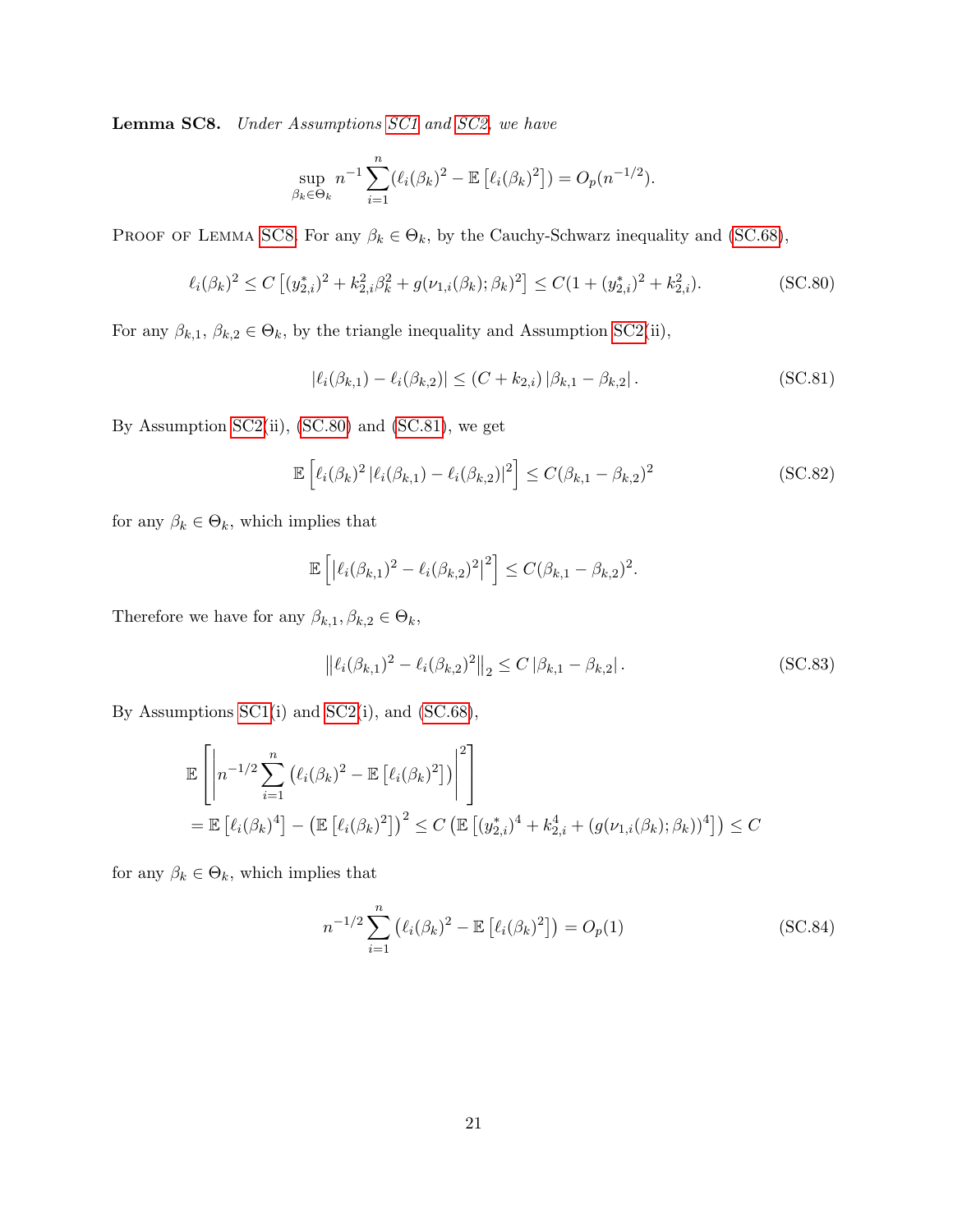for any  $\beta_k \in \Theta_k$ . Moreover, by Assumption [SC1\(](#page-33-0)i) and [\(SC.83\)](#page-43-3)

$$
\mathbb{E}\left[\left|n^{-1/2}\sum_{i=1}^{n}\left(\ell_i(\beta_{k,1})^2-\ell_i(\beta_{k,2})^2-\mathbb{E}\left[\ell_i(\beta_{k,1})^2-\ell_i(\beta_{k,1})^2\right]\right)\right|^2\right] \n\leq \mathbb{E}\left[\left|\ell_i(\beta_{k,1})^2-\ell_i(\beta_{k,2})^2\right|^2\right] \leq C\left|\beta_{k,1}-\beta_{k,2}\right|^2.
$$
\n(SC.85)

Collecting the results in [\(SC.84\)](#page-43-4) and [\(SC.85\)](#page-44-0), we can invoke Theorem 2.2.4 in [van der Vaart and](#page-102-0) [Wellner \(1996\)](#page-102-0) to deduce that

$$
\left\| \sup_{\beta_k \in \Theta_k} \left| n^{-1/2} \sum_{i=1}^n \left( \ell_i(\beta_k)^2 - \mathbb{E} \left[ \ell_i(\beta_k)^2 \right] \right) \right| \right\|_2 \leq C
$$

which together with the Markov inequality finishes the proof.  $Q.E.D.$ 

<span id="page-44-0"></span>

## $\text{SC.3} \quad \text{Auxiliary results for the asymptotic normality of } \hat{\beta}_k$

Let  $\varphi(\nu) \equiv \gamma_2(\nu) - \gamma_1(\nu)g_1(\nu)$  where  $g_1(\nu) \equiv \partial g(\nu)/\partial \nu$  and  $\gamma_j(\nu) \equiv \mathbb{E}[k_{j,i}|\nu_{1,i} = \nu]$  for  $j = 1, 2$ . For any  $\beta_k \in \Theta_k$  and  $i = 1, \ldots, n$ , let

$$
\hat{g}_i(\beta_k) \equiv \hat{g}(\hat{\nu}_{1,i}(\beta_k); \beta_k)
$$
 and  $\hat{g}_{1,i}(\beta_k) \equiv \hat{g}_1(\hat{\nu}_{1,i}(\beta_k); \beta_k).$ 

The following assumptions are needed for showing the asymptotic normality of  $\hat{\beta}_k$ .

<span id="page-44-1"></span>**Assumption SC3.** (i)  $\varphi(\nu)$  is continuously differentiable with uniformly bounded derivatives over  $\nu \in \Omega(\beta_{k,0})$ ; (ii) there exist  $\beta_{\varphi,m_2} \in \mathbb{R}^{m_2}$  and  $r_\varphi > 0$  such that

$$
\sup_{\nu \in \Omega(\beta_{k,0})} |\varphi(\nu) - \varphi_{m_2}(\nu)| = O(m_2^{-r_{\varphi}})
$$

where  $\varphi_{m_2}(\nu) \equiv P_2(\nu)'\beta_{\varphi,m_2}$ ; (iii) there exists  $\beta_{\varsigma,m_1} \in \mathbb{R}^{m_2}$  such that

$$
\left\| (s_{1,i} - s_{2,i}) g_1(\nu_{1,i}) - P_1(x_{1,i})' \beta_{s,m_1} \right\|_2 \to 0 \text{ as } m_1 \to \infty;
$$

 $\label{eq:2} (iv)\ n^{1/2}m_2^{-r_\varphi}+m_1m_2^4n^{-1/2}=o(1).$ 

Assumptions [SC3\(](#page-44-1)i, ii) require that the function  $\varphi(\nu)$  is smooth and can be well approximated by the approximating functions  $P_2(\nu)$ . By the definition of  $\zeta_{1,i}$  and  $\zeta_{2,i}$ , we can write

$$
\varsigma_{1,i} - \varsigma_{2,i} = \mathbb{E}[k_{2,i}|x_{1,i}] - \mathbb{E}[k_{2,i}|\nu_{1,i}] - (k_{1,i} - \mathbb{E}[k_{1,i}|\nu_{1,i}]) g_1(\nu_{1,i})
$$

which combined with Assumption [SC2\(](#page-36-2)i, ii) implies that  $(\varsigma_{1,i}-\varsigma_{2,i})g_1(\nu_{1,i})$  is a function of  $x_{1,i}$  with finite L<sub>2</sub>-norm. Assumption [SC3\(](#page-44-1)iii) requires that  $(\varsigma_{1,i} - \varsigma_{2,i})g_1(\nu_{1,i})$  can be approximated by the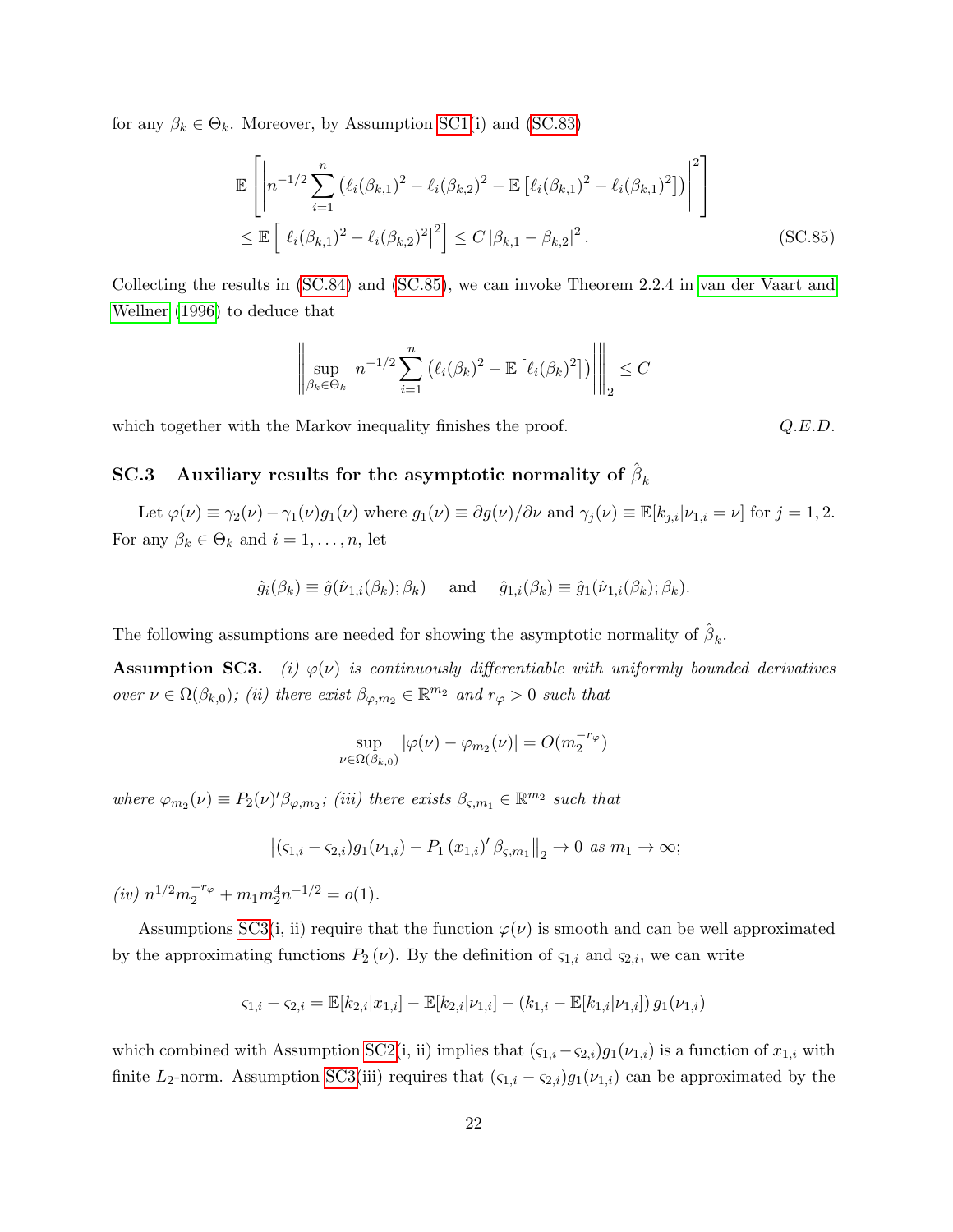approximating functions  $P_1(x_{1,i})$ . Assumption [SC3\(](#page-44-1)iv) restricts the numbers of the approximating functions and the smoothness of  $\varphi(\nu)$ .

<span id="page-45-0"></span>Lemma SC9. Under Assumptions [SC1,](#page-33-0) [SC2](#page-36-2) and [SC3\(](#page-44-1)iv), we have

$$
\left\|\hat{\beta}_g(\beta_{k,0}) - \tilde{\beta}_{g,m_2}(\beta_{k,0})\right\| = O_p((m_1^{1/2} + m_2^{1/2})n^{-1/2})
$$

where  $\tilde{\beta}_{g,m_2}(\beta_{k,0}) \equiv (B(\beta_{k,0})')^{-1} \beta_{g,m_2}(\beta_{k,0})$  and  $\beta_{g,m_2}(\beta_{k,0})$  is defined in Assumption [SC2\(](#page-36-2)iii).

PROOF OF LEMMA [SC9](#page-45-0). By the definition of  $\hat{\beta}_g(\beta_k)$ , we can utilize the decomposition in [\(SC.65\)](#page-39-4), and the results in [\(SC.71\)](#page-41-3) and [\(SC.73\)](#page-41-4) to get

<span id="page-45-6"></span>
$$
\hat{\beta}_g(\beta_{k,0}) - \tilde{\beta}_{g,m_2}(\beta_{k,0}) = (\hat{\mathbf{P}}_2(\beta_{k,0})'\hat{\mathbf{P}}_2(\beta_{k,0}))^{-1} \sum_{i=1}^n \hat{P}_{2,i}(\beta_{k,0})u_{2,i} + O_p(m_1^{1/2}n^{-1/2}).
$$
 (SC.86)

By the second order expansion, we have for any  $b \in \mathbb{R}^{m_2}$ 

<span id="page-45-5"></span>
$$
n^{-1} \sum_{i=1}^{n} b'(\hat{P}_{2,i}(\beta_{k,0}) - \tilde{P}_{2,i}(\beta_{k,0})) u_{2,i} = n^{-1} \sum_{i=1}^{n} b' \partial^{1} \tilde{P}_{2,i}(\beta_{k,0}) (\hat{\phi}_{i} - \phi_{i}) u_{2,i}
$$
 (SC.87)  

$$
+ n^{-1} \sum_{i=1}^{n} b' \partial^{2} \tilde{P}_{2} (\tilde{\nu}_{1,i}; \beta_{k,0}) (\hat{\phi}_{i} - \phi_{i})^{2} u_{2,i}
$$

where  $\tilde{\nu}_{1,i}$  is between  $\hat{\nu}_{1,i}(\beta_{k,0})$  and  $\nu_{1,i}(\beta_{k,0})$ . By [\(SC.59\)](#page-38-3),  $\tilde{\nu}_{1,i} \in \Omega_{\varepsilon}(\beta_{k,0})$  for any  $i = 1, \ldots, n$ wpa1. By Assumption [SC2\(](#page-36-2)i) and [\(SC.68\)](#page-40-0),

<span id="page-45-1"></span>
$$
\mathbb{E}\left[u_{2,i}^4|x_{1,i}\right] \le C. \tag{SC.88}
$$

By Assumption [SC1\(](#page-33-0)i, v, vi), [\(SC.88\)](#page-45-1) and the Markov inequality

<span id="page-45-2"></span>
$$
\left\| n^{-1} \sum_{i=1}^{n} |u_{2,i}| P_1(x_{1,i}) P_1(x_{1,i})' - \mathbb{E} \left[ |u_{2,i}| P_1(x_{1,i}) P_1(x_{1,i})' \right] \right\| = o_p(1).
$$
 (SC.89)

Since  $\lambda_{\max}(\mathbb{E}[|u_{2,i}| P_1(x_{1,i}) P_1(x_{1,i})']) \leq C$  by Assumption [SC1\(](#page-33-0)v) and [\(SC.88\)](#page-45-1), from [\(SC.89\)](#page-45-2) we deduce that

<span id="page-45-3"></span>
$$
\lambda_{\max} \left( n^{-1} \sum_{i=1}^{n} |u_{2,i}| P_1(x_{1,i}) P_1(x_{1,i})' \right) \le C \text{ wpa1.}
$$
 (SC.90)

By  $(SC.55)$  and  $(SC.90)$ , we get

<span id="page-45-4"></span>
$$
n^{-1} \sum_{i=1}^{n} \left| u_{2,i} (\hat{\phi}_i - \phi_{m_1,i})^2 \right| = O_p(m_1 n^{-1})
$$
 (SC.91)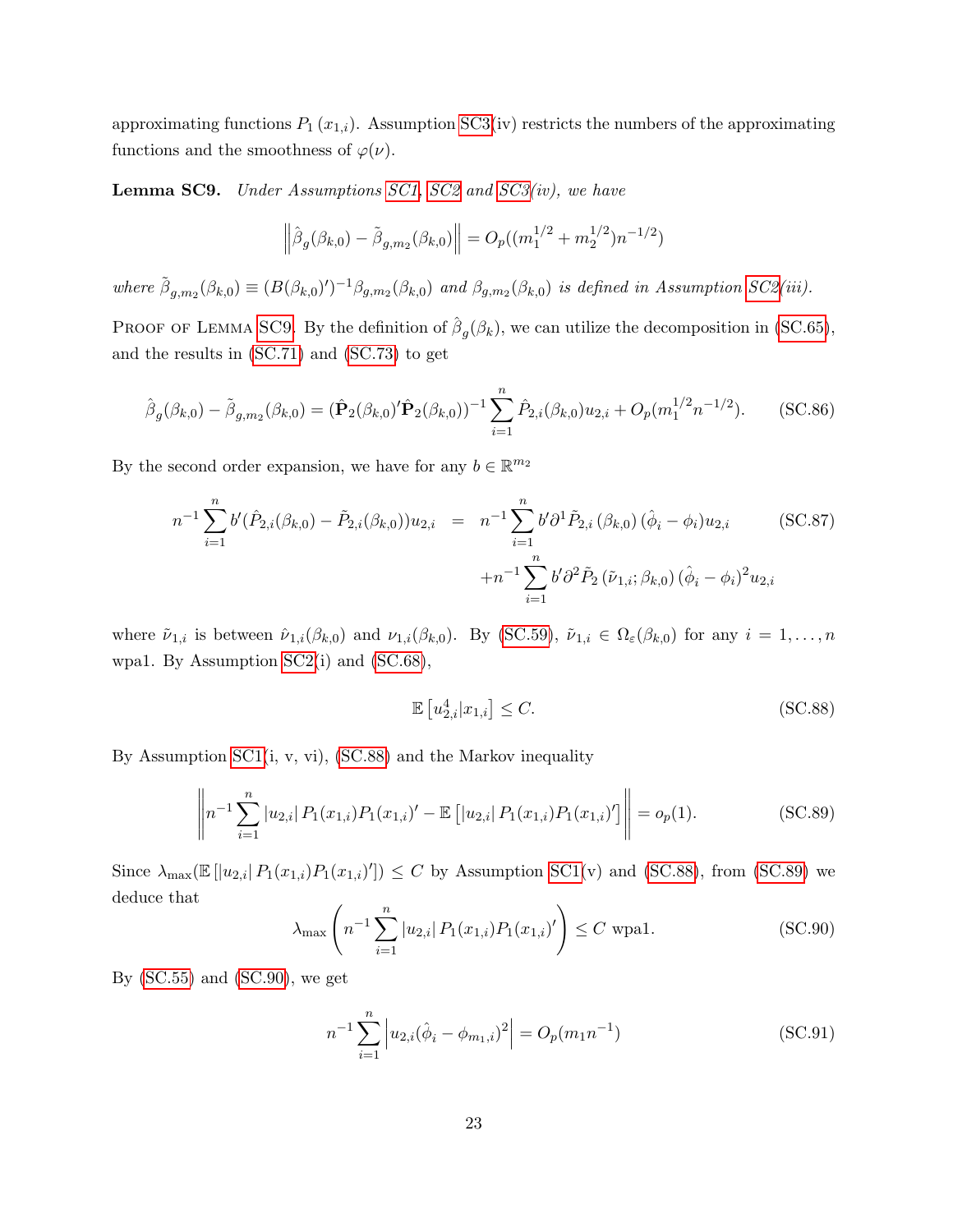where  $\phi_{m_1,i} \equiv \phi_{m_1}(x_{1,i})$ . By Assumption [SC1\(](#page-33-0)i, iv) and [\(SC.88\)](#page-45-1), and the Markov inequality

$$
n^{-1} \sum_{i=1}^{n} |u_{2,i}(\phi_{m_1,i} - \phi_i)^2| = O_p(m_1^{-2r_{\phi}})
$$

which together with  $(SC.91)$  and Assumption  $SC1(vi)$  implies that

<span id="page-46-0"></span>
$$
n^{-1} \sum_{i=1}^{n} |u_{2,i}| (\hat{\phi}_i - \phi_i)^2 = O_p(m_1 n^{-1}).
$$
 (SC.92)

By the Cauchy-Schwarz inequality and the triangle inequality, Assumption  $SC2(v)$  and  $(SC.92)$ 

<span id="page-46-3"></span>
$$
\left| n^{-1} \sum_{i=1}^{n} b' \partial^{2} \tilde{P}_{2} \left( \tilde{\nu}_{1,i}; \beta_{k,0} \right) (\hat{\phi}_{i} - \phi_{i})^{2} u_{2,i} \right| \leq ||b|| D_{p}(\xi_{2,m_{2}} m_{1} n^{-1}). \tag{SC.93}
$$

By Assumptions  $SC1(i, v)$  and  $SC2(v)$ , and  $(SC.88)$ ,

$$
\mathbb{E}\left[\left\|n^{-1}\sum_{i=1}^n u_{2,i}\partial^1 \tilde{P}_{2,i}\left(\beta_{k,0}\right)P_1(x_{1,i})'\right\|^2\right] \leq C\xi_{1,m_2}^2 m_1 n^{-1}
$$

which together with the Cauchy-Schwarz inequality, the Markov inequality and  $(SC.55)$  implies that

<span id="page-46-1"></span>
$$
\left| n^{-1} \sum_{i=1}^{n} u_{2,i} b' \partial^{1} \tilde{P}_{2,i} (\beta_{k,0}) P_{1}(x_{1,i})' (\hat{\beta}_{\phi} - \beta_{\phi,m_1}) \right|
$$
 (SC.94)  
\n
$$
\leq ||b|| \left\| \hat{\beta}_{\phi} - \beta_{\phi,m_1} \right\| \left\| n^{-1} \sum_{i=1}^{n} u_{2,i} \partial^{1} \tilde{P}_{2,i} (\beta_{k,0}) P_{1}(x_{1,i})' \right\| = ||b|| D_{p}(\xi_{1,m_2} m_1 n^{-1}).
$$

By Assumptions  $SC1(i, iv, vi)$  and  $SC2(v)$ , and  $(SC.88)$ ,

$$
\mathbb{E}\left[\left\|n^{-1}\sum_{i=1}^n \partial^1 \tilde{P}_{2,i}(\beta_{k,0})\left(\phi_{m_2,i}-\phi_i\right)u_{2,i}\right\|^2\right] \leq C\xi_{1,m_2}^2 n^{-2}
$$

which together with the Cauchy-Schwarz inequality and the Markov inequality implies that

<span id="page-46-2"></span>
$$
\left| n^{-1} \sum_{i=1}^{n} b' \partial^{1} \tilde{P}_{2,i} \left( \beta_{k,0} \right) \left( \phi_{m_{2},i} - \phi_{i} \right) u_{2,i} \right| \leq \|b\| O_{p}(\xi_{1,m_{2}} n^{-1}). \tag{SC.95}
$$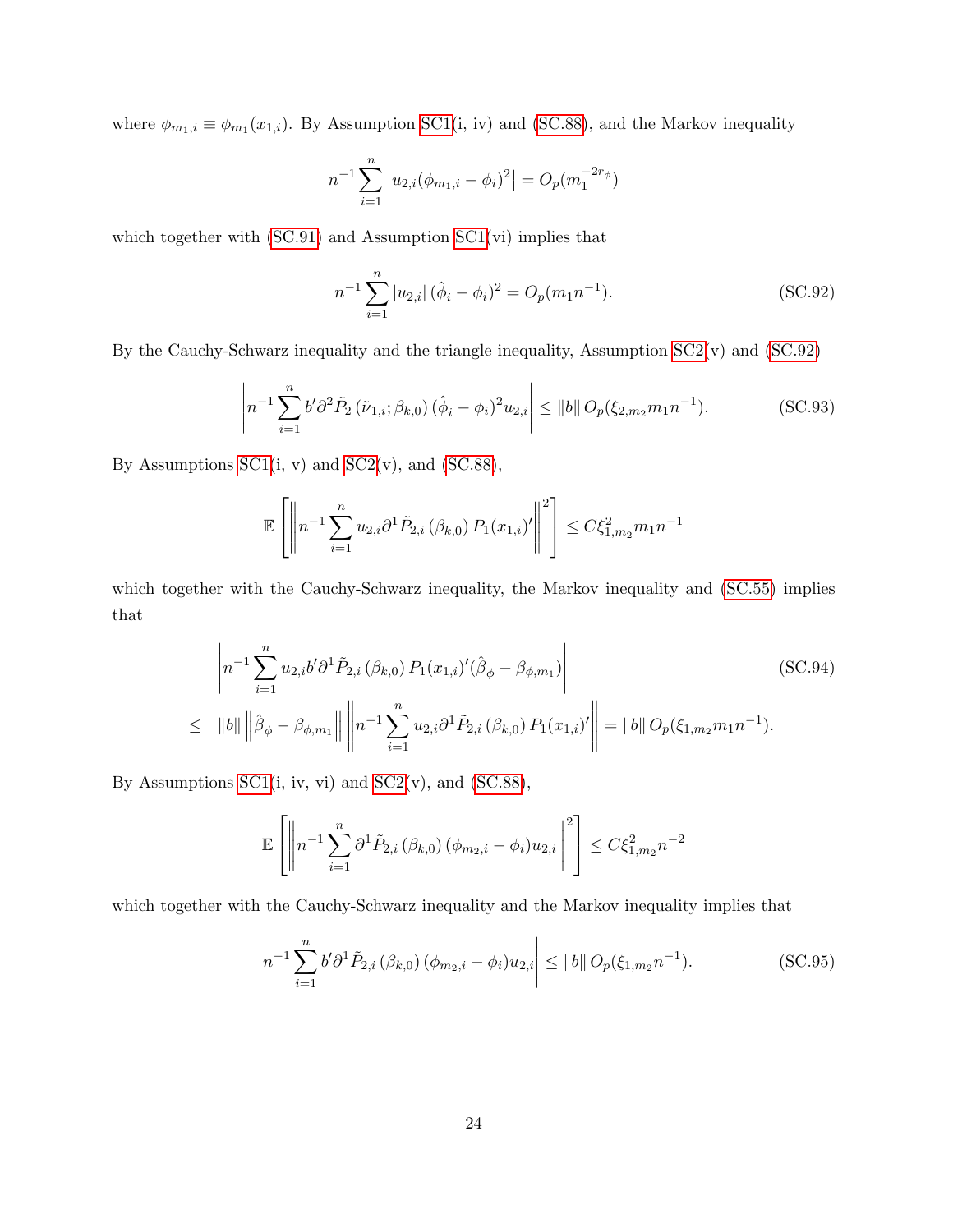Collecting the results in [\(SC.94\)](#page-46-1) and [\(SC.95\)](#page-46-2) obtains

<span id="page-47-0"></span>
$$
\left| n^{-1} \sum_{i=1}^{n} b' \partial^{1} \tilde{P}_{2,i} \left( \beta_{k,0} \right) (\hat{\phi}_{i} - \phi_{i}) u_{2,i} \right| \leq ||b|| D_{p}(\xi_{1,m_{2}} m_{1} n^{-1}). \tag{SC.96}
$$

Therefore, from Assumptions [SC2\(](#page-36-2)vi) and [SC3\(](#page-44-1)iv), [\(SC.66\)](#page-39-2), [\(SC.87\)](#page-45-5), [\(SC.93\)](#page-46-3) and [\(SC.96\)](#page-47-0) we can deduce

<span id="page-47-1"></span>
$$
(\hat{\mathbf{P}}_2(\beta_{k,0})'\hat{\mathbf{P}}_2(\beta_{k,0}))^{-1}\sum_{i=1}^n(\hat{P}_{2,i}(\beta_{k,0})-\tilde{P}_{2,i}(\beta_{k,0}))u_{2,i}=O_p(m_1^{1/2}n^{-1/2}).
$$
\n(SC.97)

By Assumptions  $SC1(i)$  and  $SC2(v)$ , and  $(SC.88)$ ,

$$
n^{-1} \sum_{i=1}^{n} \tilde{P}_{2,i}(\beta_{k,0}) u_{2,i} = O_p(m_2^{1/2} n^{-1/2})
$$

which together with [\(SC.66\)](#page-39-2) implies that

<span id="page-47-2"></span>
$$
(\hat{\mathbf{P}}_2(\beta_{k,0})'\hat{\mathbf{P}}_2(\beta_{k,0}))^{-1}\sum_{i=1}^n \tilde{P}_{2,i}(\beta_{k,0})u_{2,i} = O_p(m_2^{1/2}n^{-1/2}).
$$
\n(SC.98)

The claim of the lemma follows from  $(SC.86)$ ,  $(SC.97)$  and  $(SC.98)$ .  $Q.E.D.$ 

<span id="page-47-3"></span>Lemma SC10. Under Assumptions [SC1,](#page-33-0) [SC2](#page-36-2) and [SC3,](#page-44-1) we have:

$$
n^{-1} \sum_{i=1}^{n} \hat{\ell}_i(\beta_{k,0}) k_{1,i}(\hat{g}_{1,i}(\beta_{k,0}) - g_1(\nu_{1,i})) = o_p(n^{-1/2}).
$$

PROOF OF LEMMA [SC10](#page-47-3). By the definition of  $\hat{\ell}_i(\beta_{k,0})$ , we can write

<span id="page-47-4"></span>
$$
n^{-1} \sum_{i=1}^{n} \hat{\ell}_{i}(\beta_{k,0}) k_{1,i}(\hat{g}_{1,i}(\beta_{k,0}) - g_{1}(\nu_{1,i}))
$$
  
= 
$$
n^{-1} \sum_{i=1}^{n} (g(\nu_{1,i}) - \hat{g}_{i}(\beta_{k,0})) k_{1,i}(\hat{g}_{1,i}(\beta_{k,0}) - g_{1}(\nu_{1,i}))
$$
  
+
$$
n^{-1} \sum_{i=1}^{n} (\hat{y}_{2,i}^{*}(\beta_{k,0}) - g(\nu_{1,i})) k_{1,i}(\hat{g}_{1,i}(\beta_{k,0}) - g_{1}(\nu_{1,i})).
$$
 (SC.99)

We shall show that both terms in the right hand side of the above equation are  $o_p(n^{-1/2})$ . By the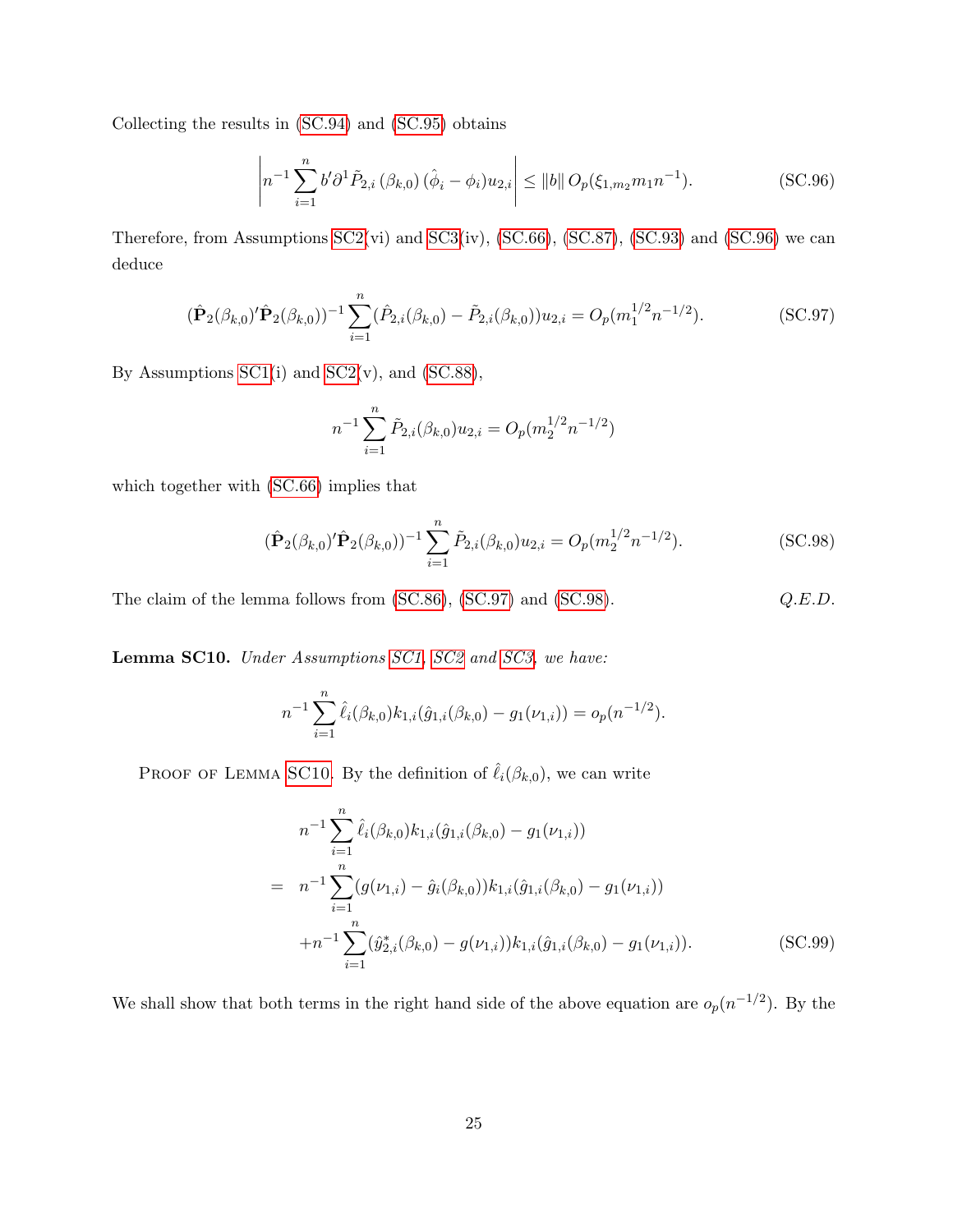Cauchy-Schwarz inequality, Lemma [SC9,](#page-45-0) [\(SC.66\)](#page-39-2) and [\(SC.70\)](#page-41-0)

<span id="page-48-0"></span>
$$
n^{-1} \sum_{i=1}^{n} (\hat{g}_i(\beta_{k,0}) - g(\nu_{1,i}))^2 \le Cn^{-1} \sum_{i=1}^{n} (\hat{P}_{2,i}(\beta_{k,0})'(\hat{\beta}_g(\beta_{k,0}) - \tilde{\beta}_{g,m_2}(\beta_{k,0})))^2 + Cn^{-1} \sum_{i=1}^{n} (\hat{P}_{2,i}(\beta_{k,0})' \tilde{\beta}_{g,m_2}(\beta_{k,0}) - g(\nu_{1,i}))^2 \le C \left\| \hat{\beta}_g(\beta_{k,0}) - \tilde{\beta}_{g,m_2}(\beta_{k,0}) \right\|^2 \lambda_{\max}(n^{-1} \hat{\mathbf{P}}_2(\beta_{k,0})' \hat{\mathbf{P}}_2(\beta_{k,0})) + O_p(m_1 n^{-1}) = O_p((m_1 + m_2)n^{-1})
$$
(SC.100)

Similarly, we can show that

<span id="page-48-1"></span>
$$
n^{-1} \sum_{i=1}^{n} (\hat{g}_{1,i}(\beta_{k,0}) - g_1(\nu_{1,i}))^2 \le Cn^{-1} \sum_{i=1}^{n} (\partial^1 \hat{P}_{2,i}(\beta_{k,0})'(\hat{\beta}_g(\beta_{k,0}) - \tilde{\beta}_{g,m_2}(\beta_{k,0})))^2 + Cn^{-1} \sum_{i=1}^{n} ((\partial^1 \hat{P}_{2,i}(\beta_{k,0}) - \partial^1 \tilde{P}_{2,i}(\beta_{k,0}))' \tilde{\beta}_{g,m_2}(\beta_{k,0}))^2 + Cn^{-1} \sum_{i=1}^{n} (\partial^1 \tilde{P}_{2,i}(\beta_{k,0})' \tilde{\beta}_{g,m_2}(\beta_{k,0}) - g_1(\nu_{1,i}))^2 \le C\xi_{1,m_2}^2 \left\| \hat{\beta}_g(\beta_{k,0}) - \tilde{\beta}_{g,m_2}(\beta_{k,0}) \right\|^2 + O_p(\xi_{2,m_2}^2 m_1 n^{-1}) = O_p(\xi_{1,m_2}^2 (m_1 + m_2) n^{-1} + \xi_{2,m_2}^2 m_1 n^{-1}).
$$
 (SC.101)

Therefore, by the Cauchy-Schwarz inequality, Assumption [SC3\(](#page-44-1)iv), [\(SC.100\)](#page-48-0) and [\(SC.101\)](#page-48-1),

<span id="page-48-3"></span>
$$
n^{-1} \sum_{i=1}^{n} (\hat{g}_i(\beta_{k,0}) - g(\nu_{1,i})) k_{1,i}(\hat{g}_{1,i}(\beta_{k,0}) - g_1(\nu_{1,i})) = o_p(n^{-1/2}).
$$
 (SC.102)

Since  $\hat{y}_{2,i}^*(\beta_{k,0}) - g(\nu_{1,i}) = u_{2,i} - l_{1,i}(\hat{\beta}_l - \beta_{l,0}),$  we can write

<span id="page-48-2"></span>
$$
n^{-1} \sum_{i=1}^{n} (\hat{y}_{2,i}^{*}(\beta_{k,0}) - g(\nu_{1,i})) k_{1,i}(\hat{g}_{1,i}(\beta_{k,0}) - g_1(\nu_{1,i}))
$$
  
= 
$$
n^{-1} \sum_{i=1}^{n} u_{2,i} k_{1,i}(\hat{g}_{1,i}(\beta_{k,0}) - g_1(\nu_{1,i}))
$$

$$
- (\hat{\beta}_l - \beta_{l,0}) n^{-1} \sum_{i=1}^{n} l_{1,i} k_{1,i}(\hat{g}_{1,i}(\beta_{k,0}) - g_1(\nu_{1,i})).
$$
(SC.103)

Since  $k_{1,i}$  has bounded support, by Assumptions [SC1\(](#page-33-0)i, ii, iii), [SC2\(](#page-36-2)vi) and [SC3\(](#page-44-1)iv), [\(SC.101\)](#page-48-1) and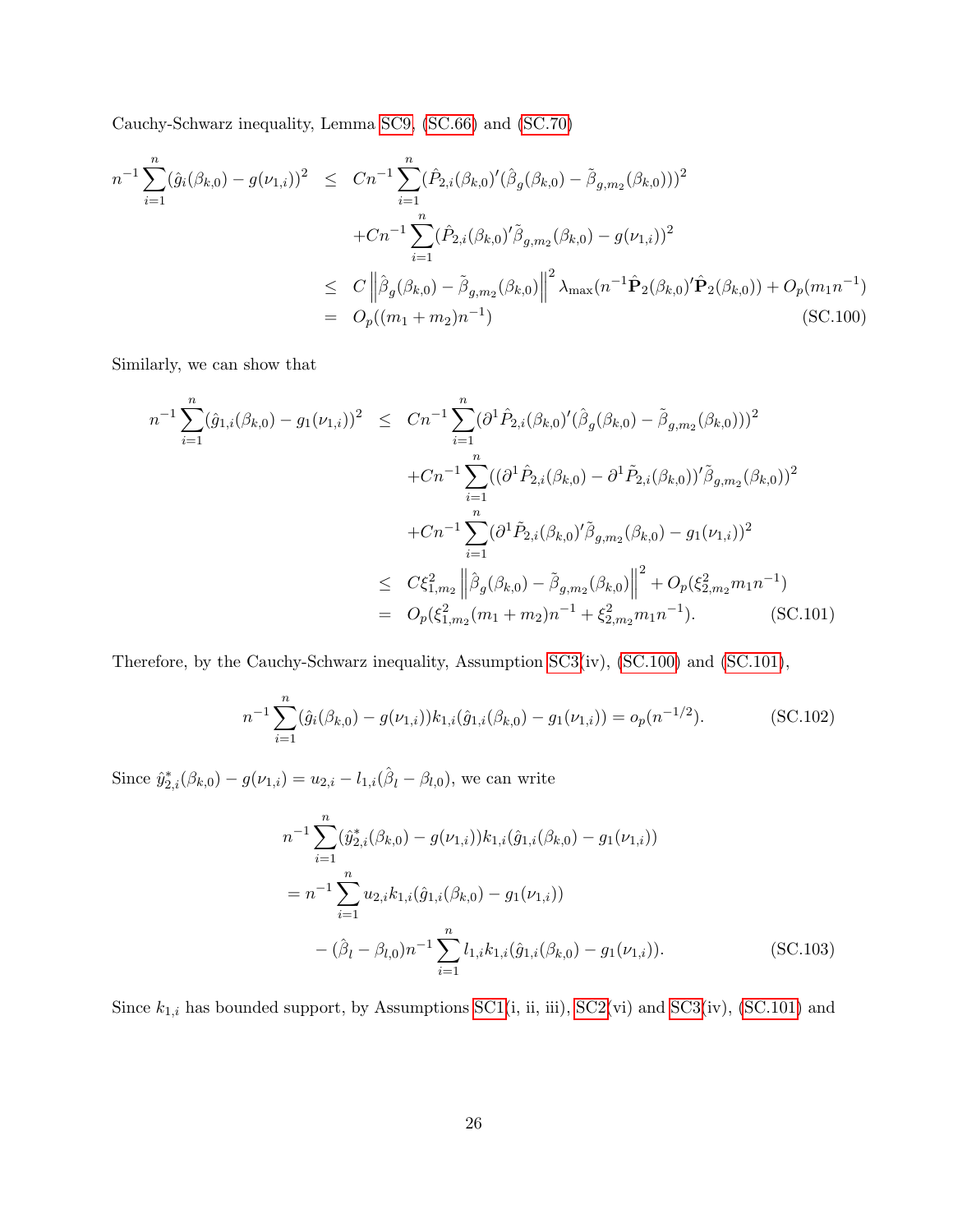the Markov inequality,

<span id="page-49-0"></span>
$$
(\hat{\beta}_l - \beta_{l,0})n^{-1} \sum_{i=1}^n l_{1,i} k_{1,i}(\hat{g}_{1,i}(\beta_{k,0}) - g_1(\nu_{1,i})) = o_p(n^{-1/2}).
$$
 (SC.104)

Let

$$
\partial^1 \hat{P}_{2,i}(\beta_k) \equiv \partial^1 \tilde{P}_2(\hat{\nu}_{1,i}(\beta_k); \beta_k) \text{ for any } \beta_k \in \Theta_k.
$$

Then we can write

<span id="page-49-1"></span>
$$
n^{-1} \sum_{i=1}^{n} u_{2,i} k_{1,i}(\hat{g}_{1,i}(\beta_{k,0}) - g_1(\nu_{1,i}))
$$
  
\n
$$
= n^{-1} \sum_{i=1}^{n} u_{2,i} k_{1,i} (\partial^1 \hat{P}_{2,i}(\beta_{k,0}) - \partial^1 \tilde{P}_{2,i}(\beta_{k,0}))' \hat{\beta}_g(\beta_{k,0})
$$
  
\n
$$
+ n^{-1} \sum_{i=1}^{n} u_{2,i} k_{1,i} \partial^1 \tilde{P}_{2,i}(\beta_{k,0})' (\hat{\beta}_g(\beta_{k,0}) - \tilde{\beta}_{g,m_2}(\beta_{k,0}))
$$
  
\n
$$
+ n^{-1} \sum_{i=1}^{n} u_{2,i} k_{1,i} \left( \partial^1 \tilde{P}_{2,i}(\beta_{k,0})' \tilde{\beta}_{g,m_2}(\beta_{k,0}) - g_1(\nu_{1,i}) \right).
$$
 (SC.105)

By Assumptions [SC1\(](#page-33-0)i) and [SC2\(](#page-36-2)iii), [\(SC.88\)](#page-45-1) and the Markov inequality, we have

<span id="page-49-2"></span>
$$
n^{-1} \sum_{i=1}^{n} u_{2,i} k_{1,i} \left( \partial^1 \tilde{P}_{2,i} (\beta_{k,0})' \tilde{\beta}_{g,m_2} (\beta_{k,0}) - g_1(\nu_{1,i}) \right) = o_p(n^{-1/2}). \tag{SC.106}
$$

Similarly,

$$
n^{-1} \sum_{i=1}^{n} u_{2,i} k_{1,i} \partial^1 \tilde{P}_{2,i}(\beta_{k,0}) = O_p(\xi_{1,m_2} n^{-1/2})
$$

which together with Assumptions  $SC2(vi)$  and  $SC3(iv)$ , and Lemma [SC9](#page-45-0) implies that

<span id="page-49-3"></span>
$$
n^{-1} \sum_{i=1}^{n} u_{2,i} k_{1,i} \partial^1 \tilde{P}_{2,i} (\beta_{k,0})' (\hat{\beta}_g (\beta_{k,0}) - \tilde{\beta}_{g,m_2} (\beta_{k,0})) = o_p(n^{-1/2}).
$$
 (SC.107)

By Assumption [SC1\(](#page-33-0)i), [\(SC.88\)](#page-45-1) and the Markov inequality

<span id="page-49-4"></span>
$$
n^{-1} \sum_{i=1}^{n} u_{2,i}^2 k_{1,i}^2 = O_p(1).
$$
 (SC.108)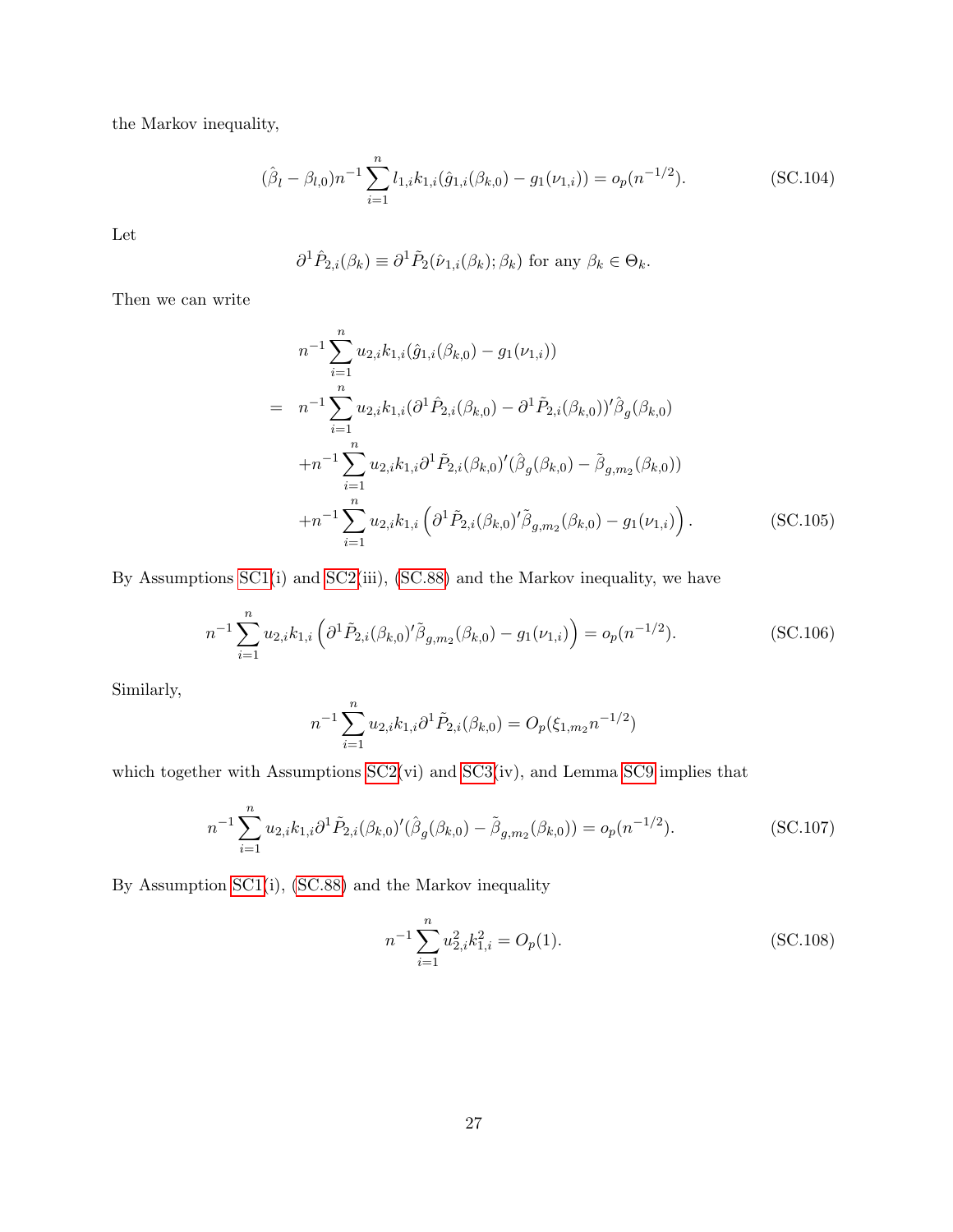Let  $\hat{\phi}_i \equiv \hat{\phi}(x_{1,i})$  and  $\phi_i \equiv \phi(x_{1,i})$ . By the second order expansion,

<span id="page-50-2"></span>
$$
n^{-1} \sum_{i=1}^{n} u_{2,i} k_{1,i} (\partial^1 \hat{P}_{2,i}(\beta_{k,0}) - \partial^1 \tilde{P}_{2,i}(\beta_{k,0}))' \hat{\beta}_g(\beta_{k,0})
$$
  
\n
$$
= n^{-1} \sum_{i=1}^{n} u_{2,i} k_{1,i} (\hat{\phi}_i - \phi_i) \partial^2 \tilde{P}_{2,i}(\beta_{k,0})' \hat{\beta}_g(\beta_{k,0})
$$
  
\n
$$
+ n^{-1} \sum_{i=1}^{n} u_{2,i} k_{1,i} (\hat{\phi}_i - \phi_i)^2 \partial^3 \tilde{P}_2(\tilde{\nu}_{1,i}(\beta_{k,0}); \beta_{k,0})' \hat{\beta}_g(\beta_{k,0})
$$
(SC.109)

where  $\tilde{\nu}_{1,i}(\beta_{k,0})$  is between  $\hat{\nu}_{1,i}(\beta_{k,0})$  and  $\nu_{1,i}(\beta_{k,0})$ . Using similar arguments for proving [\(SC.92\)](#page-46-0), we can show that

<span id="page-50-0"></span>
$$
n^{-1} \sum_{i=1}^{n} |u_{2,i}k_{1,i}| (\hat{\phi}_i - \phi_i)^2 = O_p(m_1 n^{-1}).
$$
 (SC.110)

By the Cauchy-Schwarz inequality, Assumption [SC2\(](#page-36-2)v), Lemma [SC4,](#page-34-2) [\(SC.78\)](#page-42-3) and [\(SC.110\)](#page-50-0)

<span id="page-50-3"></span>
$$
n^{-1} \sum_{i=1}^{n} u_{2,i} k_{1,i} (\hat{\phi}_i - \phi_i)^2 \partial^3 \tilde{P}_2(\tilde{\nu}_{1,i}(\beta_{k,0}); \beta_{k,0})' \hat{\beta}_g(\beta_{k,0}) = O_p(\xi_{3,m_2} m_1 n^{-1}) = o_p(n^{-1/2}) \quad \text{(SC.111)}
$$

where the second equality is by Assumptions  $SC2(vi)$  and  $SC3(iv)$ . By Assumptions  $SC1(i, v)$  and  $SC2(v)$  $SC2(v)$ , and  $(SC.88)$ 

$$
n^{-1} \sum_{i=1}^{n} u_{2,i} k_{1,i} P_1(x_{1,i}) \partial^2 \tilde{P}_{2,i}(\beta_{k,0})' = O_p(\xi_{2,m_2} m_1^{1/2} n^{-1/2})
$$

which together with Lemma [SC4](#page-34-2) and [\(SC.78\)](#page-42-3) implies that

<span id="page-50-1"></span>
$$
n^{-1} \sum_{i=1}^{n} u_{2,i} k_{1,i} (\hat{\phi}_i - \phi_i) \partial^2 \tilde{P}_{2,i} (\beta_{k,0})' \hat{\beta}_g (\beta_{k,0}) = O_p(\xi_{2,m_2} m_1 n^{-1}) = o_p(n^{-1/2})
$$
 (SC.112)

where the second equality is by Assumptions  $SC2(vi)$  and  $SC3(iv)$ . Similarly, we can show that

$$
n^{-1} \sum_{i=1}^{n} u_{2,i} k_{1,i} (\phi_{m_1}(x_{1,i}) - \phi(x_{1,i})) \partial^2 \tilde{P}_{2,i}(\beta_{k,0})' \hat{\beta}_g(\beta_{k,0}) = o_p(n^{-1/2})
$$

which together with  $(SC.112)$  implies that

<span id="page-50-4"></span>
$$
n^{-1} \sum_{i=1}^{n} u_{2,i} k_{1,i} (\hat{\phi}_i - \phi_i) \partial^2 \tilde{P}_{2,i} (\beta_{k,0})' \hat{\beta}_g (\beta_{k,0}) = o_p(n^{-1/2}).
$$
 (SC.113)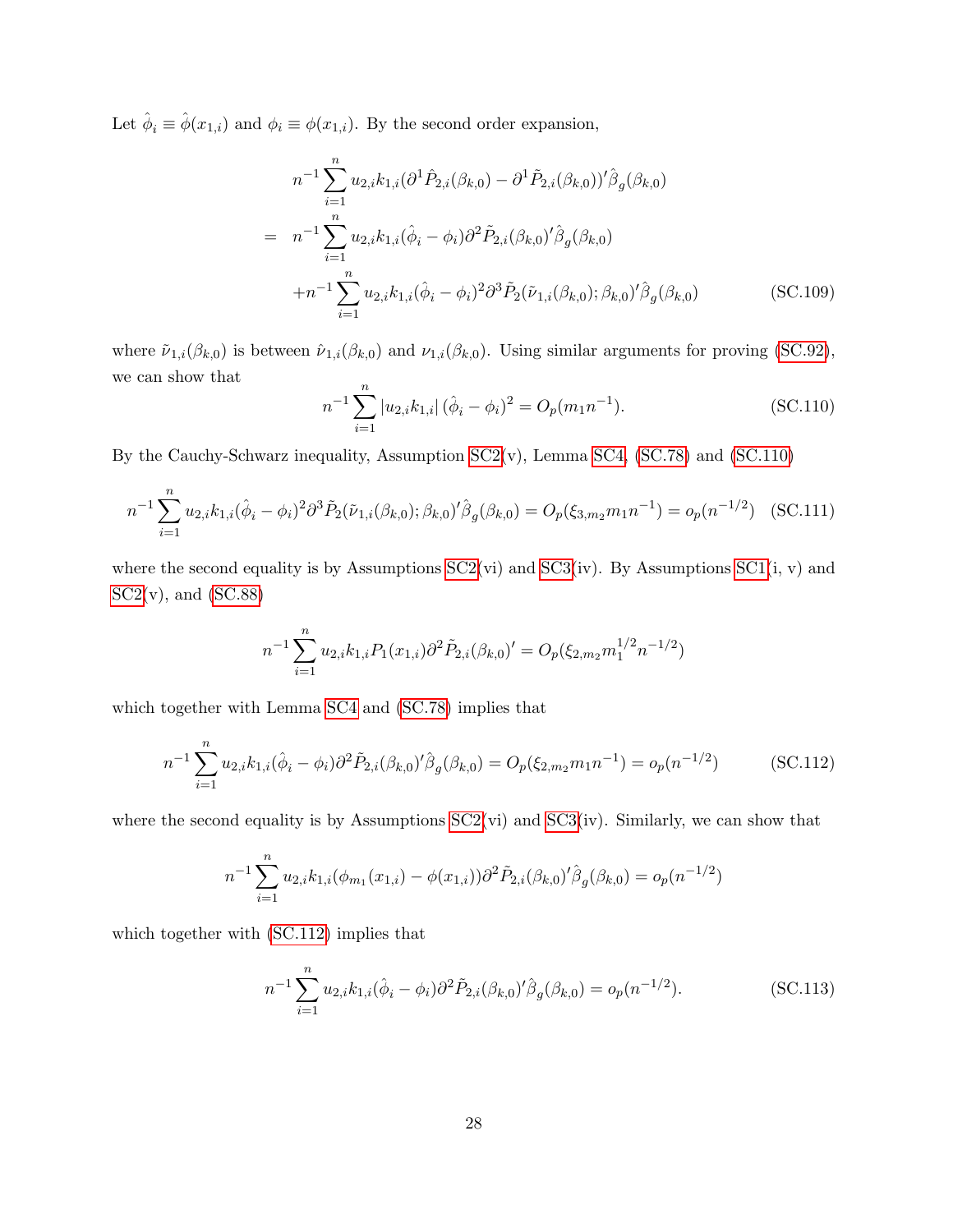Collecting the results in [\(SC.109\)](#page-50-2), [\(SC.111\)](#page-50-3) and [\(SC.113\)](#page-50-4) we get

<span id="page-51-0"></span>
$$
n^{-1} \sum_{i=1}^{n} u_{2,i} k_{1,i} (\partial^1 \hat{P}_{2,i}(\beta_{k,0}) - \partial^1 \tilde{P}_{2,i}(\beta_{k,0}))' \hat{\beta}_g(\beta_{k,0}) = o_p(n^{-1/2}).
$$
 (SC.114)

By [\(SC.103\)](#page-48-2), [\(SC.104\)](#page-49-0), [\(SC.105\)](#page-49-1), [\(SC.106\)](#page-49-2), [\(SC.107\)](#page-49-3) and [\(SC.114\)](#page-51-0),

<span id="page-51-1"></span>
$$
n^{-1} \sum_{i=1}^{n} (\hat{y}_{2,i}^{*}(\beta_{k,0}) - g(\nu_{1,i})) k_{1,i}(\hat{g}_{1,i}(\beta_{k,0}) - g_1(\nu_{1,i})) = o_p(n^{-1/2}).
$$
\n(SC.115)

The claim of the lemma follows from  $(SC.99)$ ,  $(SC.102)$  and  $(SC.115)$ .  $Q.E.D.$ 

<span id="page-51-2"></span>Lemma SC11. Under Assumptions [SC1,](#page-33-0) [SC2](#page-36-2) and [SC3,](#page-44-1) we have

$$
n^{-1} \sum_{i=1}^{n} (\hat{P}_{2,i}(\beta_{k,0})' \tilde{\beta}_{g,m_2}(\beta_{k,0}) - g(\nu_{1,i})) (k_{2,i} - k_{1,i} g_1(\nu_{1,i}))
$$
  
= 
$$
n^{-1} \sum_{i=1}^{n} g_1(\nu_{1,i}) (\hat{\phi}(x_{1,i}) - \phi(x_{1,i})) (k_{2,i} - k_{1,i} g_1(\nu_{1,i})) + o_p(n^{-1/2}).
$$

PROOF OF LEMMA [SC11](#page-51-2). First we write

<span id="page-51-4"></span>
$$
n^{-1} \sum_{i=1}^{n} (\hat{P}_{2,i}(\beta_{k,0})' \tilde{\beta}_{g,m_2}(\beta_{k,0}) - g(\nu_{1,i})) (k_{2,i} - k_{1,i}g_1(\nu_{1,i}))
$$
  
\n
$$
= n^{-1} \sum_{i=1}^{n} (\hat{P}_{2,i}(\beta_{k,0}) - \tilde{P}_{2,i}(\beta_{k,0}))' \tilde{\beta}_{g,m_2}(\beta_{k,0}) (k_{2,i} - k_{1,i}g_1(\nu_{1,i}))
$$
  
\n
$$
+ n^{-1} \sum_{i=1}^{n} (\tilde{P}_{2,i}(\beta_{k,0})' \tilde{\beta}_{g,m_2}(\beta_{k,0}) - g(\nu_{1,i})) (k_{2,i} - k_{1,i}g_1(\nu_{1,i})).
$$
 (SC.116)

By Assumptions [SC1\(](#page-33-0)i) and [SC2\(](#page-36-2)i, ii), and the Markov inequality

<span id="page-51-3"></span>
$$
n^{-1} \sum_{i=1}^{n} (k_{2,i} - k_{1,i} g_1(\nu_{1,i}))^2 = O_p(1).
$$
 (SC.117)

Therefore by Assumption [SC2\(](#page-36-2)iii, vi) and [\(SC.117\)](#page-51-3), we have

<span id="page-51-5"></span>
$$
n^{-1} \sum_{i=1}^{n} (\tilde{P}_{2,i}(\beta_{k,0})' \tilde{\beta}_{g,m_2}(\beta_{k,0}) - g(\nu_{1,i})) (k_{2,i} - k_{1,i} g_1(\nu_{1,i})) = o_p(n^{-1/2}).
$$
 (SC.118)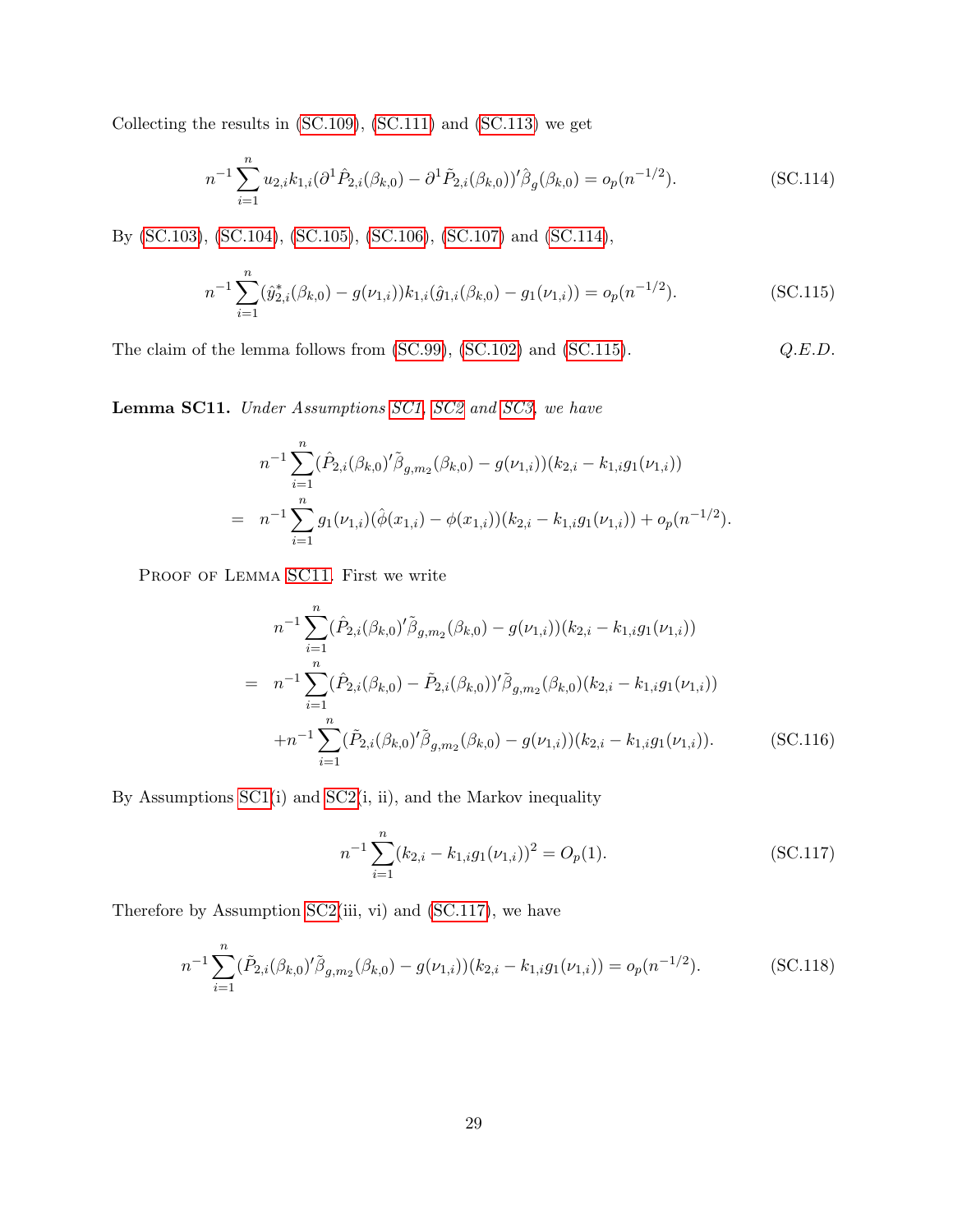Recall that  $\hat{\phi}_i \equiv \hat{\phi}(x_{1,i})$  and  $\phi_i \equiv \phi(x_{1,i})$ . By the second order expansion,

<span id="page-52-1"></span>
$$
n^{-1} \sum_{i=1}^{n} (\hat{P}_{2,i}(\beta_{k,0}) - \tilde{P}_{2,i}(\beta_{k,0}))' \tilde{\beta}_{g,m_2}(\beta_{k,0})(k_{2,i} - k_{1,i}g_1(\nu_{1,i}))
$$
  
\n
$$
= n^{-1} \sum_{i=1}^{n} \partial^1 \tilde{P}_{2,i}(\beta_{k,0})' \tilde{\beta}_{g,m_2}(\beta_{k,0})(\hat{\phi}_i - \phi_i)(k_{2,i} - k_{1,i}g_1(\nu_{1,i}))
$$
  
\n
$$
+ n^{-1} \sum_{i=1}^{n} \partial^2 \tilde{P}_2(\tilde{\nu}_{1,i}(\beta_{k,0}); \beta_{k,0})' \tilde{\beta}_{g,m_2}(\beta_{k,0})(\hat{\phi}_i - \phi_i)^2(k_{2,i} - k_{1,i}g_1(\nu_{1,i})).
$$
 (SC.119)

By the Cauchy-Schwarz inequality and the triangle inequality, Assumption  $SC2(v)$ ,  $(SC.59)$  and [\(SC.69\)](#page-40-1)

<span id="page-52-0"></span>
$$
\left| n^{-1} \sum_{i=1}^{n} \partial^{2} \tilde{P}_{2}(\tilde{\nu}_{1,i}(\beta_{k,0}); \beta_{k,0})' \tilde{\beta}_{g,m_{2}}(\beta_{k,0}) (\hat{\phi}_{i} - \phi_{i})^{2} (k_{2,i} - k_{1,i} g_{1}(\nu_{1,i})) \right|
$$
  
\n
$$
\leq O_{p}(\xi_{2,m_{2}}) n^{-1} \sum_{i=1}^{n} |k_{2,i} - k_{1,i} g_{1}(\nu_{1,i})| (\hat{\phi}_{i} - \phi_{i})^{2}.
$$
 (SC.120)

Since  $\mathbb{E}[|k_{2,i} - k_{1,i}g_1(\nu_{1,i})|^2 | x_{1,i}] \leq C$  by Assumption [SC2\(](#page-36-2)i, ii), we can use the similar arguments for showing [\(SC.92\)](#page-46-0) to get

$$
n^{-1} \sum_{i=1}^{n} |k_{2,i} - k_{1,i}g_1(\nu_{1,i})| (\hat{\phi}_i - \phi_i)^2 = O_p(m_1 n^{-1})
$$

which combined with Assumption  $SC3(iv)$  and  $(SC.120)$  implies that

<span id="page-52-2"></span>
$$
n^{-1} \sum_{i=1}^{n} \partial^{2} \tilde{P}_{2}(\tilde{\nu}_{1,i}(\beta_{k,0});\beta_{k,0})' \tilde{\beta}_{g,m_{2}}(\beta_{k,0})(\hat{\phi}_{i} - \phi_{i})^{2}(k_{2,i} - k_{1,i}g_{1}(\nu_{1,i})) = o_{p}(n^{-1/2}).
$$
 (SC.121)

By the Cauchy-Schwarz inequality, Assumption [SC2\(](#page-36-2)ii, iii, vi), Lemma [SC4](#page-34-2) and [\(SC.117\)](#page-51-3)

$$
n^{-1} \sum_{i=1}^{n} \partial^{1} \tilde{P}_{2,i}(\beta_{k,0})' \tilde{\beta}_{g,m_{2}}(\beta_{k,0}) (\hat{\phi}_{i} - \phi_{i}) (k_{2,i} - k_{1,i} g_{1}(\nu_{1,i}))
$$
  
= 
$$
n^{-1} \sum_{i=1}^{n} g_{1}(\nu_{1,i}) (\hat{\phi}_{i} - \phi_{i}) (k_{2,i} - k_{1,i} g_{1}(\nu_{1,i})) + o_{p}(n^{-1/2})
$$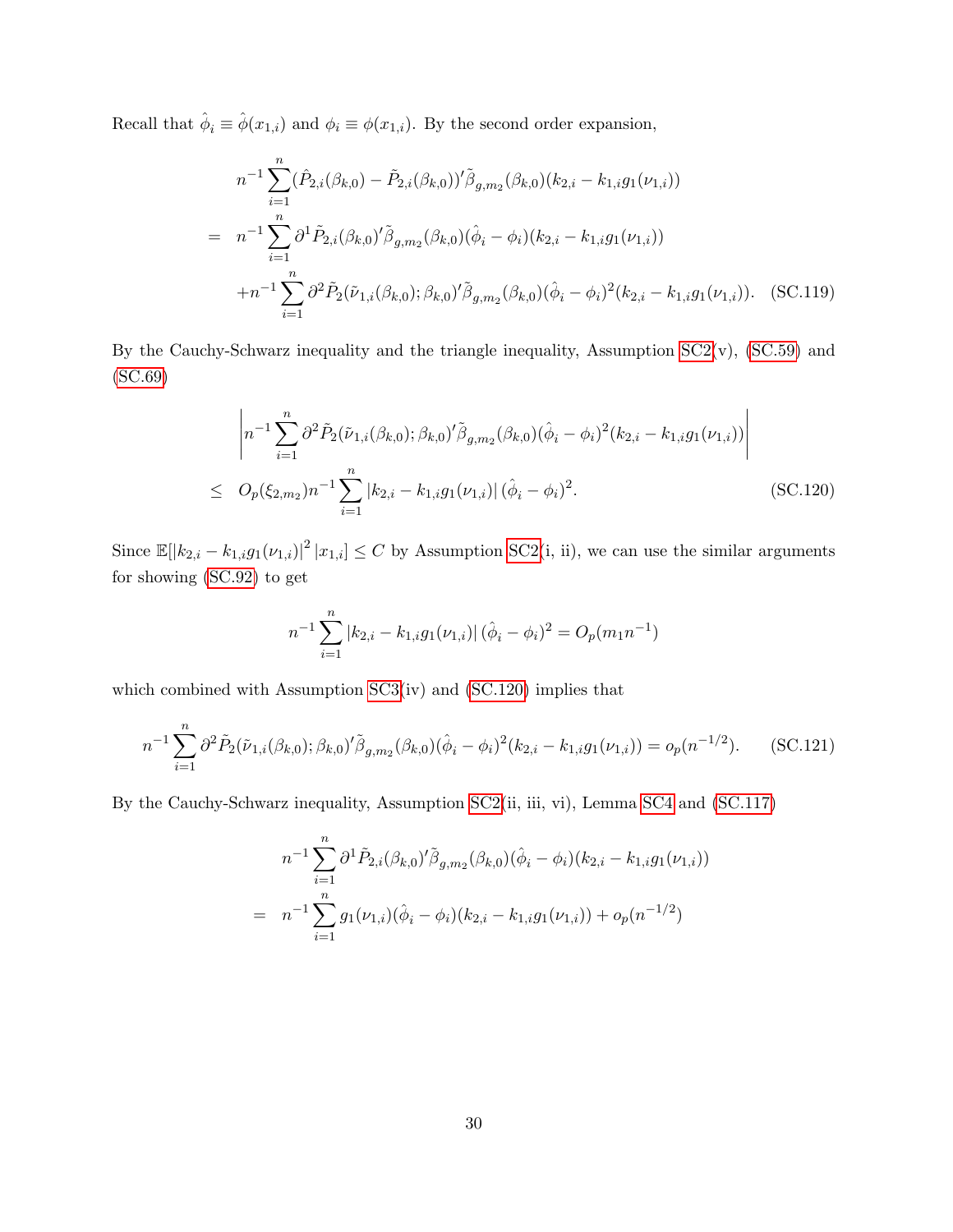which together with [\(SC.119\)](#page-52-1) and [\(SC.121\)](#page-52-2) shows that

<span id="page-53-0"></span>
$$
n^{-1} \sum_{i=1}^{n} (\hat{P}_{2,i}(\beta_{k,0}) - \tilde{P}_{2,i}(\beta_{k,0}))' \tilde{\beta}_{g,m_2}(\beta_{k,0})(k_{2,i} - k_{1,i}g_1(\nu_{1,i}))
$$
  
= 
$$
n^{-1} \sum_{i=1}^{n} g_1(\nu_{1,i})(\hat{\phi}_i - \phi_i)(k_{2,i} - k_{1,i}g_1(\nu_{1,i})) + o_p(n^{-1/2}).
$$
 (SC.122)

The claim of the lemma follows from  $(SC.116)$ ,  $(SC.118)$  and  $(SC.122)$ .  $Q.E.D.$ 

<span id="page-53-1"></span>Lemma SC12. Under Assumptions [SC1,](#page-33-0) [SC2](#page-36-2) and [SC3,](#page-44-1) we have

$$
n^{-1} \sum_{i=1}^{n} (\hat{g}_i(\beta_{k,0}) - g(\nu_{1,i})) (k_{2,i} - k_{1,i}g_1(\nu_{1,i}))
$$
  
=  $n^{-1} \sum_{i=1}^{n} u_{2,i} \varphi(\nu_{1,i}) - \mathbb{E}[l_{2,i} \varphi(\nu_{1,i})](\hat{\beta}_l - \beta_{l,0})$   
+  $n^{-1} \sum_{i=1}^{n} g_1(\nu_{1,i})(\hat{\phi}(x_{1,i}) - \phi(x_{1,i})) \varsigma_{1,i} + o_p(n^{-1/2})$ 

where  $\varphi(\nu_{1,i}) \equiv \mathbb{E}[k_{2,i} - k_{1,i}g_1(\nu_{1,i}) | \nu_{1,i}]$  and  $\varsigma_{1,i}$  is defined in [\(SB.14\)](#page-26-0).

PROOF OF LEMMA [SC12](#page-53-1). By the definition of  $\hat{g}_i(\beta_{k,0})$ , we can write

<span id="page-53-2"></span>
$$
n^{-1} \sum_{i=1}^{n} (\hat{g}_i(\beta_{k,0}) - g(\nu_{1,i})) (k_{2,i} - k_{1,i}g_1(\nu_{1,i}))
$$
  
\n
$$
= (\hat{\beta}_g(\beta_{k,0}) - \tilde{\beta}_{g,m_2}(\beta_{k,0}))' n^{-1} \sum_{i=1}^{n} \hat{P}_{2,i}(\beta_{k,0})(k_{2,i} - k_{1,i}g_1(\nu_{1,i}))
$$
  
\n
$$
+ n^{-1} \sum_{i=1}^{n} (\hat{P}_{2,i}(\beta_{k,0})' \tilde{\beta}_{g,m_2}(\beta_{k,0}) - g(\nu_{1,i})) (k_{2,i} - k_{1,i}g_1(\nu_{1,i})).
$$
 (SC.123)

In view of Lemma [SC11](#page-51-2) and [\(SC.123\)](#page-53-2), the claim of the lemma follows if

<span id="page-53-3"></span>
$$
(\hat{\beta}_g(\beta_{k,0}) - \tilde{\beta}_{g,m_2}(\beta_{k,0}))'n^{-1} \sum_{i=1}^n \hat{P}_{2,i}(\beta_{k,0})(k_{2,i} - k_{1,i}g_1(\nu_{1,i}))
$$
  
\n
$$
= n^{-1} \sum_{i=1}^n u_{2,i}\varphi(\nu_{1,i}) - \mathbb{E}[l_{2,i}\varphi(\nu_{1,i})](\hat{\beta}_l - \beta_{l,0})
$$
  
\n
$$
-n^{-1} \sum_{i=1}^n g_1(\nu_{1,i})(\hat{\phi}(x_{1,i}) - \phi(x_{1,i}))\varphi(\nu_{1,i}) + o_p(n^{-1/2}).
$$
 (SC.124)

We next prove  $(SC.124)$ .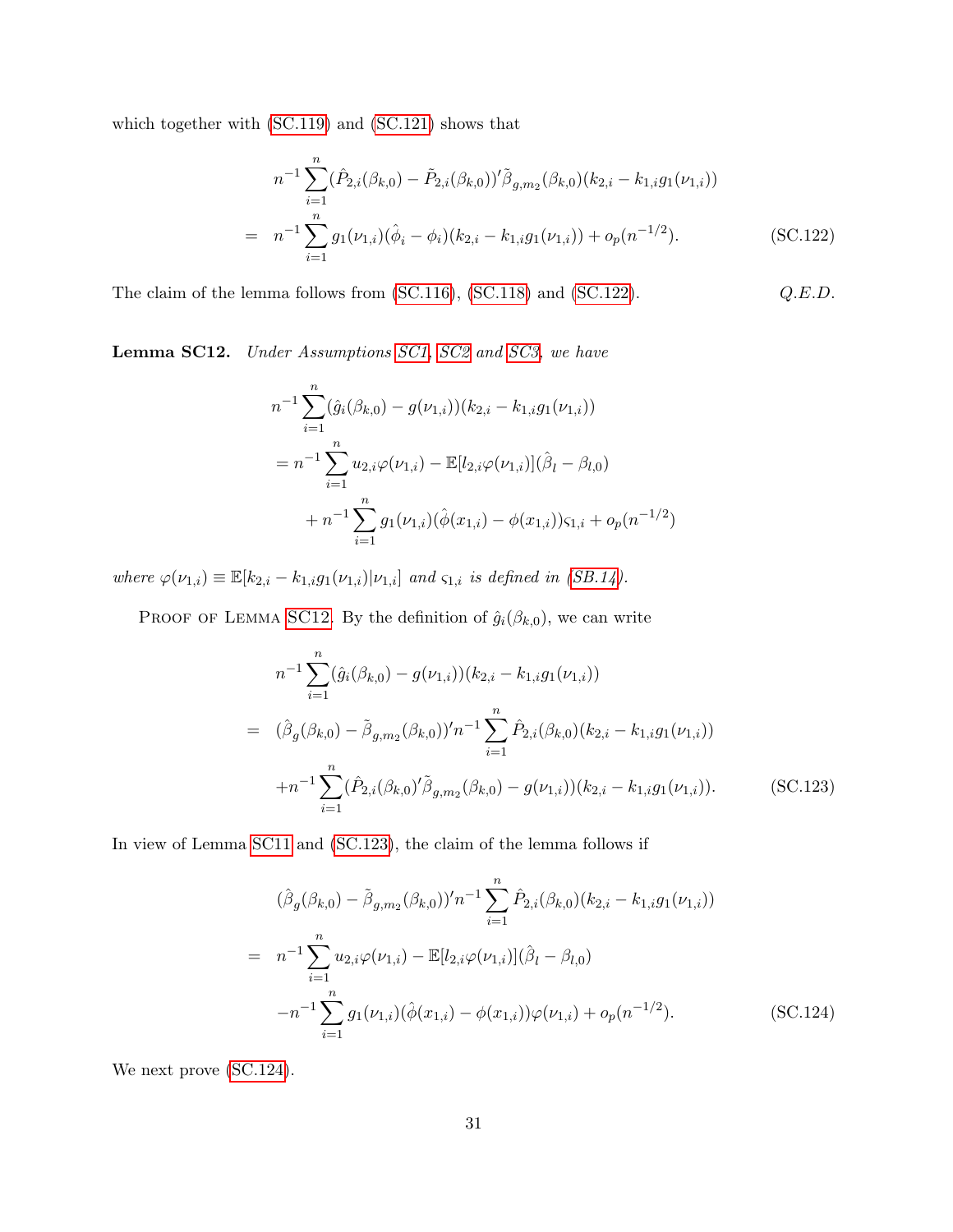Let  $\hat{\beta}_{\varphi}(\beta_{k,0}) \equiv (\hat{\mathbf{P}}_2(\beta_{k,0})' \hat{\mathbf{P}}_2(\beta_{k,0}))^{-1} \sum_{i=1}^n \hat{P}_{2,i}(\beta_{k,0}) (k_{2,i} - k_{1,i} g_1(\nu_{1,i}))$ . Then we can use the decomposition in [\(SC.65\)](#page-39-4) to write

<span id="page-54-1"></span>
$$
(\hat{\beta}_g(\beta_{k,0}) - \tilde{\beta}_{g,m_2}(\beta_{k,0}))' n^{-1} \sum_{i=1}^n \hat{P}_{2,i}(\beta_{k,0})(k_{2,i} - k_{1,i}g_1(\nu_{1,i}))
$$
  
\n
$$
= (\hat{\beta}_g(\beta_{k,0}) - \tilde{\beta}_{g,m_2}(\beta_{k,0}))'(n^{-1}\hat{\mathbf{P}}_2(\beta_{k,0})'\hat{\mathbf{P}}_2(\beta_{k,0}))\hat{\beta}_{\varphi}(\beta_{k,0})
$$
  
\n
$$
= n^{-1} \sum_{i=1}^n \hat{\beta}_{\varphi}(\beta_{k,0})'\hat{P}_{2,i}(\beta_{k,0})(g(\nu_{1,i}(\beta_{k,0}), \beta_{k,0}) - g_{m_2}(\hat{\nu}_{1,i}(\beta_{k,0}), \beta_{k,0}))
$$
  
\n
$$
-(\hat{\beta}_l - \beta_{l,0})n^{-1} \sum_{i=1}^n \hat{\beta}_{\varphi}(\beta_{k,0})'\hat{P}_{2,i}(\beta_{k,0})l_{2,i} + n^{-1} \sum_{i=1}^n \hat{\beta}_{\varphi}(\beta_{k,0})'\hat{P}_{2,i}(\beta_{k,0})u_{2,i} \text{ (SC.125)}
$$

where  $g_{m_2}(\hat{\nu}_{1,i}(\beta_{k,0}), \beta_{k,0}) \equiv \hat{P}_{2,i}(\beta_{k,0})' \tilde{\beta}_{g,m_2}(\beta_{k,0})$ . Under Assumptions [SC1,](#page-33-0) [SC2](#page-36-2) and [SC3,](#page-44-1) we can use the same arguments for proving Lemma [SC9](#page-45-0) to show that

<span id="page-54-0"></span>
$$
\hat{\beta}_{\varphi}(\beta_{k,0}) - \tilde{\beta}_{\varphi,m_2}(\beta_{k,0}) = O_p((m_1^{1/2} + m_2^{1/2})n^{-1/2}) = o_p(1)
$$
\n(SC.126)

where  $\tilde{\beta}_{\varphi,m_2}(\beta_{k,0}) \equiv (B(\beta_{k,0})')^{-1}\beta_{\varphi,m_2}$  and  $\beta_{\varphi,m_2}$  is defined in Assumption [SC3\(](#page-44-1)ii). By Assumptions  $SC1(i, v)$  and  $SC3(ii, iv)$ , and  $(SC.126)$ , we can use similar arguments for showing  $(SC.69)$ and [\(SC.78\)](#page-42-3) to deduce

<span id="page-54-4"></span>
$$
\left\|\tilde{\beta}_{\varphi,m_2}(\beta_{k,0})\right\| = O(1) \text{ and } \left\|\hat{\beta}_{\varphi}(\beta_{k,0})\right\| = O_p(1). \tag{SC.127}
$$

Moreover, we can use similar arguments for proving [\(SC.100\)](#page-48-0) to show that

<span id="page-54-3"></span>
$$
n^{-1} \sum_{i=1}^{n} (\hat{\beta}_{\varphi}(\beta_{k,0})' \hat{P}_{2,i}(\beta_{k,0}) - \varphi(\nu_{1,i}))^2 = O_p((m_1 + m_2)n^{-1}).
$$
 (SC.128)

The rest of the proof is divided into 3 steps. The claim in [\(SC.124\)](#page-53-3) follows from [\(SC.125\)](#page-54-1), [\(SC.129\)](#page-54-2), [\(SC.131\)](#page-55-0) and [\(SC.133\)](#page-55-1) below.

Step 1. In this step, we show that

<span id="page-54-2"></span>
$$
n^{-1} \sum_{i=1}^{n} \hat{\beta}_{\varphi}(\beta_{k,0})' \hat{P}_{2,i}(\beta_{k,0}) (g(\nu_{1,i}(\beta_{k,0}), \beta_{k,0}) - g_{m_2}(\hat{\nu}_{1,i}(\beta_{k,0}), \beta_{k,0}))
$$
  
= 
$$
-n^{-1} \sum_{i=1}^{n} g_1(\nu_{1,i}) (\hat{\phi}(x_{1,i}) - \phi(x_{1,i})) \varphi(\nu_{1,i}) + o_p(n^{-1/2}).
$$
 (SC.129)

Recall that  $\hat{\phi}_i \equiv \hat{\phi}(x_{1,i})$  and  $\phi_i \equiv \phi(x_{1,i})$ . By Assumptions [SC2\(](#page-36-2)iii, vi) and [SC3\(](#page-44-1)i, iv), [\(SC.70\)](#page-41-0) and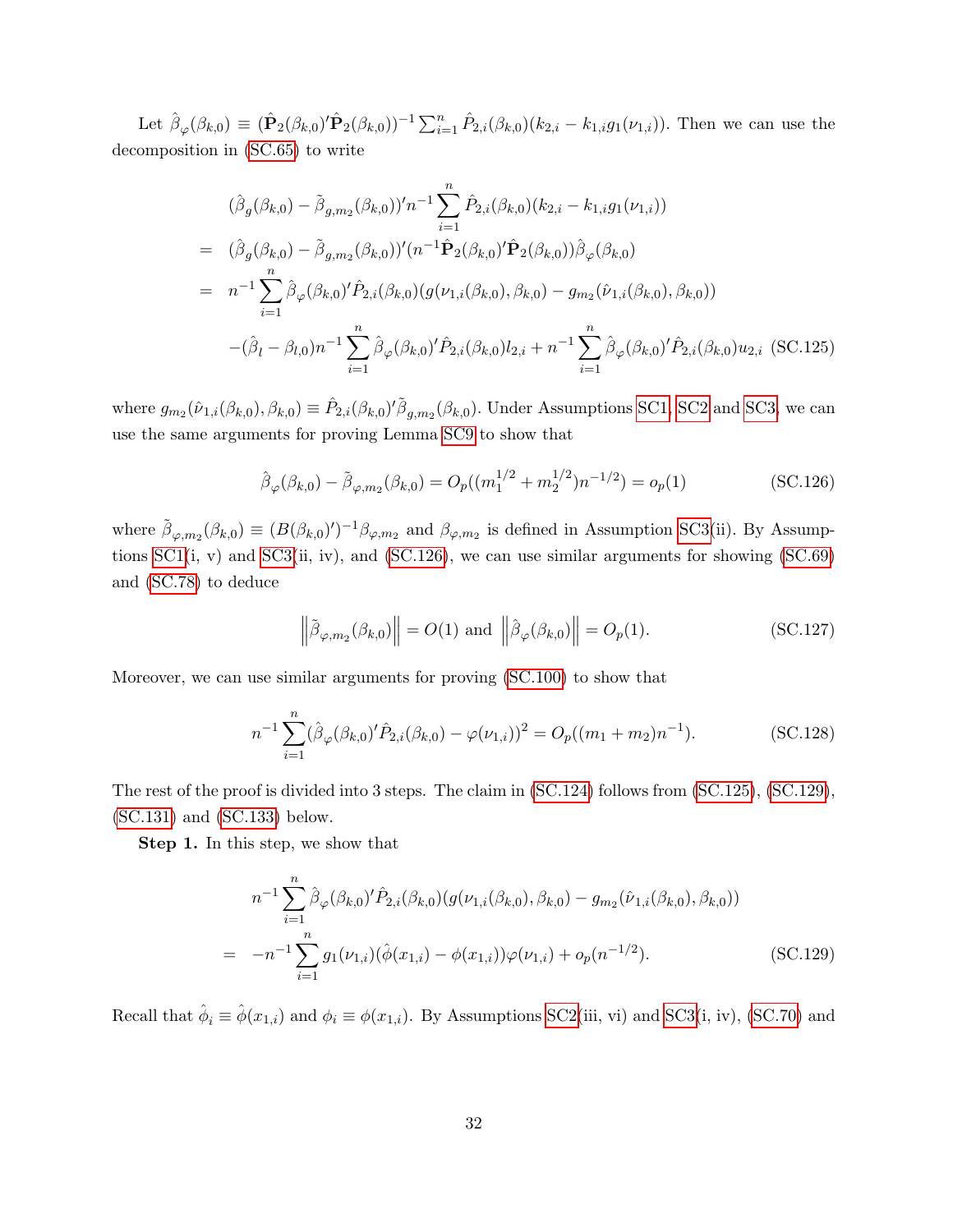[\(SC.128\)](#page-54-3), we get

<span id="page-55-2"></span>
$$
n^{-1} \sum_{i=1}^{n} \hat{\beta}_{\varphi}(\beta_{k,0})' \hat{P}_{2,i}(\beta_{k,0}) (g_{m_2}(\hat{\nu}_{1,i}(\beta_{k,0}), \beta_{k,0}) - g(\nu_{1,i}))
$$
  
\n
$$
= n^{-1} \sum_{i=1}^{n} \varphi(\nu_{1,i}) (g_{m_2}(\hat{\nu}_{1,i}(\beta_{k,0}), \beta_{k,0}) - g(\nu_{1,i})) + o_p(n^{-1/2})
$$
  
\n
$$
= n^{-1} \sum_{i=1}^{n} \varphi(\nu_{1,i}) (\hat{P}_{2,i}(\beta_{k,0}) - \tilde{P}_{2,i}(\beta_{k,0}))' \tilde{\beta}_{g,m_2}(\beta_{k,0}) + o_p(n^{-1/2}).
$$
 (SC.130)

By the second order expansion, Assumptions [SC2\(](#page-36-2)ii, iii, v, vi) and [SC3\(](#page-44-1)i, iv), Lemma [SC4,](#page-34-2) [\(SC.59\)](#page-38-3) and [\(SC.69\)](#page-40-1)

$$
n^{-1} \sum_{i=1}^{n} \varphi(\nu_{1,i}) (\hat{P}_{2,i}(\beta_{k,0}) - \tilde{P}_{2,i}(\beta_{k,0}))' \tilde{\beta}_{g,m_2}(\beta_{k,0})
$$
  
\n
$$
= n^{-1} \sum_{i=1}^{n} \varphi(\nu_{1,i}) (\hat{\phi}_i - \phi_i) \partial^1 \tilde{P}_{2,i}(\beta_{k,0})' \tilde{\beta}_{g,m_2}(\beta_{k,0})
$$
  
\n
$$
+ n^{-1} \sum_{i=1}^{n} \varphi(\nu_{1,i}) (\hat{\phi}_i - \phi_i)^2 \partial^2 \tilde{P}_2(\tilde{\nu}_{1,i}(\beta_{k,0}); \beta_{k,0})' \tilde{\beta}_{g,m_2}(\beta_{k,0}) + o_p(n^{-1/2})
$$
  
\n
$$
= n^{-1} \sum_{i=1}^{n} \varphi(\nu_{1,i}) (\hat{\phi}_i - \phi_i) g_1(\nu_{1,i}) + o_p(n^{-1/2})
$$

which together with [\(SC.130\)](#page-55-2) proves [\(SC.129\)](#page-54-2).

Step 2. In this step, we show that

<span id="page-55-0"></span>
$$
(\hat{\beta}_l - \beta_{l,0})n^{-1} \sum_{i=1}^n \hat{\beta}_{\varphi}(\beta_{k,0})' \hat{P}_{2,i}(\beta_{k,0}) l_{2,i} = \mathbb{E}[l_{2,i} \varphi(\nu_{1,i})](\hat{\beta}_l - \beta_{l,0}) + o_p(n^{-1/2}).
$$
 (SC.131)

By the Cauchy-Schwarz inequality, [\(SC.72\)](#page-41-5) and [\(SC.128\)](#page-54-3)

<span id="page-55-3"></span>
$$
n^{-1} \sum_{i=1}^{n} \hat{\beta}_{\varphi}(\beta_{k,0})' \hat{P}_{2,i}(\beta_{k,0}) l_{2,i} = n^{-1} \sum_{i=1}^{n} \varphi(\nu_{1,i}) l_{2,i} + O_p((m_1^{1/2} + m_2^{1/2}) n^{-1/2})
$$
  
=  $\mathbb{E}[l_{2,i} \varphi(\nu_{1,i})] + O_p((m_1^{1/2} + m_2^{1/2}) n^{-1/2})$  (SC.132)

where the second equality is by the Markov inequality, Assumptions [SC1\(](#page-33-0)i), [SC2\(](#page-36-2)i) and [SC3\(](#page-44-1)i). The claim in [\(SC.131\)](#page-55-0) follows by Assumptions [SC1\(](#page-33-0)iii), [SC2\(](#page-36-2)i) and [SC3\(](#page-44-1)ii, vi), and [\(SC.132\)](#page-55-3).

Step 3. In this step, we show that

<span id="page-55-1"></span>
$$
n^{-1} \sum_{i=1}^{n} \hat{\beta}_{\varphi}(\beta_{k,0})' \hat{P}_{2,i}(\beta_{k,0}) u_{2,i} = n^{-1} \sum_{i=1}^{n} u_{2,i} \varphi(\nu_{1,i}) + o_p(n^{-1/2}).
$$
 (SC.133)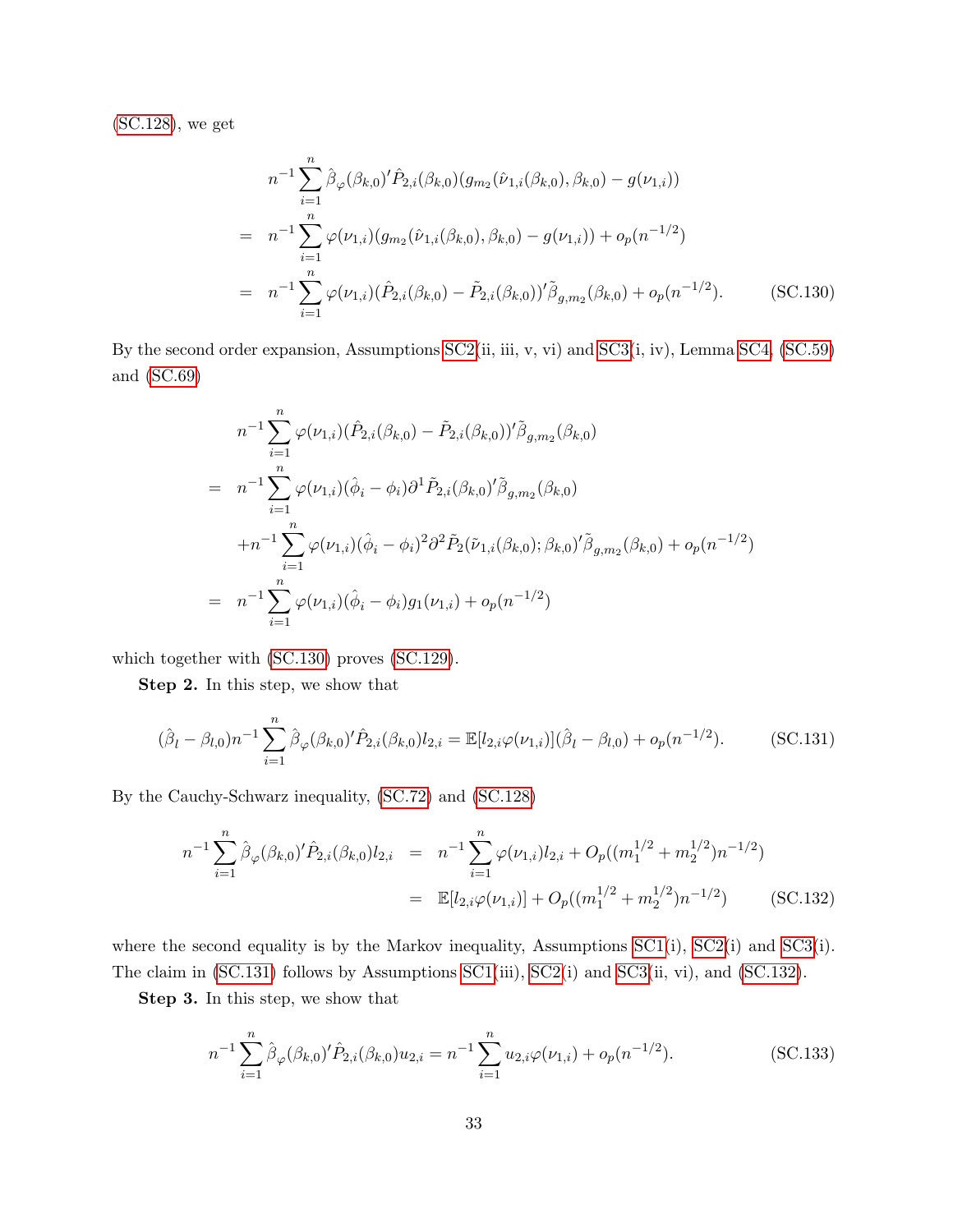By the second order expansion,

$$
n^{-1} \sum_{i=1}^{n} \hat{\beta}_{\varphi}(\beta_{k,0})' \hat{P}_{2,i}(\beta_{k,0}) u_{2,i} = n^{-1} \sum_{i=1}^{n} \hat{\beta}_{\varphi}(\beta_{k,0})' \tilde{P}_{2,i}(\beta_{k,0}) u_{2,i} + n^{-1} \sum_{i=1}^{n} \hat{\beta}_{\varphi}(\beta_{k,0})' \partial^{1} \tilde{P}_{2,i}(\beta_{k,0}) (\hat{\phi}_{i} - \phi_{i}) u_{2,i} \qquad (SC.134)+ n^{-1} \sum_{i=1}^{n} \hat{\beta}_{\varphi}(\beta_{k,0})' \partial^{2} \tilde{P}_{2}(\tilde{\nu}_{1,i}; \beta_{k,0}) (\hat{\phi}_{i} - \phi_{i})^{2} u_{2,i}
$$

which together with Assumption [SC3\(](#page-44-1)vi), [\(SC.93\)](#page-46-3), [\(SC.96\)](#page-47-0) and [\(SC.127\)](#page-54-4) implies that

$$
n^{-1} \sum_{i=1}^{n} \hat{\beta}_{\varphi}(\beta_{k,0})' \hat{P}_{2,i}(\beta_{k,0}) u_{2,i} = n^{-1} \sum_{i=1}^{n} \hat{\beta}_{\varphi}(\beta_{k,0})' \tilde{P}_{2,i}(\beta_{k,0}) u_{2,i} + o_p(n^{-1/2}).
$$
 (SC.135)

Since by the Markov inequality, Assumptions [SC1\(](#page-33-0)i) and [SC2\(](#page-36-2)iv)

<span id="page-56-0"></span>
$$
n^{-1} \sum_{i=1}^{n} \tilde{P}_{2,i}(\beta_{k,0}) u_{2,i} = O_p(m_1^{1/2} n^{-1/2})
$$
 (SC.136)

we deduce that

$$
n^{-1} \sum_{i=1}^{n} \hat{\beta}_{\varphi}(\beta_{k,0})' \tilde{P}_{2,i}(\beta_{k,0}) u_{2,i} = n^{-1} \sum_{i=1}^{n} \tilde{\beta}_{\varphi,m_2}(\beta_{k,0})' \tilde{P}_{2,i}(\beta_{k,0}) u_{2,i} + o_p(n^{-1/2})
$$
  
= 
$$
n^{-1} \sum_{i=1}^{n} \varphi(\nu_{1,i}) u_{2,i} + o_p(n^{-1/2})
$$

where the first equality is by [\(SC.126\)](#page-54-0), [\(SC.136\)](#page-56-0) and Assumption [SC3\(](#page-44-1)vi), the second equality is by Assumptions [SC1\(](#page-33-0)i) and [SC3\(](#page-44-1)ii), [\(SC.88\)](#page-45-1) and the Markov inequality.  $Q.E.D.$ 

<span id="page-56-1"></span>Lemma SC13. Under Assumptions [SC1,](#page-33-0) [SC2](#page-36-2) and [SC3,](#page-44-1) we have

$$
n^{-1} \sum_{i=1}^{n} g_1(\nu_{1,i}) (\hat{\phi}(x_{1,i}) - \phi(x_{1,i})) \varsigma_{1,i}
$$
  
= 
$$
n^{-1} \sum_{i=1}^{n} \eta_{1,i} g_1(\nu_{1,i}) (\varsigma_{1,i} - \varsigma_{2,i}) - \mathbb{E}[l_{1,i} g_1(\nu_{1,i}) (\varsigma_{1,i} - \varsigma_{2,i})] (\hat{\beta}_l - \beta_{l,0}) + o_p(n^{-1/2})
$$

where  $\varsigma_{2,i} \equiv k_{2,i} - \mathbb{E}[k_{2,i}|x_{1,i}].$ 

PROOF OF LEMMA [SC13](#page-56-1). Since  $\hat{\phi}(x_{1,i}) - \phi(x_{1,i}) = (\hat{\beta}_{\phi} - \beta_{\phi,m_1})'P_1(x_{1,i}) + \phi_{m_1}(x_{1,i}) - \phi(x_{1,i}),$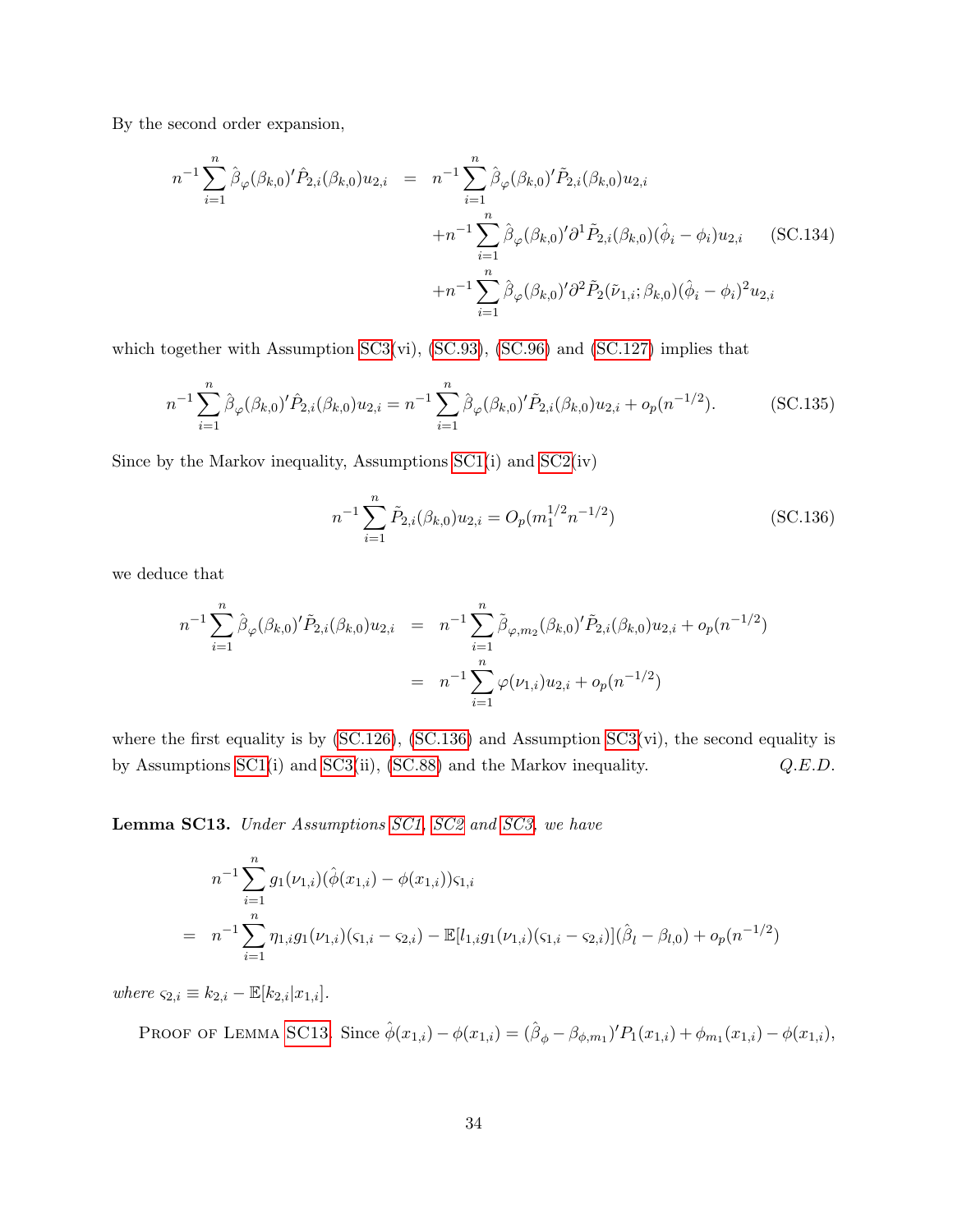we can write

$$
n^{-1} \sum_{i=1}^{n} g_{1,i}(\hat{\phi}(x_{1,i}) - \phi(x_{1,i})) \varsigma_{1,i}
$$
  
=  $(\hat{\beta}_{\phi} - \beta_{\phi,m_1})' n^{-1} \sum_{i=1}^{n} P_1(x_{1,i}) g_{1,i} \varsigma_{1,i} + n^{-1} \sum_{i=1}^{n} g_{1,i}(\phi_{m_1}(x_{1,i}) - \phi(x_{1,i})) \varsigma_{1,i}$  (SC.137)

where  $g_{1,i} \equiv g_1(\nu_{1,i})$ . By Assumptions [SC1\(](#page-33-0)i, iv, vi) and [SC2\(](#page-36-2)ii), and the Markov inequality

<span id="page-57-2"></span>
$$
n^{-1} \sum_{i=1}^{n} g_{1,i} \left( \phi_{m_1}(x_{1,i}) - \phi(x_{1,i}) \right) \varsigma_{1,i} = o_p(n^{-1/2}). \tag{SC.138}
$$

By the definition of  $\varsigma_{1,i}$  and  $\varsigma_{2,i}$ , we can write

<span id="page-57-1"></span><span id="page-57-0"></span>
$$
\varsigma_{1,i} = \mathbb{E}[\varsigma_{1,i}|x_{1,i}] + \varsigma_{2,i}.\tag{SC.139}
$$

By Assumptions  $SC1(i, v, vi)$  and  $SC2(i, ii)$ , and the Markov inequality

$$
n^{-1} \sum_{i=1}^{n} P_1(x_{1,i}) g_{1,i} \varsigma_{1,i} - \mathbb{E} \left[ P_1(x_{1,i}) g_{1,i} \varsigma_{1,i} \right] = O_p(m_1^{1/2} n^{-1/2})
$$

which together with Assumption [SC3\(](#page-44-1)iv), [\(SC.55\)](#page-36-1) and [\(SC.139\)](#page-57-0) implies that

<span id="page-57-3"></span>
$$
(\hat{\beta}_{\phi} - \beta_{\phi,m_1})' n^{-1} \sum_{i=1}^n P_1(x_{1,i}) g_{1,i} \varsigma_{1,i}
$$
  
= 
$$
n^{-1} \sum_{i=1}^n \eta_{1,i} P_1(x_{1,i})' Q_{m_1}^{-1} \mathbb{E} [P_1(x_{1,i}) g_{1,i}(\varsigma_{1,i} - \varsigma_{2,i})]
$$

$$
-(\hat{\beta}_l - \beta_{l,0}) \mathbb{E} [l_{1,i} P_1(x_{1,i})'] Q_{m_1}^{-1} \mathbb{E} [P_1(x_{1,i}) g_{1,i}(\varsigma_{1,i} - \varsigma_{2,i})] + o_p(n^{-1/2}). \quad (SC.140)
$$

By Assumptions  $SC1(i, ii, v)$ ,  $SC2(i, ii)$  and  $SC3(iii)$ 

$$
\mathbb{E}\left[\left|n^{-1}\sum_{i=1}^{n}\eta_{1,i}\left[P_1(x_{1,i})'Q_{m_1}^{-1}\mathbb{E}[P_1(x_{1,i})g_{1,i}(\zeta_{1,i}-\zeta_{2,i})] - g_{1,i}(\zeta_{1,i}-\zeta_{2,i})\right]\right|^2\right] \n\leq Cn^{-1}\mathbb{E}\left[\left|P_1(x_{1,i})'Q_{1,m_1}^{-1}\mathbb{E}[P_1(x_{1,i})g_{1,i}(\zeta_{1,i}-\zeta_{2,i})] - g_{1,i}(\zeta_{1,i}-\zeta_{2,i})\right|^2\right] = o(n^{-1})
$$

which together with the Markov inequality implies that

<span id="page-57-4"></span>
$$
n^{-1} \sum_{i=1}^{n} \eta_{1,i} P_1(x_{1,i})' Q_{m_1}^{-1} \mathbb{E}[P_{1,i} g_{1,i}(\varsigma_{1,i} - \varsigma_{2,i})] = n^{-1} \sum_{i=1}^{n} \eta_{1,i} g_{1,i}(\varsigma_{1,i} - \varsigma_{2,i}) + o_p(n^{-1/2}). \quad \text{(SC.141)}
$$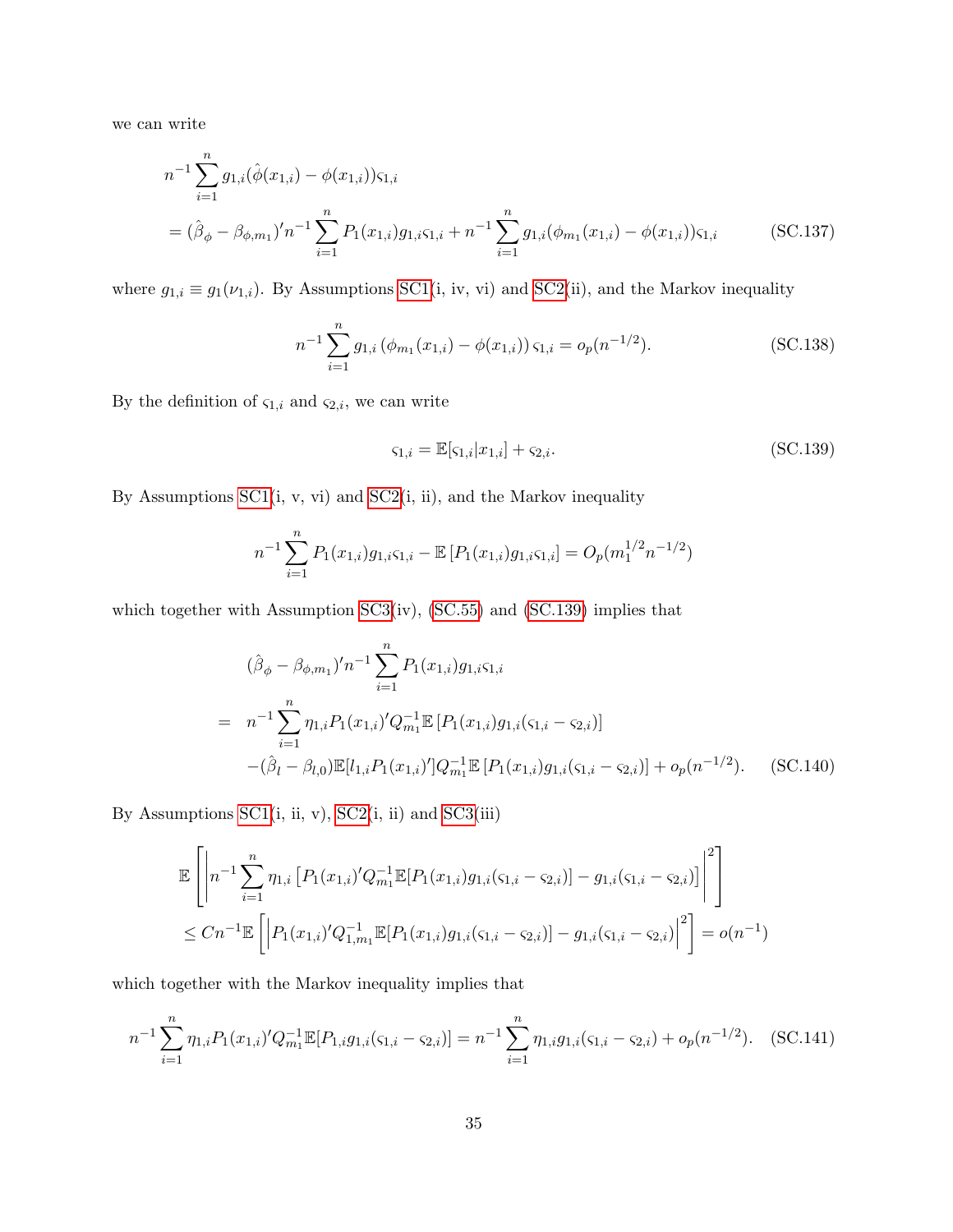By Hölder's inequality, Assumptions  $SC1(ii, v)$ ,  $SC2(ii)$  and  $SC3(iii)$ 

$$
\begin{split}\n& \left| \mathbb{E} \left[ l_{1,i} P_1(x_{1,i})' \right] Q_{m_1}^{-1} \mathbb{E} \left[ P_1(x_{1,i}) g_{1,i}(\varsigma_{1,i} - \varsigma_{2,i}) \right] - \mathbb{E} [l_{1,i} g_{1,i}(\varsigma_{1,i} - \varsigma_{2,i})] \right|^2 \\
& = \left| \mathbb{E} \left[ l_{1,i} \left( P_1(x_{1,i})' Q_{m_1}^{-1} \mathbb{E} \left[ P_1(x_{1,i}) g_{1,i}(\varsigma_{1,i} - \varsigma_{2,i}) \right] - g_{1,i}(\varsigma_{1,i} - \varsigma_{2,i}) \right] \right|^2 \\
& \leq \left| \mathbb{E} \left[ l_{1,i}^2 \right] \mathbb{E} \left[ \left( P_1(x_{1,i})' Q_{m_1}^{-1} \mathbb{E} \left[ P_1(x_{1,i}) g_{1,i}(\varsigma_{1,i} - \varsigma_{2,i}) \right] - g_{1,i}(\varsigma_{1,i} - \varsigma_{2,i}) \right)^2 \right] = o(1)\n\end{split}
$$

which combined with Assumption [SC1\(](#page-33-0)iii) implies that

<span id="page-58-0"></span>
$$
(\hat{\beta}_l - \beta_{l,0}) \mathbb{E}[l_{1,i} P_1(x_{1,i})'] Q_{m_1}^{-1} \mathbb{E}[P_1(x_{1,i}) g_{1,i}(\varsigma_{1,i} - \varsigma_{2,i})]
$$
  
=  $(\hat{\beta}_l - \beta_{l,0}) \mathbb{E}[l_{1,i} g_{1,i}(\varsigma_{1,i} - \varsigma_{2,i})] + o_p(n^{-1/2})$  (SC.142)

The claim of the lemma follows from [\(SC.137\)](#page-57-1), [\(SC.138\)](#page-57-2), [\(SC.140\)](#page-57-3), [\(SC.141\)](#page-57-4) and [\(SC.142\)](#page-58-0).Q.E.D.

<span id="page-58-1"></span>Lemma SC14. Under Assumptions [SC1,](#page-33-0) [SC2](#page-36-2) and [SC3,](#page-44-1) we have

$$
\hat{\beta}_g(\hat{\beta}_k) - \tilde{\beta}_{g,m_2}(\hat{\beta}_k) = (\hat{\beta}_k - \beta_{k,0})O_p(\xi_{1,m_2}m_1^{1/2}n^{-1/2}) + O_p((m_1^{1/2} + m_2)n^{-1/2}).
$$

PROOF OF LEMMA [SC14](#page-58-1). Using the decomposition in [\(SC.65\)](#page-39-4), and applying the results in [\(SC.71\)](#page-41-3),  $SC.73)$  and  $(SC.77)$ , we have

<span id="page-58-4"></span>
$$
\hat{\beta}_g(\hat{\beta}_k) - \tilde{\beta}_{g,m_2}(\hat{\beta}_k) = (\hat{\mathbf{P}}_2(\hat{\beta}_k)'\hat{\mathbf{P}}_2(\hat{\beta}_k))^{-1} \sum_{i=1}^n (\hat{P}_{2,i}(\hat{\beta}_k) - \tilde{P}_{2,i}(\hat{\beta}_k))u_{2,i}(\hat{\beta}_k) + O_p((m_1^{1/2} + m_2)n^{-1/2}).
$$
\n(SC.143)

By the second-order expansion, we have for any  $b \in \mathbb{R}^{m_2}$ 

<span id="page-58-3"></span>
$$
n^{-1} \sum_{i=1}^{n} b'(\hat{P}_{2,i}(\hat{\beta}_k) - \tilde{P}_{2,i}(\hat{\beta}_k)) u_{2,i}(\hat{\beta}_k)
$$
\n
$$
= n^{-1} \sum_{i=1}^{n} b' \partial^1 \tilde{P}_{2,i}(\hat{\beta}_k) (\hat{\phi}_i - \phi_i) u_{2,i}(\hat{\beta}_k) + n^{-1} \sum_{i=1}^{n} b' \partial^2 \hat{P}_2(\tilde{\nu}_{1,i}(\hat{\beta}_k); \hat{\beta}_k) (\hat{\phi}_i - \phi_i)^2 u_{2,i}(\hat{\beta}_k)
$$
\n(SC.144)

where  $\tilde{\nu}_{1,i}(\hat{\beta}_k)$  lies between  $\hat{\nu}_{1,i}(\hat{\beta}_k)$  and  $\nu_{1,i}(\hat{\beta}_k)$ . By [\(SC.68\)](#page-40-0) and the compactness of  $\Theta_k$ ,

<span id="page-58-2"></span>
$$
\sup_{\beta_k \in \Theta_k} |u_{2,i}(\beta_k)| \le C + |y_{2,i}^*| + |k_{2,i}|.
$$
\n(SC.145)

Using similar arguments in showing [\(SC.92\)](#page-46-0), we have

$$
n^{-1} \sum_{i=1}^{n} (\hat{\phi}_i - \phi_i)^2 (C + |y_{2,i}^*| + |k_{2,i}|) = O_p(m_1 n^{-1})
$$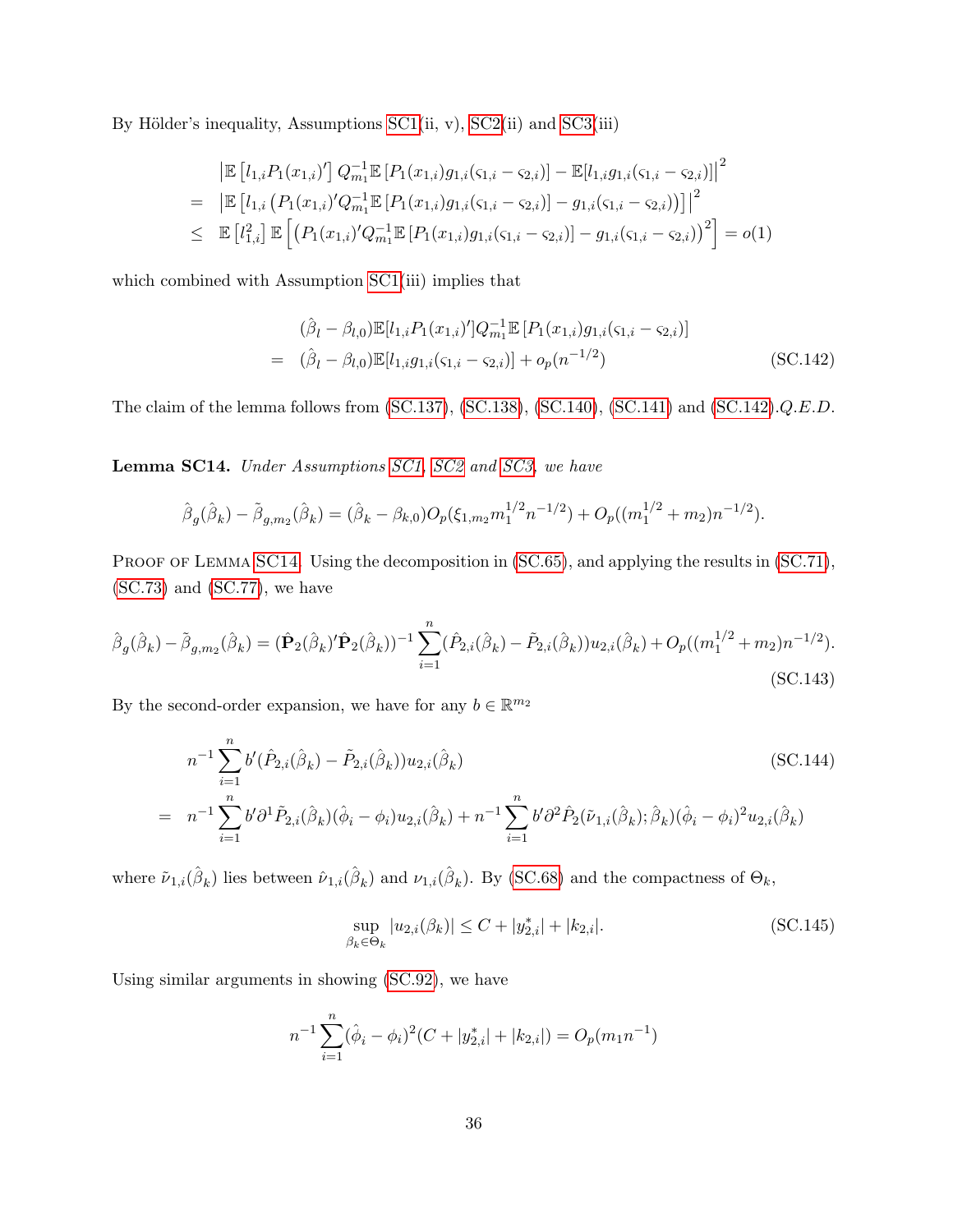which together with the Cauchy-Schwarz inequality, the triangle inequality, Assumptions  $SC2(vi)$ and [SC3\(](#page-44-1)iv), and [\(SC.145\)](#page-58-2) implies that

<span id="page-59-0"></span>
$$
\left| n^{-1} \sum_{i=1}^{n} b' \partial^{2} \hat{P}_{2,i}(\tilde{\nu}_{1,i}(\hat{\beta}_{k}); \hat{\beta}_{k})(\hat{\phi}_{i} - \phi_{i})^{2} u_{2,i}(\hat{\beta}_{k}) \right|
$$
  
\n
$$
\leq ||b|| \xi_{2,m_{2}} n^{-1} \sum_{i=1}^{n} (\hat{\phi}_{i} - \phi_{i})^{2} (C + |y_{2,i}^{*}|) = ||b|| o_{p}(m_{1}^{1/2} n^{-1/2}). \qquad (SC.146)
$$

Since  $u_{2,i}(\hat{\beta}_k) = u_{2,i} - k_{2,i}(\hat{\beta}_k - \beta_{k,0}) - (g(\nu_{1,i}(\hat{\beta}_k), \hat{\beta}_k) - g(\nu_{1,i}))$ , we can write

<span id="page-59-1"></span>
$$
n^{-1} \sum_{i=1}^{n} b' \partial^{1} \tilde{P}_{2,i}(\hat{\beta}_{k})(\hat{\phi}_{i} - \phi_{i}) u_{2,i}(\hat{\beta}_{k})
$$
  
\n
$$
= n^{-1} \sum_{i=1}^{n} b' \partial^{1} \tilde{P}_{2,i}(\hat{\beta}_{k})(\hat{\phi}_{i} - \phi_{i}) u_{2,i}
$$
  
\n
$$
-(\hat{\beta}_{k} - \beta_{k,0}) n^{-1} \sum_{i=1}^{n} b' \partial^{1} \tilde{P}_{2,i}(\hat{\beta}_{k}) k_{2,i}(\hat{\phi}_{i} - \phi_{i})
$$
  
\n
$$
-n^{-1} \sum_{i=1}^{n} b' \partial^{1} \tilde{P}_{2,i}(\hat{\beta}_{k})(\hat{\phi}_{i} - \phi_{i})(g(\nu_{1,i}(\hat{\beta}_{k}), \hat{\beta}_{k}) - g(\nu_{1,i})).
$$
 (SC.147)

By the Cauchy-Schwarz inequality, the triangle inequality, Assumption [SC2\(](#page-36-2)i, v) and Lemma [SC4](#page-34-2)

<span id="page-59-2"></span>
$$
\left| n^{-1} \sum_{i=1}^{n} b' \partial^1 \tilde{P}_{2,i}(\hat{\beta}_k) k_{2,i}(\hat{\phi}_i - \phi_i) \right| \le ||b|| \ O_p(\xi_{1,m_2} m_1^{1/2} n^{-1/2}). \tag{SC.148}
$$

Similarly we can show that

<span id="page-59-3"></span>
$$
\left| n^{-1} \sum_{i=1}^{n} b' \partial^{1} \tilde{P}_{2,i}(\hat{\beta}_{k})(\hat{\phi}_{i} - \phi_{i})(g(\nu_{1,i}(\hat{\beta}_{k}), \hat{\beta}_{k}) - g(\nu_{1,i})) \right|
$$
  
\n
$$
\leq ||b|| |\hat{\beta}_{k} - \beta_{k,0}| O_{p}(\xi_{1,m_{2}} m_{1}^{1/2} n^{-1/2}). \qquad (SC.149)
$$

By the Cauchy-Schwarz inequality, the triangle inequality, Assumption [SC3\(](#page-44-1)iv), Lemma [SC35,](#page-100-0) Lemma [SC36](#page-101-0) and [\(SC.55\)](#page-36-1),

<span id="page-59-4"></span>
$$
\left| n^{-1} \sum_{i=1}^{n} b' \partial^{1} \tilde{P}_{2,i}(\hat{\beta}_{k})(\hat{\phi}_{i} - \phi_{i}) u_{2,i} \right| \leq ||b|| O_{p}(m_{2}^{5/2} m_{1} n^{-1}) \leq ||b|| O_{p}((m_{1}^{1/2} + m_{2}) n^{-1/2}) \quad \text{(SC.150)}
$$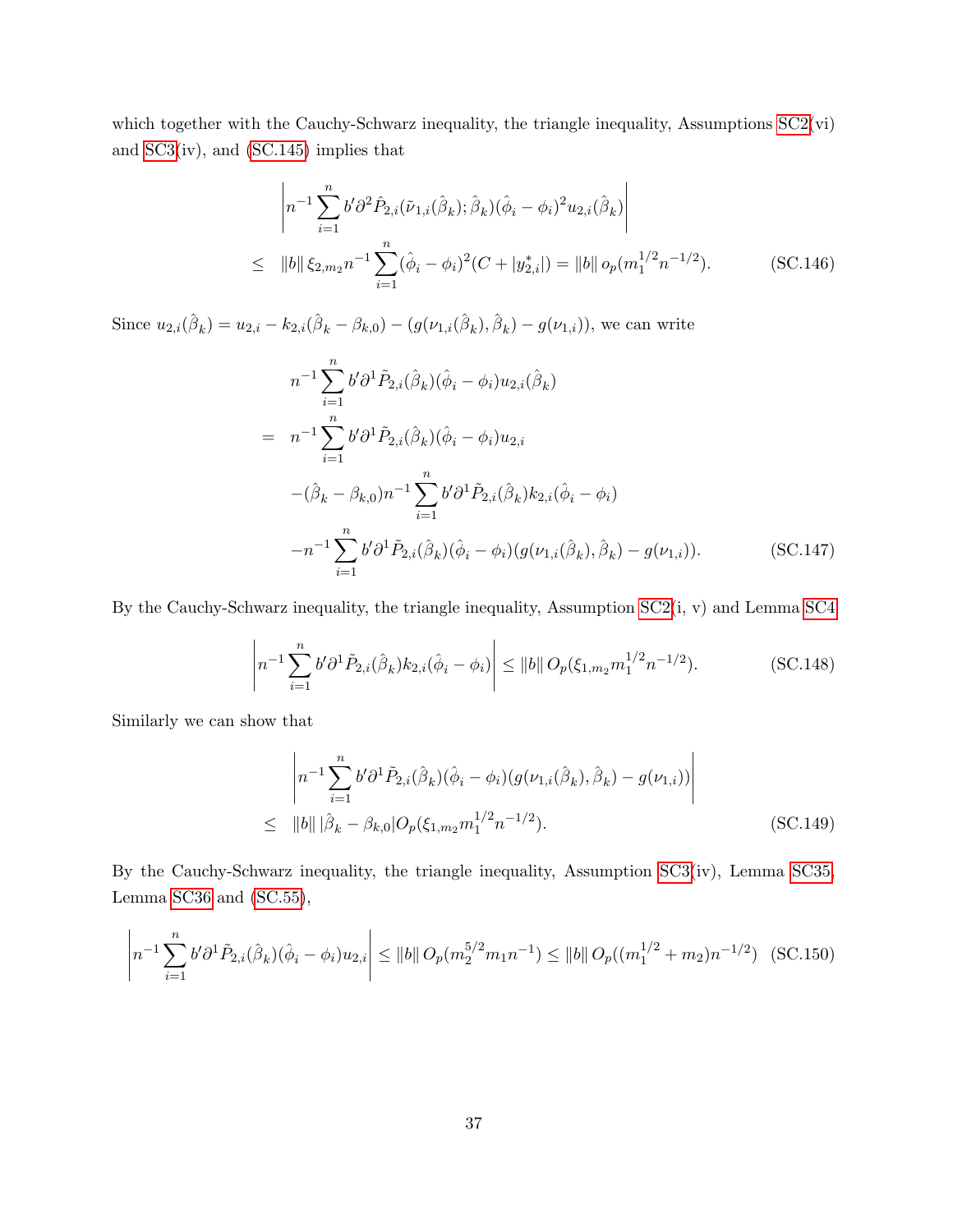Collecting the results in [\(SC.144\)](#page-58-3), [\(SC.146\)](#page-59-0), [\(SC.147\)](#page-59-1), [\(SC.148\)](#page-59-2), [\(SC.149\)](#page-59-3) and [\(SC.150\)](#page-59-4), we have

$$
n^{-1} \sum_{i=1}^{n} (\hat{P}_{2,i}(\hat{\beta}_k) - \tilde{P}_{2,i}(\hat{\beta}_k)) u_{2,i}(\hat{\beta}_k) = (\hat{\beta}_k - \beta_{k,0}) O_p(\xi_{1,m_2} m_1^{1/2} n^{-1/2}) + O_p((m_1^{1/2} + m_2) n^{-1/2})
$$

which together with [\(SC.143\)](#page-58-4) proves the claim of the lemma.  $Q.E.D.$ 

<span id="page-60-0"></span>Lemma SC15. Under Assumptions [SC1,](#page-33-0) [SC2](#page-36-2) and [SC3,](#page-44-1) we have

$$
n^{-1} \sum_{i=1}^{n} \left| \hat{g}_i(\hat{\beta}_k) - g(\nu_{1,i}(\hat{\beta}_k); \hat{\beta}_k) \right|^2 = (\hat{\beta}_k - \beta_{k,0})^2 O_p(\xi_{1,m_2}^2 m_1 n^{-1}) + O_p((m_1 + m_2^2) n^{-1})
$$

where  $\hat{g}_i(\hat{\beta}_k) \equiv \hat{g}(\hat{\nu}_{1,i}(\hat{\beta}_k); \hat{\beta}_k)$ .

PROOF OF LEMMA [SC15](#page-60-0). First note that by  $(SC.70)$ ,

<span id="page-60-1"></span>
$$
n^{-1} \sum_{i=1}^{n} \left| g_{m_2}(\hat{\nu}_{1,i}(\hat{\beta}_k); \hat{\beta}_k) - g(\nu_{1,i}(\hat{\beta}_k), \hat{\beta}_k) \right|^2 = O_p(m_1 n^{-1})
$$
 (SC.151)

where  $g_{m_2}(\hat{\nu}_{1,i}(\hat{\beta}_k); \hat{\beta}_k) \equiv \hat{P}_{2,i}(\hat{\beta}_k)' \tilde{\beta}_{g,m_2}(\hat{\beta}_k)$ . By Lemma [SC14](#page-58-1) and [\(SC.66\)](#page-39-2)

$$
n^{-1} \sum_{i=1}^{n} \left| \hat{P}_{2,i}(\hat{\beta}_k)' \hat{\beta}_g(\hat{\beta}_k) - g_{m_2}(\hat{\nu}_{1,i}(\hat{\beta}_k); \hat{\beta}_k) \right|^2
$$
  
\n
$$
\leq \lambda_{\max}(n^{-1} \hat{\mathbf{P}}_2(\hat{\beta}_k)' \hat{\mathbf{P}}_2(\hat{\beta}_k)) || \hat{\beta}_g(\hat{\beta}_k) - \tilde{\beta}_{g,m_2}(\hat{\beta}_k) ||^2
$$
  
\n
$$
= (\hat{\beta}_k - \beta_{k,0})^2 O_p(\xi_{1,m_2}^2 m_1 n^{-1}) + O_p((m_1 + m_2^2) n^{-1})
$$

which together with  $(SC.151)$  finishes the proof.  $Q.E.D.$ 

<span id="page-60-2"></span>Lemma SC16. Under Assumptions [SC1,](#page-33-0) [SC2](#page-36-2) and [SC3,](#page-44-1) we have

$$
n^{-1} \sum_{i=1}^{n} \left| \hat{g}_{1,i}(\hat{\beta}_k) - g_1(\nu_{1,i}(\hat{\beta}_k); \hat{\beta}_k) \right|^2 = o_p(1)
$$

where  $\hat{g}_{1,i}(\hat{\beta}_k) \equiv \partial^1 \hat{P}_{2,i}(\hat{\beta}_k)' \hat{\beta}_g(\hat{\beta}_k)$ .

PROOF OF LEMMA [SC16](#page-60-2). First, we can use similar arguments for showing [\(SC.70\)](#page-41-0) to get

<span id="page-60-3"></span>
$$
n^{-1} \sum_{i=1}^{n} \left| \partial^{1} \hat{P}_{2,i}(\hat{\beta}_{k})' \tilde{\beta}_{g,m_{2}}(\hat{\beta}_{k}) - g_{1}(\nu_{1,i}(\hat{\beta}_{k}), \hat{\beta}_{k}) \right|^{2} = O_{p}(\xi_{2,m_{2}}^{2} m_{1} n^{-1}).
$$
\n(SC.152)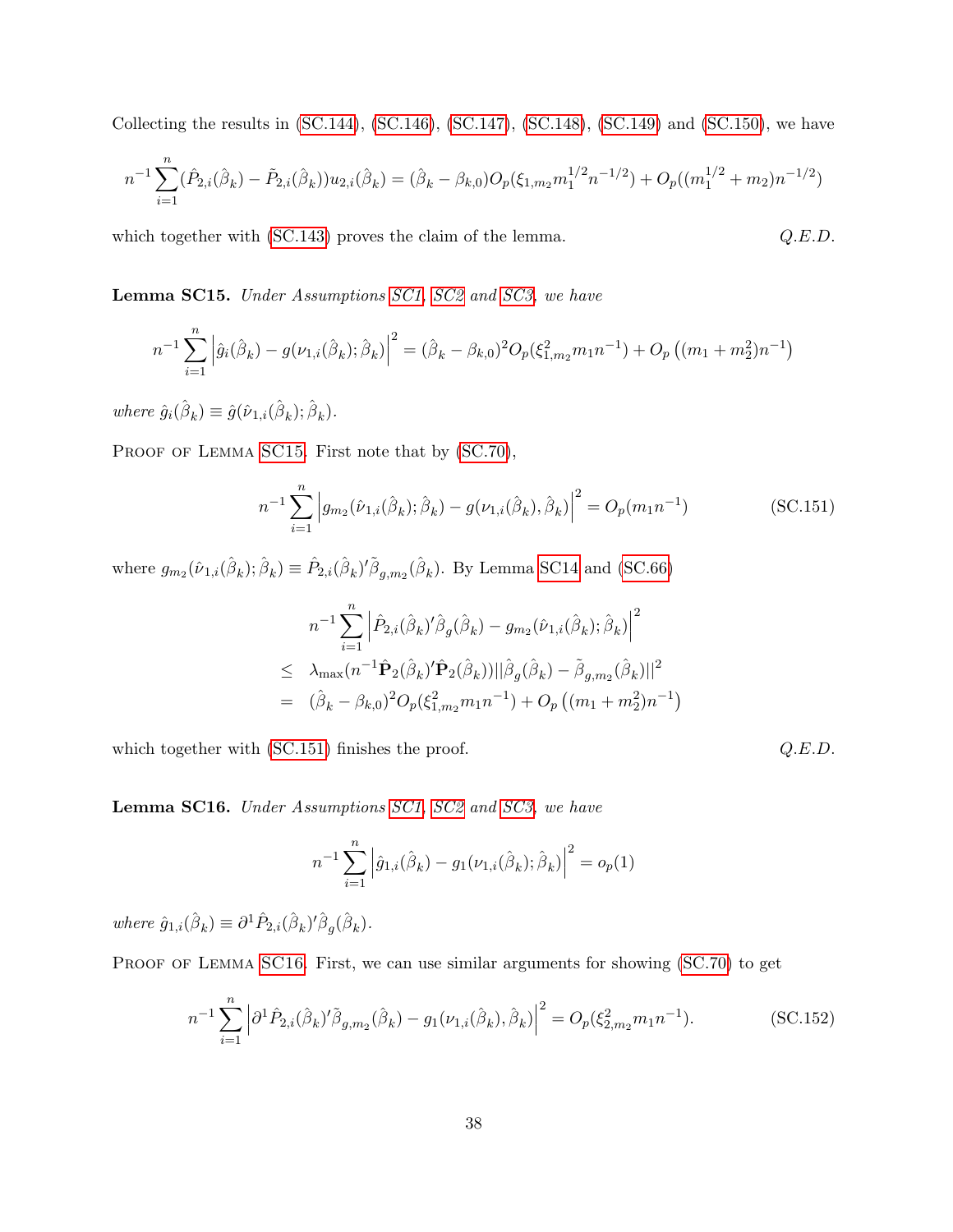By Assumption [SC2\(](#page-36-2)v), Lemma [SC14](#page-58-1) and the consistency of  $\hat{\beta}_k$ 

$$
n^{-1} \sum_{i=1}^{n} \left| \partial^{1} \hat{P}_{2,i} (\hat{\beta}_{k})' \hat{\beta}_{g} (\hat{\beta}_{k}) - \partial^{1} \hat{P}_{2,i} (\hat{\beta}_{k})' \tilde{\beta}_{g,m_{2}} (\hat{\beta}_{k}) \right|^{2}
$$
  
\n
$$
\leq \xi_{1,m_{2}}^{2} || \hat{\beta}_{g} (\hat{\beta}_{k}) - \tilde{\beta}_{g,m_{2}} (\hat{\beta}_{k}) ||^{2}
$$
  
\n
$$
= o_{p} (\xi_{1,m_{2}}^{4} m_{1} n^{-1}) + O_{p} (\xi_{1,m_{2}}^{2} (m_{1} + m_{2}^{2}) n^{-1})
$$
(SC.153)

which together with Assumption  $SC3(iv)$  and  $(SC.152)$  proves the claim of the lemma.  $Q.E.D.$ 

<span id="page-61-0"></span>Lemma SC17. Under Assumptions [SC1,](#page-33-0) [SC2](#page-36-2) and [SC3,](#page-44-1) we have

<span id="page-61-1"></span>
$$
n^{-1} \sum_{i=1}^{n} k_{2,i} (k_{2,i} - k_{1,i} \hat{g}_{1,i}(\hat{\beta}_k)) = \mathbb{E}[k_{2,i} (k_{2,i} - k_{1,i} g_1(\nu_{1,i}))] + o_p(1)
$$
 (SC.154)

and

<span id="page-61-3"></span>
$$
n^{-1} \sum_{i=1}^{n} l_{2,i} k_{1,i}(\hat{g}_{1,i}(\hat{\beta}_k) - \hat{g}_{1,i}(\beta_{k,0}) = o_p(1).
$$
 (SC.155)

PROOF OF LEMMA [SC17](#page-61-0). By the Cauchy-Schwarz inequality, Assumptions [SC2\(](#page-36-2)i, ii, vi) and [SC3\(](#page-44-1)iv), Lemma [SC16](#page-60-2) and the consistency of  $\hat{\beta}_k$ , we have

$$
n^{-1} \sum_{i=1}^{n} k_{2,i}(k_{2,i} - k_{1,i}\hat{g}_{1,i}(\hat{\beta}_k)) = n^{-1} \sum_{i=1}^{n} k_{2,i}(k_{2,i} - k_{1,i}g_{1,i}(\hat{\beta}_k)) + o_p(1)
$$
  
= 
$$
n^{-1} \sum_{i=1}^{n} k_{2,i}(k_{2,i} - k_{1,i}g_1(\nu_{1,i})) + o_p(1)
$$
  
= 
$$
\mathbb{E}[k_{2,i}(k_{2,i} - k_{1,i}g_1(\nu_{1,i}))] + o_p(1)
$$

where the third equality is by the Markov inequality. This proves the claim in [\(SC.154\)](#page-61-1). Similarly, by Assumption [SC2\(](#page-36-2)ii), Lemma [SC16](#page-60-2) and the consistency of  $\hat{\beta}_k$ , we have

<span id="page-61-2"></span>
$$
n^{-1} \sum_{i=1}^{n} \left| \hat{g}_{1,i}(\hat{\beta}_k) - \hat{g}_{1,i}(\beta_{k,0}) \right|^2
$$
  
\n
$$
\leq 2n^{-1} \sum_{i=1}^{n} \left| g_1(\nu_{1,i}(\hat{\beta}_k); \hat{\beta}_k) - g_1(\nu_{1,i}(\beta_{k,0}); \beta_{k,0}) \right|^2 + o_p(1)
$$
  
\n
$$
\leq C(\hat{\beta}_k - \beta_{k,0})^2 + o_p(1) = o_p(1).
$$
 (SC.156)

By the Markov inequality and Assumption [SC2\(](#page-36-2)i),  $n^{-1} \sum_{i=1}^{n} l_{2,i}^2 k_{1,i}^2 = O_p(1)$  which together with  $(C.156)$  proves the claim in  $(SC.155)$ .  $Q.E.D.$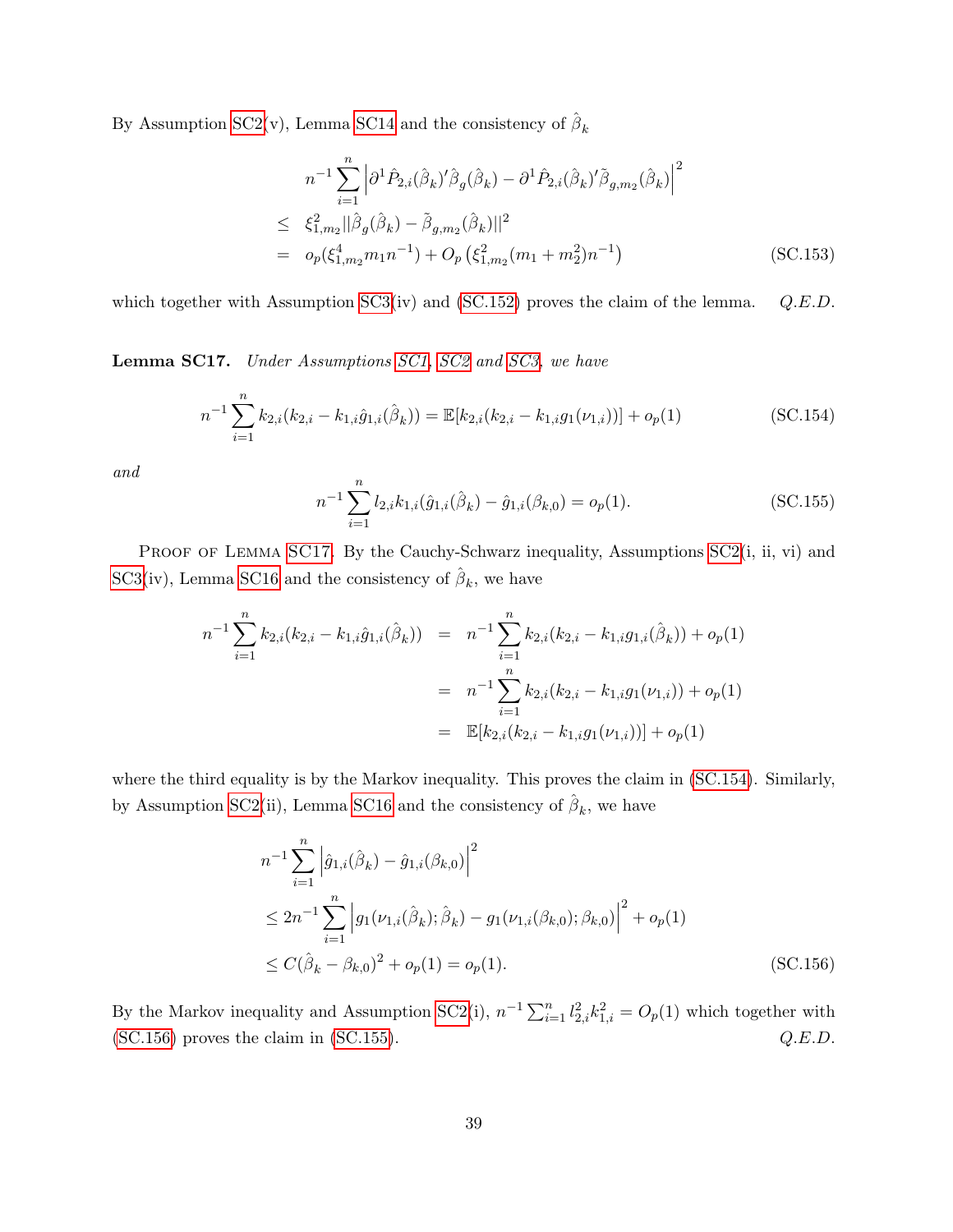<span id="page-62-0"></span>Lemma SC18. Under Assumptions [SC1,](#page-33-0) [SC2](#page-36-2) and [SC3,](#page-44-1) we have

$$
n^{-1} \sum_{i=1}^{n} (\hat{g}_i(\hat{\beta}_k) - \hat{g}_i(\beta_{k,0})) (k_{2,i} - k_{1,i}\hat{g}_{1,i}(\beta_{k,0}))
$$
  
= 
$$
-(\hat{\beta}_k - \beta_{k,0}) \left( \mathbb{E}[(\gamma_{2,i} + \epsilon_{1,i}g_{1,i})(k_{2,i} - k_{1,i}g_{1,i})] + o_p(1) \right) + O_p((m_2 + m_1^{1/2})n^{-1/2})
$$

where  $g_{1,i} \equiv g_1(\nu_{1,i}), \epsilon_{1,i} \equiv k_{1,i} - \mathbb{E}[k_{1,i}|\nu_{1,i}], \gamma_{2,i} \equiv \mathbb{E}[k_{2,i}|\nu_{1,i}], \nu_{1,i}$  and  $g_1(\cdot)$  are defined in [\(SA.5\)](#page-24-1) and [\(SB.13\)](#page-26-1) respectively.

PROOF OF LEMMA [SC18](#page-62-0). First note that

<span id="page-62-2"></span>
$$
n^{-1} \sum_{i=1}^{n} (\hat{g}_i(\hat{\beta}_k) - \hat{g}_i(\beta_{k,0})) (k_{2,i} - k_{1,i}\hat{g}_{1,i}(\beta_{k,0}))
$$
  
\n
$$
= -n^{-1} \sum_{i=1}^{n} k_{1,i} (\hat{g}_i(\hat{\beta}_k) - \hat{g}_i(\beta_{k,0})) (\hat{g}_{1,i}(\beta_{k,0}) - g_{1,i})
$$
  
\n
$$
+n^{-1} \sum_{i=1}^{n} (\hat{g}_i(\hat{\beta}_k) - g(\nu_{1,i}(\hat{\beta}_k); \hat{\beta}_k) - \hat{g}_i(\beta_{k,0}) + g(\nu_{1,i})) (k_{2,i} - k_{1,i}g_{1,i})
$$
  
\n
$$
+n^{-1} \sum_{i=1}^{n} (g(\nu_{1,i}(\hat{\beta}_k); \hat{\beta}_k) - g(\nu_{1,i})) (k_{2,i} - k_{1,i}g_{1,i}).
$$
 (SC.157)

By the Cauchy-Schwarz inequality, Assumption [SC3\(](#page-44-1)iv), Lemma [SC15](#page-60-0) and [\(SC.101\)](#page-48-1),

<span id="page-62-3"></span>
$$
n^{-1} \sum_{i=1}^{n} k_{1,i}(\hat{g}_i(\hat{\beta}_k) - \hat{g}_i(\beta_{k,0}))(\hat{g}_{1,i}(\beta_{k,0}) - g_{1,i}) = (\hat{\beta}_k - \beta_{k,0})o_p(1) + o_p(n^{-1/2}).
$$
 (SC.158)

Similarly, we can use the Cauchy-Schwarz inequality, Lemma [SC15,](#page-60-0) the consistency of  $\hat{\beta}_k$  and [\(SC.117\)](#page-51-3) to get

<span id="page-62-4"></span>
$$
n^{-1} \sum_{i=1}^{n} (\hat{g}_i(\hat{\beta}_k) - g(\nu_{1,i}(\hat{\beta}_k); \hat{\beta}_k) - \hat{g}_i(\beta_{k,0}) + g(\nu_{1,i})) (k_{2,i} - k_{1,i}g_{1,i})
$$
  
=  $(\hat{\beta}_k - \beta_{k,0})o_p(1) + O_p((m_2 + m_1^{1/2})n^{-1/2}).$  (SC.159)

Moreover, by Assumptions [SC2\(](#page-36-2)ii) and the consistency of  $\hat{\beta}_k$ 

<span id="page-62-1"></span>
$$
n^{-1} \sum_{i=1}^{n} (g(\nu_{1,i}(\hat{\beta}_k); \hat{\beta}_k) - g(\nu_{1,i}(\beta_{k,0}); \beta_{k,0})) (k_{2,i} - k_{1,i}g_{1,i})
$$
  
=  $(\hat{\beta}_k - \beta_{k,0})n^{-1} \sum_{i=1}^{n} \frac{\partial g(\nu_{1,i}(\beta_{k,0}); \beta_{k,0})}{\partial \beta_k} (k_{2,i} - k_{1,i}g_{1,i}) + (\hat{\beta}_k - \beta_{k,0})o_p(1).$  (SC.160)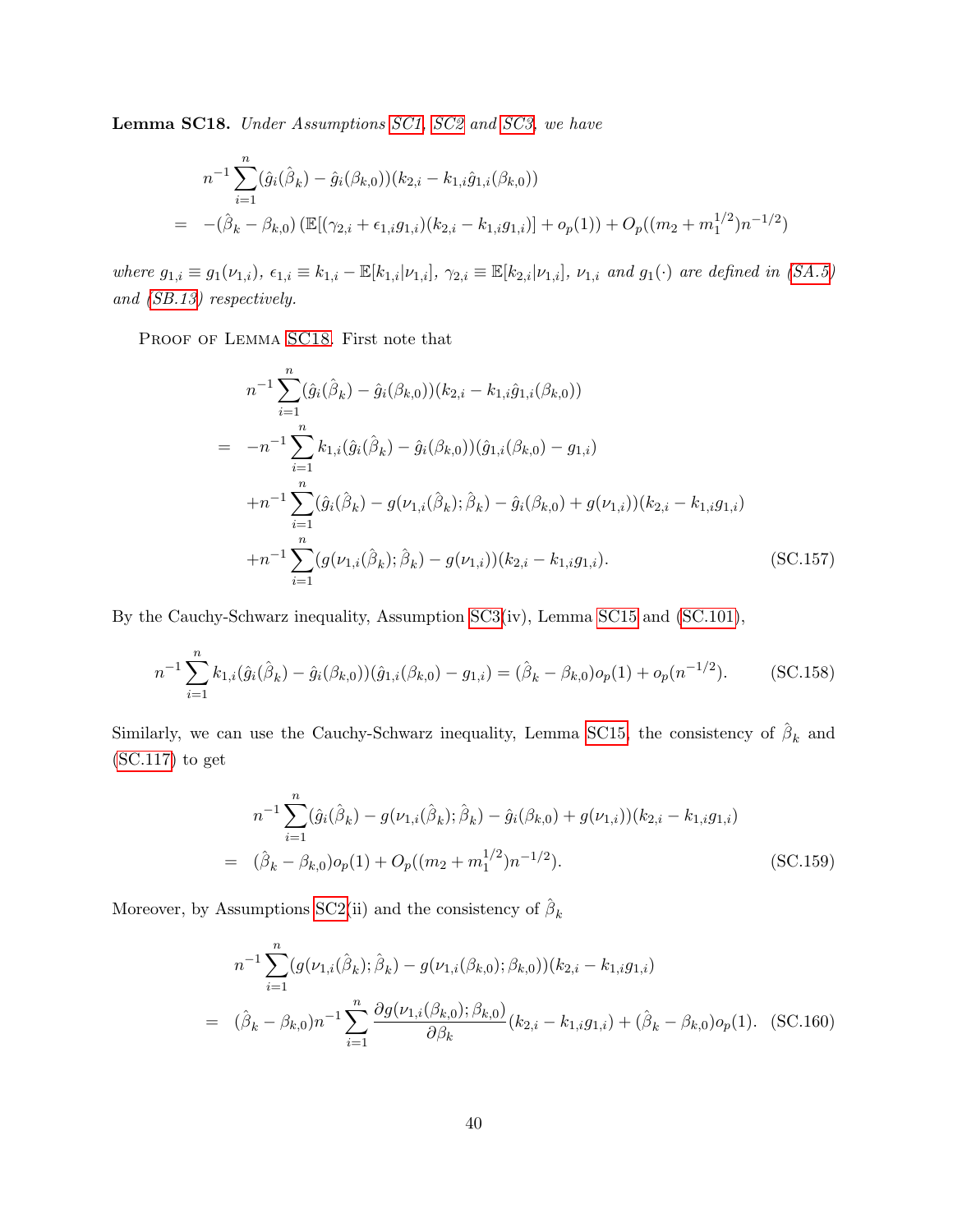Since

$$
\frac{\partial g(\nu_{1,i}(\beta_{k,0});\beta_{k,0})}{\partial \beta_k} = \frac{\partial (\gamma_1(\nu_{1,i}(\beta_k)) - \beta_k \gamma_2(\nu_{1,i}(\beta_k)))}{\partial \beta_k}\Big|_{\beta_k = \beta_{k,0}}
$$
  
\n
$$
= -\gamma_2(\nu_{1,i}) + \frac{\partial (\gamma_1(\nu_{1,i}(\beta_k)) - \beta_{k,0} \gamma_2(\nu_{1,i}(\beta_k)))}{\partial \beta_k}\Big|_{\beta_k = \beta_{k,0}}
$$
  
\n
$$
= -\gamma_2(\nu_{1,i}) - g_{1,i}(k_{1,i} - \mathbb{E}[k_{1,i}|\nu_{1,i}])
$$

where the third equality is by the derivative formula in [Newey \(1994\)](#page-102-1) (Example 1 Continued, p.1358), by Assumptions [SC1\(](#page-33-0)i) and [SC2\(](#page-36-2)i, ii), and the Markov inequality,

$$
n^{-1} \sum_{i=1}^{n} \frac{\partial g(\nu_{1,i}(\beta_{k,0}); \beta_{k,0})}{\partial \beta_k} (k_{2,i} - k_{1,i}g_{1,i})
$$
  
= 
$$
-n^{-1} \sum_{i=1}^{n} (\gamma_{2,i} + \epsilon_{1,i}g_{1,i})(k_{2,i} - k_{1,i}g_{1,i}) = -\mathbb{E}[(\gamma_{2,i} + \epsilon_{1,i}g_{1,i})(k_{2,i} - k_{1,i}g_{1,i})] + O_p(n^{-1/2})
$$

which together with [\(SC.160\)](#page-62-1) implies that

<span id="page-63-0"></span>
$$
n^{-1} \sum_{i=1}^{n} (g(\nu_{1,i}(\hat{\beta}_k); \hat{\beta}_k) - g(\nu_{1,i}(\beta_{k,0}); \beta_{k,0})) (k_{2,i} - k_{1,i}g_{1,i})
$$
  
= 
$$
-(\hat{\beta}_k - \beta_{k,0}) \left( \mathbb{E}[(\gamma_{2,i} + \epsilon_{1,i}g_{1,i})(k_{2,i} - k_{1,i}g_{1,i})] + o_p(1) \right) + o_p(n^{-1/2}).
$$
 (SC.161)

The claim of the lemma follows from [\(SC.157\)](#page-62-2), [\(SC.158\)](#page-62-3), [\(SC.159\)](#page-62-4) and [\(SC.161\)](#page-63-0).  $Q.E.D.$ 

<span id="page-63-1"></span>Lemma SC19. Under Assumptions [SC1,](#page-33-0) [SC2](#page-36-2) and [SC3,](#page-44-1) we have

$$
n^{-1} \sum_{i=1}^{n} u_{2,i} k_{1,i}(\hat{g}_{1,i}(\hat{\beta}_k) - \hat{g}_{1,i}(\beta_{k,0})) = (\hat{\beta}_k - \beta_{k,0})o_p(1) + o_p(n^{-1/2}).
$$

PROOF OF LEMMA [SC19](#page-63-1). By the second order expansion,

<span id="page-63-2"></span>
$$
n^{-1} \sum_{i=1}^{n} u_{2,i} k_{1,i} \hat{g}_{1,i}(\hat{\beta}_{k}) = n^{-1} \sum_{i=1}^{n} u_{2,i} k_{1,i} \partial^{1} \hat{P}_{2,i}(\hat{\beta}_{k})' \hat{\beta}_{g}(\hat{\beta}_{k})
$$
  
\n
$$
= n^{-1} \sum_{i=1}^{n} u_{2,i} k_{1,i} \partial^{1} \tilde{P}_{2,i}(\hat{\beta}_{k})' \hat{\beta}_{g}(\hat{\beta}_{k})
$$
  
\n
$$
+ n^{-1} \sum_{i=1}^{n} u_{2,i} k_{1,i} (\hat{\phi}_{i} - \phi_{i}) \partial^{2} \tilde{P}_{2,i}(\hat{\beta}_{k})' \hat{\beta}_{g}(\hat{\beta}_{k})
$$
  
\n
$$
+ n^{-1} \sum_{i=1}^{n} u_{2,i} k_{1,i} (\hat{\phi}_{i} - \phi_{i})^{2} \partial^{3} \tilde{P}_{2}(\tilde{\nu}_{1,i}; \hat{\beta}_{k})' \hat{\beta}_{g}(\hat{\beta}_{k})
$$
(SC.162)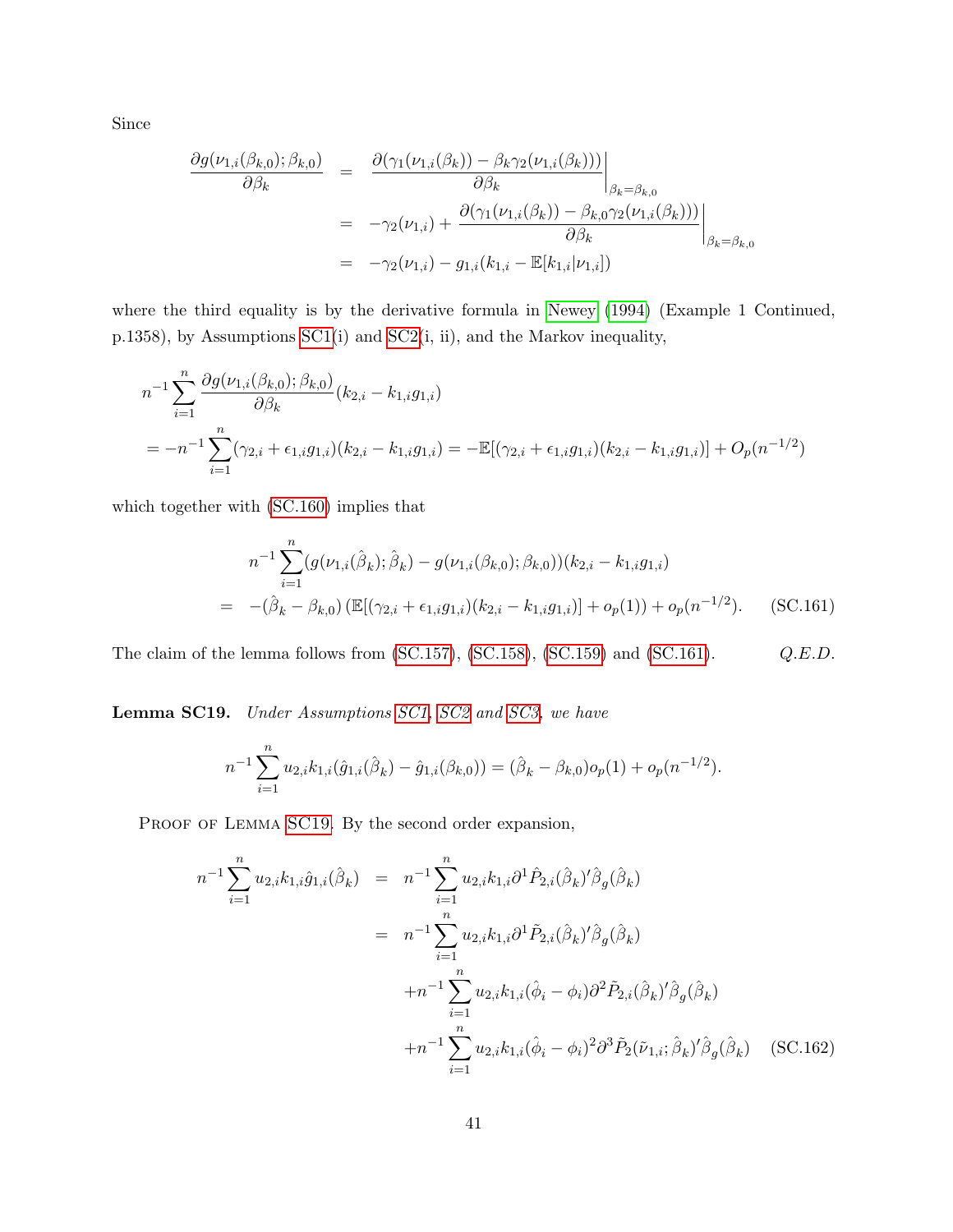where  $\tilde{\nu}_{1,i}$  is between  $\hat{\nu}_{1,i}(\hat{\beta}_k)$  and  $\nu_{1,i}(\hat{\beta}_k)$ . By [\(SC.59\)](#page-38-3),  $\tilde{\nu}_{1,i} \in \Omega_{\varepsilon}(\beta_k)$  for any  $i = 1, \ldots, n$  wpa1. By Assumption [SC3\(](#page-44-1)iv), Lemma [SC14](#page-58-1) and Lemma [SC34](#page-99-0)

$$
n^{-1} \sum_{i=1}^{n} u_{2,i} k_{1,i} \partial^1 \tilde{P}_{2,i} (\hat{\beta}_k)' (\hat{\beta}_g (\hat{\beta}_k) - \tilde{\beta}_{g,m_2} (\hat{\beta}_k)) = (\hat{\beta}_k - \beta_{k,0}) o_p(1) + o_p(n^{-1/2})
$$

which together with Assumption [SC2\(](#page-36-2)iii, vi) implies that

<span id="page-64-1"></span>
$$
n^{-1} \sum_{i=1}^{n} u_{2,i} k_{1,i} \partial^1 \tilde{P}_{2,i} (\hat{\beta}_k)' \hat{\beta}_g (\hat{\beta}_k)
$$
  
= 
$$
n^{-1} \sum_{i=1}^{n} u_{2,i} k_{1,i} g_1(\nu_{1,i}(\hat{\beta}_k); \hat{\beta}_k) + (\hat{\beta}_k - \beta_{k,0}) o_p(1) + o_p(n^{-1/2}).
$$
 (SC.163)

Using similar arguments for proving [\(SC.149\)](#page-59-3) we can show that

<span id="page-64-0"></span>
$$
\left| n^{-1} \sum_{i=1}^{n} u_{2,i} k_{1,i} (\hat{\phi}_i - \phi_i) \partial^2 \tilde{P}_{2,i} (\hat{\beta}_k)' b \right| \le ||b|| \ O_p(m_2^4 m_1 n^{-1}) \tag{SC.164}
$$

for any  $b \in \mathbb{R}^{m_2}$ . By the Cauchy-Schwarz inequality, Assumption [SC3\(](#page-44-1)iv), [\(SC.78\)](#page-42-3) and [\(SC.164\)](#page-64-0)

<span id="page-64-2"></span>
$$
\left| n^{-1} \sum_{i=1}^{n} u_{2,i} k_{1,i} (\hat{\phi}_i - \phi_i) \partial^2 \tilde{P}_{2,i} (\hat{\beta}_k)' \hat{\beta}_g (\hat{\beta}_k) \right| \leq \left\| \hat{\beta}_g (\hat{\beta}_k) \right\| O_p(m_2^{7/2} m_1 n^{-1}) = o_p(n^{-1/2}) \quad \text{(SC.165)}
$$

By the Cauchy-Schwarz inequality and the triangle inequality, Assumption [SC2\(](#page-36-2)v), [\(SC.59\)](#page-38-3), [\(SC.78\)](#page-42-3) and [\(SC.92\)](#page-46-0)

<span id="page-64-3"></span>
$$
\left| n^{-1} \sum_{i=1}^{n} u_{2,i} k_{1,i} (\hat{\phi}_i - \phi_i)^2 \partial^3 \tilde{P}_2(\tilde{\nu}_{1,i}; \hat{\beta}_k)' \hat{\beta}_g(\hat{\beta}_k) \right|
$$
  
\n
$$
\leq O_p(\xi_{3,m_2}) n^{-1} \sum_{i=1}^{n} |u_{2,i}| (\hat{\phi}_i - \phi_i)^2 = O_p(\xi_{3,m_2} m_1 n^{-1}) = o_p(n^{-1/2}) \qquad \text{(SC.166)}
$$

where the second equality is by Assumption [SC3\(](#page-44-1)iv). Combining the results in [\(SC.162\)](#page-63-2), [\(SC.163\)](#page-64-1), [\(SC.165\)](#page-64-2) and [\(SC.166\)](#page-64-3), we get

<span id="page-64-4"></span>
$$
n^{-1} \sum_{i=1}^{n} u_{2,i} k_{1,i} \hat{g}_{1,i}(\hat{\beta}_k) = n^{-1} \sum_{i=1}^{n} u_{2,i} k_{1,i} g_1(\nu_{1,i}(\hat{\beta}_k); \hat{\beta}_k) + (\hat{\beta}_k - \beta_{k,0}) o_p(1) + o_p(n^{-1/2}).
$$
 (SC.167)

Similarly, we can show that

$$
n^{-1} \sum_{i=1}^{n} u_{2,i} k_{1,i} \hat{g}_{1,i}(\beta_{k,0}) = n^{-1} \sum_{i=1}^{n} u_{2,i} k_{1,i} g_1(\nu_{1,i}(\beta_{k,0}); \beta_{k,0}) + o_p(n^{-1/2})
$$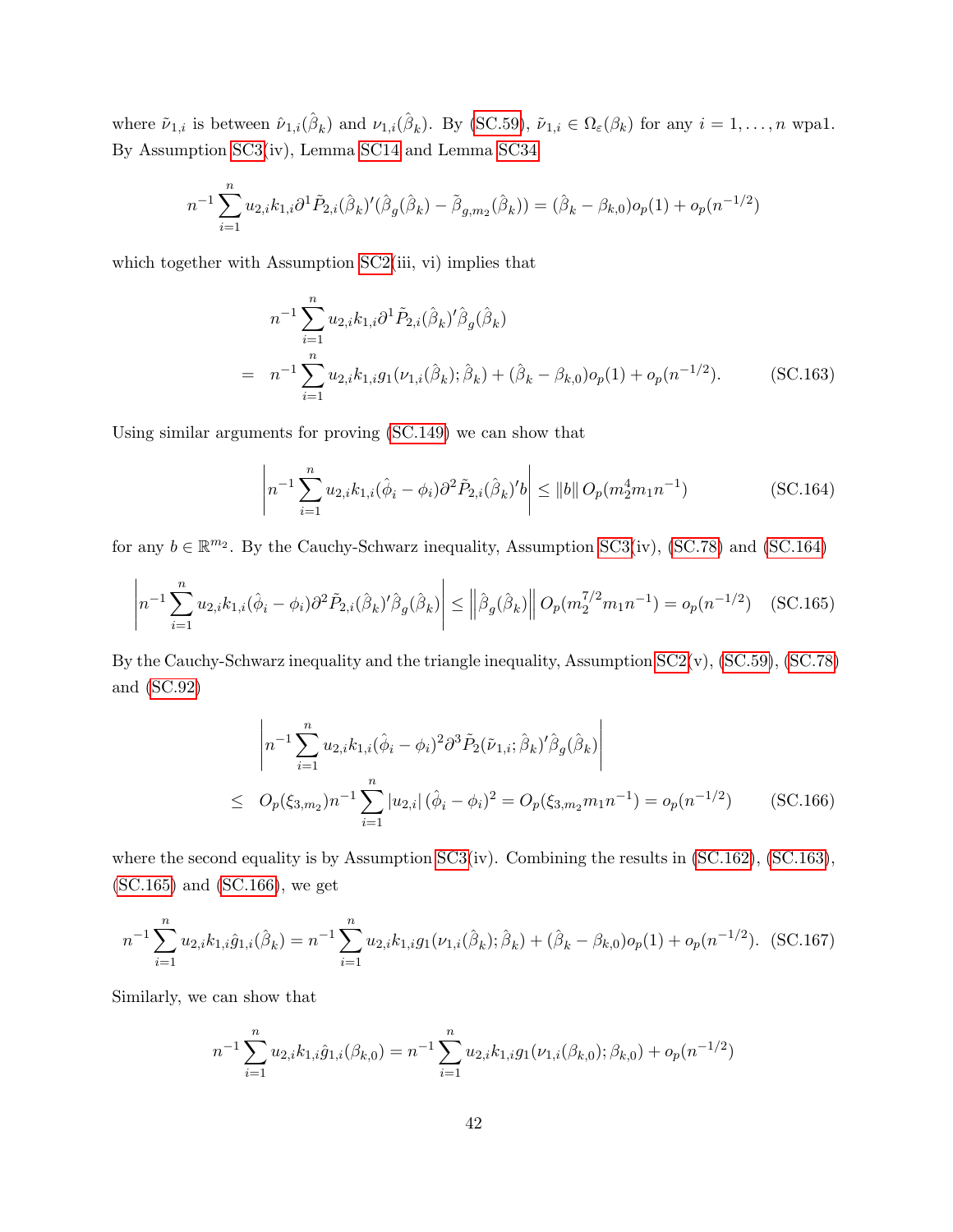which together with [\(SC.167\)](#page-64-4) implies that

<span id="page-65-0"></span>
$$
n^{-1} \sum_{i=1}^{n} u_{2,i} k_{1,i}(\hat{g}_{1,i}(\hat{\beta}_k) - \hat{g}_{1,i}(\beta_{k,0}))
$$
  
\n
$$
= n^{-1} \sum_{i=1}^{n} u_{2,i} k_{1,i} (g_1(\nu_{1,i}(\hat{\beta}_k); \hat{\beta}_k) - g_1(\nu_{1,i}(\beta_{k,0}); \beta_{k,0}))
$$
  
\n
$$
+ (\hat{\beta}_k - \beta_{k,0}) o_p(1) + o_p(n^{-1/2}).
$$
\n(SC.168)

Therefore by Assumptions [SC1\(](#page-33-0)i), [SC2\(](#page-36-2)ii), [\(SC.108\)](#page-49-4) and the consistency of  $\hat{\beta}_k$ ,

$$
n^{-1} \sum_{i=1}^{n} u_{2,i} k_{1,i} (g_1(\nu_{1,i}(\hat{\beta}_k); \hat{\beta}_k) - g_1(\nu_{1,i}(\beta_{k,0}); \beta_{k,0})) = (\hat{\beta}_k - \beta_{k,0}) o_p(1)
$$

which together with [\(SC.168\)](#page-65-0) proves the claim of the lemma.  $Q.E.D.$ 

<span id="page-65-1"></span>Lemma SC20. Under Assumptions [SC1,](#page-33-0) [SC2](#page-36-2) and [SC3,](#page-44-1) we have

$$
\hat{\beta}_k - \beta_{k,0} = O_p((m_1^{1/2} + m_2)n^{-1/2}).
$$
\n(SC.169)

PROOF OF LEMMA [SC20](#page-65-1). Recall that  $\hat{J}_i(\beta_k) \equiv \hat{\ell}_i(\beta_k) (k_{2,i} - k_{1,i} \hat{g}_1(\hat{\nu}_{1,i}(\beta_k); \beta_k))$  for any  $\beta_k \in$  $\Theta_k$ . The first order condition of  $\hat{\beta}_k$ , i.e. [\(SB.12\)](#page-26-2), can be written as

<span id="page-65-2"></span>
$$
n^{-1} \sum_{i=1}^{n} (\hat{J}_i(\beta_{k,0}) - \hat{J}_i(\hat{\beta}_k)) = n^{-1} \sum_{i=1}^{n} \hat{J}_i(\beta_{k,0})
$$
 (SC.170)

where by Lemma [SB2](#page-30-0) and [\(SB.41\)](#page-32-0)

<span id="page-65-3"></span>
$$
n^{-1} \sum_{i=1}^{n} \hat{J}_i(\beta_{k,0}) = O_p(n^{-1/2}).
$$
 (SC.171)

Using Assumption [SC1\(](#page-33-0)iii), Lemma [SC17,](#page-61-0) Lemma [SC18](#page-62-0) and Lemma [SC19,](#page-63-1) we can use the decomposition in [\(SB.38\)](#page-32-1) to deduce that

<span id="page-65-4"></span>
$$
n^{-1} \sum_{i=1}^{n} (\hat{J}_i(\hat{\beta}_k) - \hat{J}_i(\beta_{k,0})) = -(\hat{\beta}_k - \beta_{k,0}) \left( \mathbb{E}[\varsigma_{1,i}^2] + o_p(1) \right) + O_p((m_1^{1/2} + m_2)n^{-1/2}). \quad \text{(SC.172)}
$$

The claim of the lemma follows from  $(SB.14)$ ,  $(SC.170)$ ,  $(SC.171)$  and  $(SC.172)$ .  $Q.E.D.$ 

<span id="page-65-5"></span>Lemma SC21. Under Assumptions [SC1,](#page-33-0) [SC2](#page-36-2) and [SC3,](#page-44-1) we have

$$
\tilde{\beta}_{g,*} - \hat{\beta}_g(\beta_{k,0}) = O_p(\xi_{1,m_2}(m_2 + m_1^{1/2})n^{-1/2}) = o_p(1)
$$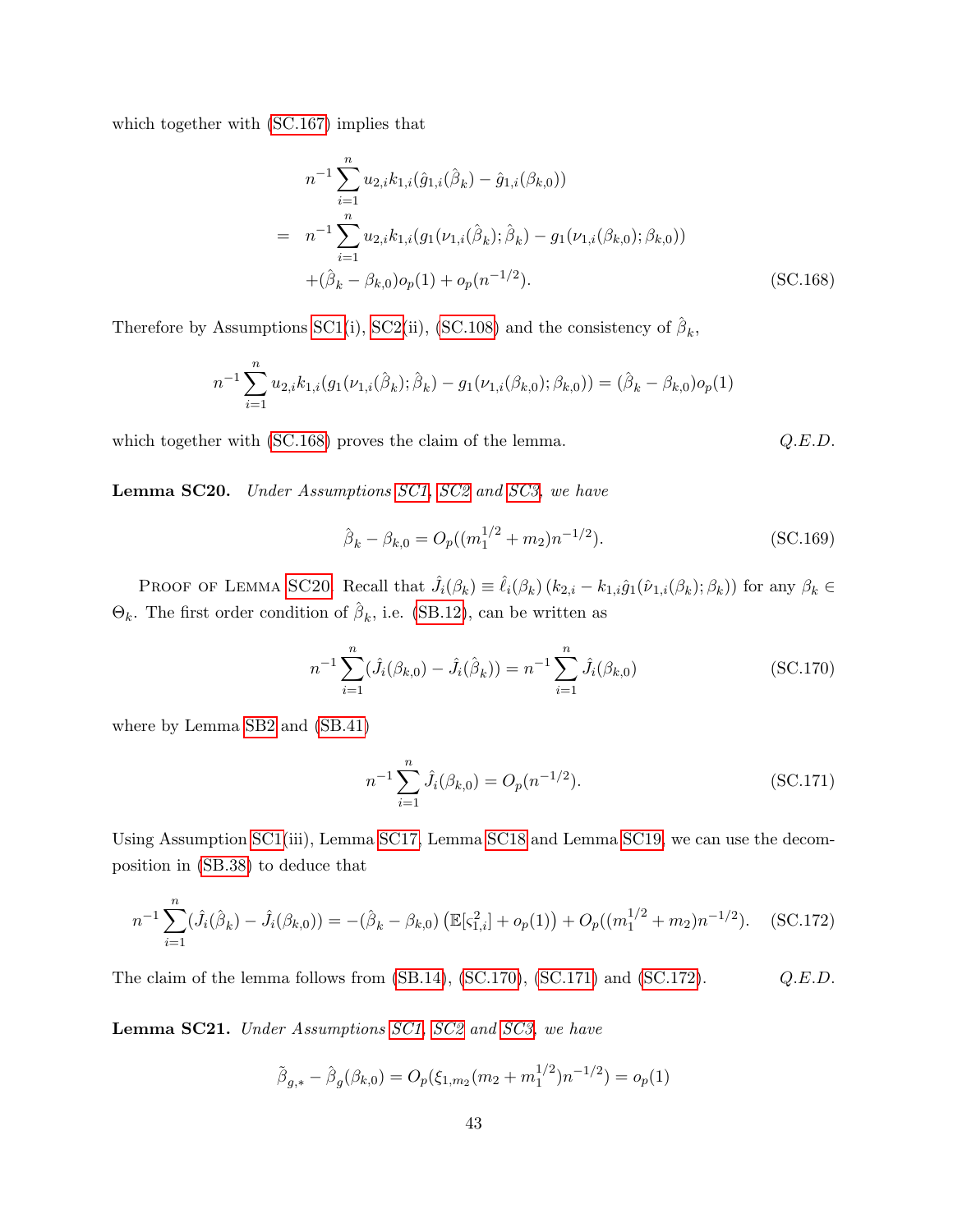where  $\tilde{\beta}_{g,*} \equiv (B(\beta_{k,0})')^{-1}B(\hat{\beta}_k)'\hat{\beta}_g(\hat{\beta}_k).$ 

PROOF OF LEMMA [SC21](#page-65-5). By the definition of  $\tilde{\beta}_{g,*}$ , we can write

$$
\tilde{\boldsymbol{\beta}}_{g,*}=(\hat{\mathbf{P}}_2^*(\hat{\boldsymbol{\beta}}_k)'\hat{\mathbf{P}}_2^*(\hat{\boldsymbol{\beta}}_k))^{-1}\hat{\mathbf{P}}_2^*(\hat{\boldsymbol{\beta}}_k)'\hat{\mathbf{Y}}_2^*(\hat{\boldsymbol{\beta}}_k)
$$

where  $\hat{\mathbf{P}}_2^*(\beta_k) \equiv (\hat{P}_{2,1}^*(\beta_k), \ldots, \hat{P}_{2,n}^*(\beta_k))'$  and  $\hat{P}_{2,i}^*(\beta_k) \equiv B(\beta_{k,0})P_2(\hat{\nu}_{1,i}(\beta_k))$ . Therefore we have the following decomposition

<span id="page-66-2"></span>
$$
\tilde{\beta}_{g,*} - \hat{\beta}_g(\beta_{k,0}) = \left[ (\hat{\mathbf{P}}_2^*(\hat{\beta}_k)' \hat{\mathbf{P}}_2^*(\hat{\beta}_k))^{-1} - (\hat{\mathbf{P}}_2(\beta_{k,0})' \hat{\mathbf{P}}_2(\beta_{k,0}))^{-1} \right] \hat{\mathbf{P}}_2^*(\hat{\beta}_k)' \hat{\mathbf{Y}}_2^*(\hat{\beta}_k) \n+ (\hat{\mathbf{P}}_2(\beta_{k,0})' \hat{\mathbf{P}}_2(\beta_{k,0}))^{-1} (\hat{\mathbf{P}}_2^*(\hat{\beta}_k) - \hat{\mathbf{P}}_2(\beta_{k,0}))' \hat{\mathbf{Y}}_2^*(\beta_k) \n+ (\hat{\mathbf{P}}_2(\beta_{k,0})' \hat{\mathbf{P}}_2(\beta_{k,0}))^{-1} \hat{\mathbf{P}}_2(\beta_{k,0})' (\hat{\mathbf{Y}}_2^*(\hat{\beta}_k) - \hat{\mathbf{Y}}_2^*(\beta_{k,0})).
$$
\n(SC.173)

By the Markov inequality, Assumptions [SC1\(](#page-33-0)i) and [SC2\(](#page-36-2)i), and [\(SC.66\)](#page-39-2),

<span id="page-66-0"></span>
$$
\left\| (\hat{\mathbf{P}}_2(\beta_{k,0})' \hat{\mathbf{P}}_2(\beta_{k,0}))^{-1} \hat{\mathbf{P}}_2(\beta_{k,0})' \mathbf{K}_2 \right\|^2 \le \frac{n^{-1} \sum_{i=1}^n k_{2,i}^2}{\lambda_{\min}(n^{-1} \hat{\mathbf{P}}_2(\beta_{k,0})' \hat{\mathbf{P}}_2(\beta_{k,0}))} = O_p(1). \tag{SC.174}
$$

Since  $\hat{\mathbf{Y}}_2^*(\hat{\beta}_k) - \hat{\mathbf{Y}}_2^*(\beta_{k,0}) = -(\hat{\beta}_k - \beta_{k,0})\mathbf{K}_2$ , by Lemma [SC20](#page-65-1) and [\(SC.174\)](#page-66-0) we get

<span id="page-66-3"></span>
$$
(\hat{\mathbf{P}}_2(\beta_{k,0})'\hat{\mathbf{P}}_2(\beta_{k,0}))^{-1}\hat{\mathbf{P}}_2(\beta_{k,0})'(\hat{\mathbf{Y}}_2^*(\hat{\beta}_k) - \hat{\mathbf{Y}}_2^*(\beta_{k,0})) = O_p((m_2 + m_1^{1/2})n^{-1/2}).
$$
 (SC.175)

By the mean value expansion, we have for any  $b \in \mathbb{R}^{m_2}$ ,

<span id="page-66-1"></span>
$$
b'(\hat{P}_{2,i}^*(\hat{\beta}_k) - \hat{P}_{2,i}(\beta_{k,0})) = -b'\partial^1 \tilde{P}_2(\hat{\nu}_{1,i}(\tilde{\beta}_k); \beta_{k,0})k_{1,i}(\hat{\beta}_k - \beta_{k,0})
$$
(SC.176)

where  $\tilde{\beta}_k$  lies between  $\hat{\beta}_k$  and  $\beta_{k,0}$ . By Assumption [SC3\(](#page-44-1)iv), Lemma [SC4](#page-34-2) and Lemma [SC20,](#page-65-1)  $\hat{\nu}_{1,i}(\tilde{\beta}_k) \in \Omega_{\varepsilon}(\beta_{k,0})$  for any  $i = 1,\ldots,n$  wpa1. Therefore by the Cauchy-Schwarz inequality, Assumption  $SC2(v)$  and  $(SC.176)$ 

$$
\left| b'(\hat{P}_{2,i}^*(\hat{\beta}_k) - \hat{P}_{2,i}(\beta_{k,0})) \right| \le ||b|| \xi_{1,m_2} | k_{1,i}(\hat{\beta}_k - \beta_{k,0}) \right|
$$

wpa1. Therefore we have wpa1,

$$
b'(\hat{\mathbf{P}}_2^*(\hat{\beta}_k) - \hat{\mathbf{P}}_2(\beta_{k,0}))'(\hat{\mathbf{P}}_2^*(\hat{\beta}_k) - \hat{\mathbf{P}}_2(\beta_{k,0}))b
$$
  
= 
$$
\sum_{i=1}^n (b'(\hat{P}_{2,i}^*(\hat{\beta}_k) - \hat{P}_{2,i}(\beta_{k,0}))^2 \le ||b||^2 \xi_{1,m_2}^2(\hat{\beta}_k - \beta_{k,0})^2 \sum_{i=1}^n k_{1,i}^2
$$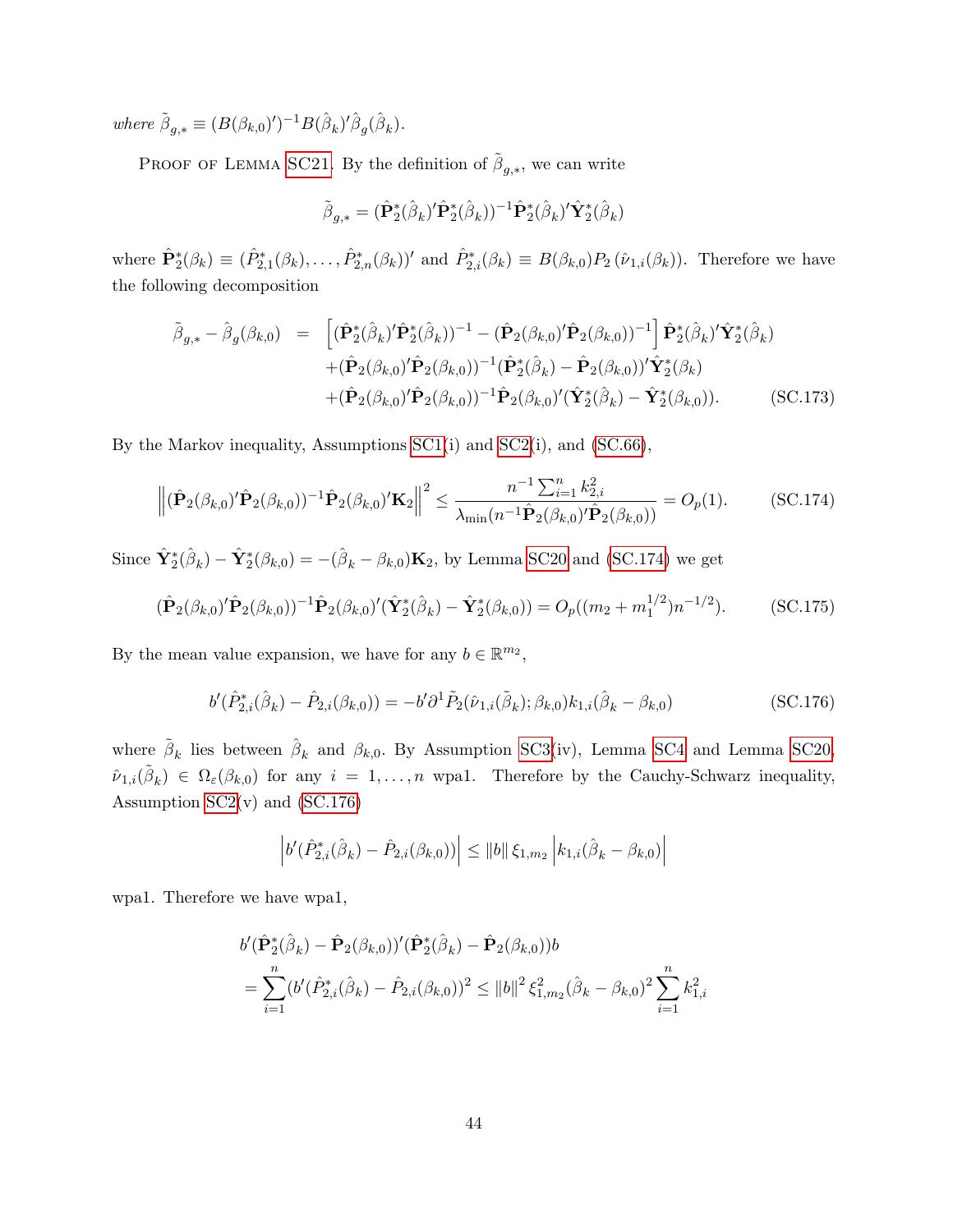which together with Lemma [SC20](#page-65-1) implies that

<span id="page-67-0"></span>
$$
||\hat{\mathbf{P}}_2^*(\hat{\beta}_k) - \hat{\mathbf{P}}_2(\beta_{k,0})||_S = |\hat{\beta}_k - \beta_{k,0}|O_p(\xi_{1,m_2}n^{1/2}) = O_p(\xi_{1,m_2}(m_2 + m_1^{1/2})n^{-1/2}).
$$
 (SC.177)

Since  $y_{2,i}^*(\beta_k) = y_{2,i}^* - \beta_k k_{2,i}$ , by the Cauchy-Schwarz inequality we get

$$
n^{-1} \sum_{i=1}^{n} (y_{2,i}^*(\beta_k))^2 \le 8 \left( n^{-1} \sum_{i=1}^{n} (y_{2,i}^*)^2 + \beta_k^2 n^{-1} \sum_{i=1}^{n} k_{2,i}^2 \right)
$$

which together with the Markov inequality, Assumptions [SC1\(](#page-33-0)i) and [SC2\(](#page-36-2)i), and the compactness of  $\Theta_k$  implies that

<span id="page-67-5"></span><span id="page-67-1"></span>
$$
\sup_{\beta_k \in \Theta_k} n^{-1} \sum_{i=1}^n (y_{2,i}^*(\beta_k))^2 = O_p(1). \tag{SC.178}
$$

By the Cauchy-Schwarz inequality, [\(SC.66\)](#page-39-2), [\(SC.177\)](#page-67-0) and [\(SC.178\)](#page-67-1),

$$
\left\| (\hat{\mathbf{P}}_{2}(\beta_{k,0})' \hat{\mathbf{P}}_{2}(\beta_{k,0}))^{-1} (\hat{\mathbf{P}}_{2}^{*}(\hat{\beta}_{k}) - \hat{\mathbf{P}}_{2}(\beta_{k,0}))' \hat{\mathbf{Y}}_{2}^{*}(\beta_{k}) \right\|
$$
  
\n
$$
\leq \frac{n^{-1} || \hat{\mathbf{P}}_{2}^{*}(\hat{\beta}_{k}) - \hat{\mathbf{P}}_{2}(\beta_{k,0}) ||_{S} \left\| \hat{\mathbf{Y}}_{2}^{*}(\hat{\beta}_{k}) \right\|}{\lambda_{\min}(n^{-1} \hat{\mathbf{P}}_{2}(\beta_{k,0})' \hat{\mathbf{P}}_{2}(\beta_{k,0}))} = O_{p}(\xi_{1,m_{2}}(m_{2} + m_{1}^{1/2})n^{-1/2}).
$$
 (SC.179)

By the definition of  $\hat{\beta}_g(\hat{\beta}_k)$ , we can write

<span id="page-67-3"></span>
$$
[(\hat{\mathbf{P}}_{2}^{*}(\hat{\beta}_{k})'\hat{\mathbf{P}}_{2}^{*}(\hat{\beta}_{k}))^{-1} - (\hat{\mathbf{P}}_{2}(\beta_{k,0})'\hat{\mathbf{P}}_{2}(\beta_{k,0}))^{-1}]\hat{\mathbf{P}}_{2}^{*}(\hat{\beta}_{k})'\hat{\mathbf{Y}}_{2}^{*}(\hat{\beta}_{k})
$$
\n
$$
= (\hat{\mathbf{P}}_{2}(\beta_{k,0})'\hat{\mathbf{P}}_{2}(\beta_{k,0}))^{-1}(\hat{\mathbf{P}}_{2}(\beta_{k,0}) - \hat{\mathbf{P}}_{2}^{*}(\hat{\beta}_{k}))'\hat{\mathbf{P}}_{2}(\hat{\beta}_{k})\hat{\beta}_{g}(\hat{\beta}_{k})
$$
\n
$$
+(\hat{\mathbf{P}}_{2}(\beta_{k,0})'\hat{\mathbf{P}}_{2}(\beta_{k,0}))^{-1}\hat{\mathbf{P}}_{2}(\beta_{k,0})'(\hat{\mathbf{P}}_{2}(\beta_{k,0}) - \hat{\mathbf{P}}_{2}^{*}(\hat{\beta}_{k}))\tilde{\beta}_{g,*}.
$$
\n(SC.180)

By the Cauchy-Schwarz inequality, [\(SC.66\)](#page-39-2), [\(SC.78\)](#page-42-3) and [\(SC.177\)](#page-67-0),

<span id="page-67-4"></span>
$$
\begin{aligned}\n&\left\| (\hat{\mathbf{P}}_{2}(\beta_{k,0})' \hat{\mathbf{P}}_{2}(\beta_{k,0}))^{-1} (\hat{\mathbf{P}}_{2}(\beta_{k,0}) - \hat{\mathbf{P}}_{2}^{*}(\hat{\beta}_{k}))' \hat{\mathbf{P}}_{2}(\hat{\beta}_{k}) \hat{\beta}_{g}(\hat{\beta}_{k}) \right\| \\
&\leq \frac{n^{-1}||\hat{\mathbf{P}}_{2}^{*}(\hat{\beta}_{k}) - \hat{\mathbf{P}}_{2}(\beta_{k,0})||_{S} \left\| \hat{\mathbf{P}}_{2}(\hat{\beta}_{k}) \hat{\beta}_{g}(\hat{\beta}_{k}) \right\|}{\lambda_{\min}(n^{-1} \hat{\mathbf{P}}_{2}(\beta_{k,0})' \hat{\mathbf{P}}_{2}(\beta_{k,0}))} = O_{p}(\xi_{1,m_{2}}(m_{2}+m_{1}^{1/2})n^{-1/2}).\text{(SC.181)}\n\end{aligned}
$$

By the definition of  $\tilde{\beta}_{g,*}$ , and the mean value expansion

<span id="page-67-2"></span>
$$
\left\| (\hat{\mathbf{P}}_2(\beta_{k,0}) - \hat{\mathbf{P}}_2^*(\hat{\beta}_k)) \tilde{\beta}_{g,*} \right\|^2 = \sum_{i=1}^n (\hat{\beta}_g(\hat{\beta}_k)'(\tilde{P}_2(\hat{\nu}_{1,i}(\beta_{k,0}); \hat{\beta}_k) - \tilde{P}_2(\hat{\nu}_{1,i}(\hat{\beta}_k); \hat{\beta}_k)))^2
$$
  

$$
= (\hat{\beta}_k - \beta_{k,0})^2 \sum_{i=1}^n k_{1,i}^2(\hat{\beta}_g(\hat{\beta}_k)' \partial^1 \tilde{P}_2(\hat{\nu}_{1,i}(\tilde{\beta}_k); \hat{\beta}_k))^2
$$
(SC.182)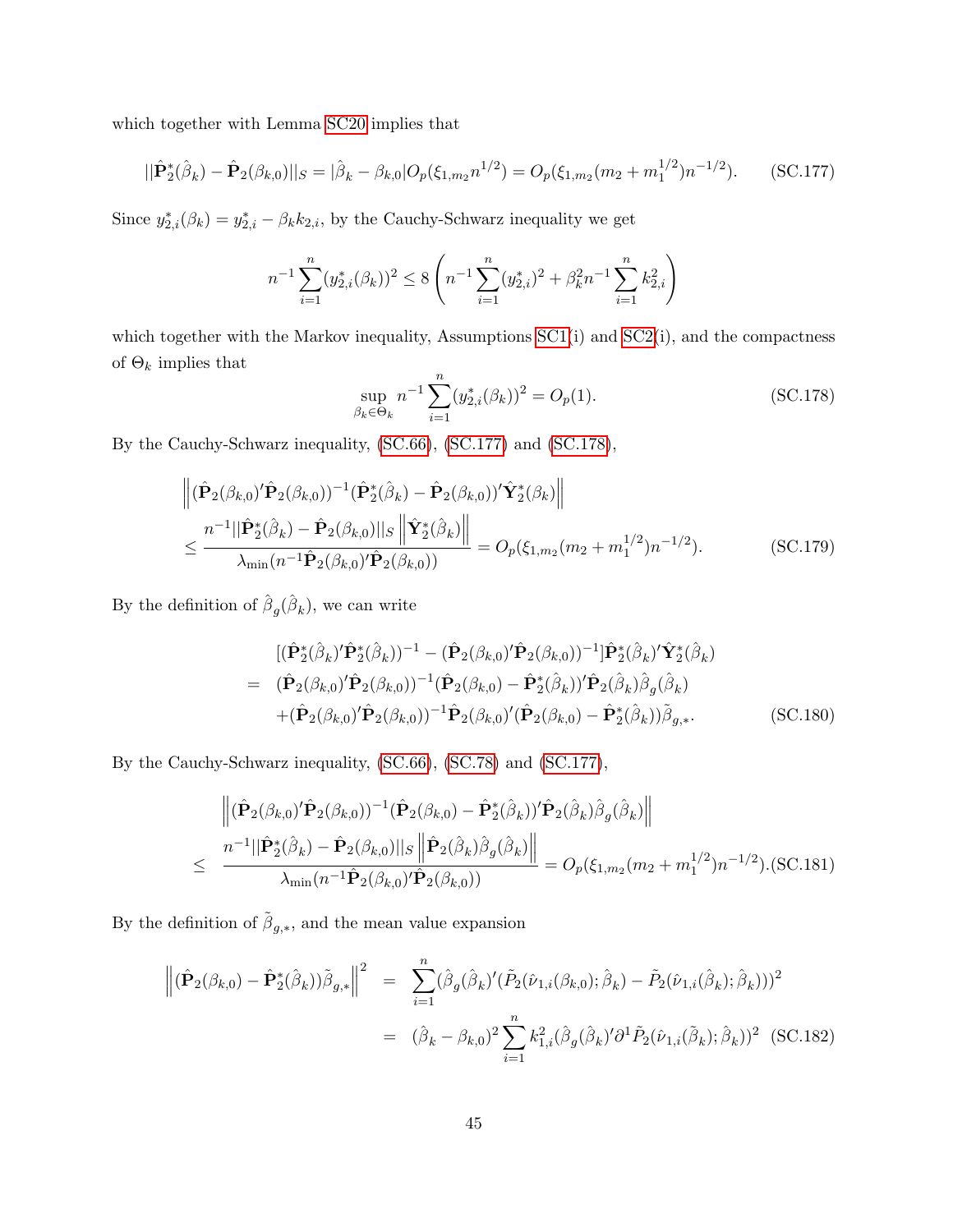where  $\tilde{\beta}_k$  lies between  $\hat{\beta}_k$  and  $\beta_{k,0}$ . By Assumption [SC3\(](#page-44-1)iv), Lemma [SC4](#page-34-2) and Lemma [SC20,](#page-65-1)  $\hat{\nu}_{1,i}(\tilde{\beta}_k) \in \Omega_{\varepsilon_n}(\hat{\beta}_k)$  for any  $i = 1,\ldots,n$  wpal. By the Cauchy-Schwarz inequality, Assumption [SC2\(](#page-36-2)v), Lemma [SC20,](#page-65-1) [\(SC.78\)](#page-42-3) and [\(SC.182\)](#page-67-2)

$$
n^{-1/2}(\hat{\mathbf{P}}_2(\beta_{k,0}) - \hat{\mathbf{P}}_2^*(\hat{\beta}_k))\tilde{\beta}_{g,*} = (\hat{\beta}_k - \beta_{k,0})O_p(\xi_{1,m_2}) = O_p(\xi_{1,m_2}(m_2 + m_1^{1/2})n^{-1/2})
$$
(SC.183)

which together with [\(SC.66\)](#page-39-2) implies that

<span id="page-68-0"></span>
$$
(\hat{\mathbf{P}}_2(\beta_{k,0})'\hat{\mathbf{P}}_2(\beta_{k,0}))^{-1}\hat{\mathbf{P}}_2(\beta_{k,0})'(\hat{\mathbf{P}}_2(\beta_{k,0}) - \hat{\mathbf{P}}_2^*(\hat{\beta}_k))\tilde{\beta}_{g,*} = O_p(\xi_{1,m_2}(m_2 + m_1^{1/2})n^{-1/2}).
$$
 (SC.184)

Combining the results in [\(SC.180\)](#page-67-3), [\(SC.181\)](#page-67-4) and [\(SC.184\)](#page-68-0) we get

$$
[(\hat{\mathbf{P}}_2^*(\hat{\beta}_k)\hat{\mathbf{P}}_2^*(\hat{\beta}_k)')^{-1} - (\hat{\mathbf{P}}_2(\beta_{k,0})'\hat{\mathbf{P}}_2(\beta_{k,0}))^{-1}]\hat{\mathbf{P}}_2^*(\hat{\beta}_k)'\hat{\mathbf{Y}}_2^*(\hat{\beta}_k) = O_p(\xi_{1,m_2}(m_2 + m_1^{1/2})n^{-1/2})
$$

which together with Assumption [SC3\(](#page-44-1)iv), [\(SC.173\)](#page-66-2), [\(SC.175\)](#page-66-3) and [\(SC.179\)](#page-67-5) proves the lemma. Q.E.D.

<span id="page-68-1"></span>**Lemma SC22.** Let 
$$
U_2 = (u_{2,1}, \ldots, u_{2,n})'
$$
,  $\hat{G}_n = (\hat{g}(\hat{\nu}_{1,1}(\hat{\beta}_k); \hat{\beta}_k), \ldots, \hat{g}(\hat{\nu}_{1,n}(\hat{\beta}_k); \hat{\beta}_k))'$  and  $G_n = (g(\nu_{1,1}), \ldots, g(\nu_{1,n}))'$ . Then under Assumptions  $SC1$ ,  $SC2$  and  $SC3$ , we have  
\n(i)  $n^{-1}U_2'(\hat{P}_2^*(\hat{\beta}_k) - \hat{P}_2(\beta_{k,0}))\hat{\beta}_{\varphi}(\beta_{k,0}) = (\hat{\beta}_k - \beta_{k,0})o_p(1) + o_p(n^{-1/2})$   
\n(ii)  $n^{-1}L_2'(\hat{P}_2^*(\hat{\beta}_k) - \hat{P}_2(\beta_{k,0}))\hat{\beta}_{\varphi}(\beta_{k,0}) = o_p(1)$ ;  
\n(iii)  $n^{-1}K_2'(\hat{P}_2^*(\hat{\beta}_k) - \hat{P}_2(\beta_{k,0}))\hat{\beta}_{\varphi}(\beta_{k,0}) = o_p(1)$ ;  
\n(iv)  $n^{-1}(\hat{G}_n - G_n)'(\hat{P}_2^*(\hat{\beta}_k) - \hat{P}_2(\beta_{k,0}))\hat{\beta}_{\varphi}(\beta_{k,0}) = (\hat{\beta}_k - \beta_{k,0})o_p(1)$ .

PROOF OF LEMMA [SC22](#page-68-1). (i) First note that

<span id="page-68-2"></span>
$$
n^{-1} \mathbf{U}_{2}'(\hat{\mathbf{P}}_{2}^{*}(\hat{\beta}_{k}) - \hat{\mathbf{P}}_{2}(\beta_{k,0})) \hat{\beta}_{\varphi}(\beta_{k,0})
$$
  
\n
$$
= n^{-1} \sum_{i=1}^{n} u_{2,i}(\tilde{P}_{2}(\hat{\nu}_{1,i}(\hat{\beta}_{k});\beta_{k,0}) - \tilde{P}_{2}(\nu_{1,i}(\hat{\beta}_{k});\beta_{k,0}))' \hat{\beta}_{\varphi}(\beta_{k,0})
$$
  
\n
$$
-n^{-1} \sum_{i=1}^{n} u_{2,i}(\tilde{P}_{2}(\hat{\nu}_{1,i}(\beta_{k,0});\beta_{k,0}) - \tilde{P}_{2}(\nu_{1,i}(\beta_{k,0});\beta_{k,0}))' \hat{\beta}_{\varphi}(\beta_{k,0})
$$
  
\n
$$
+n^{-1} \sum_{i=1}^{n} u_{2,i}(\tilde{P}_{2}(\nu_{1,i}(\hat{\beta}_{k});\beta_{k,0}) - \tilde{P}_{2}(\nu_{1,i}(\beta_{k,0});\beta_{k,0}))' \hat{\beta}_{\varphi}(\beta_{k,0}).
$$
 (SC.185)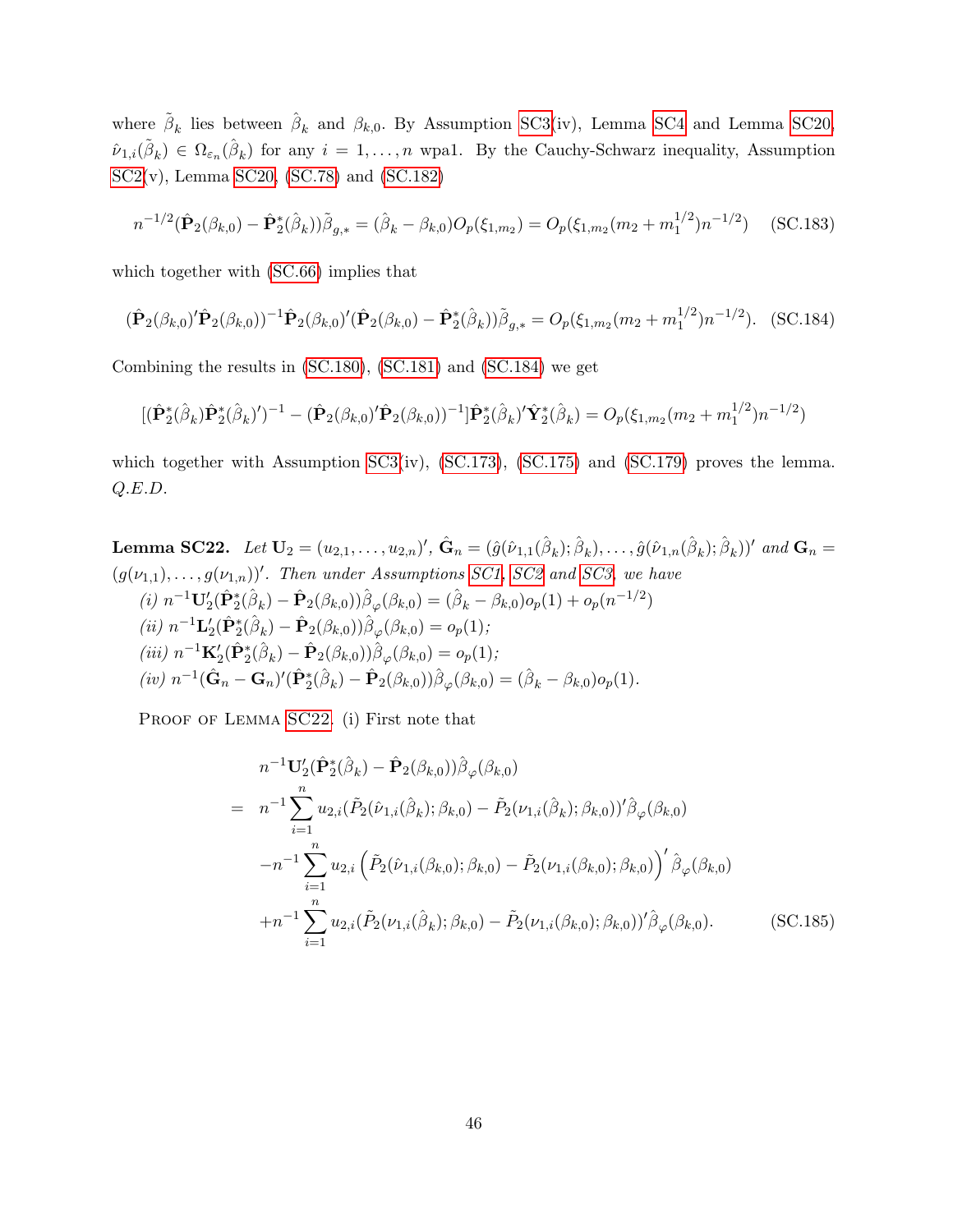By the second order expansion,

<span id="page-69-0"></span>
$$
n^{-1} \sum_{i=1}^{n} u_{2,i} (\tilde{P}_2(\hat{\nu}_{1,i}(\hat{\beta}_k); \beta_{k,0}) - \tilde{P}_2(\nu_{1,i}(\hat{\beta}_k); \beta_{k,0}))' \hat{\beta}_{\varphi}(\beta_{k,0})
$$
  
\n
$$
= n^{-1} \sum_{i=1}^{n} u_{2,i} (\hat{\phi}_i - \phi_i) \partial^1 \tilde{P}_2(\nu_{1,i}(\hat{\beta}_k); \beta_{k,0})' \hat{\beta}_{\varphi}(\beta_{k,0})
$$
  
\n
$$
+ n^{-1} \sum_{i=1}^{n} u_{2,i} (\hat{\phi}_i - \phi_i)^2 \partial^2 \tilde{P}_2(\tilde{\nu}_{1,i}(\hat{\beta}_k); \beta_{k,0})' \hat{\beta}_{\varphi}(\beta_{k,0})
$$
(SC.186)

where  $\tilde{\nu}_{1,i}(\hat{\beta}_k)$  is between  $\hat{\nu}_{1,i}(\hat{\beta}_k)$  and  $\nu_{1,i}(\hat{\beta}_k)$ . By Assumption [SC3\(](#page-44-1)iv), Lemma [SC4](#page-34-2) and Lemma [SC20,](#page-65-1) both  $\hat{\nu}_{1,i}(\hat{\beta}_k)$  and  $\nu_{1,i}(\hat{\beta}_k)$  are in  $\Omega_{\varepsilon}(\beta_{k,0})$  for any  $i=1,\ldots,n$  wpa1. Therefore  $\tilde{\nu}_{1,i}(\hat{\beta}_k) \in$  $\Omega_{\varepsilon}(\beta_{k,0})$  for any  $i=1,\ldots,n$  wpa1. By the triangle inequality, the Cauchy-Schwarz inequality, Assumptions  $SC2(v)$  and  $SC3(iv)$ ,  $(SC.92)$  and  $(SC.127)$ 

<span id="page-69-1"></span>
$$
\left| n^{-1} \sum_{i=1}^{n} u_{2,i} (\hat{\phi}_i - \phi_i)^2 \partial^2 \tilde{P}_2(\tilde{\nu}_{1,i}(\hat{\beta}_k); \beta_{k,0})' \hat{\beta}_{\varphi}(\beta_{k,0}) \right|
$$
  
 
$$
\leq O_p(\xi_{2,m_2}) n^{-1} \sum_{i=1}^{n} |u_{2,i}| (\hat{\phi}_i - \phi_i)^2 = O_p(\xi_{2,m_2} m_1 n^{-1}) = o_p(n^{-1/2}). \qquad (SC.187)
$$

Using similar arguments for proving [\(SC.165\)](#page-64-2), we can show that

$$
n^{-1} \sum_{i=1}^{n} u_{2,i}(\hat{\phi}_i - \phi_i) \partial^1 \tilde{P}_2(\nu_{1,i}(\hat{\beta}_k); \beta_{k,0})' \hat{\beta}_{\varphi}(\beta_{k,0}) = o_p(n^{-1/2})
$$

which together with [\(SC.186\)](#page-69-0) and [\(SC.187\)](#page-69-1) implies that

<span id="page-69-2"></span>
$$
n^{-1} \sum_{i=1}^{n} u_{2,i}(\tilde{P}_2(\hat{\nu}_{1,i}(\hat{\beta}_k); \beta_{k,0}) - \tilde{P}_2(\nu_{1,i}(\hat{\beta}_k); \beta_{k,0}))' \hat{\beta}_{\varphi}(\beta_{k,0}) = o_p(n^{-1/2}).
$$
 (SC.188)

Similarly, we can show that

<span id="page-69-3"></span>
$$
n^{-1} \sum_{i=1}^{n} u_{2,i} \left( \tilde{P}_2(\hat{\nu}_{1,i}(\beta_{k,0}); \beta_{k,0}) - \tilde{P}_2(\nu_{1,i}(\beta_{k,0}); \beta_{k,0}) \right)^{\prime} \hat{\beta}_{\varphi}(\beta_{k,0}) = o_p(n^{-1/2}). \tag{SC.189}
$$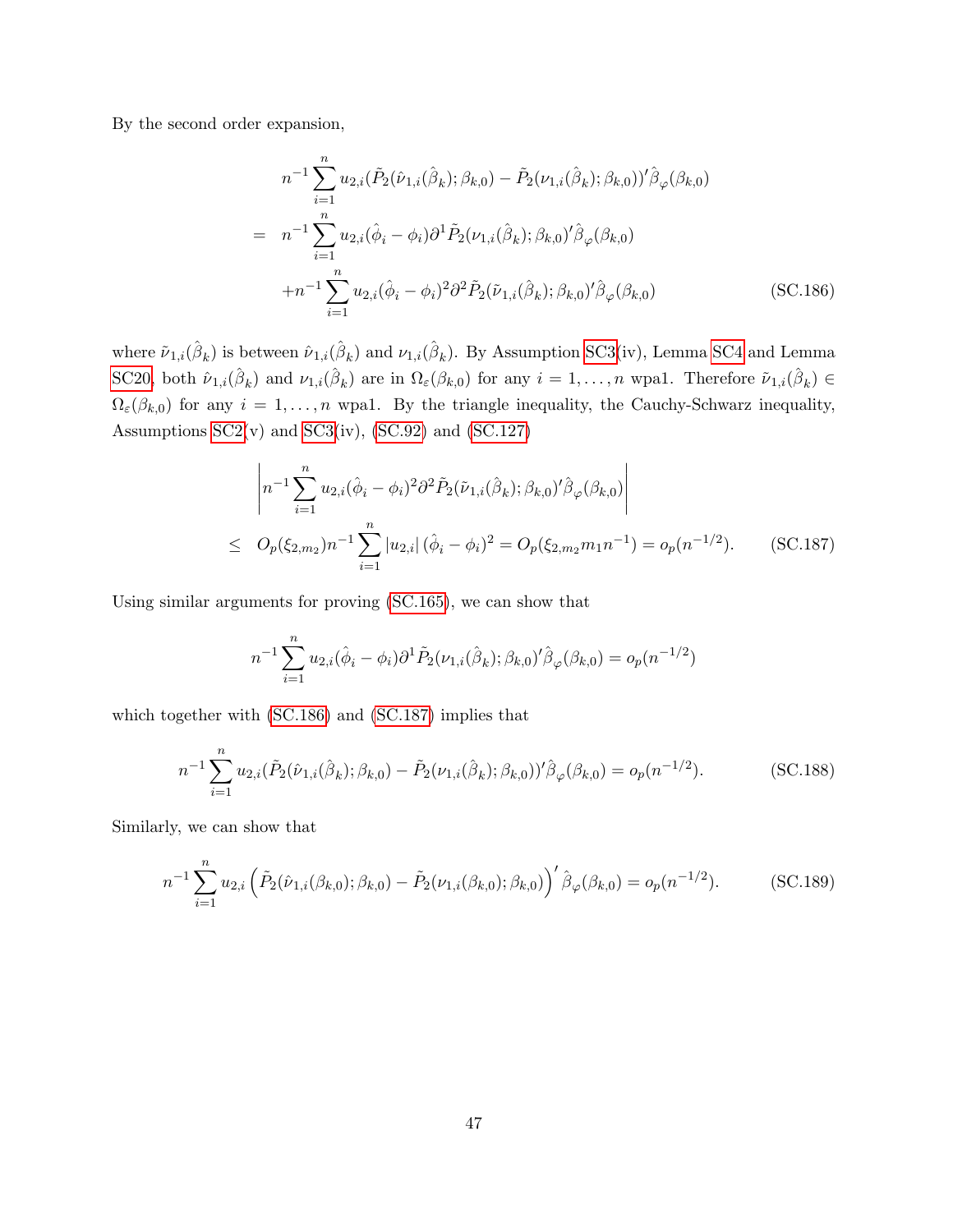By the third order expansion,

<span id="page-70-0"></span>
$$
n^{-1} \sum_{i=1}^{n} u_{2,i}(\tilde{P}_2(\nu_{1,i}(\hat{\beta}_k); \beta_{k,0}) - \tilde{P}_2(\nu_{1,i}(\beta_{k,0}); \beta_{k,0}))' \hat{\beta}_{\varphi}(\beta_{k,0})
$$
  
\n
$$
= (\hat{\beta}_k - \beta_{k,0})n^{-1} \sum_{i=1}^{n} u_{2,i} \partial^1 \tilde{P}_{2,i}(\beta_{k,0})' \hat{\beta}_{\varphi}(\beta_{k,0})
$$
  
\n
$$
+ (\hat{\beta}_k - \beta_{k,0})^2 n^{-1} \sum_{i=1}^{n} u_{2,i} \partial^2 \tilde{P}_{2,i}(\beta_{k,0})' \hat{\beta}_{\varphi}(\beta_{k,0})
$$
  
\n
$$
+ (\hat{\beta}_k - \beta_{k,0})^3 n^{-1} \sum_{i=1}^{n} u_{2,i} \partial^3 \tilde{P}_2(\nu_{1,i}(\tilde{\beta}_k); \beta_{k,0})' \hat{\beta}_{\varphi}(\beta_{k,0})
$$
(SC.190)

where  $\tilde{\beta}_k$  is between  $\hat{\beta}_k$  and  $\beta_{k,0}$ . By Lemma [SC20](#page-65-1) and Assumption [SC3\(](#page-44-1)iv),  $\nu_{1,i}(\tilde{\beta}_k) \in \Omega_{\varepsilon}(\beta_{k,0})$ for any  $i = 1, \ldots, n$  wpa1. Therefore by the triangle inequality and the Cauchy-Schwarz inequality, Assumptions [SC1\(](#page-33-0)i) and [SC2\(](#page-36-2)v), Lemma [SC20,](#page-65-1) [\(SC.88\)](#page-45-1) and [\(SC.127\)](#page-54-4)

<span id="page-70-1"></span>
$$
(\hat{\beta}_k - \beta_{k,0})^3 n^{-1} \sum_{i=1}^n u_{2,i} \partial^3 \tilde{P}_2(\nu_{1,i}(\tilde{\beta}_k); \beta_{k,0})' \hat{\beta}_{\varphi}(\beta_{k,0})
$$
  
=  $(\hat{\beta}_k - \beta_{k,0}) O_p(\xi_{3,m_2}(m_1 + m_2^2)n^{-1}) = (\hat{\beta}_k - \beta_{k,0}) o_p(1)$  (SC.191)

where the second equality is by Assumption  $SC3(iv)$ . By Assumptions  $SC1(i)$ ,  $SC2(v)$  and  $SC3(iv)$ , Lemma [SC20,](#page-65-1) [\(SC.88\)](#page-45-1) and [\(SC.127\)](#page-54-4), we can show that

<span id="page-70-2"></span>
$$
(\hat{\beta}_k - \beta_{k,0})n^{-1} \sum_{i=1}^n u_{2,i} \partial^1 \tilde{P}_{2,i}(\beta_{k,0})' \hat{\beta}_{\varphi}(\beta_{k,0}) = (\hat{\beta}_k - \beta_{k,0})o_p(1)
$$
 (SC.192)

and

<span id="page-70-3"></span>
$$
(\hat{\beta}_k - \beta_{k,0})^2 n^{-1} \sum_{i=1}^n u_{2,i} \partial^2 \tilde{P}_{2,i}(\beta_{k,0})' \hat{\beta}_{\varphi}(\beta_{k,0}) = (\hat{\beta}_k - \beta_{k,0}) o_p(1).
$$
 (SC.193)

Collecting the results in [\(SC.190\)](#page-70-0), [\(SC.191\)](#page-70-1), [\(SC.192\)](#page-70-2) and [\(SC.193\)](#page-70-3), we obtain

$$
n^{-1} \sum_{i=1}^{n} u_{2,i}(\tilde{P}_2(\nu_{1,i}(\hat{\beta}_k); \beta_{k,0}) - \tilde{P}_2(\nu_{1,i}(\beta_{k,0}); \beta_{k,0}))' \hat{\beta}_{\varphi}(\beta_{k,0}) = (\hat{\beta}_k - \beta_{k,0})o_p(1)
$$

which together with [\(SC.185\)](#page-68-2), [\(SC.188\)](#page-69-2) and [\(SC.189\)](#page-69-3) finishes the proof.

(ii) By the mean value expansion,

$$
n^{-1} \mathbf{L}_{2}'(\hat{\mathbf{P}}_{2}^{*}(\hat{\beta}_{k}) - \hat{\mathbf{P}}_{2}(\beta_{k,0})) \hat{\beta}_{\varphi}(\beta_{k,0}) = (\hat{\beta}_{k} - \beta_{k,0}) n^{-1} \sum_{i=1}^{n} l_{2,i} \partial^{1} \tilde{P}_{2}(\hat{\nu}_{1,i}(\tilde{\beta}_{k}); \beta_{k,0})' \hat{\beta}_{\varphi}(\beta_{k,0})
$$
(SC.194)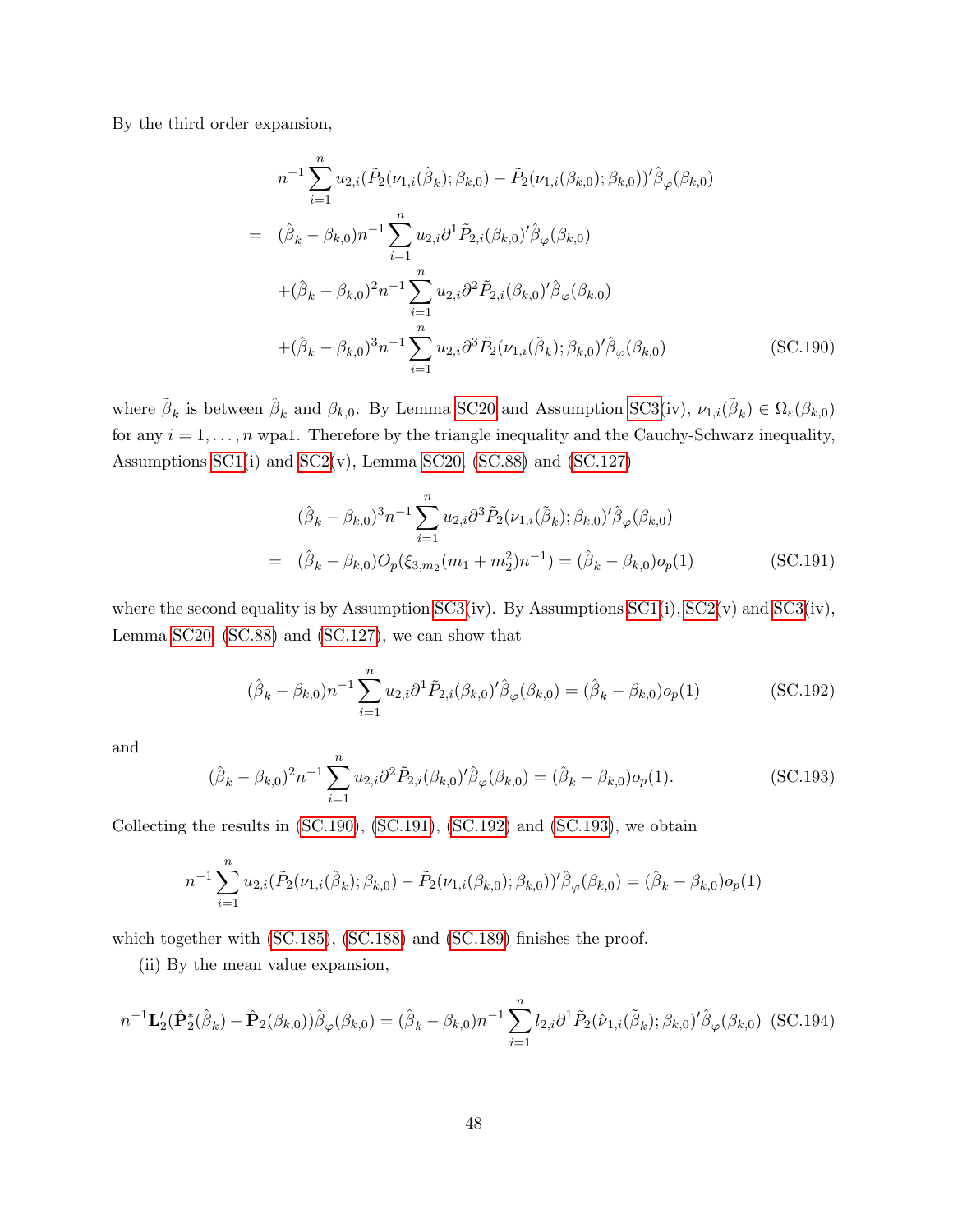where  $\tilde{\beta}_k$  is between  $\hat{\beta}_k$  and  $\beta_{k,0}$ . By Assumption [SC3\(](#page-44-1)iv), Lemma [SC4](#page-34-2) and Lemma [SC20,](#page-65-1)  $\hat{\nu}_{1,i}(\tilde{\beta}_k) \in \Omega_{\varepsilon}(\beta_{k,0})$  for any  $i=1,\ldots,n$  wpal. By the triangle inequality, the Cauchy-Schwarz inequality, [\(SC.72\)](#page-41-5) and [\(SC.127\)](#page-54-4),

$$
n^{-1} \sum_{i=1}^{n} l_{2,i} \partial^{1} \tilde{P}_{2}(\nu_{1,i}(\tilde{\beta}_{k});\beta_{k,0})' \hat{\beta}_{\varphi}(\beta_{k,0}) = O_{p}(\xi_{1,m_{2}})
$$

which together with Assumption [SC3\(](#page-44-1)iv) and Lemma [SC20](#page-65-1) finishes the proof.

(iii) The third claim of the lemma can be proved in the same way as the second one.

(iv) By the mean value expansion,

<span id="page-71-0"></span>
$$
n^{-1}(\hat{\mathbf{G}}_n - \mathbf{G}_n)'(\hat{\mathbf{P}}_2^*(\hat{\beta}_k) - \hat{\mathbf{P}}_2(\beta_{k,0}))\hat{\beta}_{\varphi}(\beta_{k,0})
$$
  
\n
$$
= n^{-1}\sum_{i=1}^n(\hat{g}_i(\hat{\beta}_k) - g(\nu_{1,i}))(\tilde{P}_2(\hat{\nu}_{1,i}(\hat{\beta}_k); \beta_{k,0}) - \tilde{P}_2(\hat{\nu}_{1,i}(\beta_{k,0}); \beta_{k,0}))'\hat{\beta}_{\varphi}(\beta_{k,0})
$$
  
\n
$$
= -(\hat{\beta}_k - \beta_{k,0})n^{-1}\sum_{i=1}^n(\hat{g}_i(\hat{\beta}_k) - g(\nu_{1,i}))\partial^1\tilde{P}_2(\hat{\nu}_{1,i}(\tilde{\beta}_k); \beta_{k,0})'\hat{\beta}_{\varphi}(\beta_{k,0})
$$
(SC.195)

where  $\tilde{\beta}_k$  is between  $\hat{\beta}_k$  and  $\beta_{k,0}$ . By Assumption [SC3\(](#page-44-1)iv), Lemma [SC4](#page-34-2) and Lemma [SC20,](#page-65-1)  $\hat{\nu}_{1,i}(\tilde{\beta}_k) \in \Omega_{\varepsilon}(\beta_{k,0})$  for any  $i = 1,\ldots,n$  wpa1. By Assumptions [SC2\(](#page-36-2)v) and [SC3\(](#page-44-1)iv), Lemma [SC15,](#page-60-0) Lemma [SC20](#page-65-1) and [\(SC.127\)](#page-54-4), we get

$$
n^{-1} \sum_{i=1}^{n} (\hat{g}_i(\hat{\beta}_k) - g(\nu_{1,i})) \partial^1 \tilde{P}_2(\hat{\nu}_{1,i}(\tilde{\beta}_k); \beta_{k,0})' \hat{\beta}_{\varphi}(\beta_{k,0}) = o_p(1)
$$

which together with  $(SC.195)$  finishes the proof.  $Q.E.D.$ 

<span id="page-71-1"></span>Lemma SC23. Under Assumptions [SC1,](#page-33-0) [SC2](#page-36-2) and [SC3,](#page-44-1) we have

$$
n^{-1} \sum_{i=1}^{n} (\hat{g}(\hat{\nu}_{1,i}(\hat{\beta}_k); \hat{\beta}_k) - \hat{g}(\hat{\nu}_{1,i}(\beta_{k,0}); \beta_{k,0})) (k_{2,i} - k_{1,i}\hat{g}_{1,i}(\hat{\beta}_k))
$$
  
= -(\hat{\beta}\_k - \beta\_{k,0}) [\mathbb{E}[k\_{1,i}g\_{1,i}\varsigma\_{1,i}] + \mathbb{E}[k\_{2,i}(\gamma\_{2,i} - \gamma\_{1,i}g\_{1,i})] + o\_p(1)] + o\_p(n^{-1/2})

where  $a_{j,i} \equiv \mathbb{E}[k_{j,i} | \nu_{1,i}]$  and  $g_{1,i} \equiv g_1(\nu_{1,i})$ .

PROOF OF LEMMA [SC23](#page-71-1). In view of [\(SC.158\)](#page-62-3), to prove the lemma it is sufficient to show that

$$
n^{-1} \sum_{i=1}^{n} (\hat{g}(\hat{\nu}_{1,i}(\hat{\beta}_k); \hat{\beta}_k) - \hat{g}(\hat{\nu}_{1,i}(\beta_{k,0}); \beta_{k,0})) (k_{2,i} - k_{1,i} g_{1,i})
$$
  
= 
$$
-(\hat{\beta}_k - \beta_{k,0}) \left[ \mathbb{E}[k_{1,i} g_{1,i} \varsigma_{1,i}] + \mathbb{E}[k_{2,i} (\gamma_{2,i} - \gamma_{1,i} g_{1,i})] + o_p(1) \right] + o_p(n^{-1/2}).
$$
 (SC.196)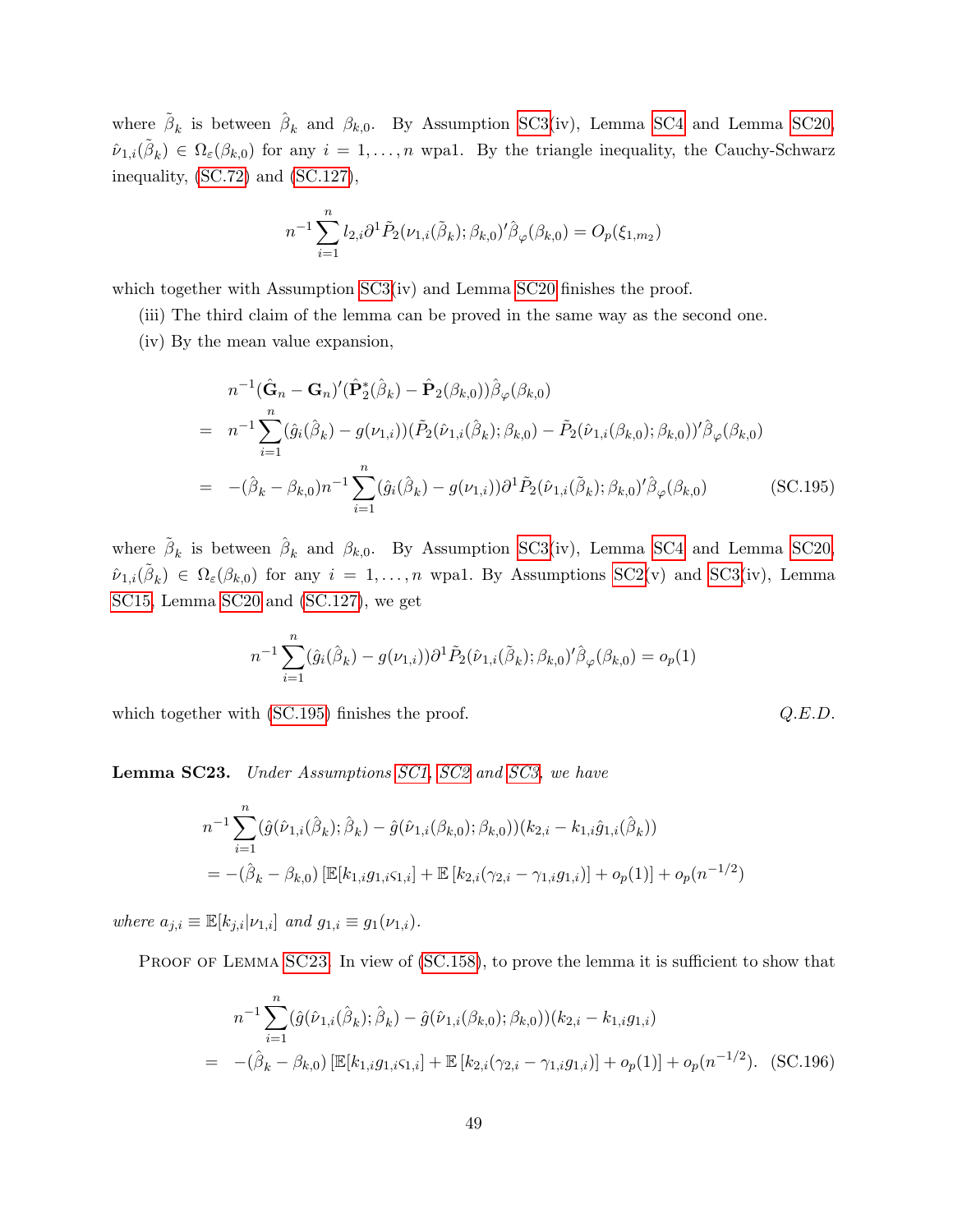By the definition of  $\hat{g}(\hat{\nu}_{1,i}(\beta_k); \beta_k)$ ,

$$
\hat{g}(\hat{\nu}_{1,i}(\beta_k); \beta_k) = \hat{P}_{2,i}(\beta_k)'\hat{\beta}_g(\beta_k) = \hat{P}_{2,i}^*(\beta_k)(\hat{\mathbf{P}}_2^*(\beta_k)'\hat{\mathbf{P}}_2^*(\beta_k))^{-1}\hat{\mathbf{P}}_2^*(\beta_k)'\hat{\mathbf{Y}}_2^*(\beta_k)
$$

where  $\hat{\mathbf{P}}_2^*(\beta_k) \equiv (\hat{P}_{2,1}^*(\beta_k), \ldots, \hat{P}_{2,n}^*(\beta_k))^{\prime}$  and  $\hat{P}_{2,i}^*(\beta_k) \equiv B(\beta_{k,0})P_2(\hat{\nu}_{1,i}(\beta_k))$ . Therefore we obtain the following decomposition

$$
\hat{g}(\hat{\nu}_{1,i}(\hat{\beta}_{k});\hat{\beta}_{k}) - \hat{g}(\hat{\nu}_{1,i}(\beta_{k,0});\beta_{k,0}) \n= (\hat{P}_{2,i}^{*}(\hat{\beta}_{k}) - \hat{P}_{2,i}(\beta_{k,0}))'(\hat{\mathbf{P}}_{2}^{*}(\hat{\beta}_{k})'\hat{\mathbf{P}}_{2}^{*}(\hat{\beta}_{k}))^{-1}\hat{\mathbf{P}}_{2}^{*}(\hat{\beta}_{k})'\hat{\mathbf{Y}}_{2}^{*}(\hat{\beta}_{k}) \n+ \hat{P}_{2,i}(\beta_{k,0})'[(\hat{\mathbf{P}}_{2}^{*}(\hat{\beta}_{k})'\hat{\mathbf{P}}_{2}^{*}(\hat{\beta}_{k}))^{-1} - (\hat{\mathbf{P}}_{2}(\beta_{k,0})'\hat{\mathbf{P}}_{2}(\beta_{k,0}))^{-1}]\hat{\mathbf{P}}_{2}^{*}(\hat{\beta}_{k})'\hat{\mathbf{Y}}_{2}^{*}(\hat{\beta}_{k}) \n+ \hat{P}_{2,i}(\beta_{k,0})'(\hat{\mathbf{P}}_{2}(\beta_{k,0})'\hat{\mathbf{P}}_{2}(\beta_{k,0}))^{-1}(\hat{\mathbf{P}}_{2}^{*}(\hat{\beta}_{k}) - \hat{\mathbf{P}}_{2}(\beta_{k,0}))'\hat{\mathbf{Y}}_{2}^{*}(\beta_{k}) \n+ \hat{P}_{2,i}(\beta_{k,0})'(\hat{\mathbf{P}}_{2}(\beta_{k,0})'\hat{\mathbf{P}}_{2}(\beta_{k,0}))^{-1}\hat{\mathbf{P}}_{2}(\beta_{k,0})'(\hat{\mathbf{Y}}_{2}^{*}(\hat{\beta}_{k}) - \mathbf{Y}_{2}^{*}(\beta_{k,0})).
$$
\n(SC.197)

The proof is divided into 4 steps. The claim in [\(SC.196\)](#page-71-0) follows from the results in [\(SC.198\)](#page-72-0), [\(SC.212\)](#page-75-0), [\(SC.225\)](#page-78-0) and [\(SC.227\)](#page-79-0).

Step 1. In this step, we show that

<span id="page-72-0"></span>
$$
n^{-1} \sum_{i=1}^{n} \tilde{\beta}'_{g,*} (\hat{P}_{2,i}^*(\hat{\beta}_k) - \hat{P}_{2,i}(\beta_{k,0})) (k_{2,i} - k_{1,i}g_{1,i})
$$
  
= 
$$
-(\hat{\beta}_k - \beta_{k,0}) \left( \mathbb{E}[k_{1,i}g_{1,i}(k_{2,i} - k_{1,i}g_{1,i})] + o_p(1) \right) + o_p(n^{-1/2}).
$$
 (SC.198)

where  $\tilde{\beta}_{g,*} \equiv (\hat{P}_2^*(\hat{\beta}_k)' \hat{P}_2^*(\hat{\beta}_k))^{-1} \hat{P}_2^*(\hat{\beta}_k)' \hat{Y}_2^*(\hat{\beta}_k).$ 

By Lemma [SC21](#page-65-0) and [\(SC.78\)](#page-42-0)

<span id="page-72-1"></span>
$$
\left\|\tilde{\beta}_{g,*}\right\| = O_p(1). \tag{SC.199}
$$

By the second order expansion,

<span id="page-72-2"></span>
$$
\tilde{\beta}'_{g,*} \left( \hat{P}_{2,i}^*(\hat{\beta}_k) - \tilde{P}_{2,i}(\beta_{k,0}) - \partial^1 \tilde{P}_{2,i}(\beta_{k,0}) (\hat{\nu}_{1,i}(\hat{\beta}_k) - \nu_{1,i}(\beta_{k,0})) \right) \n= \tilde{\beta}'_{g,*} \partial^2 \tilde{P}_2(\tilde{\nu}_{1,i}; \beta_{k,0}) (\hat{\nu}_{1,i}(\hat{\beta}_k) - \nu_{1,i}(\beta_{k,0}))^2
$$
\n(SC.200)

where  $\tilde{\nu}_{1,i}$  lies between  $\hat{\nu}_{1,i}(\hat{\beta}_k)$  and  $\nu_{1,i}(\beta_{k,0})$ . By Assumption [SC3\(](#page-44-0)iv), Lemma [SC4](#page-34-0) and Lemma [SC20,](#page-65-1)  $\tilde{\nu}_{1,i} \in \Omega_{\varepsilon}(\beta_{k,0})$  for any  $i = 1, \ldots, n$  wpa1. Since  $\hat{\nu}_{1,i}(\hat{\beta}_k) - \nu_{1,i}(\beta_{k,0}) = (\hat{\phi}_i - \phi_i) - k_{1,i}(\hat{\beta}_k - \beta_{k,0}),$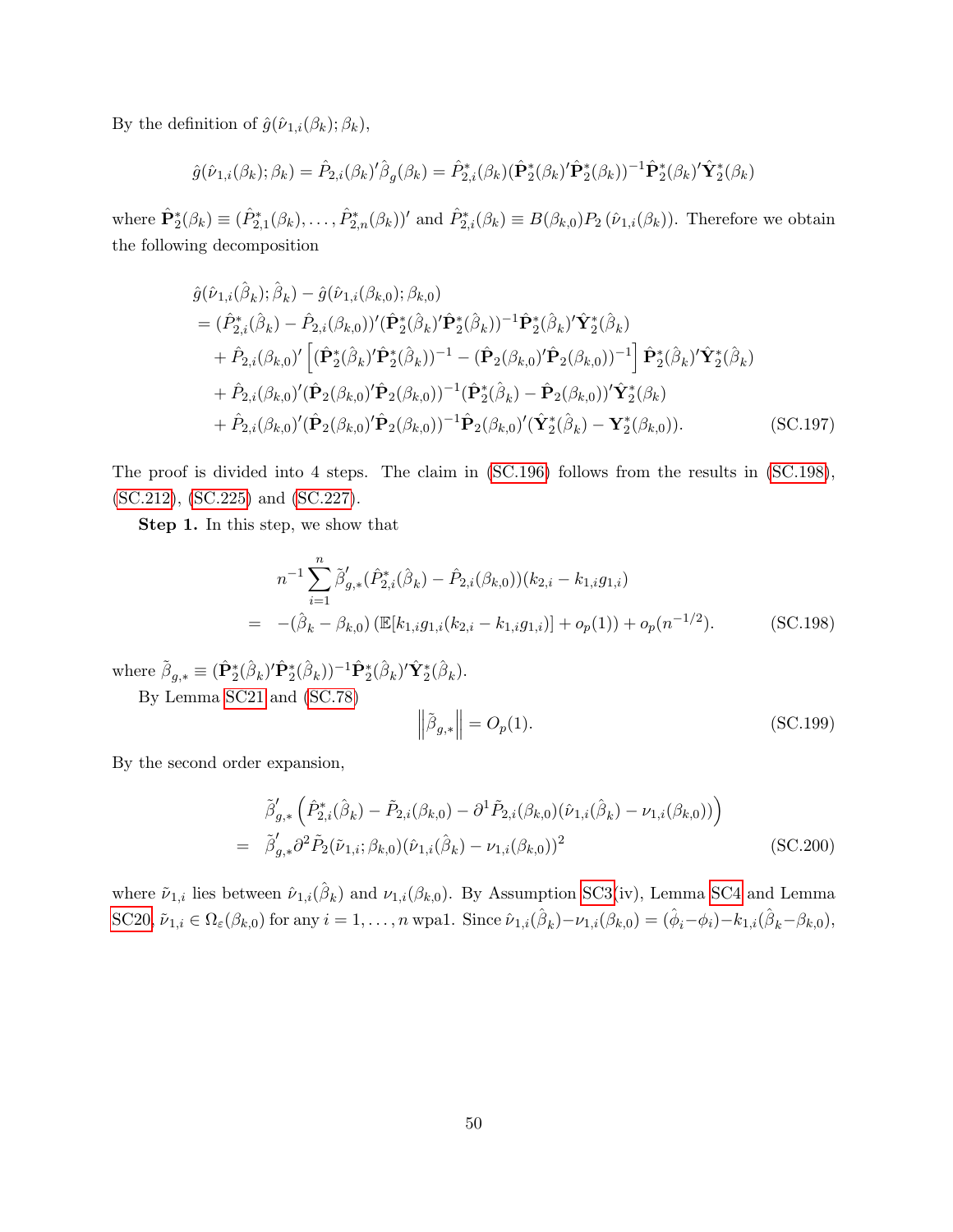by Assumption  $SC2(v)$ ,  $(SC.199)$  and  $(SC.200)$  we have

<span id="page-73-0"></span>
$$
\begin{aligned}\n\left| n^{-1} \sum_{i=1}^{n} \tilde{\beta}'_{g,*} \left( \frac{\hat{P}_{2,i}^{*}(\hat{\beta}_{k}) - \tilde{P}_{2,i}(\beta_{k,0})}{-\partial^{1} \tilde{P}_{2,i}(\beta_{k,0})(\hat{\nu}_{1,i}(\hat{\beta}_{k}) - \nu_{1,i}(\beta_{k,0}))} \right) (k_{2,i} - k_{1,i}g_{1,i}) \right| \\
&\leq O_{p}(\xi_{2,m_{2}}) \left( n^{-1} \sum_{i=1}^{n} (\hat{\phi}_{i} - \phi_{i})^{2} + (\hat{\beta}_{k} - \beta_{k,0})^{2} n^{-1} \sum_{i=1}^{n} k_{1,i}^{2} \right) \\
&= (\hat{\beta}_{k} - \beta_{k,0}) O_{p}(\xi_{2,m_{2}}(m_{1}^{1/2} + m_{2}) n^{-1/2}) + O_{p}(\xi_{2,m_{2}}m_{1}n^{-1}) \\
&= (\hat{\beta}_{k} - \beta_{k,0}) o_{p}(1) + o_{p}(n^{-1/2})\n\end{aligned} \tag{SC.201}
$$

where the first equality is by Lemma [SC4](#page-34-0) and Lemma [SC20,](#page-65-1) and the second equality is by Assumption [SC3\(](#page-44-0)iv). Similarly, we can show that

<span id="page-73-1"></span>
$$
n^{-1} \sum_{i=1}^{n} \tilde{\beta}'_{g,*} \left( \frac{\hat{P}_{2,i}(\beta_{k,0}) - \tilde{P}_{2,i}(\beta_{k,0})}{-\partial^1 \tilde{P}_{2,i}(\beta_{k,0})(\hat{\nu}_{1,i}(\beta_{k,0}) - \nu_{1,i}(\beta_{k,0})} \right) (k_{2,i} - k_{1,i}g_{1,i}) = o_p(n^{-1/2}).
$$
 (SC.202)

Since  $\hat{\nu}_{1,i}(\hat{\beta}_k) - \hat{\nu}_{1,i}(\beta_{k,0}) = -k_{1,i}(\hat{\beta}_k - \beta_{k,0}),$  using [\(SC.201\)](#page-73-0) and [\(SC.202\)](#page-73-1) we get

<span id="page-73-4"></span>
$$
n^{-1} \sum_{i=1}^{n} \tilde{\beta}'_{g,*} (\hat{P}_{2,i}^*(\hat{\beta}_k) - \hat{P}_{2,i}(\beta_{k,0})) (k_{2,i} - k_{1,i}g_{1,i})
$$
\n
$$
= -(\hat{\beta}_k - \beta_{k,0}) n^{-1} \sum_{i=1}^{n} \tilde{\beta}'_{g,*} \partial^1 \tilde{P}_{2,i}(\beta_{k,0}) k_{1,i} (k_{2,i} - k_{1,i}g_{1,i}) + (\hat{\beta}_k - \beta_{k,0}) o_p(1) + o_p(n^{-1/2})
$$
\n(SC.203)

By the definition of  $\tilde{\beta}_{g,*}$ , we can write  $\tilde{\beta}'_{g,*}\partial^1 \tilde{P}_{2,i}(\beta_{k,0}) = \hat{\beta}_g(\hat{\beta}_k)' \partial^1 \tilde{P}_2(\nu_{1,i}(\beta_{k,0});\hat{\beta}_k)$ . Therefore

<span id="page-73-3"></span>
$$
n^{-1} \sum_{i=1}^{n} \tilde{\beta}'_{g,*} \partial^{1} \tilde{P}_{2,i}(\beta_{k,0}) k_{1,i}(k_{2,i} - k_{1,i}g_{1,i})
$$
  
\n
$$
= \mathbb{E}[g_{1,i}k_{1,i}(k_{2,i} - k_{1,i}g_{1,i})]
$$
  
\n
$$
+ n^{-1} \sum_{i=1}^{n} (g_{1,i}k_{1,i}(k_{2,i} - k_{1,i}g_{1,i}) - \mathbb{E}[g_{1,i}k_{1,i}(k_{2,i} - k_{1,i}g_{1,i})])
$$
  
\n
$$
+ n^{-1} \sum_{i=1}^{n} (\hat{\beta}_{g}(\hat{\beta}_{k})' \partial^{1} \tilde{P}_{2}(\nu_{1,i}(\beta_{k,0}); \hat{\beta}_{k}) - g_{1,i})k_{1,i}(k_{2,i} - k_{1,i}g_{1,i}).
$$
 (SC.204)

By Assumption [SC3\(](#page-44-0)iv), Lemma [SC14](#page-58-0) and Lemma [SC20](#page-65-1)

<span id="page-73-2"></span>
$$
\hat{\beta}_g(\hat{\beta}_k) - \tilde{\beta}_{g,m_2}(\hat{\beta}_k) = O_p((m_2 + m_1^{1/2})n^{-1/2}).
$$
\n(SC.205)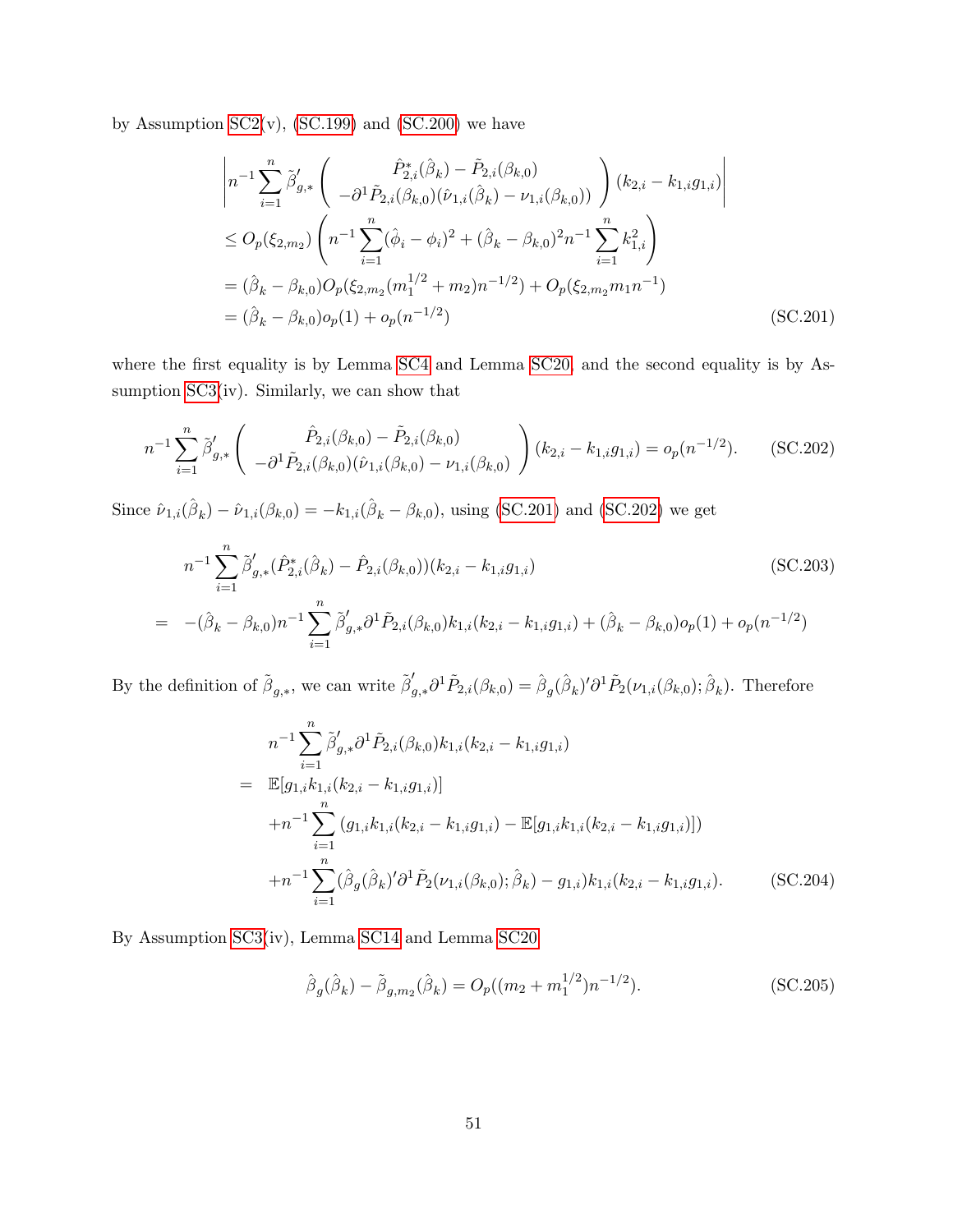By the Markov inequality, Assumptions  $SC1(i)$  and  $SC2(i, ii, iii, v)$ 

<span id="page-74-0"></span>
$$
n^{-1} \sum_{i=1}^{n} k_{1,i}^{2} (k_{2,i} - k_{1,i} g_{1,i})^{2} = O_{p}(1).
$$
 (SC.206)

By the mean value expansion,

<span id="page-74-1"></span>
$$
n^{-1} \sum_{i=1}^{n} \hat{\beta}_{g}(\hat{\beta}_{k})' (\partial^{1} \tilde{P}_{2}(\nu_{1,i}(\beta_{k,0}); \hat{\beta}_{k}) - \partial^{1} \tilde{P}_{2}(\nu_{1,i}(\hat{\beta}_{k}); \hat{\beta}_{k})) k_{1,i}(k_{2,i} - k_{1,i}g_{1,i})
$$
  
=  $(\hat{\beta}_{k} - \beta_{k,0})n^{-1} \sum_{i=1}^{n} \hat{\beta}_{g}(\hat{\beta}_{k})' \partial^{2} \tilde{P}_{2}(\nu_{1,i}(\tilde{\beta}_{k}); \hat{\beta}_{k}) k_{1,i}(k_{2,i} - k_{1,i}g_{1,i})$  (SC.207)

where  $\tilde{\beta}_k$  is between  $\hat{\beta}_k$  and  $\beta_{k,0}$ . By Lemma [SC20](#page-65-1) and Assumption [SC3\(](#page-44-0)iv),  $\nu_{1,i}(\tilde{\beta}_k) \in \Omega_{\varepsilon}(\hat{\beta}_k)$ for any  $i = 1, \ldots, n$  wpa1. Therefore by the Cauchy-Schwarz inequality, Assumptions [SC2\(](#page-36-0)v) and Assumption [SC3\(](#page-44-0)iv), Lemma [SC20,](#page-65-1) [\(SC.78\)](#page-42-0), [\(SC.206\)](#page-74-0) and [\(SC.207\)](#page-74-1),

<span id="page-74-2"></span>
$$
n^{-1} \sum_{i=1}^{n} \hat{\beta}_{g}(\hat{\beta}_{k})' (\partial^{1} \tilde{P}_{2}(\nu_{1,i}(\beta_{k,0});\hat{\beta}_{k}) - \partial^{1} \tilde{P}_{2}(\nu_{1,i}(\hat{\beta}_{k});\hat{\beta}_{k})) (k_{2,i} - k_{1,i}g_{1,i}) = o_{p}(1).
$$
 (SC.208)

By the triangle inequality and the Cauchy-Schwarz inequality, Assumptions  $SC2(i, ii, v)$  and [SC3\(](#page-44-0)iv), Lemma [SC20,](#page-65-1) [\(SC.205\)](#page-73-2) and [\(SC.206\)](#page-74-0),

$$
\begin{split}\n&\left|n^{-1}\sum_{i=1}^{n}(\hat{\beta}_{g}(\hat{\beta}_{k})'\partial^{1}\tilde{P}_{2}(\nu_{1,i}(\hat{\beta}_{k});\hat{\beta}_{k})-g_{1,i})k_{1,i}(k_{2,i}-k_{1,i}g_{1,i})\right| \\
&\leq n^{-1}\sum_{i=1}^{n}\left|(\hat{\beta}_{g}(\hat{\beta}_{k})-\tilde{\beta}_{g,m_{2}}(\hat{\beta}_{k}))'\partial^{1}\tilde{P}_{2}(\nu_{1,i}(\hat{\beta}_{k});\hat{\beta}_{k})k_{1,i}(k_{2,i}-k_{1,i}g_{1,i})\right| \\
&+n^{-1}\sum_{i=1}^{n}\left|(\tilde{\beta}_{g,m_{2}}(\hat{\beta}_{k})'\partial^{1}\tilde{P}_{2}(\nu_{1,i}(\hat{\beta}_{k});\hat{\beta}_{k})-g_{1}(\nu_{1,i}(\hat{\beta}_{k});\hat{\beta}_{k}))k_{1,i}(k_{2,i}-k_{1,i}g_{1,i})\right| \\
&+n^{-1}\sum_{i=1}^{n}\left|g_{1}(\nu_{1,i}(\hat{\beta}_{k});\hat{\beta}_{k})-g_{1}(\nu_{1,i}(\beta_{k,0});\beta_{k,0}))k_{1,i}(k_{2,i}-k_{1,i}g_{1,i})\right| \\
&=O_{p}(\xi_{1,m_{2}}(m_{2}+m_{1}^{1/2})n^{-1/2})+O_{p}(m^{-r_{g}})+(\hat{\beta}_{k}-\beta_{k,0})O_{p}(1)=o_{p}(1)\n\end{split}
$$

which together with [\(SC.208\)](#page-74-2) implies that

<span id="page-74-3"></span>
$$
n^{-1} \sum_{i=1}^{n} (\hat{\beta}_g(\hat{\beta}_k)' \partial^1 \tilde{P}_2(\nu_{1,i}(\beta_{k,0}); \hat{\beta}_k) - g_{1,i}) k_{1,i}(k_{2,i} - k_{1,i} g_{1,i}) = o_p(1).
$$
 (SC.209)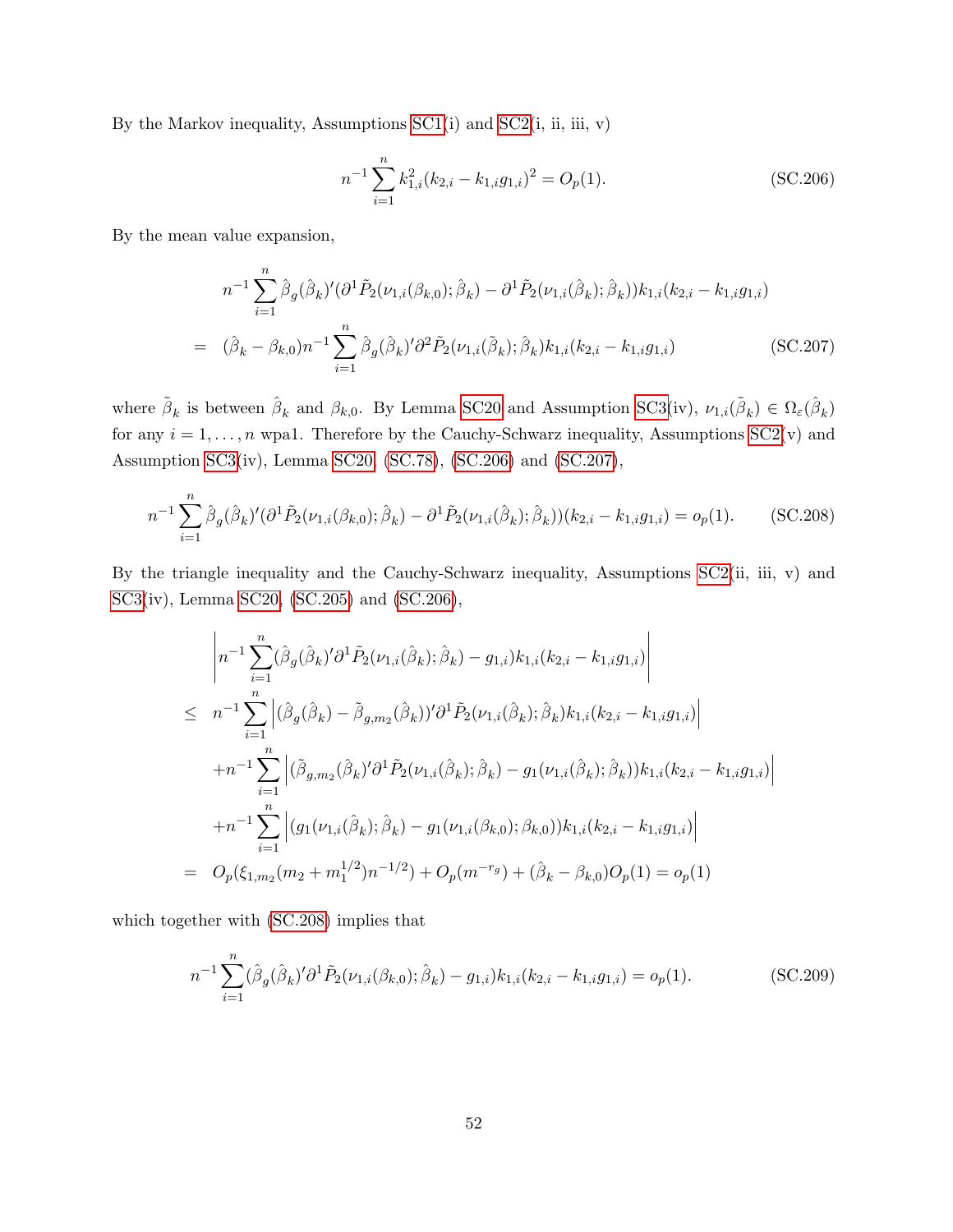By Assumptions [SC1\(](#page-33-0)i) and [SC2\(](#page-36-0)i, ii), and the Markov inequality,

<span id="page-75-1"></span>
$$
n^{-1} \sum_{i=1}^{n} g_{1,i} k_{1,i} (k_{2,i} - k_{1,i} g_{1,i}) - \mathbb{E}[k_{1,i} g_{1,i} (k_{2,i} - k_{1,i} g_{1,i})] = O_p(n^{-1/2})
$$
 (SC.210)

which together with [\(SC.204\)](#page-73-3), [\(SC.209\)](#page-74-3) and [\(SC.210\)](#page-75-1) implies that

<span id="page-75-2"></span>
$$
n^{-1} \sum_{i=1}^{n} \tilde{\beta}'_{g,*} \partial^1 \tilde{P}_{2,i}(\beta_{k,0}) k_{1,i}(k_{2,i} - k_{1,i}g_{1,i}) = \mathbb{E}[k_{1,i}g_{1,i}(k_{2,i} - k_{1,i}g_{1,i})] + o_p(1).
$$
 (SC.211)

The claim in [\(SC.198\)](#page-72-0) follows from [\(SC.203\)](#page-73-4) and [\(SC.211\)](#page-75-2).

Step 2. In this step, we show that

<span id="page-75-0"></span>
$$
\tilde{\beta}'_{g,*} \left[ \hat{\mathbf{P}}_2(\beta_{k,0})' \hat{\mathbf{P}}_2(\beta_{k,0}) - \hat{\mathbf{P}}_2^*(\hat{\beta}_k)' \hat{\mathbf{P}}_2^*(\hat{\beta}_k) \right] \hat{\beta}_{\varphi}(\beta_{k,0}) \n= (\hat{\beta}_k - \beta_{k,0}) \left( \mathbb{E}[g_{1,i}k_{1,i}(\gamma_{2,i} - \gamma_{1,i}g_{1,i})] + o_p(1) \right) \n+ n^{-1} \tilde{\beta}'_{g,*} \hat{\mathbf{P}}_2^*(\hat{\beta}_k)' (\hat{\mathbf{P}}_2(\beta_{k,0}) - \hat{\mathbf{P}}_2^*(\hat{\beta}_k)) \hat{\beta}_{\varphi}(\beta_{k,0}) + o_p(n^{-1/2})
$$
\n(SC.212)

where  $\hat{\beta}_{\varphi}(\beta_{k,0}) \equiv (\hat{\mathbf{P}}_2(\beta_{k,0})' \hat{\mathbf{P}}_2(\beta_{k,0}))^{-1} \sum_{i=1}^n \hat{P}_{2,i}(\beta_{k,0}) (k_{2,i} - k_{1,i}g_{1,i}).$ First note that

$$
\tilde{\boldsymbol{\beta}}'_{g,*}\left[\hat{\mathbf{P}}_2(\beta_{k,0})'\hat{\mathbf{P}}_2(\beta_{k,0}) - \hat{\mathbf{P}}_2^*(\hat{\beta}_k)'\hat{\mathbf{P}}_2^*(\hat{\beta}_k)\right]\hat{\boldsymbol{\beta}}_{\varphi}(\beta_{k,0}) \n= \tilde{\boldsymbol{\beta}}'_{g,*}(\hat{\mathbf{P}}_2(\beta_{k,0}) - \hat{\mathbf{P}}_2^*(\hat{\beta}_k))'\hat{\mathbf{P}}_2(\beta_{k,0})\hat{\boldsymbol{\beta}}_{\varphi}(\beta_{k,0}) + \tilde{\boldsymbol{\beta}}'_{g,*}\hat{\mathbf{P}}_2^*(\hat{\beta}_k)'\hat{(\mathbf{P}}_2(\beta_{k,0}) - \hat{\mathbf{P}}_2^*(\hat{\beta}_k))\hat{\boldsymbol{\beta}}_{\varphi}(\beta_{k,0}).
$$

Therefore to prove [\(SC.212\)](#page-75-0), it is sufficient to show that

<span id="page-75-4"></span>
$$
n^{-1}\tilde{\beta}'_{g,*}(\hat{\mathbf{P}}_2(\beta_{k,0}) - \hat{\mathbf{P}}_2^*(\hat{\beta}_k))'\hat{\mathbf{P}}_2(\beta_{k,0})\hat{\beta}_{\varphi}(\beta_{k,0}) = (\hat{\beta}_k - \beta_{k,0})\left(\mathbb{E}\left[g_{1,i}k_{1,i}\varphi_i\right] + o_p(1)\right) + o_p(n^{-1/2}).
$$
\n(SC.213)

where  $\varphi_i \equiv \gamma_{2,i} - \gamma_{1,i} g_{1,i}$ .

By the Cauchy-Schwarz inequality, Assumption [SC3\(](#page-44-0)iv), [\(SC.66\)](#page-39-0), [\(SC.126\)](#page-54-0) and [\(SC.183\)](#page-68-0),

<span id="page-75-3"></span>
$$
n^{-1} \left| \tilde{\beta}'_{g,*} (\hat{\mathbf{P}}_2(\beta_{k,0}) - \hat{\mathbf{P}}_2^*(\hat{\beta}_k))' \hat{\mathbf{P}}_2(\beta_{k,0}) (\hat{\beta}_{\varphi}(\beta_{k,0}) - \tilde{\beta}_{\varphi,m_2}(\beta_{k,0})) \right|
$$
  
\n
$$
\leq n^{-1} \left\| \tilde{\beta}'_{g,*} (\hat{\mathbf{P}}_2(\beta_{k,0}) - \hat{\mathbf{P}}_2^*(\hat{\beta}_k)) \right\| \left\| \hat{\mathbf{P}}_2(\beta_{k,0}) (\hat{\beta}_{\varphi}(\beta_{k,0}) - \tilde{\beta}_{\varphi,m_2}(\beta_{k,0})) \right\|
$$
  
\n
$$
\leq \frac{\left\| n^{-1/2} \tilde{\beta}'_{g,*} (\hat{\mathbf{P}}_2(\beta_{k,0}) - \hat{\mathbf{P}}_2^*(\hat{\beta}_k)) \right\| \left\| \hat{\beta}_{\varphi}(\beta_{k,0}) - \tilde{\beta}_{\varphi,m_2}(\beta_{k,0}) \right\|}{(\lambda_{\max}(n^{-1}\hat{\mathbf{P}}_2(\beta_{k,0})')\hat{\mathbf{P}}_2(\beta_{k,0}))^{-1/2}
$$
  
\n
$$
= |\hat{\beta}_k - \beta_{k,0}| O_p(\xi_{1,m_2}(m_1^{1/2} + m_2^{1/2})n^{-1/2}) = |\hat{\beta}_k - \beta_{k,0}| o_p(1). \qquad (SC.214)
$$

By the Cauchy-Schwarz inequality, Assumptions [SC2\(](#page-36-0)vi) and [SC3\(](#page-44-0)iv), [\(SC.61\)](#page-38-0), [\(SC.127\)](#page-54-1) and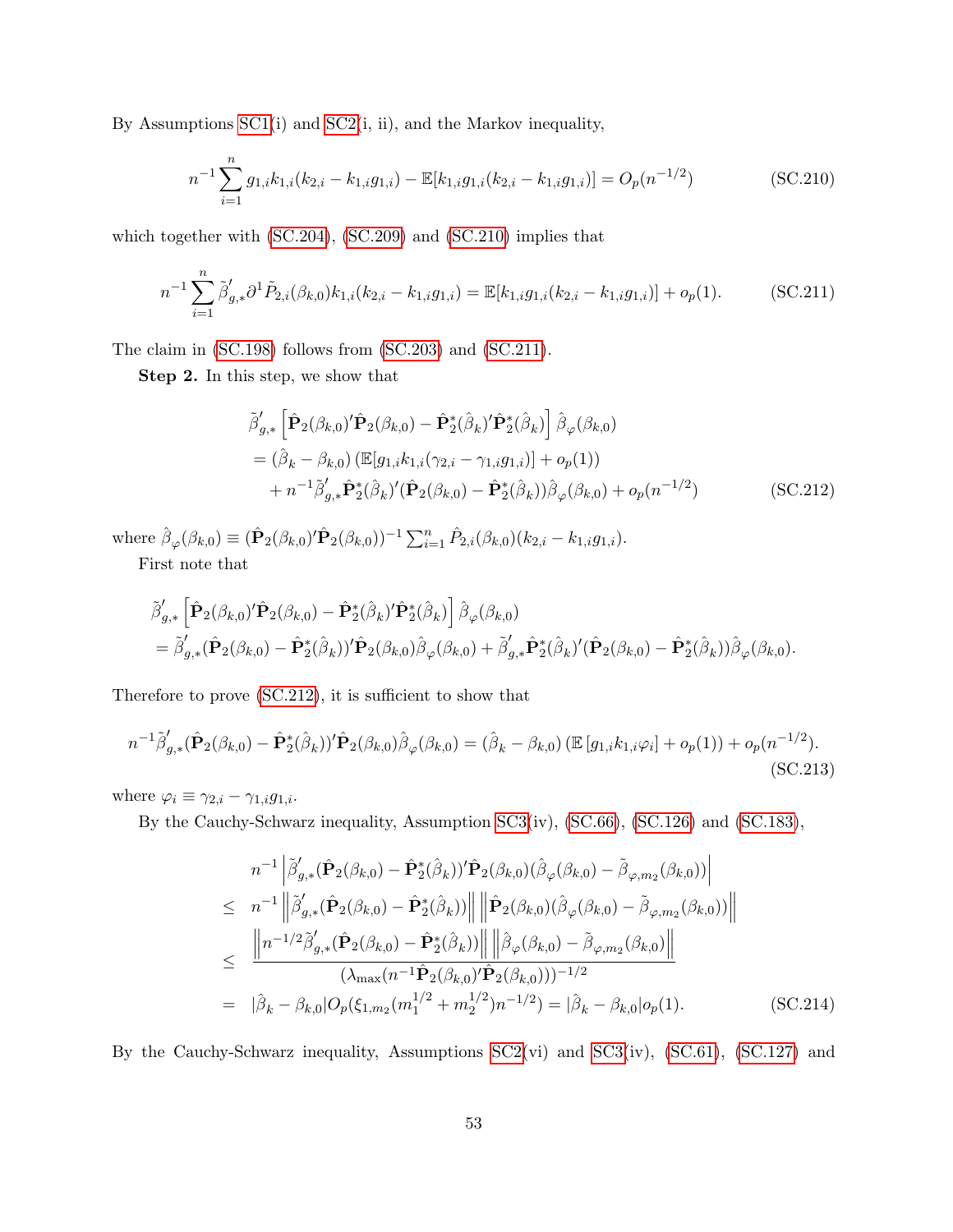[\(SC.183\)](#page-68-0)

$$
n^{-1} \left| \tilde{\beta}'_{g,*} (\hat{\mathbf{P}}_2(\beta_{k,0}) - \hat{\mathbf{P}}_2^*(\hat{\beta}_k))' (\hat{\mathbf{P}}_2(\beta_{k,0}) - \tilde{\mathbf{P}}_2(\beta_{k,0}))' \tilde{\beta}_{\varphi,m_2}(\beta_{k,0}) \right|
$$
  
\n
$$
\leq n^{-1} \left\| (\hat{\mathbf{P}}_2(\beta_{k,0}) - \hat{\mathbf{P}}_2^*(\hat{\beta}_k)) \tilde{\beta}_{g,*} \right\| \left\| (\hat{\mathbf{P}}_2(\beta_{k,0}) - \tilde{\mathbf{P}}_2(\beta_{k,0})) \tilde{\beta}_{\varphi,m_2}(\beta_{k,0}) \right\|
$$
  
\n
$$
= |\hat{\beta}_k - \beta_{k,0}| O_p(\xi_{1,m_2}^2 m_1^{1/2} n^{-1/2}) = |\hat{\beta}_k - \beta_{k,0}| o_p(1).
$$
 (SC.215)

By Assumption Assumptions [SC2\(](#page-36-0)vi) and [SC3\(](#page-44-0)ii, iv), and [\(SC.183\)](#page-68-0), where  $\varphi_n \equiv (\varphi_1, \ldots, \varphi_n)'$ , which together with [\(SC.214\)](#page-75-3) and [\(SC.215\)](#page-76-0) implies that

<span id="page-76-0"></span>
$$
n^{-1}\tilde{\beta}'_{g,*}(\hat{\mathbf{P}}_2(\beta_{k,0}) - \hat{\mathbf{P}}_2^*(\hat{\beta}_k))'\hat{\mathbf{P}}_2(\beta_{k,0})\hat{\beta}_{\varphi}(\beta_{k,0})
$$
  
=  $n^{-1}\tilde{\beta}'_{g,*}(\hat{\mathbf{P}}_2(\beta_{k,0}) - \hat{\mathbf{P}}_2^*(\hat{\beta}_k))'\varphi_n + (\hat{\beta}_k - \beta_{k,0})o_p(1).$  (SC.216)

Since  $\tilde{\beta}_{g,*} = (B(\beta_{k,0})')^{-1}B(\hat{\beta}_k)'\hat{\beta}_g(\hat{\beta}_k)$ , we can write

<span id="page-76-1"></span>
$$
\tilde{\beta}'_{g,*}(\hat{\mathbf{P}}_2(\beta_{k,0}) - \hat{\mathbf{P}}_2^*(\hat{\beta}_k))'\varphi_n = \sum_{i=1}^n \hat{\beta}_g(\hat{\beta}_k)'(\tilde{P}_2(\hat{\nu}_{1,i}(\beta_{k,0});\hat{\beta}_k) - \tilde{P}_2(\hat{\nu}_{1,i}(\hat{\beta}_k);\hat{\beta}_k))\varphi_i.
$$
 (SC.217)

By the first-order expansion, the triangle inequality and the Cauchy-Schwarz inequality, Assumptions  $SC1(i)$  and  $SC3(i, iv)$ , and  $(SC.205)$ , we have

<span id="page-76-2"></span>
$$
n^{-1} \sum_{i=1}^{n} (\hat{\beta}_{g}(\hat{\beta}_{k}) - \tilde{\beta}_{g,m_{2}}(\hat{\beta}_{k}))' (\tilde{P}_{2}(\hat{\nu}_{1,i}(\beta_{k,0}); \hat{\beta}_{k}) - \tilde{P}_{2}(\hat{\nu}_{1,i}(\hat{\beta}_{k}); \hat{\beta}_{k})) \varphi_{i}
$$
  
\n
$$
= (\hat{\beta}_{k} - \beta_{k,0}) n^{-1} \sum_{i=1}^{n} (\hat{\beta}_{g}(\hat{\beta}_{k}) - \tilde{\beta}_{g,m_{2}}(\hat{\beta}_{k}))' \partial^{1} \tilde{P}_{2}(\tilde{\nu}_{1,i}; \hat{\beta}_{k}) k_{1,i} \varphi_{i}
$$
  
\n
$$
= (\hat{\beta}_{k} - \beta_{k,0}) O_{p}((m_{1}^{1/2} + m_{2}) n^{-1/2}) O_{p}(\xi_{1,m_{2}}) = (\hat{\beta}_{k} - \beta_{k,0}) o_{p}(1)
$$
 (SC.218)

where  $\tilde{\nu}_{1,i}$  is between  $\hat{\nu}_{1,i}(\beta_{k,0})$  and  $\nu_{1,i}(\hat{\beta}_k)$  and it is in  $\Omega_{\varepsilon}(\hat{\beta}_k)$  for any  $i=1,\ldots,n$  wpal by Assumption [SC3\(](#page-44-0)iv), Lemma [SC4](#page-34-0) and Lemma [SC20.](#page-65-1) From [\(SC.217\)](#page-76-1) and [\(SC.218\)](#page-76-2),

<span id="page-76-3"></span>
$$
\tilde{\beta}'_{g,*}(\hat{\mathbf{P}}_2(\beta_{k,0}) - \hat{\mathbf{P}}_2^*(\hat{\beta}_k))'\varphi_n \n= \sum_{i=1}^n \tilde{\beta}_{g,m_2}(\hat{\beta}_k)'(\tilde{P}_2(\hat{\nu}_{1,i}(\beta_{k,0});\hat{\beta}_k) - \tilde{P}_2(\hat{\nu}_{1,i}(\hat{\beta}_k);\hat{\beta}_k))\varphi_i + (\hat{\beta}_k - \beta_{k,0})o_p(1).
$$
 (SC.219)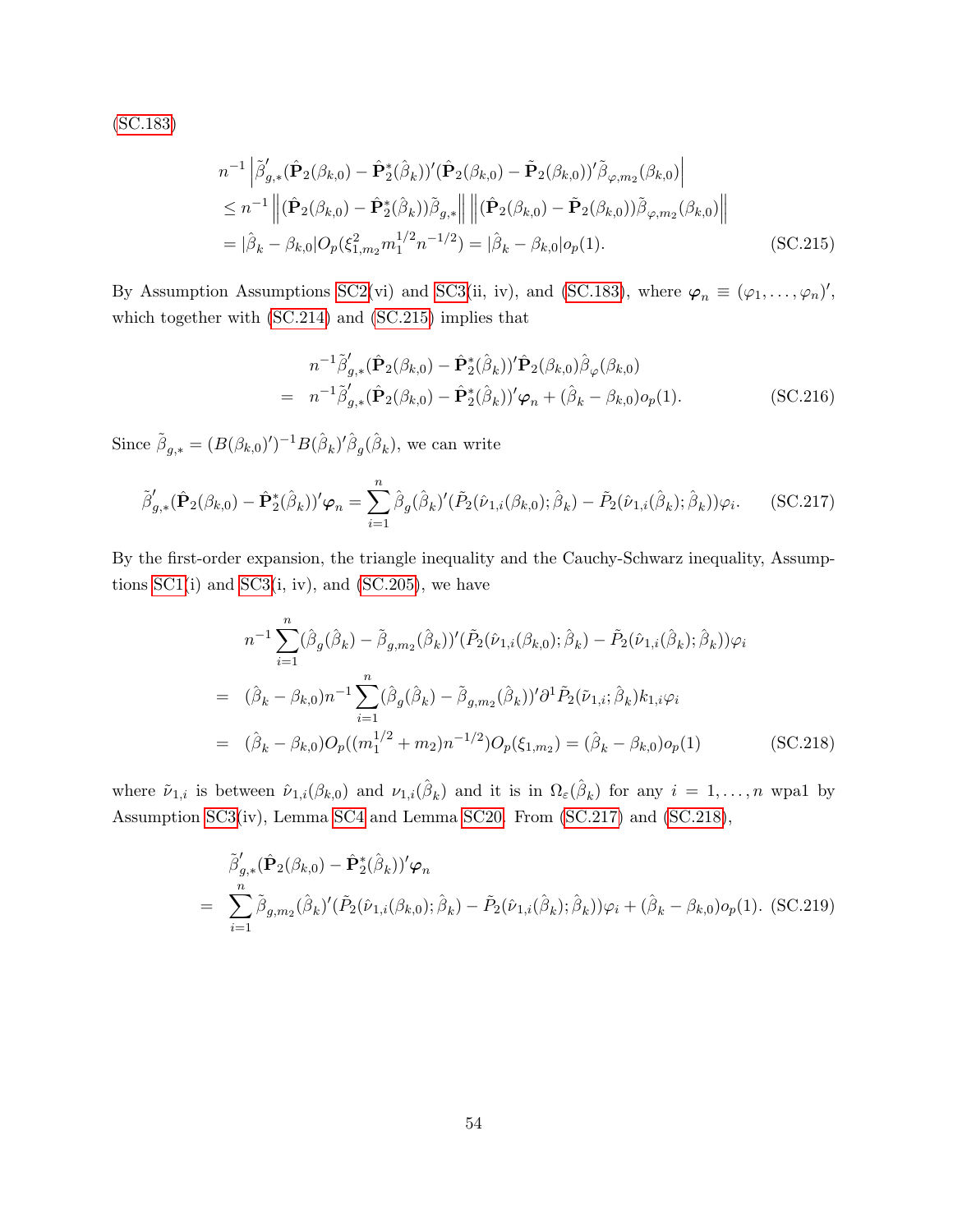By the second order expansion,

<span id="page-77-0"></span>
$$
n^{-1} \sum_{i=1}^{n} \tilde{\beta}_{g,m_2}(\hat{\beta}_k)'(\tilde{P}_2(\hat{\nu}_{1,i}(\beta_{k,0});\hat{\beta}_k) - \tilde{P}_2(\nu_{1,i}(\hat{\beta}_k);\hat{\beta}_k))\varphi_i
$$
  
\n
$$
= n^{-1} \sum_{i=1}^{n} \tilde{\beta}_{g,m_2}(\hat{\beta}_k)' \partial^1 \tilde{P}_2(\nu_{1,i}(\hat{\beta}_k); \hat{\beta}_k)(\hat{\nu}_{1,i}(\beta_{k,0}) - \nu_{1,i}(\hat{\beta}_k))\varphi_i
$$
  
\n
$$
+ n^{-1} \sum_{i=1}^{n} \tilde{\beta}_{g,m_2}(\hat{\beta}_k)' \partial^2 \tilde{P}_2(\tilde{\nu}_{1,i};\hat{\beta}_k)(\hat{\nu}_{1,i}(\beta_{k,0}) - \nu_{1,i}(\hat{\beta}_k))^2 \varphi_i
$$
 (SC.220)

where  $\tilde{\nu}_{1,i}$  lies between  $\hat{\nu}_{1,i}(\beta_{k,0})$  and  $\nu_{1,i}(\hat{\beta}_k)$ . By Assumption [SC3\(](#page-44-0)iv), Lemma [SC4](#page-34-0) and Lemma [SC20,](#page-65-1)  $\tilde{\nu}_{1,i} \in \Omega_{\varepsilon}(\hat{\beta}_k)$  for any  $i = 1, \ldots, n$  wpa1. By Assumptions [SC2\(](#page-36-0)iii, vi) and [SC3\(](#page-44-0)i, iv), Lemma [SC4](#page-34-0) and Lemma [SC20](#page-65-1)

<span id="page-77-1"></span>
$$
n^{-1} \sum_{i=1}^{n} \tilde{\beta}_{g,m_2}(\hat{\beta}_k)' \partial^1 \tilde{P}_2(\nu_{1,i}(\hat{\beta}_k); \hat{\beta}_k) (\hat{\nu}_{1,i}(\beta_{k,0}) - \nu_{1,i}(\hat{\beta}_k)) \varphi_i
$$
  
= 
$$
n^{-1} \sum_{i=1}^{n} g_1(\nu_{1,i}(\hat{\beta}_k); \hat{\beta}_k) (\hat{\nu}_{1,i}(\beta_{k,0}) - \nu_{1,i}(\hat{\beta}_k)) \varphi_i + o_p(n^{-1/2}).
$$
 (SC.221)

By Assumptions [SC2\(](#page-36-0)v, vi) and [SC3\(](#page-44-0)i, iv), Lemma [SC4](#page-34-0) and Lemma [SC20,](#page-65-1) and [\(SC.69\)](#page-40-0)

$$
n^{-1} \sum_{i=1}^{n} \tilde{\beta}_{g,m_2}(\hat{\beta}_k)' \partial^2 \tilde{P}_2(\tilde{\nu}_{1,i};\hat{\beta}_k) (\hat{\nu}_{1,i}(\beta_{k,0}) - \nu_{1,i}(\hat{\beta}_k))^2 \varphi_i = (\hat{\beta}_k - \beta_{k,0}) o_p(1) + o_p(n^{-1/2})
$$

which together with [\(SC.220\)](#page-77-0) and [\(SC.221\)](#page-77-1) implies that

<span id="page-77-2"></span>
$$
n^{-1} \sum_{i=1}^{n} \tilde{\beta}_{g,m_2}(\hat{\beta}_k)'(\tilde{P}_2(\hat{\nu}_{1,i}(\beta_{k,0});\hat{\beta}_k) - \tilde{P}_2(\nu_{1,i}(\hat{\beta}_k);\hat{\beta}_k))\varphi_i
$$
\n(SC.222)  
\n
$$
= n^{-1} \sum_{i=1}^{n} g_1(\nu_{1,i}(\hat{\beta}_k); \hat{\beta}_k)(\hat{\nu}_{1,i}(\beta_{k,0}) - \nu_{1,i}(\hat{\beta}_k))\varphi_i + (\hat{\beta}_k - \beta_{k,0})o_p(1) + o_p(n^{-1/2}).
$$

Similarly, we can show that

$$
n^{-1} \sum_{i=1}^{n} \tilde{\beta}_{g,m_2}(\hat{\beta}_k)'(\tilde{P}_2(\hat{\nu}_{1,i}(\hat{\beta}_k); \hat{\beta}_k) - \tilde{P}_2(\nu_{1,i}(\hat{\beta}_k); \hat{\beta}_k))\varphi_i
$$
  
= 
$$
n^{-1} \sum_{i=1}^{n} g_1(\nu_{1,i}(\hat{\beta}_k); \hat{\beta}_k)(\hat{\nu}_{1,i}(\hat{\beta}_k) - \nu_{1,i}(\hat{\beta}_k))\varphi_i + o_p(n^{-1/2})
$$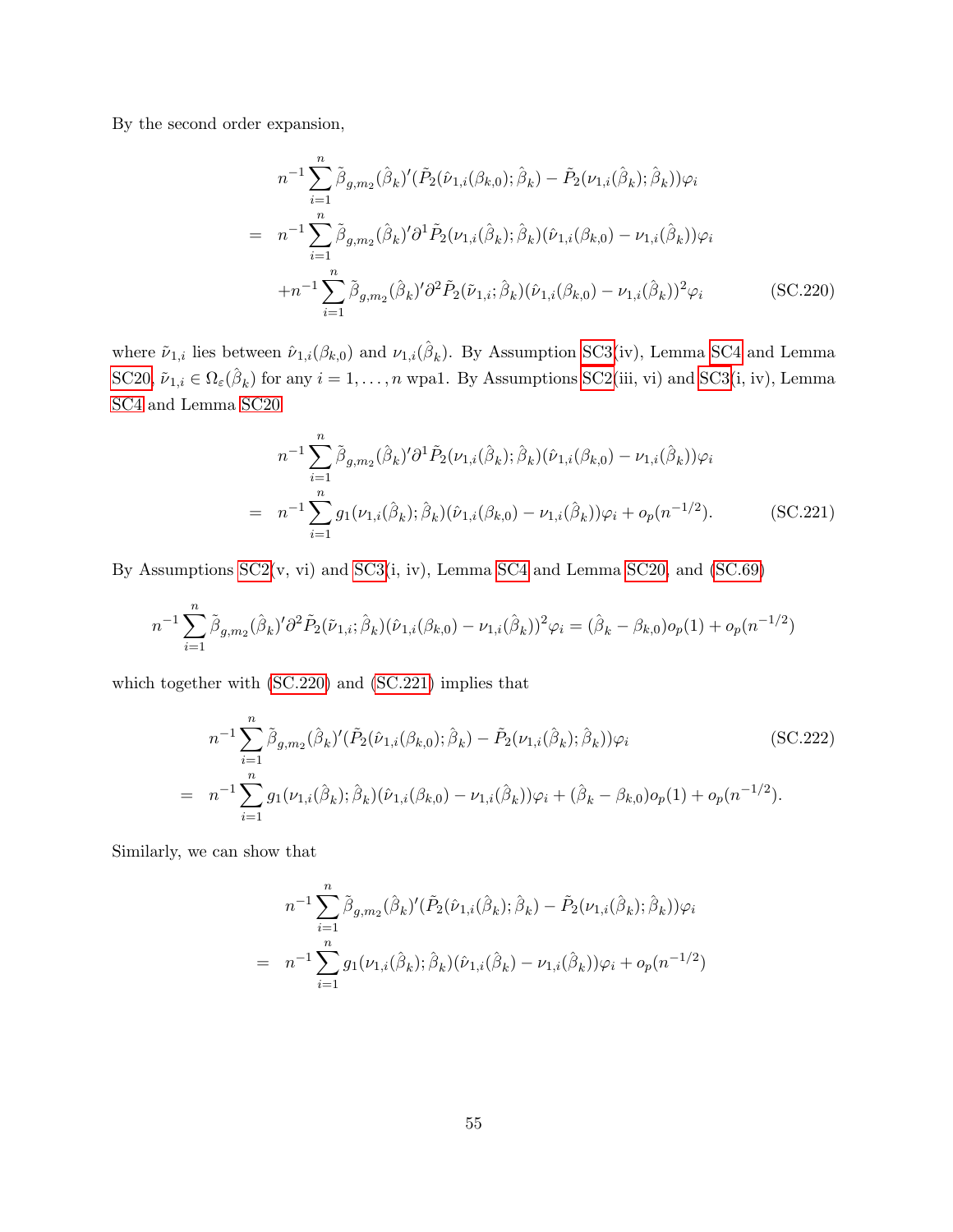which together with [\(SC.222\)](#page-77-2) implies that

<span id="page-78-1"></span>
$$
n^{-1} \sum_{i=1}^{n} \tilde{\beta}_{g,m_2}(\hat{\beta}_k)'(\tilde{P}_2(\hat{\nu}_{1,i}(\beta_{k,0});\hat{\beta}_k) - \tilde{P}_2(\nu_{1,i}(\hat{\beta}_k);\hat{\beta}_k))\varphi_i
$$
  
=  $(\hat{\beta}_k - \beta_{k,0})n^{-1} \sum_{i=1}^{n} g_1(\nu_{1,i}(\hat{\beta}_k);\hat{\beta}_k)k_{1,i}\varphi_i + (\hat{\beta}_k - \beta_{k,0})o_p(1) + o_p(n^{-1/2})$  (SC.223)

By Assumptions [SC2\(](#page-36-0)ii, vi) and [SC3\(](#page-44-0)i, iv), and Lemma [SC20,](#page-65-1)

$$
n^{-1} \sum_{i=1}^{n} g_1(\nu_{1,i}(\hat{\beta}_k); \hat{\beta}_k) k_{1,i} \varphi_i = n^{-1} \sum_{i=1}^{n} g_{1,i} k_{1,i} \varphi_i + o_p(1)
$$

which combined with [\(SC.223\)](#page-78-1) implies that

<span id="page-78-2"></span>
$$
n^{-1} \sum_{i=1}^{n} \tilde{\beta}_{g,m_2}(\hat{\beta}_k)'(\tilde{P}_2(\hat{\nu}_{1,i}(\beta_{k,0});\hat{\beta}_k) - \tilde{P}_2(\hat{\nu}_{1,i}(\hat{\beta}_k);\hat{\beta}_k))\varphi_i
$$
  
\n
$$
= (\hat{\beta}_k - \beta_{k,0})n^{-1} \sum_{i=1}^{n} g_{1,i}k_{1,i}\varphi_i + (\hat{\beta}_k - \beta_{k,0})o_p(1) + o_p(n^{-1/2})
$$
  
\n
$$
= (\hat{\beta}_k - \beta_{k,0})\mathbb{E}[g_{1,i}k_{1,i}\varphi_i] + (\hat{\beta}_k - \beta_{k,0})o_p(1) + o_p(n^{-1/2})
$$
(SC.224)

where the second equality is by the Markov inequality. The claim in [\(SC.213\)](#page-75-4) now follows from [\(SC.219\)](#page-76-3) and [\(SC.224\)](#page-78-2).

Step 3. In this step, we show that

<span id="page-78-0"></span>
$$
n^{-1}(\hat{\mathbf{Y}}_{2}^{*}(\hat{\beta}_{k}) - \hat{\mathbf{P}}_{2}(\hat{\beta}_{k})\hat{\beta}_{g}(\hat{\beta}_{k}))'(\hat{\mathbf{P}}_{2}^{*}(\hat{\beta}_{k}) - \hat{\mathbf{P}}_{2}(\beta_{k,0}))\hat{\beta}_{\varphi}(\beta_{k,0}) = (\hat{\beta}_{k} - \beta_{k,0})o_{p}(1) + o_{p}(n^{-1/2}).
$$
 (SC.225)  
Since  $\hat{y}_{2}^{*}(\hat{\beta}_{k}) = y_{2}^{*} - l_{2,i}\hat{\beta}_{l} - k_{2,i}\hat{\beta}_{k}$ , we can write

$$
\hat{y}_{2}^{*}(\hat{\beta}_{k}) - \hat{P}_{2}(\hat{\beta}_{k})' \hat{\beta}_{g}(\hat{\beta}_{k}) = y_{2}^{*} - l_{2,i} \hat{\beta}_{l} - k_{2,i} \hat{\beta}_{k} - \hat{g}(\hat{\nu}_{1,i}(\hat{\beta}_{k}); \hat{\beta}_{k}) \n= u_{2,i} - l_{2,i}(\hat{\beta}_{l} - \beta_{l,o}) - k_{2,i}(\hat{\beta}_{k} - \beta_{k,o}) - (\hat{g}(\hat{\nu}_{1,i}(\hat{\beta}_{k}); \hat{\beta}_{k}) - g(\nu_{1,i})).
$$

Therefore,

$$
n^{-1}(\hat{\mathbf{Y}}_{2}^{*}(\hat{\beta}_{k}) - \hat{\mathbf{P}}_{2}(\hat{\beta}_{k})\hat{\beta}_{g}(\hat{\beta}_{k}))'(\hat{\mathbf{P}}_{2}^{*}(\hat{\beta}_{k}) - \hat{\mathbf{P}}_{2}(\beta_{k,0}))\hat{\beta}_{\varphi}(\beta_{k,0})
$$
  
\n
$$
= n^{-1}\mathbf{U}_{2}'(\hat{\mathbf{P}}_{2}^{*}(\hat{\beta}_{k}) - \hat{\mathbf{P}}_{2}(\beta_{k,0}))\hat{\beta}_{\varphi}(\beta_{k,0})
$$
  
\n
$$
-(\hat{\beta}_{l} - \beta_{l,o})n^{-1}\mathbf{L}_{2}'(\hat{\mathbf{P}}_{2}^{*}(\hat{\beta}_{k}) - \hat{\mathbf{P}}_{2}(\beta_{k,0}))\hat{\beta}_{\varphi}(\beta_{k,0})
$$
  
\n
$$
-n^{-1}(\hat{\beta}_{k} - \beta_{l,o})\mathbf{K}_{2}'(\hat{\mathbf{P}}_{2}^{*}(\hat{\beta}_{k}) - \hat{\mathbf{P}}_{2}(\beta_{k,0}))\hat{\beta}_{\varphi}(\beta_{k,0})
$$
  
\n
$$
-n^{-1}(\hat{\mathbf{G}}_{2} - \mathbf{G}_{2})'(\hat{\mathbf{P}}_{2}^{*}(\hat{\beta}_{k}) - \hat{\mathbf{P}}_{2}(\beta_{k,0}))\hat{\beta}_{\varphi}(\beta_{k,0})
$$
 (SC.226)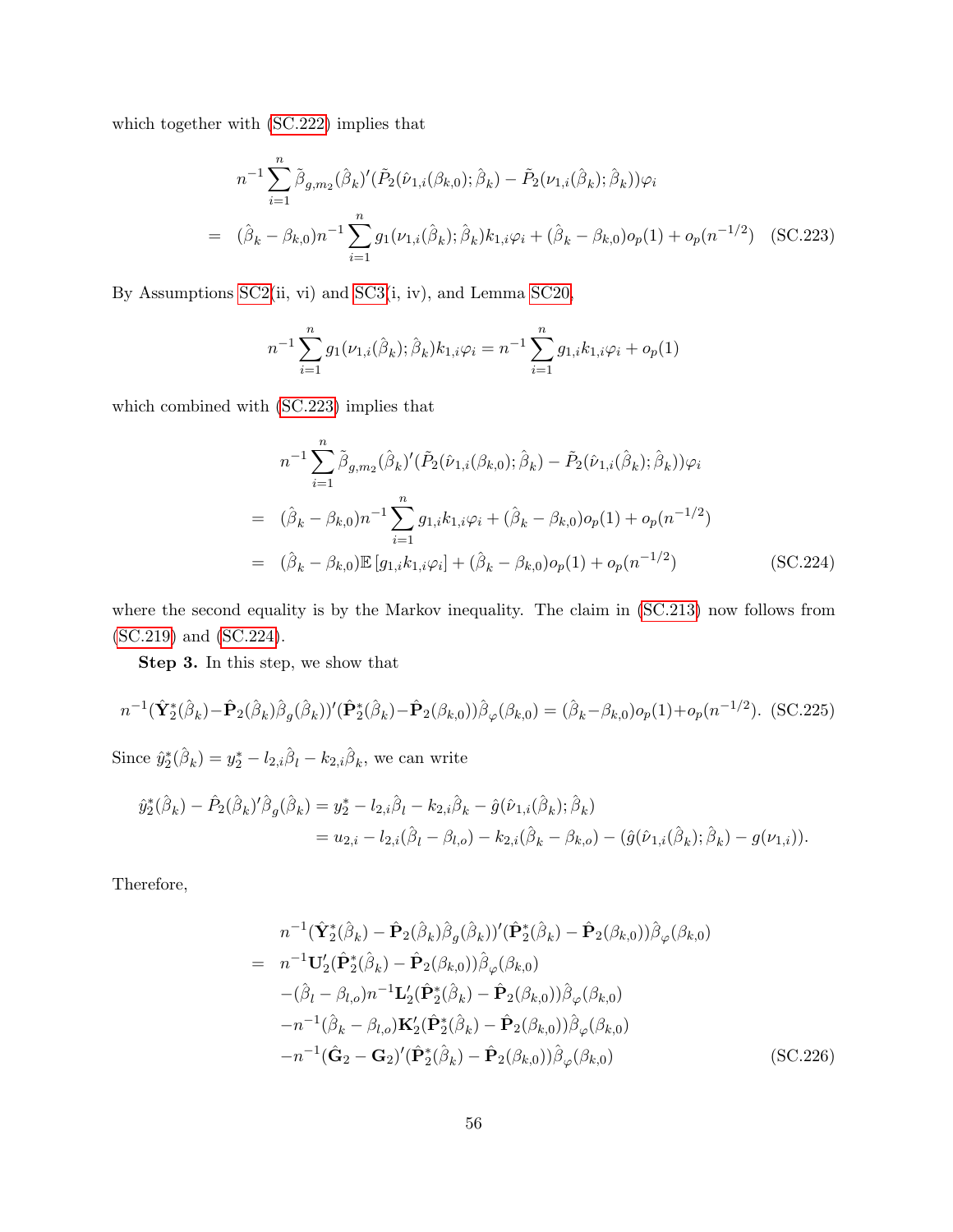which combined with Lemma [SC22](#page-68-1) proves [\(SC.225\)](#page-78-0).

Step 4. In this step, we show that

<span id="page-79-0"></span>
$$
n^{-1}(\hat{\mathbf{Y}}_{2}^{*}(\hat{\beta}_{k}) - \hat{\mathbf{Y}}_{2}^{*}(\beta_{k,0}))'\hat{\mathbf{P}}_{2}(\beta_{k,0})\hat{\beta}_{\varphi}(\beta_{k,0}) = -(\hat{\beta}_{k} - \beta_{k,0})\left(\mathbb{E}[k_{2,i}(\gamma_{2,i} - \gamma_{1,i}g_{1,i})] + o_{p}(1)\right). \tag{SC.227}
$$

Since  $\hat{y}_2^*(\hat{\beta}_k) - \hat{y}_2^*(\beta_{k,0}) = -k_{2,i}(\hat{\beta}_k - \beta_{k,0}),$  we can write

<span id="page-79-2"></span>
$$
n^{-1}(\hat{\mathbf{Y}}_{2}^{*}(\hat{\beta}_{k}) - \hat{\mathbf{Y}}_{2}^{*}(\beta_{k,0}))'\hat{\mathbf{P}}_{2}(\beta_{k,0})\hat{\beta}_{\varphi}(\beta_{k,0}) = -n^{-1}(\hat{\beta}_{k} - \beta_{k,0})'\mathbf{K}_{2}'\hat{\mathbf{P}}_{2}(\beta_{k,0})\hat{\beta}_{\varphi}(\beta_{k,0})
$$
(SC.228)

and

<span id="page-79-3"></span>
$$
n^{-1}\mathbf{K}_{2}'\hat{\mathbf{P}}_{2}(\beta_{k,0})\hat{\beta}_{\varphi}(\beta_{k,0}) = \mathbb{E}[k_{2,i}\varphi(\nu_{1,i})] + n^{-1}\sum_{i=1}^{n} (k_{2,i}\varphi(\nu_{1,i}) - \mathbb{E}[k_{2,i}\varphi(\nu_{1,i})])
$$

$$
+ n^{-1}\sum_{i=1}^{n} k_{2,i}(\varphi(\nu_{1,i}) - \hat{P}_{2,i}(\beta_{k,0})'\tilde{\beta}_{\varphi,m_{2}}(\beta_{k,0}))
$$

$$
+ n^{-1}\sum_{i=1}^{n} k_{2,i}\hat{P}_{2,i}(\beta_{k,0})'(\hat{\beta}_{\varphi}(\beta_{k,0}) - \tilde{\beta}_{\varphi,m_{2}}(\beta_{k,0})).
$$
 (SC.229)

By the Markov inequality, Assumptions [SC1\(](#page-33-0)i) and [SC3\(](#page-44-0)i)

<span id="page-79-4"></span>
$$
n^{-1} \sum_{i=1}^{n} (k_{2,i} \varphi(\nu_{1,i}) - \mathbb{E}[k_{2,i} \varphi(\nu_{1,i})]) = o_p(1)
$$
 (SC.230)

By the mean value expansion, Assumptions [SC1\(](#page-33-0)i), [SC2\(](#page-36-0)i) and [SC3\(](#page-44-0)ii, iv)

<span id="page-79-1"></span>
$$
n^{-1} \sum_{i=1}^{n} k_{2,i} (\varphi(\nu_{1,i}) - \hat{P}_{2,i}(\beta_{k,0})' \tilde{\beta}_{\varphi,m_2}(\beta_{k,0}))
$$
  
\n
$$
= n^{-1} \sum_{i=1}^{n} k_{2,i} (\tilde{P}_2(\nu_{1,i}(\beta_{k,0}); \beta_{k,0}) - \tilde{P}_2(\hat{\nu}_{1,i}(\beta_{k,0}); \beta_{k,0})' \tilde{\beta}_{\varphi,m_2}(\beta_{k,0})
$$
  
\n
$$
+ n^{-1} \sum_{i=1}^{n} k_{2,i} (\varphi(\nu_{1,i}) - \tilde{P}_2(\nu_{1,i}(\beta_{k,0}); \beta_{k,0})' \tilde{\beta}_{\varphi,m_2}(\beta_{k,0}))
$$
  
\n
$$
= -n^{-1} \sum_{i=1}^{n} k_{2,i} (\hat{\phi}_i - \phi_i) \partial^1 \tilde{P}_2(\tilde{\nu}_{1,i}(\beta_{k,0}); \beta_{k,0})' \tilde{\beta}_{\varphi,m_2}(\beta_{k,0}) + o_p(1)
$$
 (SC.231)

where  $\tilde{\nu}_{1,i}(\beta_{k,0})$  lies between  $\hat{\nu}_{1,i}(\beta_{k,0})$  and  $\nu_{1,i}(\beta_{k,0})$ . By [\(SC.59\)](#page-38-1),  $\tilde{\nu}_{1,i}(\beta_{k,0}) \in \Omega_{\varepsilon}(\beta_{k,0})$  for any  $i = 1, \ldots, n$  wpa1. By the triangle inequality and the Cauchy-Schwarz inequality, Assumptions  $SC1(i)$  $SC1(i)$ ,  $SC2(i, v)$  and  $SC3(iv)$ , and  $(SC.127)$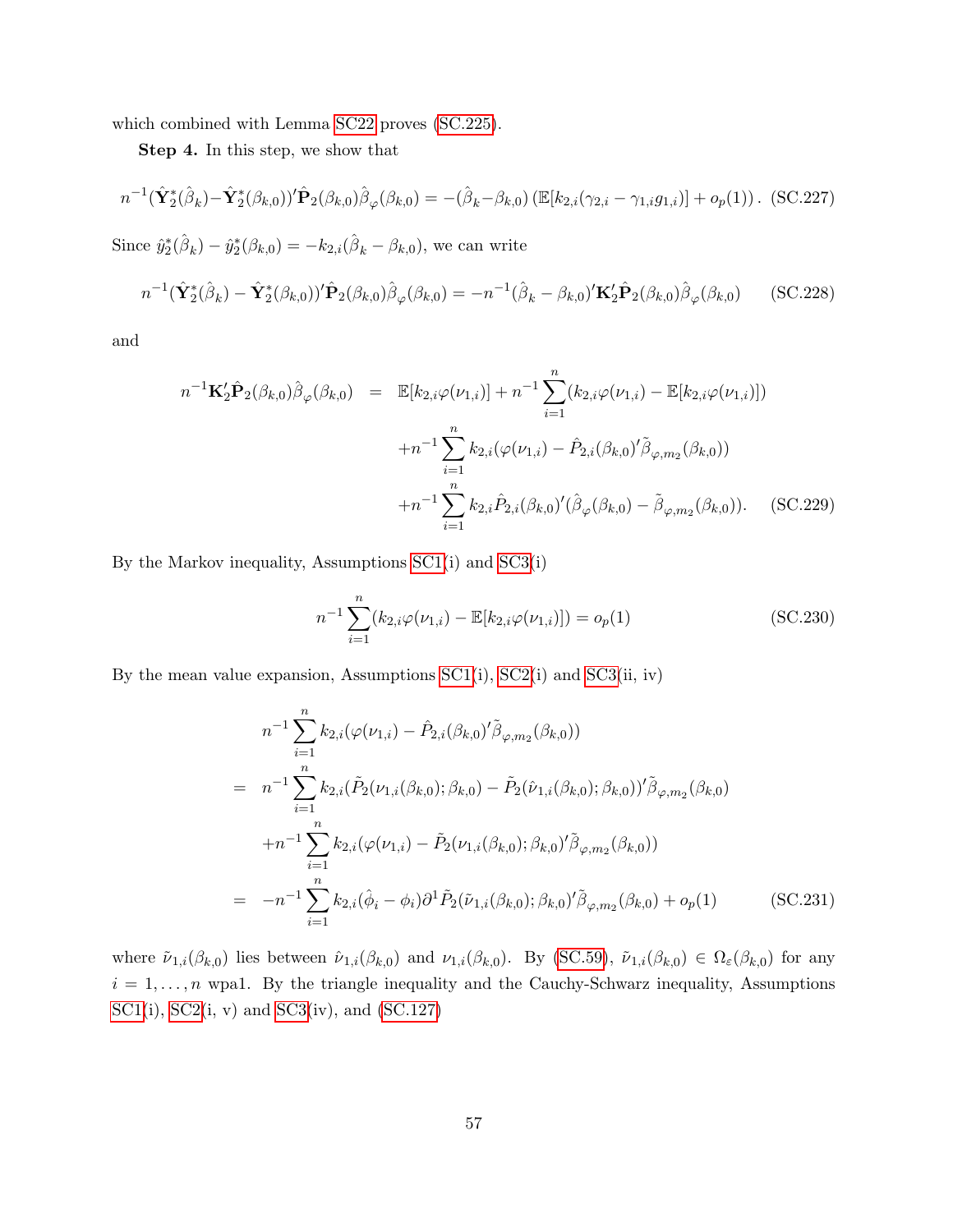$$
n^{-1} \sum_{i=1}^{n} k_{2,i}(\hat{\phi}_i - \phi_i) \partial^1 \tilde{P}_2(\tilde{\nu}_{1,i}(\beta_{k,0}); \beta_{k,0})' \tilde{\beta}_{\varphi, m_2}(\beta_{k,0}) = O_p(\xi_{1,m_2} m_1^{1/2} n^{-1/2}) = o_p(1)
$$

which together with  $(SC.231)$  implies that

<span id="page-80-0"></span>
$$
n^{-1} \sum_{i=1}^{n} k_{2,i} (\varphi(\nu_{1,i}) - \hat{P}_{2,i}(\beta_{k,0})' \tilde{\beta}_{\varphi,m_2}(\beta_{k,0})) = o_p(1).
$$
 (SC.232)

By the Cauchy-Schwarz inequality, Assumptions [SC1\(](#page-33-0)i) and [SC2\(](#page-36-0)i) [\(SC.66\)](#page-39-0) and [\(SC.126\)](#page-54-0)

<span id="page-80-1"></span>
$$
\left| n^{-1} \sum_{i=1}^{n} k_{2,i} \hat{P}_{2,i} (\beta_{k,0})' (\hat{\beta}_{\varphi} (\beta_{k,0}) - \tilde{\beta}_{\varphi,m_2} (\beta_{k,0})) \right| \tag{SC.233}
$$

$$
\leq (\lambda_{\max}(n^{-1}\hat{\mathbf{P}}_2(\beta_{k,0})'\hat{\mathbf{P}}_2(\beta_{k,0})))^{1/2} \left(n^{-1}\sum_{i=1}^n k_{2,i}^2\right)^{1/2} \left\|\hat{\beta}_{\varphi}(\beta_{k,0}) - \tilde{\beta}_{\varphi,m_2}(\beta_{k,0})\right\| = o_p(1).
$$

The claim in [\(SC.227\)](#page-79-0) follows from [\(SC.228\)](#page-79-2), [\(SC.229\)](#page-79-3), [\(SC.230\)](#page-79-4), [\(SC.232\)](#page-80-0) and [\(SC.233\)](#page-80-1).Q.E.D.

## SC.4 Auxiliary results for the standard error estimation

<span id="page-80-2"></span>**Assumption SC4.** (i) There exist  $\hat{\epsilon}_{1,i}$  for  $i = 1, ..., n$  such that  $n^{-1} \sum_{i=1}^{n} (\hat{\epsilon}_{1,i} - \epsilon_{1,i})^4 = o_p(1);$ (ii) there exist  $r_a > 0$  and  $\beta_{a_2,m} \in \mathbb{R}^m$  such that  $\sup_{x \in \mathcal{X}} |a_{2,m}(x) - a_2(x)| = O(m^{-r_a})$  where  $a_{2,m}(x) \equiv P_1(x)'\beta_{a_2,m}$  and  $\xi_{0,m_1}m^{-r_a} = o(1)$ ; (iii)  $\Omega > 0$ ; (iv)  $\xi_{0,m_1}m_1^{1/2}m_2^3n^{-1/2} = o(1)$ .

Assumption [SC4\(](#page-80-2)i) assumes the existence of estimators of the random variables  $\varepsilon_{1,i}$  in the linear representation of the estimation error in  $\hat{\beta}_l$ . Specific estimator  $\hat{\varepsilon}_{1,i}$  can be constructed using the form of  $\varepsilon_{1,i}$ <sup>[5](#page-80-3)</sup> Assumption [SC4\(](#page-80-2)ii) requires that the unknown function  $a_2(x_{1,i}) \equiv \mathbb{E}[k_{2,i}|x_{1,i}]$  can be well approximated by the approximating functions  $P_1(x_{1,i})$ . Assumption [SC4\(](#page-80-2)iii) requires that the asymptotic variance  $\Omega$  is bounded away from zero. Assumption [SC4\(](#page-80-2)iv) restricts the numbers of the approximation functions used in the multi-step estimation procedure.

The following lemma is useful to show the consistency of the standard error estimator.

<span id="page-80-4"></span>Lemma SC24. Under Assumptions [SC1,](#page-33-0) [SC2,](#page-36-0) [SC3](#page-44-0) and [SC4,](#page-80-2) we have (i)  $n^{-1}\hat{\mathbf{P}}_2(\hat{\beta}_k)' \hat{\mathbf{P}}_2(\hat{\beta}_k) - n^{-1}\hat{\mathbf{P}}_2(\beta_{k,0})' \hat{\mathbf{P}}_2(\beta_{k,0}) = O_p(\xi_{1,m_2}n^{-1/2});$ (*ii*) max<sub>i $\leq n |\hat{g}_{1,i} - g_{1,i}|^4 = o_p(1);$ </sub>  $(iii)$   $n^{-1} \sum_{i=1}^{n} (\hat{\varsigma}_{1,i} - \varsigma_{1,i})^4 = o_p(1);$  $(iv)$   $n^{-1} \sum_{i=1}^{n} (\hat{u}_{2,i} - u_{2,i})^4 = o_p(1);$ (v) max<sub>i</sub> $\langle n \rangle$  has  $|\hat{\varsigma}_{2,i} - \varsigma_{2,i}| = o_p(1)$ .

<span id="page-80-3"></span><sup>&</sup>lt;sup>5</sup>See [\(SC.271\)](#page-90-0) in Subsection [SC.5](#page-89-0) for the form of  $\hat{\epsilon}_{1,i}$  when  $\beta_{l,0}$  is estimated by the partially linear regression proposed in [Olley and Pakes](#page-102-0) [\(1996\)](#page-102-0).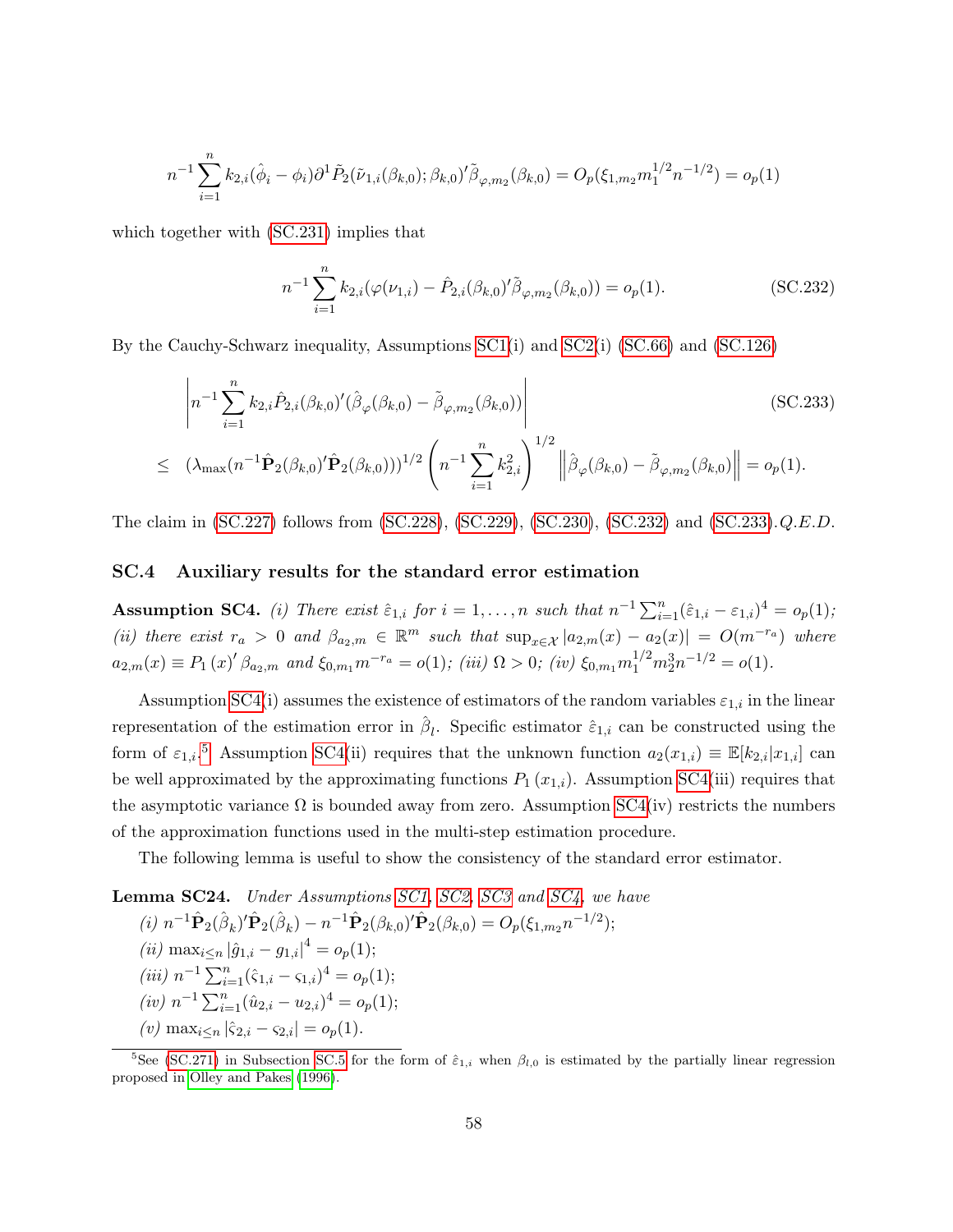PROOF OF LEMMA [SC24](#page-80-4). (i) For any  $b \in \mathbb{R}^{m_2}$ , by the mean value expansion, Assumption [SC2\(](#page-36-0)v) and [\(SB.16\)](#page-27-0)

$$
b'(\hat{\mathbf{P}}_2(\hat{\beta}_k) - \hat{\mathbf{P}}_2(\beta_{k,0}))'(\hat{\mathbf{P}}_2(\hat{\beta}_k) - \hat{\mathbf{P}}_2(\beta_{k,0}))b
$$
  
= 
$$
\sum_{i=1}^n (b'((\hat{P}_{2,i}(\hat{\beta}_k) - \hat{P}_{2,i}(\beta_{k,0})))^2
$$
  
= 
$$
(\hat{\beta}_k - \beta_{k,0})^2 \sum_{i=1}^n (b' \partial \tilde{P}_2(\hat{\nu}_{1,i}(\tilde{\beta}_k); \tilde{\beta}_k) / \partial \beta_k)^2 = ||b||^2 O_p(\xi_{1,m_2}^2)
$$

where  $\tilde{\beta}_k$  is between  $\hat{\beta}_k$  and  $\beta_{k,0}$ , and by [\(SC.58\)](#page-37-0) and Assumption [SC2\(](#page-36-0)vi),  $\hat{\nu}_{1,i}(\tilde{\beta}_k) \in \Omega_{\varepsilon}(\tilde{\beta}_k)$  for any  $i = 1, \ldots, n$  wpa1. Therefore

<span id="page-81-0"></span>
$$
\left\|\hat{\mathbf{P}}_2(\hat{\boldsymbol{\beta}}_k) - \hat{\mathbf{P}}_2(\boldsymbol{\beta}_{k,0})\right\|_S = O_p(\xi_{1,m_2}).\tag{SC.234}
$$

By the triangle inequality and the Cauchy-Schwarz inequality, Assumptions [SC2\(](#page-36-0)vi) and [SC3\(](#page-44-0)iv), [\(SC.66\)](#page-39-0) and [\(SC.234\)](#page-81-0)

$$
n^{-1} \left\| \hat{\mathbf{P}}_{2}(\hat{\beta}_{k})' \hat{\mathbf{P}}_{2}(\hat{\beta}_{k}) - \hat{\mathbf{P}}_{2}(\beta_{k,0})' \hat{\mathbf{P}}_{2}(\beta_{k,0}) \right\|_{S}
$$
  
\n
$$
\leq n^{-1} \left\| (\hat{\mathbf{P}}_{2}(\hat{\beta}_{k}) - \hat{\mathbf{P}}_{2}(\beta_{k,0}))' \hat{\mathbf{P}}_{2}(\beta_{k,0}) \right\|_{S}
$$
  
\n
$$
+ n^{-1} \left\| \hat{\mathbf{P}}_{2}(\beta_{k,0})' (\hat{\mathbf{P}}_{2}(\hat{\beta}_{k}) - \hat{\mathbf{P}}_{2}(\beta_{k,0})) \right\|_{S}
$$
  
\n
$$
+ n^{-1} \left\| (\hat{\mathbf{P}}_{2}(\hat{\beta}_{k}) - \hat{\mathbf{P}}_{2}(\beta_{k,0}))' (\hat{\mathbf{P}}_{2}(\hat{\beta}_{k}) - \hat{\mathbf{P}}_{2}(\beta_{k,0})) \right\|_{S} = O_{p}(\xi_{1,m_{2}} n^{-1/2}) \quad (\text{SC.235})
$$

which finishes the proof.

(ii) By triangle inequality and the Cauchy-Schwarz inequality, Assumption [SC2\(](#page-36-0)iii, v), and [\(SC.205\)](#page-73-2)

<span id="page-81-1"></span>
$$
\max_{i \leq n} \left| \partial^1 \hat{P}_{2,i} (\hat{\beta}_k)' \hat{\beta}_g (\hat{\beta}_k) - g_1(\nu_{1,i}(\hat{\beta}_k); \hat{\beta}_k) \right|
$$
\n
$$
\leq \max_{i \leq n} \left| (\partial^1 \hat{P}_{2,i} (\hat{\beta}_k) - \partial^1 \tilde{P}_{2,i} (\hat{\beta}_k))' \hat{\beta}_g (\hat{\beta}_k) \right|
$$
\n
$$
+ \max_{i \leq n} \left| \partial^1 \tilde{P}_{2,i} (\hat{\beta}_k)' (\hat{\beta}_g (\hat{\beta}_k) - \tilde{\beta}_{g,m_2} (\hat{\beta}_k)) \right|
$$
\n
$$
+ \max_{i \leq n} \left| \partial^1 \tilde{P}_{2,i} (\hat{\beta}_k)' \tilde{\beta}_{g,m_2} (\hat{\beta}_k) - g_1(\nu_{1,i}(\hat{\beta}_k); \hat{\beta}_k) \right|
$$
\n
$$
\leq \max_{i \leq n} \left| (\partial^1 \hat{P}_{2,i} (\hat{\beta}_k) - \partial^1 \tilde{P}_{2,i} (\hat{\beta}_k))' \hat{\beta}_g (\hat{\beta}_k) \right| + O_p(\xi_{1,m_2}(m_2 + m_1^{1/2})n^{-1/2}). \quad (SC.236)
$$

By the mean value expansion,

<span id="page-81-2"></span>
$$
(\partial^1 \hat{P}_{2,i}(\hat{\beta}_k) - \partial^1 \tilde{P}_{2,i}(\hat{\beta}_k))'\hat{\beta}_g(\hat{\beta}_k) = (\hat{\phi}_i - \phi_i)\partial^2 \tilde{P}_2(\tilde{\nu}_{1,i}(\hat{\beta}_k); \hat{\beta}_k)'\hat{\beta}_g(\hat{\beta}_k)
$$
(SC.237)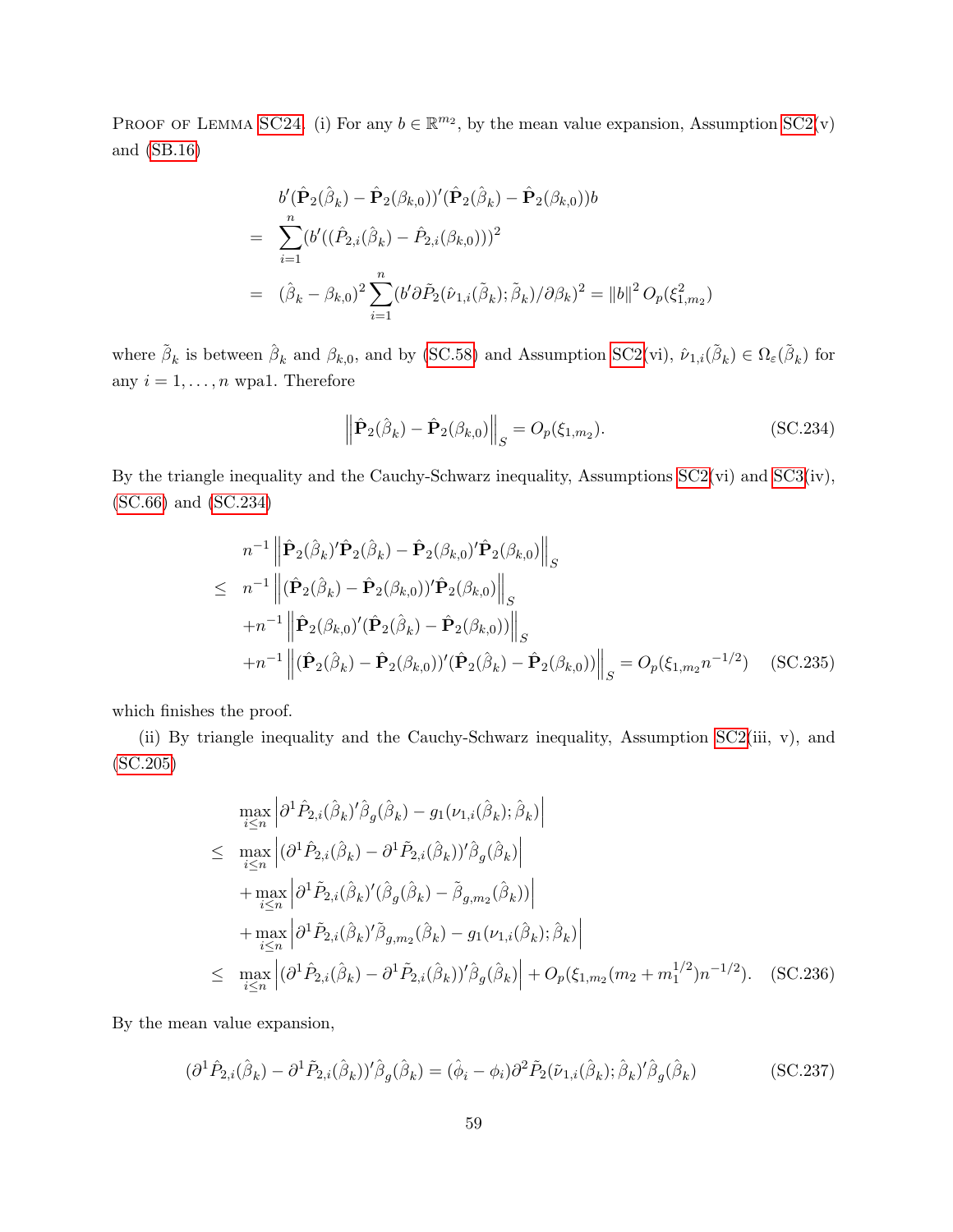where  $\tilde{\nu}_{1,i}(\hat{\beta}_k)$  is between  $\nu_{1,i}(\hat{\beta}_k)$  and  $\hat{\nu}_{1,i}(\hat{\beta}_k)$ . By [\(SC.59\)](#page-38-1),  $\tilde{\nu}_{1,i}(\hat{\beta}_k) \in \Omega_{\varepsilon}(\hat{\beta}_k)$  for any  $i = 1, \ldots, n$ wpa1. Therefore by the Cauchy-Schwarz inequality, Assumptions [SC2\(](#page-36-0)v, vi), [SC3\(](#page-44-0)iv) and [SC4\(](#page-80-2)iv), Lemma [SC4,](#page-34-0) [\(SC.78\)](#page-42-0), [\(SC.236\)](#page-81-1) and [\(SC.237\)](#page-81-2),

<span id="page-82-0"></span>
$$
\max_{i \le n} \left| \partial^1 \hat{P}_{2,i} (\hat{\beta}_k)' \hat{\beta}_g (\hat{\beta}_k) - g_1(\nu_{1,i} (\hat{\beta}_k); \hat{\beta}_k) \right|
$$
\n
$$
\le O_p(\xi_{2,m_2}) \max_{i \le n} |\hat{\phi}_i - \phi_i| + O_p(\xi_{1,m_2}(m_2 + m_1^{1/2})n^{-1/2})
$$
\n
$$
= O_p(\xi_{0,m_1} \xi_{2,m_2} m_1^{1/2} n^{-1/2}) + O_p(\xi_{1,m_2}(m_2 + m_1^{1/2})n^{-1/2}) = o_p(1). \quad (SC.238)
$$

By Assumption  $SC2(i)$  and  $(SB.16)$ , we have

<span id="page-82-1"></span>
$$
\max_{i \le n} \left| g_1(\nu_{1,i}(\hat{\beta}_k); \hat{\beta}_k) - g_1(\nu_{1,i}(\beta_{k,0}); \beta_{k,0}) \right| = O_p(n^{-1/2})
$$
\n(SC.239)

which together with [\(SC.238\)](#page-82-0) proves the second claim of the lemma.

(iii) Define  $\hat{\varphi}_i \equiv \hat{P}_{2,i}(\hat{\beta}_k)' \hat{\beta}_{\varphi}(\hat{\beta}_k)$  for  $i \leq n$ , where

$$
\hat{\beta}_{\varphi}(\hat{\beta}_k) \equiv (\hat{\mathbf{P}}_2(\hat{\beta}_k)'\hat{\mathbf{P}}_2(\hat{\beta}_k))^{-1} \sum_{i=1}^n \hat{P}_{2,i}(\hat{\beta}_k)(k_{2,i} - k_{1,i}\hat{g}_{1,i}(\hat{\beta}_k)).
$$

Recall that  $\Delta k_{2,i} \equiv k_{2,i} - k_{1,i} g_{1,i}$  and  $\Delta \hat{k}_{2,i} \equiv k_{2,i} - k_{1,i} \hat{g}_{1,i} (\hat{\beta}_k)$ . Since  $\varsigma_{1,i} = \Delta k_{2,i} - \varphi_i$  and  $\hat{\varsigma}_{1,i} = \Delta \hat{k}_{2,i} - \hat{\varphi}_i$ , we have

<span id="page-82-2"></span>
$$
n^{-1} \sum_{i=1}^{n} (\hat{\varsigma}_{1,i} - \varsigma_{1,i})^4 \le Cn^{-1} \sum_{i=1}^{n} (\Delta \hat{k}_{2,i} - \Delta k_{2,i})^4 + Cn^{-1} \sum_{i=1}^{n} (\hat{\varphi}_i - \varphi_i)^4.
$$
 (SC.240)

By Lemma [SC24\(](#page-80-4)ii),

<span id="page-82-3"></span>
$$
n^{-1} \sum_{i=1}^{n} (\Delta \hat{k}_{2,i} - \Delta k_{2,i})^4 = n^{-1} \sum_{i=1}^{n} k_{1,i}^4(\hat{g}_{1,i}(\hat{\beta}_k) - g_1(\nu_{1,i}(\beta_{k,0}); \beta_{k,0}))^4 = o_p(1).
$$
 (SC.241)

By Assumptions [SC2\(](#page-36-0)vi) and [SC3\(](#page-44-0)iv), [\(SC.152\)](#page-60-0), [\(SC.153\)](#page-61-0) and [\(SC.205\)](#page-73-2)

$$
n^{-1} \sum_{i=1}^{n} \left| \hat{g}_{1,i}(\hat{\beta}_k) - g_1(\nu_{1,i}(\hat{\beta}_k); \hat{\beta}_k) \right|^2 = O_p(m_1 m_2^6 n^{-1})
$$

which together with [\(SC.239\)](#page-82-1) implies that

$$
n^{-1} \sum_{i=1}^{n} (\hat{g}_{1,i}(\hat{\beta}_k) - g_1(\nu_{1,i}(\beta_{k,0}); \beta_{k,0}))^2 = O_p(m_1 m_2^6 n^{-1}).
$$
 (SC.242)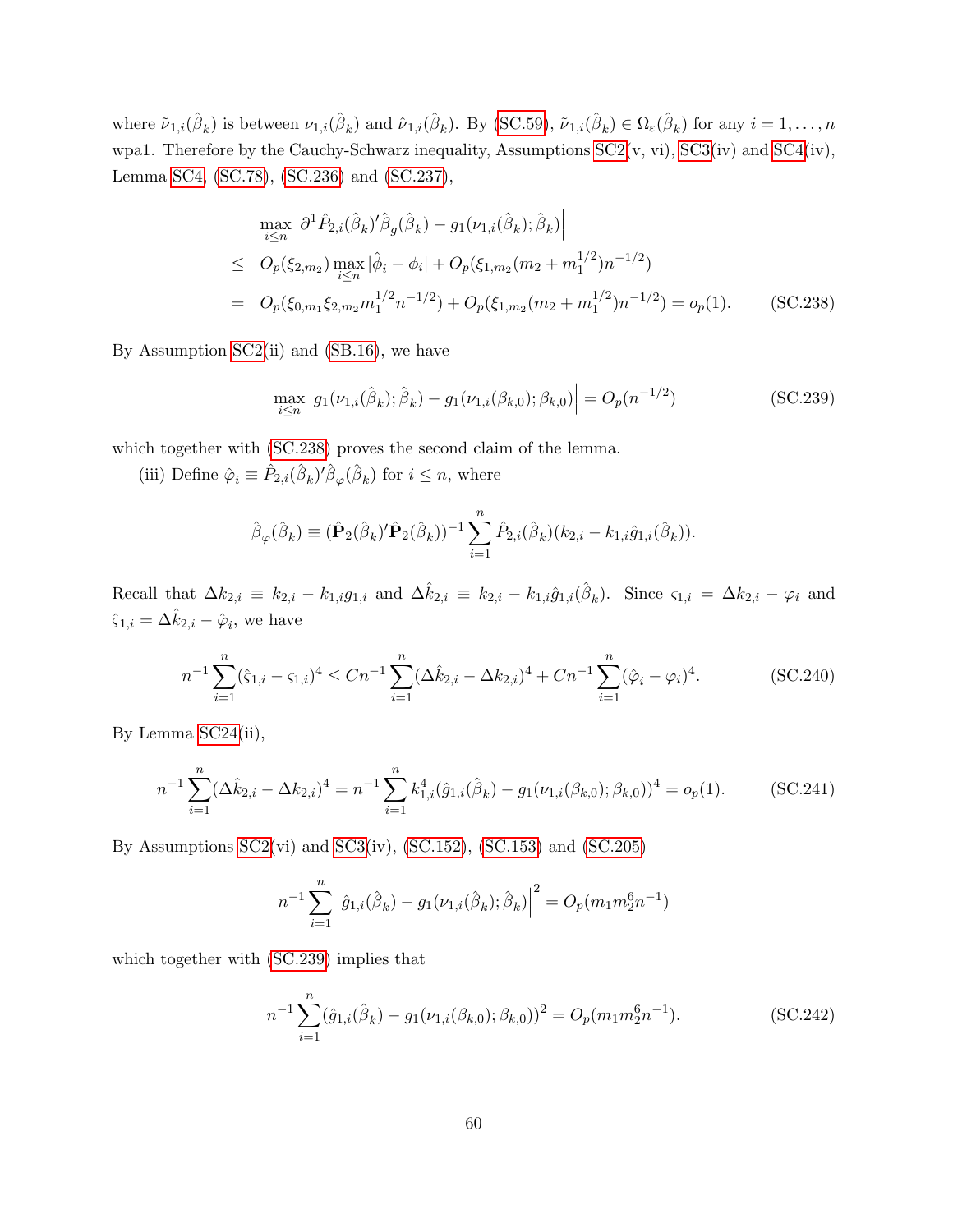Therefore,

<span id="page-83-0"></span>
$$
n^{-1} \sum_{i=1}^{n} (\Delta \hat{k}_{2,i} - \Delta k_{2,i})^2 \le Cn^{-1} \sum_{i=1}^{n} (\hat{g}_{1,i}(\hat{\beta}_k) - g_1(\nu_{1,i}(\beta_{k,0}); \beta_{k,0}))^2 = O_p(m_1 m_2^6 n^{-1}).
$$
 (SC.243)

By the definition of  $\hat{\varphi}_i$ , we can write

<span id="page-83-2"></span>
$$
\hat{\varphi}_{i} - \varphi_{i} = \hat{P}_{2,i}(\hat{\beta}_{k})'(\hat{\mathbf{P}}_{2}(\hat{\beta}_{k})' \hat{\mathbf{P}}_{2}(\hat{\beta}_{k}))^{-1} \hat{\mathbf{P}}_{2}(\hat{\beta}_{k}) (\Delta \hat{\mathbf{K}}_{2} - \Delta \mathbf{K}_{2}) \n+ \hat{P}_{2,i}(\hat{\beta}_{k})'(\hat{\mathbf{P}}_{2}(\hat{\beta}_{k})' \hat{\mathbf{P}}_{2}(\hat{\beta}_{k}))^{-1} (\hat{\mathbf{P}}_{2}(\hat{\beta}_{k}) - \hat{\mathbf{P}}_{2}(\beta_{k,0})) \Delta \mathbf{K}_{2} \n+ \hat{P}_{2,i}(\hat{\beta}_{k})'[(\hat{\mathbf{P}}_{2}(\hat{\beta}_{k})' \hat{\mathbf{P}}_{2}(\hat{\beta}_{k}))^{-1} - (\hat{\mathbf{P}}_{2}(\beta_{k,0})' \hat{\mathbf{P}}_{2}(\beta_{k,0}))^{-1}]\hat{\mathbf{P}}_{2}(\beta_{k,0}) \Delta \mathbf{K}_{2} \n+ (\hat{P}_{2,i}(\hat{\beta}_{k}) - \hat{P}_{2,i}(\beta_{k,0}))'(\hat{\mathbf{P}}_{2}(\beta_{k,0})' \hat{\mathbf{P}}_{2}(\beta_{k,0}))^{-1} \hat{\mathbf{P}}_{2}(\beta_{k,0}) \Delta \mathbf{K}_{2} \n+ \hat{P}_{2,i}(\beta_{k,0})'(\hat{\mathbf{P}}_{2}(\beta_{k,0})' \hat{\mathbf{P}}_{2}(\beta_{k,0}))^{-1} \hat{\mathbf{P}}_{2}(\beta_{k,0}) \Delta \mathbf{K}_{2} - \varphi_{i}.
$$
\n(SC.244)

where  $\Delta \hat{\mathbf{K}}_2 \equiv (\Delta \hat{k}_{2,1}, \ldots, \Delta \hat{k}_{2,n})'$  and  $\Delta \mathbf{K}_2 \equiv (\Delta k_{2,1}, \ldots, \Delta k_{2,n})'$ . By Assumption [SC2\(](#page-36-0)v) and [\(SC.59\)](#page-38-1),

<span id="page-83-1"></span>
$$
\max_{i \le n} \left\| \hat{P}_{2,i}(\hat{\beta}_k) \right\| = O_p(\xi_{0,m_2}).
$$
\n(SC.245)

By Assumption [SC2\(](#page-36-0)v, vi), [\(SC.66\)](#page-39-0), [\(SC.243\)](#page-83-0) and [\(SC.245\)](#page-83-1),

<span id="page-83-3"></span>
$$
n^{-1} \sum_{i=1}^{n} (\hat{P}_{2,i}(\hat{\beta}_{k})'(\hat{\mathbf{P}}_{2}(\hat{\beta}_{k}))^{-1} \hat{\mathbf{P}}_{2}(\hat{\beta}_{k}) (\Delta \hat{\mathbf{K}}_{2} - \Delta \mathbf{K}_{2}))^{4}
$$
  
\n
$$
\leq \xi_{0,m_{2}}^{2} \left\| (\hat{\mathbf{P}}_{2}(\hat{\beta}_{k})' \hat{\mathbf{P}}_{2}(\hat{\beta}_{k}))^{-1} \hat{\mathbf{P}}_{2}(\hat{\beta}_{k}) (\Delta \hat{\mathbf{K}}_{2} - \Delta \mathbf{K}_{2}) \right\|^{2}
$$
  
\n
$$
\times n^{-1} \sum_{i=1}^{n} (\hat{P}_{2,i}(\hat{\beta}_{k})' (\hat{\mathbf{P}}_{2}(\hat{\beta}_{k})' \hat{\mathbf{P}}_{2}(\hat{\beta}_{k}))^{-1} \hat{\mathbf{P}}_{2}(\hat{\beta}_{k}) (\Delta \hat{\mathbf{K}}_{2} - \Delta \mathbf{K}_{2}))^{2}
$$
  
\n
$$
\leq (\lambda_{\min}(n^{-1} \hat{\mathbf{P}}_{2}(\hat{\beta}_{k})' \hat{\mathbf{P}}_{2}(\hat{\beta}_{k})))^{-1} \xi_{0,m_{2}}^{2} \left( n^{-1} \sum_{i=1}^{n} (\Delta \hat{k}_{2,i} - \Delta k_{2,i})^{2} \right)^{2}
$$
  
\n
$$
= O_{p} (m_{1} \xi_{0,m_{2}}^{2} m_{2}^{6} n^{-1}) = o_{p}(1).
$$
 (SC.246)

By the the Cauchy-Schwarz inequality and Assumptions [SC1\(](#page-33-0)i), [SC2\(](#page-36-0)i, v, vi) and [SC3\(](#page-44-0)iv), [\(SC.66\)](#page-39-0),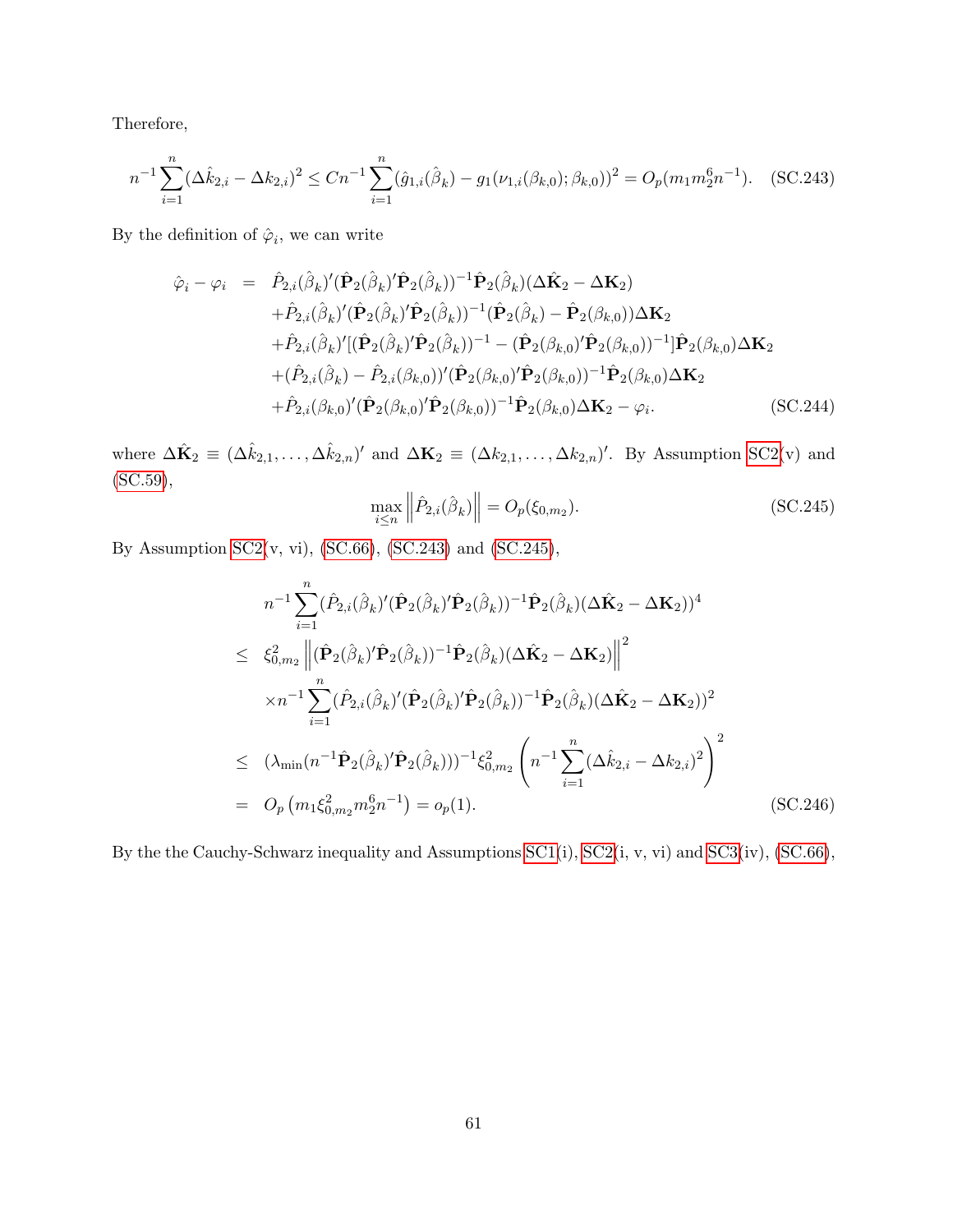[\(SC.234\)](#page-81-0) and [\(SC.245\)](#page-83-1),

<span id="page-84-0"></span>
$$
n^{-1} \sum_{i=1}^{n} \left| \hat{P}_{2,i}(\hat{\beta}_{k})'(\hat{\mathbf{P}}_{2}(\hat{\beta}_{k}))^{-1}(\hat{\mathbf{P}}_{2}(\hat{\beta}_{k}) - \hat{\mathbf{P}}_{2}(\beta_{k,0}))\Delta \mathbf{K}_{2} \right|^{4}
$$
  
\n
$$
\leq n^{-1}\xi_{0,m_{2}}^{2} \left\| (\hat{\mathbf{P}}_{2}(\hat{\beta}_{k})' \hat{\mathbf{P}}_{2}(\hat{\beta}_{k}))^{-1} (\hat{\mathbf{P}}_{2}(\hat{\beta}_{k}) - \hat{\mathbf{P}}_{2}(\beta_{k,0}))\Delta \mathbf{K}_{2} \right\|^{2}
$$
  
\n
$$
\times \left\| (\hat{\mathbf{P}}_{2}(\hat{\beta}_{k})' \hat{\mathbf{P}}_{2}(\hat{\beta}_{k}))^{-1/2} (\hat{\mathbf{P}}_{2}(\hat{\beta}_{k}) - \hat{\mathbf{P}}_{2}(\beta_{k,0}))\Delta \mathbf{K}_{2} \right\|^{2}
$$
  
\n
$$
\leq \frac{\xi_{0,m_{2}}^{2} \left\| \hat{\mathbf{P}}_{2}(\hat{\beta}_{k}) - \hat{\mathbf{P}}_{2}(\beta_{k,0}) \right\|_{S}^{4}}{n^{2}(\lambda_{\min}(n^{-1}\hat{\mathbf{P}}_{2}(\hat{\beta}_{k})')\hat{\mathbf{P}}_{2}(\hat{\beta}_{k})))^{3}} \left| n^{-1} \sum_{i=1}^{n} (\Delta k_{2,i})^{2} \right|^{2} = O_{p}(\xi_{0,m_{2}}^{2} \xi_{1,m_{2}}^{4} n^{-2}) = o_{p}(1).
$$
  
\n(SC.247)

By the Cauchy-Schwarz inequality, Lemma [SC24\(](#page-80-4)i), [\(SC.78\)](#page-42-0), [\(SC.127\)](#page-54-1) and [\(SC.245\)](#page-83-1),

<span id="page-84-1"></span>
$$
n^{-1} \sum_{i=1}^{n} \left| \hat{P}_{2,i}(\hat{\beta}_{k})' [(\hat{\mathbf{P}}_{2}(\hat{\beta}_{k}))^{-1} - (\hat{\mathbf{P}}_{2}(\beta_{k,0})' \hat{\mathbf{P}}_{2}(\beta_{k,0}))^{-1}] \hat{\mathbf{P}}_{2}(\beta_{k,0}) \Delta \mathbf{K}_{2} \right|^{4}
$$
\n
$$
= n^{-1} \sum_{i=1}^{n} \left| \hat{P}_{2,i}(\hat{\beta}_{k})' (\hat{\mathbf{P}}_{2}(\hat{\beta}_{k})' \hat{\mathbf{P}}_{2}(\hat{\beta}_{k}))^{-1} [\hat{\mathbf{P}}_{2}(\hat{\beta}_{k})' \hat{\mathbf{P}}_{2}(\hat{\beta}_{k}) - \hat{\mathbf{P}}_{2}(\beta_{k,0})' \hat{\mathbf{P}}_{2}(\beta_{k,0})] \hat{\beta}_{\varphi}(\beta_{k,0}) \right|^{4}
$$
\n
$$
\leq \xi_{0,m_{2}}^{2} \left\| (\hat{\mathbf{P}}_{2}(\hat{\beta}_{k})' \hat{\mathbf{P}}_{2}(\hat{\beta}_{k}))^{-1} [\hat{\mathbf{P}}_{2}(\hat{\beta}_{k})' \hat{\mathbf{P}}_{2}(\hat{\beta}_{k}) - \hat{\mathbf{P}}_{2}(\beta_{k,0})' \hat{\mathbf{P}}_{2}(\beta_{k,0})] \hat{\beta}_{\varphi}(\beta_{k,0}) \right\|^{2}
$$
\n
$$
\times n^{-1} \sum_{i=1}^{n} \left| \hat{P}_{2,i}(\hat{\beta}_{k})' (\hat{\mathbf{P}}_{2}(\hat{\beta}_{k})' \hat{\mathbf{P}}_{2}(\hat{\beta}_{k}))^{-1} [\hat{\mathbf{P}}_{2}(\hat{\beta}_{k})' \hat{\mathbf{P}}_{2}(\hat{\beta}_{k}) - \hat{\mathbf{P}}_{2}(\beta_{k,0})] \hat{\beta}_{\varphi}(\beta_{k,0}) \right\|^{2}
$$
\n
$$
\leq \frac{\xi_{0,m_{2}}^{2} \left\| \hat{\beta}_{\varphi}(\beta_{k,0}) \right\|^{4}}{(\lambda_{\min}(n^{-1} \hat{\mathbf{P}}_{2}(\hat{\beta}_{k}))' \hat{\mathbf{P}}_{2}(\hat{\beta}_{k})))^{3}} \left\| n^{-1} \hat{\mathbf{P}}_{
$$

where the second equality is by Assumptions  $SC2(vi)$  and  $SC3(iv)$ . By the first order expansion, [\(SB.16\)](#page-27-0) in Theorem [SB1,](#page-26-0) Assumption [SC3\(](#page-44-0)ii) and [\(SC.127\)](#page-54-1),

<span id="page-84-2"></span>
$$
n^{-1} \sum_{i=1}^{n} ((\hat{P}_{2,i}(\hat{\beta}_k) - \hat{P}_{2,i}(\beta_{k,0}))' \hat{\beta}_{\varphi}(\beta_{k,0}))^4
$$
  
\n
$$
= (\hat{\beta}_k - \beta_{k,0})^4 n^{-1} \sum_{i=1}^{n} (\partial \tilde{P}_2(\hat{\nu}_{1,i}(\tilde{\beta}_k); \tilde{\beta}_k) / \partial \beta_k)' \hat{\beta}_{\varphi}(\beta_{k,0}))^4
$$
  
\n
$$
\leq (\hat{\beta}_k - \beta_{k,0})^4 \xi_{1,m_2}^4 \left\| \hat{\beta}_{\varphi}(\beta_{k,0}) \right\|^4 = O_p(\xi_{1,m_2}^4 n^{-2}) = o_p(1)
$$
 (SC.249)

where the second equality is by Assumptions  $SC2(vi)$  and  $SC3(iv)$ . By Assumptions  $SC2(v)$  and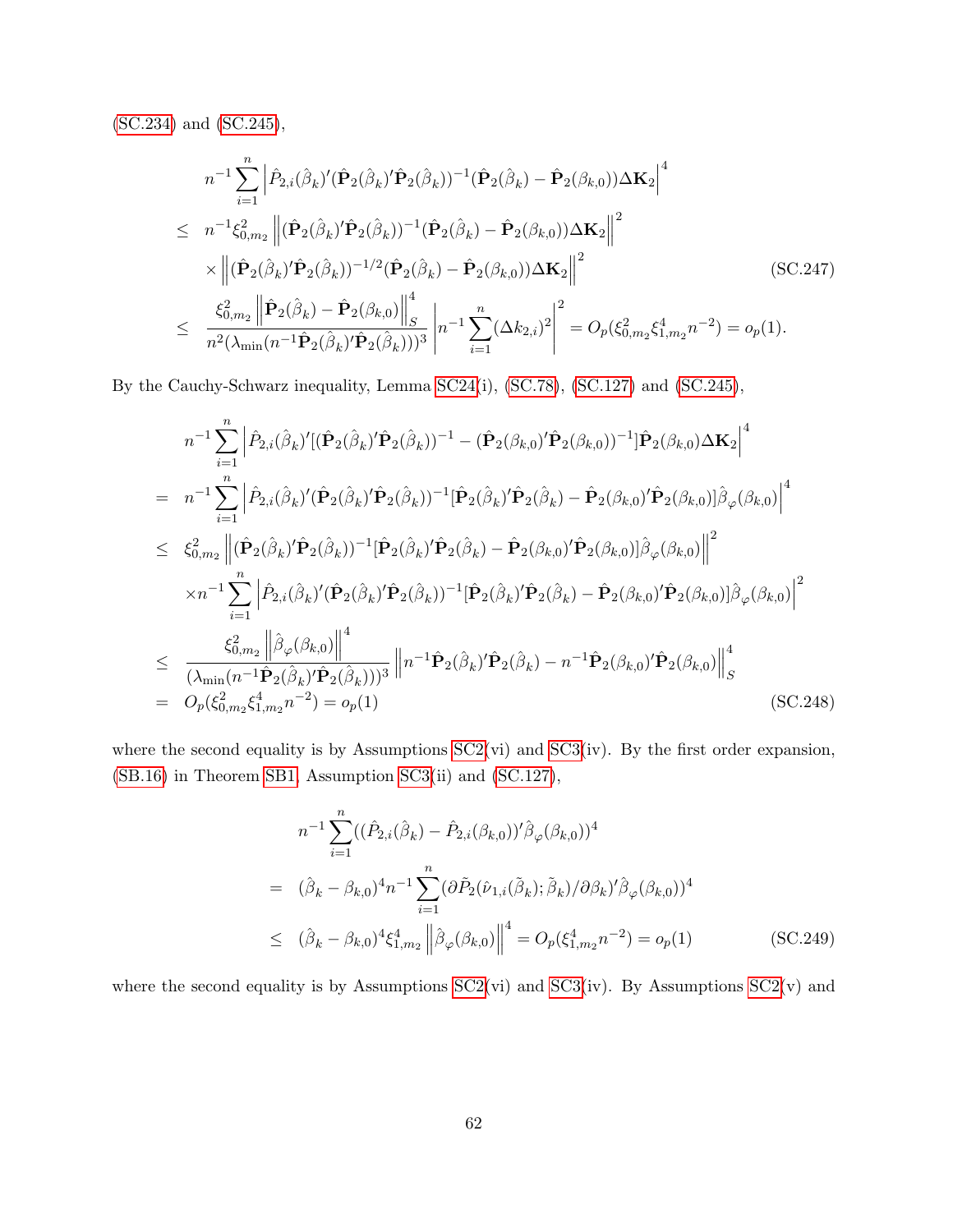[SC3\(](#page-44-0)i, iv), Lemma [SC4,](#page-34-0) [\(SC.62\)](#page-38-2), [\(SC.126\)](#page-54-0), and [\(SC.127\)](#page-54-1)

<span id="page-85-0"></span>
$$
n^{-1} \sum_{i=1}^{n} (\hat{P}_{2,i}(\beta_{k,0})'(\hat{P}_{2}(\beta_{k,0})' \hat{P}_{2}(\beta_{k,0}))^{-1} \hat{P}_{2}(\beta_{k,0}) \Delta K_{2} - \varphi_{i})^{4}
$$
  
\n
$$
\leq Cn^{-1} \sum_{i=1}^{n} ((\hat{P}_{2,i}(\beta_{k,0}) - \tilde{P}_{2,i}(\beta_{k,0}))' \hat{\beta}_{\varphi}(\beta_{k,0}))^{4}
$$
  
\n
$$
+ Cn^{-1} \sum_{i=1}^{n} (\tilde{P}_{2,i}(\beta_{k,0})' (\hat{\beta}_{\varphi}(\beta_{k,0}) - \tilde{\beta}_{\varphi,m_{2}}(\beta_{k,0})))^{4}
$$
  
\n
$$
+ Cn^{-1} \sum_{i=1}^{n} (\tilde{P}_{2,i}(\beta_{k,0})' \tilde{\beta}_{\varphi,m_{2}}(\beta_{k,0}) - \varphi_{i})^{4}
$$
  
\n
$$
\leq C \left\| \hat{\beta}_{\varphi}(\beta_{k,0}) \right\|^{4} \xi_{1,m_{2}}^{4} n^{-1} \sum_{i=1}^{n} (\hat{\phi}_{i} - \phi_{i})^{4}
$$
  
\n
$$
+ \xi_{0,m_{2}}^{2} \lambda_{\max}(n^{-1} \tilde{P}_{2}(\beta_{k,0})' \tilde{P}_{2}(\beta_{k,0})) \left\| \hat{\beta}_{\varphi}(\beta_{k,0}) - \tilde{\beta}_{\varphi,m_{2}}(\beta_{k,0}) \right\|^{4} + O(m_{2}^{-4r_{\varphi}})
$$
  
\n
$$
O_{p}((\xi_{1,m_{2}}^{4}m_{1}^{2} + m_{2}^{2}) \xi_{0,m_{2}}^{2}n^{-2}) = o_{p}(1)
$$
 (SC.250)

where the second equality is by Assumptions  $SC2(vi)$  and  $SC3(iv)$ . Collecting the results in [\(SC.244\)](#page-83-2), [\(SC.246\)](#page-83-3), [\(SC.247\)](#page-84-0), [\(SC.248\)](#page-84-1), [\(SC.249\)](#page-84-2) and [\(SC.250\)](#page-85-0), we get

$$
n^{-1} \sum_{i=1}^{n} (\hat{\varphi}_i - \varphi_i)^4 = o_p(1)
$$

which together with Assumption [SC3\(](#page-44-0)iv), [\(SC.240\)](#page-82-2) and [\(SC.241\)](#page-82-3) proves the third claim of the lemma.

(iv) By the definition of  $\hat{u}_{2,i}$ , we can write

$$
\hat{u}_{2,i} - u_{2,i} = -l_{2,i}(\hat{\beta}_l - \beta_{l,0}) - k_{2,i}(\hat{\beta}_k - \beta_{k,0}) - (\hat{g}_i(\hat{\beta}_k) - g(\nu_{1,i}(\beta_{k,0});\beta_{k,0}))
$$

which implies that

<span id="page-85-1"></span>
$$
n^{-1} \sum_{i=1}^{n} (\hat{u}_{2,i} - u_{2,i})^4 \leq C(\hat{\beta}_l - \beta_{l,0})^4 n^{-1} \sum_{i=1}^{n} l_{2,i}^4 + C(\hat{\beta}_k - \beta_{k,0})^4 n^{-1} \sum_{i=1}^{n} k_{2,i}^4
$$
  
+ 
$$
Cn^{-1} \sum_{i=1}^{n} (\hat{g}_i(\hat{\beta}_k) - g(\nu_{1,i}(\beta_{k,0}); \beta_{k,0}))^4
$$
  
= 
$$
Cn^{-1} \sum_{i=1}^{n} (\hat{g}_i(\hat{\beta}_k) - g(\nu_{1,i}(\beta_{k,0}); \beta_{k,0}))^4 + O_p(n^{-2})
$$
 (SC.251)

where the equality is by Assumptions  $SC1(i, iii)$  and  $SC2(i, ii)$ , and  $(SB.16)$ . Using similar argu-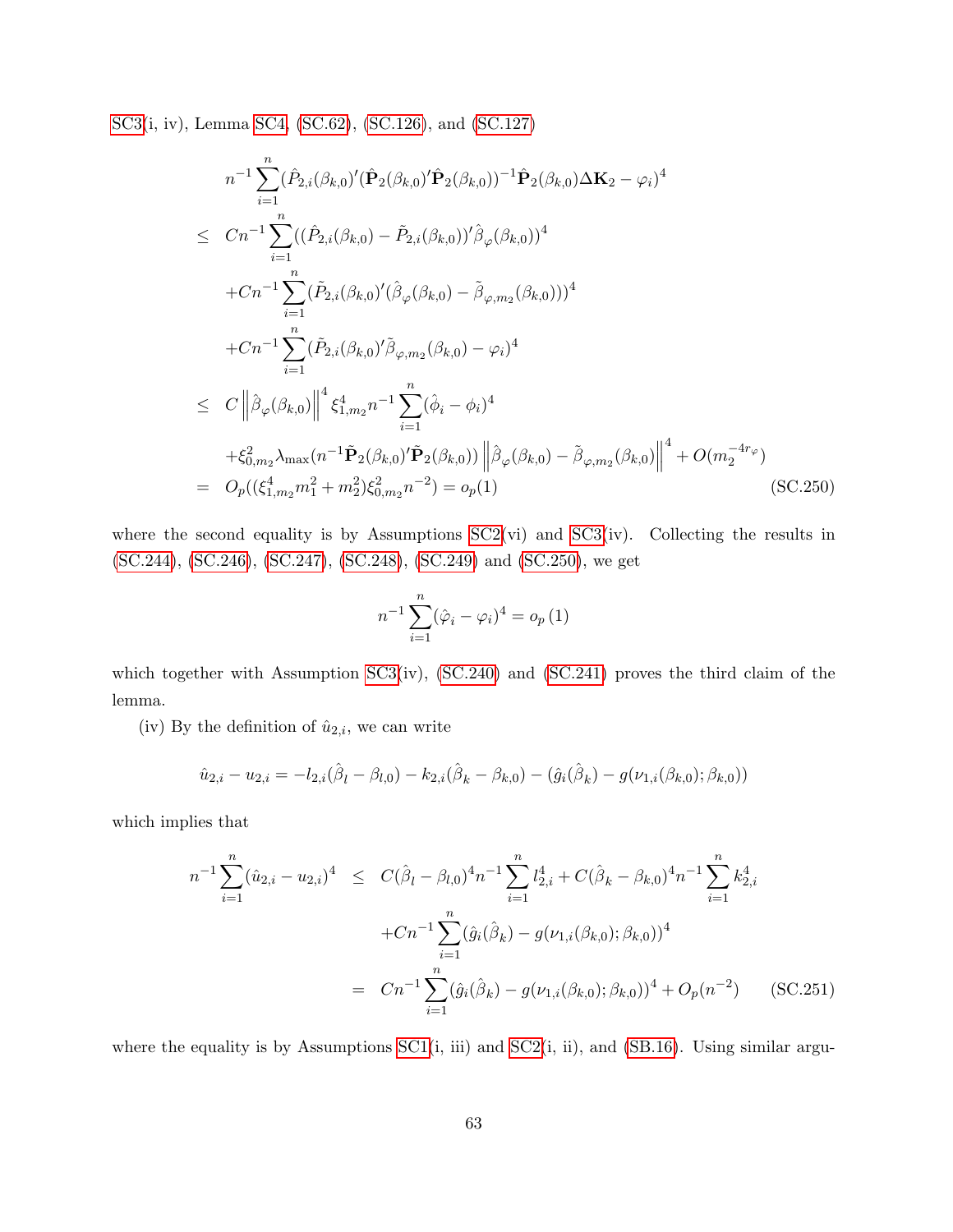ments for proving [\(SC.238\)](#page-82-0), we can show that

<span id="page-86-0"></span>
$$
\max_{i \le n} \left| \hat{g}_i(\hat{\beta}_k) - g(\nu_{1,i}(\beta_{k,0}); \beta_{k,0}) \right|
$$
\n
$$
= O_p(\xi_{0,m_1}\xi_{1,m_2}m_1^{1/2}n^{-1/2}) + O_p(\xi_{0,m_2}(m_2 + m_1^{1/2})n^{-1/2}) = o_p(1) \quad (SC.252)
$$

where the second equality is by Assumption  $SC2(vi)$ . By Assumption  $SC2(ii)$  and  $(SB.16)$ , we have

$$
\max_{i \le n} \left| g(\nu_{1,i}(\hat{\beta}_k); \hat{\beta}_k) - g(\nu_{1,i}(\beta_{k,0}); \beta_{k,0}) \right| = O_p(n^{-1/2})
$$

which together with [\(SC.252\)](#page-86-0) shows that

<span id="page-86-1"></span>
$$
n^{-1} \sum_{i=1}^{n} (\hat{g}_i(\hat{\beta}_k) - g(\nu_{1,i}(\beta_{k,0}); \beta_{k,0}))^4 = o_p(1).
$$
 (SC.253)

The claim of the lemma follows from [\(SC.251\)](#page-85-1) and [\(SC.253\)](#page-86-1).

(v) Let  $\hat{\beta}_{a_2} \equiv (\mathbf{P}'_1 \mathbf{P}_1)^{-1} \sum_{i=1}^n P_1(x_{1,i}) k_{2,i}$ . By Assumptions [SC1](#page-33-0) and [SC4\(](#page-80-2)ii), we can use similar arguments for proving [\(SC.55\)](#page-36-1) to show

<span id="page-86-2"></span>
$$
\hat{\beta}_{a_2} - \beta_{a_2, m_1} = O_p(m_1^{1/2} n_1^{-1/2} + m_1^{-r_a}).
$$
\n(SC.254)

Therefore by the triangle inequality, Assumption [SC1\(](#page-33-0)vi) and [\(SC.254\)](#page-86-2),

$$
\max_{i \le n} |\hat{\varsigma}_{2,i} - \varsigma_{2,i}| \le \xi_{0,m_1} ||\hat{\beta}_{a_2} - \beta_{a_2,m_1}|| + \max_{i \le n} |a_{2,m_1}(x_{1,i}) - a_2(x_{1,i})|
$$
  
=  $O_p(\xi_{0,m_1} m_1^{1/2} n_1^{-1/2} + \xi_{0,m_1} m_1^{-r_a}) = o_p(1)$ 

where the second equality is by Assumptions  $SC1(vi)$  and  $SC4(ii)$ .  $Q.E.D.$ 

<span id="page-86-3"></span>Lemma SC25. Under Assumptions [SC1,](#page-33-0) [SC2,](#page-36-0) [SC3](#page-44-0) and [SC4,](#page-80-2) we have

(i)  $\hat{\Upsilon}_n - \Upsilon = o_p(1);$ (*ii*)  $\hat{\Gamma}_n - \Gamma = o_p(1);$ (iii)  $\hat{\Omega}_n - \Omega = o_p(1)$ .

PROOF OF LEMMA [SC32](#page-95-0). (i) By Assumptions  $SC1(i)$  and  $SC2(i, ii)$ , and the Markov inequality

$$
n^{-1} \sum_{i=1}^{n} \zeta_{1,i}^{2} = \Upsilon + O_{p}(n^{-1/2}) = O_{p}(1)
$$
 (SC.255)

which together with Lemma [SC24\(](#page-80-4)iii) proves the first claim of the lemma.

(ii) Let  $\tilde{\Gamma}_n = \sum_{i=1}^n [(l_{2,i} - l_{1,i}g_1(\nu_{1,i})) \varsigma_{1,i} + l_{1,i}g_1(\nu_{1,i}) \varsigma_{2,i}]$ . Then by Assumptions [SC1\(](#page-33-0)ii) and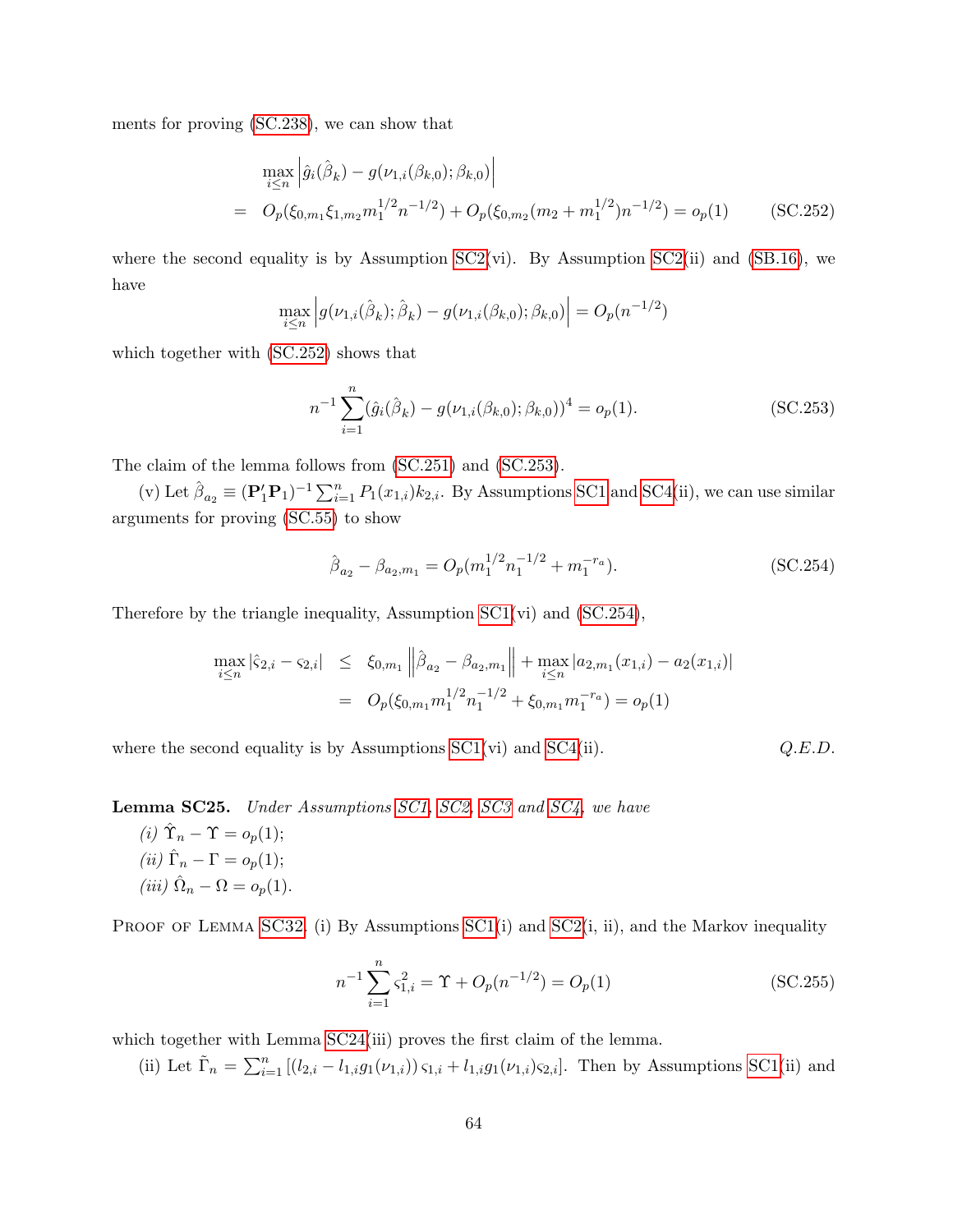$SC2(i, ii)$  $SC2(i, ii)$ , and the Markov inequality, we have

<span id="page-87-0"></span>
$$
\mathbb{E}\left[l_{1,i}^{4} + l_{2,i}^{4} + \varsigma_{1,i}^{4} + \varsigma_{2,i}^{4} + g_{1}(\nu_{1,i})^{4}\right] \leq C
$$
\n(SC.256)

which together with Assumption [SC1\(](#page-33-0)i) and the Markov inequality implies that

$$
n^{-1} \sum_{i=1}^{n} [(l_{2,i} - l_{1,i}g_1(\nu_{1,i})) \varsigma_{1,i} + l_{1,i}g_1(\nu_{1,i}) \varsigma_{2,i}]
$$
  
= 
$$
\mathbb{E} [(l_{2,i} - l_{1,i}g_1(\nu_{1,i})) \varsigma_{1,i} + l_{1,i}g_1(\nu_{1,i}) \varsigma_{2,i}] + O_p(n^{-1/2})
$$
 (SC.257)

Therefore

<span id="page-87-1"></span>
$$
\tilde{\Gamma}_n = \Gamma + o_p(1). \tag{SC.258}
$$

By the definition of  $\hat{\Gamma}_n$ , we can write

<span id="page-87-2"></span>
$$
\hat{\Gamma}_n - \tilde{\Gamma}_n = -n^{-1} \sum_{i=1}^n l_{1,i} (\hat{g}_{1,i} - g_{1,i}) (\hat{\varsigma}_{1,i} - \varsigma_{1,i}) - n^{-1} \sum_{i=1}^n l_{1,i} (\hat{g}_{1,i} - g_{1,i}) \varsigma_{1,i} \n+ n^{-1} \sum_{i=1}^n (l_{2,i} - l_{1,i} g_{1,i}) (\hat{\varsigma}_{1,i} - \varsigma_{1,i}) + n^{-1} \sum_{i=1}^n l_{1,i} (g_{1,i} \varsigma_{2,i} - \hat{g}_{1,i} \hat{\varsigma}_{2,i}).
$$
 (SC.259)

The second claim of the lemma follows from Assumption [SC1\(](#page-33-0)i), Lemma [SC24\(](#page-80-4)ii, iii, v), [\(SC.256\)](#page-87-0), [\(SC.258\)](#page-87-1) and [\(SC.259\)](#page-87-2).

(iii) Since  $\hat{\eta}_{1,i} = \eta_{1,i} - l_{1,i}(\hat{\beta}_l - \beta_{l,0}) - (\hat{\phi}_i - \phi_i)$ , by the Markov inequality, Assumptions [SC1\(](#page-33-0)i, iii) and  $SC2(vi)$ , Lemma  $SC4$  and  $(SC.256)$ ,

<span id="page-87-3"></span>
$$
n^{-1} \sum_{i=1}^{n} (\hat{\eta}_{1,i} - \eta_{1,i})^4 \le C(\hat{\beta}_l - \beta_{l,0})^4 n^{-1} \sum_{i=1}^{n} l_{1,i}^4 + \max_{i \le n} (\hat{\phi}_i - \phi_i)^2 n^{-1} \sum_{i=1}^{n} (\hat{\phi}_i - \phi_i)^2
$$
  
=  $O_p(n^{-2}) + O_p(\xi_{0,m_1}^2 m_1^2 n^{-2}) = O_p(\xi_{0,m_1}^2 m_1^2 n^{-2}) = o_p(1).$  (SC.260)

By Assumption [SC2\(](#page-36-0)ii) and Lemma [SC24\(](#page-80-4)ii)

<span id="page-87-4"></span>
$$
\max_{i \le n} \hat{g}_{1,i}^4 \le C \max_{i \le n} (\hat{g}_{1,i} - g_{1,i})^4 + C \max_{i \le n} g_{1,i}^4 = O_p(1). \tag{SC.261}
$$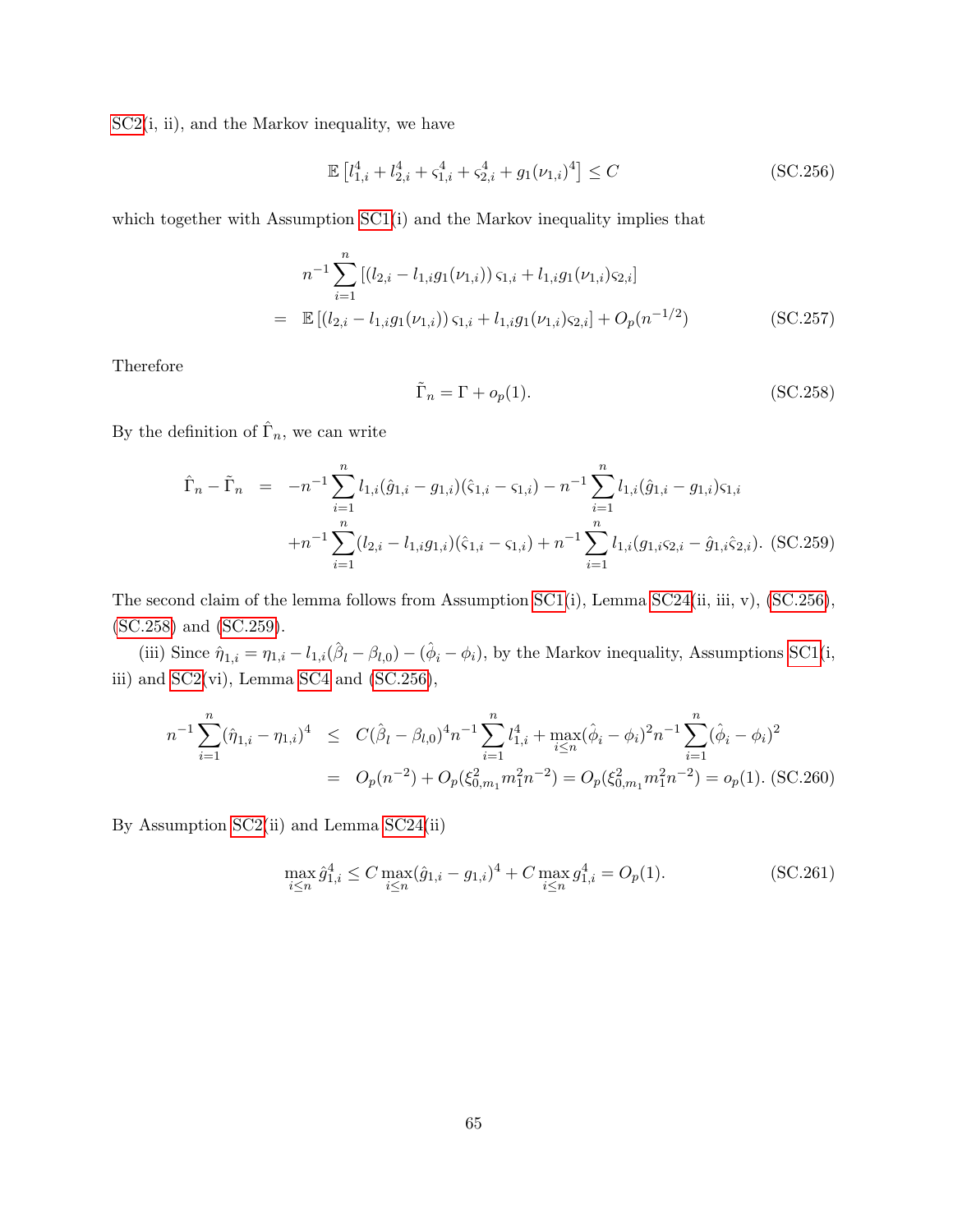By Assumption [SC1\(](#page-33-0)i, ii), Lemma [SC24\(](#page-80-4)ii, iv), [\(SC.260\)](#page-87-3) and [\(SC.261\)](#page-87-4), we get

$$
n^{-1} \sum_{i=1}^{n} (\hat{u}_{2,i} - \hat{\eta}_{1,i}\hat{g}_{1,i} - u_{2,i} + \eta_{1,i}g_{1,i})^4
$$
  
\n
$$
\leq Cn^{-1} \sum_{i=1}^{n} (\hat{u}_{2,i} - u_{2,i})^4 + C \max_{i \leq n} \hat{g}_{1,i}^4 n^{-1} \sum_{i=1}^{n} (\hat{\eta}_{1,i} - \eta_{1,i})^4
$$
  
\n
$$
+ C \max_{i \leq n} (\hat{g}_{1,i} - g_{1,i})^4 n^{-1} \sum_{i=1}^{n} \eta_{1,i}^4 = o_p(1)
$$
 (SC.262)

which together with Assumption [SC1\(](#page-33-0)i, ii) and [SC2\(](#page-36-0)i, ii), Lemma [SC24\(](#page-80-4)iii), [\(SC.88\)](#page-45-0) and [\(SC.256\)](#page-87-0) implies that

<span id="page-88-0"></span>
$$
n^{-1} \sum_{i=1}^{n} ((\hat{u}_{2,i} - \hat{\eta}_{1,i}\hat{g}_{1,i})\hat{\varsigma}_{1,i} - (u_{2,i} - \eta_{1,i}g_{1,i})\varsigma_{1,i})^2 = o_p(1).
$$
 (SC.263)

By Assumptions  $SC1(i, ii, iii)$  and  $SC4(i),$  and  $(SC.260)$ , we have

$$
n^{-1} \sum_{i=1}^{n} \hat{\varepsilon}_{1,i}^{4} + n^{-1} \sum_{i=1}^{n} \hat{\eta}_{1,i}^{4} = O_p(1)
$$
 (SC.264)

which combined with Lemma [SC25\(](#page-86-3)ii), [\(SC.260\)](#page-87-3) and Assumption [SC4\(](#page-80-2)i) implies that

<span id="page-88-1"></span>
$$
n^{-1} \sum_{i=1}^{n} (\hat{\Gamma}_{n} \hat{\varepsilon}_{1,i} \hat{\eta}_{1,i} - \Gamma \varepsilon_{1,i} \eta_{1,i})^{2} \leq C(\hat{\Gamma}_{n} - \Gamma)^{2} n^{-1} \sum_{i=1}^{n} \hat{\varepsilon}_{1,i}^{2} \hat{\eta}_{1,i}^{2} + C\Gamma^{2} n^{-1} \sum_{i=1}^{n} (\hat{\varepsilon}_{1,i} - \varepsilon_{1,i})^{2} \hat{\eta}_{1,i}^{2} + C\Gamma^{2} n^{-1} \sum_{i=1}^{n} \varepsilon_{1,i}^{2} (\hat{\eta}_{1,i} - \eta_{1,i})^{2} = o_{p}(1). \quad (SC.265)
$$

By Assumptions  $SC1(i, ii)$  and  $SC2(ii)$ , Lemma  $SC24(ii, v)$  and  $(SC.256)$ , we have

<span id="page-88-2"></span>
$$
n^{-1} \sum_{i=1}^{n} (\hat{\eta}_{1,i}\hat{g}_{1,i}\hat{\varsigma}_{2,i} - \eta_{1,i}g_{1,i}\varsigma_{2,i})^{2}
$$
  
\n
$$
\leq \max_{i \leq n} \hat{g}_{1,i}^{2} n^{-1} \sum_{i=1}^{n} (\hat{\eta}_{1,i} - \eta_{1,i})^{2} \hat{\varsigma}_{2,i}^{2} + \max_{i \leq n} |\hat{g}_{1,i} - g_{1,i}| n^{-1} \sum_{i=1}^{n} \eta_{1,i}^{2} \hat{\varsigma}_{2,i}^{2}
$$
  
\n
$$
+ \max_{i \leq n} |\hat{\varsigma}_{2,i} - \varsigma_{2,i}| n^{-1} \sum_{i=1}^{n} \eta_{1,i}^{2} g_{1,i}^{2} = o_{p}(1).
$$
 (SC.266)

Let  $\tilde{\Omega}_n = n^{-1} \sum_{i=1}^n ((u_{2,i} - \eta_{1,i}g_{1,i})\varsigma_{1,i} - \Gamma \varepsilon_{1,i} + \eta_{1,i}g_{1,i}\varsigma_{2,i})^2$ . Then by Assumptions [SC1\(](#page-33-0)i) and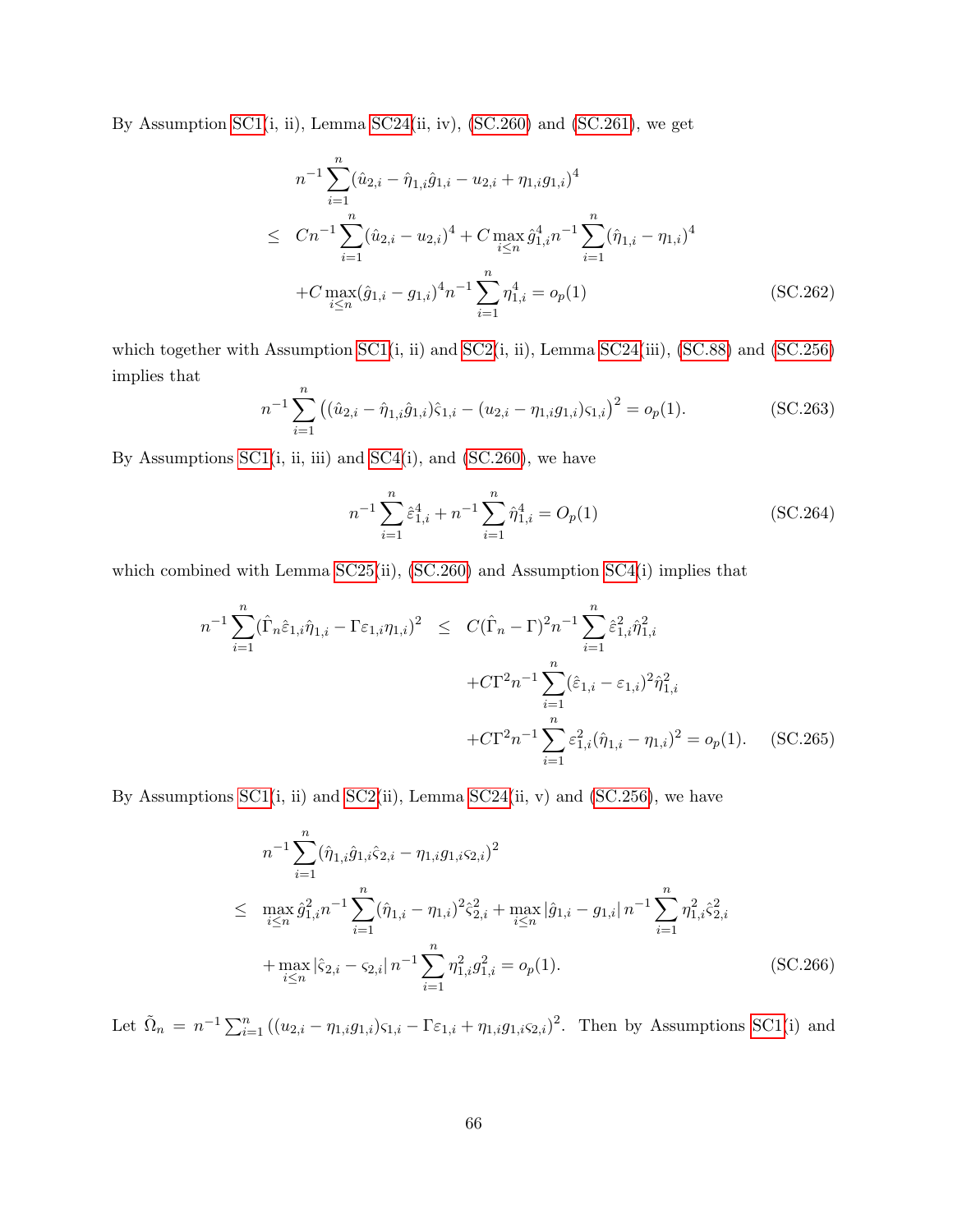SC<sub>2</sub>(ii), and the Markov inequality

<span id="page-89-1"></span>
$$
\tilde{\Omega}_n = \Omega + O_p(n^{-1/2}).\tag{SC.267}
$$

By the definition of  $\tilde{\Omega}_n$  and  $\hat{\Omega}_n$ , the triangle inequality and the Cauchy-Schwarz inequality, [\(SC.263\)](#page-88-0), [\(SC.265\)](#page-88-1) and [\(SC.266\)](#page-88-2), we get

$$
\begin{split}\n\left| \hat{\Omega}_n - \tilde{\Omega}_n \right| &\leq \left| Cn^{-1} \sum_{i=1}^n \left( (\hat{u}_{2,i} - \hat{\eta}_{1,i} \hat{g}_{1,i}) \hat{\varsigma}_{1,i} - (u_{2,i} - \eta_{1,i} g_{1,i}) \varsigma_{1,i} \right)^2 \\
&+ Cn^{-1} \sum_{i=1}^n \left( \hat{\Gamma}_n \hat{\varepsilon}_{1,i} \hat{\eta}_{1,i} - \Gamma \varepsilon_{1,i} \eta_{1,i} \right)^2 + Cn^{-1} \sum_{i=1}^n \left( \hat{\eta}_{1,i} \hat{g}_{1,i} \hat{\varsigma}_{2,i} - \eta_{1,i} g_{1,i} \varsigma_{2,i} \right)^2 \\
&+ C\tilde{\Omega}_n^{1/2} \left( n^{-1} \sum_{i=1}^n \left( (\hat{u}_{2,i} - \hat{\eta}_{1,i} \hat{g}_{1,i}) \hat{\varsigma}_{1,i} - (u_{2,i} - \eta_{1,i} g_{1,i}) \varsigma_{1,i} \right)^2 \right)^{1/2} \\
&+ C\tilde{\Omega}_n^{1/2} \left( n^{-1} \sum_{i=1}^n (\hat{\Gamma}_n \hat{\varepsilon}_{1,i} \hat{\eta}_{1,i} - \Gamma \varepsilon_{1,i} \eta_{1,i})^2 \right)^{1/2} \\
&+ C\tilde{\Omega}_n^{1/2} \left( n^{-1} \sum_{i=1}^n (\hat{\eta}_{1,i} \hat{g}_{1,i} \hat{\varsigma}_{2,i} - \eta_{1,i} g_{1,i} \varsigma_{2,i})^2 \right)^{1/2} = o_p(1)\n\end{split}
$$

which together with  $SC.267$  proves the third claim of the Lemma.

$$
O.E.D.
$$

## <span id="page-89-0"></span>SC.5 Partially linear regression

In this subsection, we provide the preliminary estimator of  $\hat{\beta}_l$  when  $\beta_{l,0}$  is estimated together with  $\phi(\cdot)$  in the partially linear regression proposed in [Olley and Pakes \(1996\)](#page-102-0). Define  $\tilde{x}_{1,i}$  $(l_{1,i}, i_{1,i}, k_{1,i})'$  and  $\overline{P}_1(\tilde{x}_{1,i}) \equiv (l_{1,i}, P_1(x_{1,i})')'$ . Let  $\hat{\beta}_l$  and  $\hat{\beta}_{\phi_{pl}}$  be the first element and the last  $m_1$ elements of  $\hat{\beta}_1$  respectively, where

$$
\hat{\boldsymbol{\beta}}_1 \equiv (\overline{\mathbf{P}}_1' \overline{\mathbf{P}}_1)^{-1} (\overline{\mathbf{P}}_1' \mathbf{Y}_1)
$$

where  $\overline{\mathbf{P}}_1 \equiv (\overline{P}_1(\tilde{x}_{1,1}), \ldots, \overline{P}_1(\tilde{x}_{1,n}))'$  and  $\mathbf{Y}_1 \equiv (y_{1,1}, \ldots, y_{1,n})'$ . The unknown function  $\phi(\cdot)$  is estimated by  $\hat{\phi}_{pl}(\cdot) \equiv P_1(\cdot)'\hat{\beta}_{\phi_{pl}}.$ 

Let  $\overline{Q}_{m_1} \equiv \mathbb{E}\left[\overline{P}_1(\tilde{x}_{1,1})\overline{P}_1(\tilde{x}_{1,1})'\right]$  and  $h_1(x_{1,i}) \equiv \mathbb{E}[l_{1,i}|x_{1,i}]$ . The following assumptions are needed.

<span id="page-89-2"></span>**Assumption SC5.** (i) there exist  $r_h > 0$  and  $\beta_{h_1,m} \in \mathbb{R}^m$  such that  $\sup_{x \in \mathcal{X}} |h_{1,m}(x) - h_1(x)| =$  $O(m^{-r_h})$  where  $h_{1,m}(\cdot) \equiv P_1(\cdot)'\beta_{h_1,m}$  and  $n^{1/2}m_1^{-r_h} = O(1)$ ; (ii)  $C^{-1} \leq \lambda_{\min}(\overline{Q}_{m_1})$  uniformly over m1.

Assumption [SC5\(](#page-89-2)i) the unknown function  $h_1(x_{1,i})$  can be well approximated by the approxi-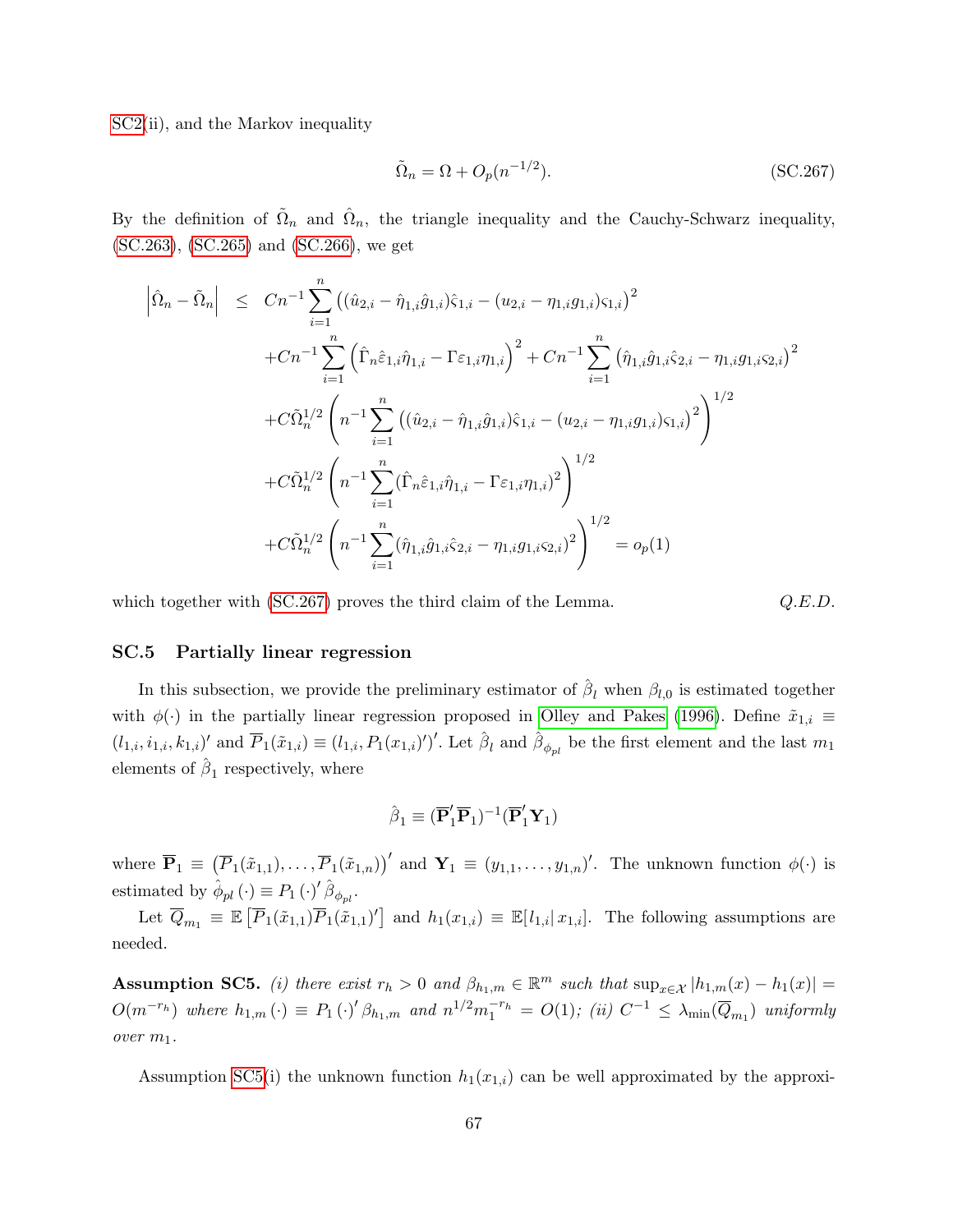mating functions  $P_1(x_{1,i})$ . Assumption [SC5\(](#page-89-2)ii) imposes a uniform lower bound on the eigenvalues of  $Q_{m_1}$ . This condition implicitly imposes a identification condition on the unknown parameter  $\beta_{l,0}$ . That is in Lemma [SC28](#page-91-0) below, we show that

$$
||l_{1,i} - h_1(x_{1,i})||_2 \ge C^{-1}
$$
\n(SC.268)

which together with [\(SA.1\)](#page-24-0) implies that

$$
\beta_{l,0} = \frac{\mathbb{E}[(l_{1,i} - h_1(x_{1,i}))(y_{1,i} - \mathbb{E}[y_{1,i}|x_{1,i}])]}{\mathbb{E}[[l_{1,i} - h_1(x_{1,i})]^2]}.
$$
\n(SC.269)

We shall show below that Assumption  $SC1(iii)$  holds

$$
\varepsilon_{1,i} = \frac{l_{1,i} - h_1(x_{1,i})}{\mathbb{E}[|l_{1,i} - h_1(x_{1,i})|^2]} \eta_{1,i}.
$$
\n(SC.270)

Let  $\hat{h}_{1,i} \equiv P_1(x_{1,i})'(\mathbf{P}_1'\mathbf{P}_1)\mathbf{P}_1'\mathbf{L}_1$  where  $\mathbf{L}_1 \equiv (l_{1,1},\ldots,l_{1,n})'$ . Then  $\varepsilon_{1,i}$  can be estimated by

<span id="page-90-0"></span>
$$
\hat{\varepsilon}_{1,i} \equiv \frac{l_{1,i} - \hat{h}_{1,i}}{n^{-1} \sum_{i=1}^{n} (l_{1,i} - \hat{h}_{1,i})^2} \hat{\eta}_{1,i}
$$
\n(SC.271)

where  $\hat{\eta}_{1,i} \equiv y_{1,i} - l_{1,i}\hat{\beta}_l - \hat{\phi}(x_{1,i})$  is defined in Subsection [SB.2.](#page-28-0)

<span id="page-90-1"></span>**Lemma SC26.** Under Assumptions  $SC1(i, ii, iv, v, vi)$  and  $SC5$ , we have

<span id="page-90-2"></span>
$$
\hat{\beta}_l - \beta_{l,0} = n^{-1} \sum_{i=1}^n \frac{l_{1,i} - h_1(x_{1,i})}{\mathbb{E}[|l_{1,i} - h_1(x_{1,i})|^2]} \eta_{1,i} + o_p(n^{-1/2}).
$$
\n(SC.272)

PROOF OF LEMMA [SC26](#page-90-1). First note that we can write  $\hat{\beta}_l = (\mathbf{L}_1' \mathbf{M}_1 \mathbf{L}_1)^{-1} (\mathbf{L}_1' \mathbf{M}_1 \mathbf{Y}_1)$ . Therefore

<span id="page-90-3"></span>
$$
\hat{\beta}_{l} - \beta_{l,0} = (\mathbf{L}_{1}' \mathbf{M}_{1} \mathbf{L}_{1})^{-1} (\mathbf{L}_{1}' \mathbf{M}_{1} \mathbf{Y}_{1} - \beta_{l,0} \mathbf{L}_{1})
$$
\n
$$
= n^{-1} \sum_{i=1}^{n} \frac{l_{1,i} - h_{1}(x_{1,i})}{\mathbb{E}[|l_{1,i} - h_{1}(x_{1,i})|^{2}]} \eta_{1,i} + O_{p}(m_{1}n^{-1})
$$
\n(SC.273)

where the second equality is by Lemma  $SC30(i, ii)$ . The claim in  $(SC.272)$  follows by Assumption  $SC1(vi)$  $SC1(vi)$  and  $(SC.273)$ .

<span id="page-90-4"></span>**Lemma SC27.** Under Assumption [SC1\(](#page-33-0)ii, v), we have  $\lambda_{\max}(Q_{m_1}) \leq C$ .

PROOF OF LEMMA [SC27](#page-90-4). Consider any  $b = (b_1, b_2')' \in \mathbb{R}^{m_1+1}$  with  $b'b = 1$  where  $b_2 \in \mathbb{R}^{m_1}$ . Then

<span id="page-90-5"></span>
$$
b'\overline{Q}_{m_1}b = b_1^2 \mathbb{E}[l_{1,i}^2] + 2b_1 b' \mathbb{E}[P_1(x_{1,i})l_{1,i}] + b'Q_{m_1}b \le C + 2b_1 b' \mathbb{E}[P_1(x_{1,i})l_{1,i}]
$$
(SC.274)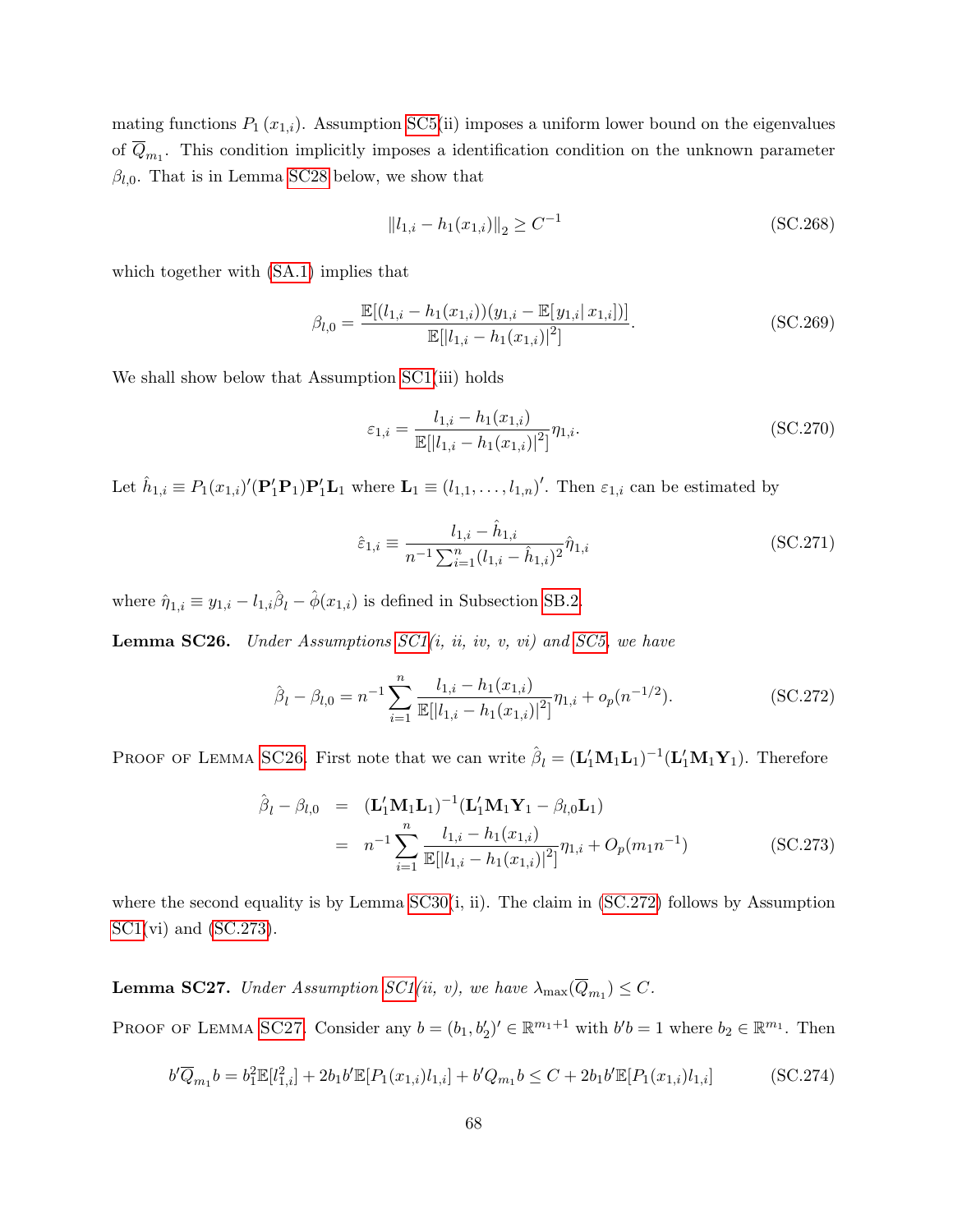where the second inequality is by Assumption [SC1\(](#page-33-0)ii, v). Moreover by Assumption SC1(ii, v)

$$
\|\mathbb{E}[P_1(x_{1,i})l_{1,i}]\| \le \mathbb{E}[l_{1,i}^2] \le C
$$

which together with the Cauchy-Schwarz inequality and [\(SC.274\)](#page-90-5) implies that  $b' \overline{Q}_{m_1} b \leq C.Q.E.D$ .

<span id="page-91-0"></span>**Lemma SC28.** Under Assumptions  $SC1(ii, v)$  and  $SC5$ , we have  $||l_{1,i} - h_1(x_{1,i})||_2 \geq C^{-1}$ .

PROOF OF LEMMA [SC28](#page-91-0). By Assumption [SC5\(](#page-89-2)ii), there exists a fixed  $m_c$  such that

<span id="page-91-1"></span>
$$
\sup_{x \in \mathcal{X}} |h_{1,m}(x) - h_1(x)| \le (2C)^{-1}
$$
\n(SC.275)

for any  $m \geq m_c$ . Consider any  $m \geq m_c$ . By the triangle inequality and [\(SC.275\)](#page-91-1)

<span id="page-91-2"></span>
$$
||l_{1,i} - h_1(x_{1,i})||_2 \ge ||l_{1,i} - h_{1,m}(\cdot)||_2 - (2C^{1/2})^{-1}.
$$
 (SC.276)

Let  $\beta_{h_1,m}^* \equiv Q_{m_1}^{-1} \mathbb{E}[P_1(x_{1,i})l_{1,i}]$ . Then  $P_1(x_{1,i})' \beta_{h_1,m}^*$  is the projection of  $l_{1,i}$  on  $P_1(x_{1,i})$  under the  $L_2$ -norm. Therefore

$$
||l_{1,i} - h_{1,m}(x_{1,i})||_2 \ge ||l_{1,i} - P_1(x_{1,i})' \beta_{h_1,m}^*||_2 \ge (\lambda_{\min}(\overline{Q}_{m_1}))^{1/2} \ge C^{1/2}
$$

which together with  $(SC.276)$  finishes the proof.  $Q.E.D.$ 

<span id="page-91-3"></span>**Lemma SC29.** Under Assumption  $SC1(i, ii, v, vi)$ , we have

$$
\left\| n^{-1} \overline{\mathbf{P}}_1' \overline{\mathbf{P}}_1 - \overline{Q}_{m_1} \right\|_S = O_p((\log m_1)^{1/2} \xi_{0,m_1} n^{-1/2}) = o_p(1)
$$
\n(SC.277)

and

<span id="page-91-6"></span>
$$
C^{-1} \leq \lambda_{\min}(n^{-1}\overline{\mathbf{P}}_1'\overline{\mathbf{P}}_1) \leq \lambda_{\max}(n^{-1}\overline{\mathbf{P}}_1'\overline{\mathbf{P}}_1) \leq C \text{ wpa1.}
$$
 (SC.278)

PROOF OF LEMMA [SC29](#page-91-3). By Assumption  $\text{SC1}(i, ii, v)$  and the Markov inequality, we have

<span id="page-91-4"></span>
$$
n^{-1} \sum_{i=1}^{n-1} l_{1,i}^2 - \mathbb{E}\left[l_{1,i}^2\right] = O_p(n^{-1/2})\tag{SC.279}
$$

and

<span id="page-91-5"></span>
$$
n^{-1} \sum_{i=1} P_{1,i} l_{1,i} - \mathbb{E} \left[ P_{1,i} l_{1,i} \right] = O_p(m_1^{1/2} n^{-1/2}). \tag{SC.280}
$$

Let  $A_{11,n} = n^{-1} \sum_{i=1}^{n} l_{1,i}^2$ ,  $A_{12,n} = A'_{21,n} = n^{-1} \sum_{i=1}^{n} l_{1,i} P_{1,i}$  and  $A_{22,n} = n^{-1} \mathbf{P}'_1 \mathbf{P}_1$ . Consider any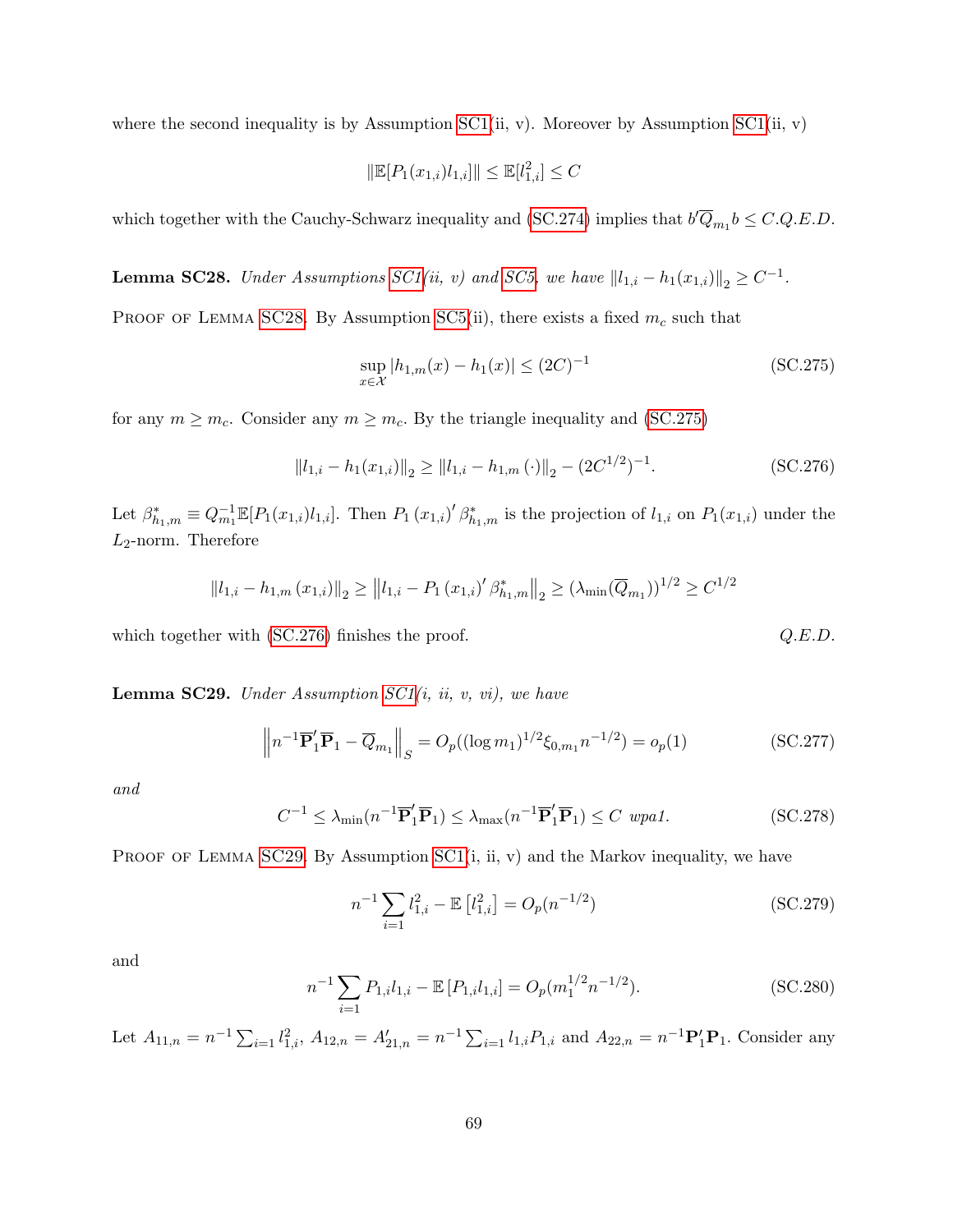$b = (b_1, b_2')' \in \mathbb{R}^{m_1+1}$  with  $b'b = 1$  where  $b_2 \in \mathbb{R}^{m_1}$ . By the Cauchy-Schwarz inequality,

$$
\begin{aligned}\n&\left(\begin{array}{c} b_1 \\ b_2 \end{array}\right)' \left(\begin{array}{cc} A_{11,n} - \mathbb{E}\left[A_{11,n}\right] & A_{12,n} - \mathbb{E}\left[A_{12,n}\right] \\ A_{21,n} - \mathbb{E}\left[A_{21,n}\right] & A_{22,n} - \mathbb{E}\left[A_{22,n}\right] \end{array}\right)^2 \left(\begin{array}{c} b_1 \\ b_2 \end{array}\right) \\
&\leq C \left[\|A_{11,n} - \mathbb{E}\left[A_{11,n}\right]\|^2 + \|A_{12,n} - \mathbb{E}\left[A_{12,n}\right]\|^2 + \|A_{22,n} - \mathbb{E}\left[A_{22,n}\right]\|^2_S\right]\n\end{aligned}
$$

which combined with [\(SC.46\)](#page-34-1), [\(SC.279\)](#page-91-4) and [\(SC.280\)](#page-91-5) implies that

<span id="page-92-1"></span>
$$
\left\| n^{-1} \overline{\mathbf{P}}_1' \overline{\mathbf{P}}_1 - \overline{Q}_{m_1} \right\|_S = O_p((\log m_1)^{1/2} (\xi_{0,m_1} + m_1^{1/2}) n^{-1/2}).
$$
 (SC.281)

By  $(SC.281)$  and Assumption  $SC1(vi)$ , we have

$$
\left\| n^{-1} \overline{\mathbf{P}}_1' \overline{\mathbf{P}}_1 - \overline{Q}_{m_1} \right\|_S = o_p(1)
$$
 (SC.282)

which together with Assumption  $SC1(v)$  proves  $(SC.278)$ .  $Q.E.D.$ 

<span id="page-92-0"></span>**Lemma SC30.** Let  $M_1 \equiv I_n - P_1(P'_1P_1)^{-1}P'_1$ . Under Assumptions [SC1\(](#page-33-0)i, ii, iv, v, vi) and [SC5,](#page-89-2) we have

(i) 
$$
n^{-1} \mathbf{L}'_1 \mathbf{M}_1 \mathbf{L}_1 = \mathbb{E}[|l_{1,i} - h_1(x_{1,i})|^2] + O_p(m_1^{1/2} n^{-1/2});
$$
  
\n(ii)  $n^{-1} \mathbf{L}'_1 \mathbf{M}_1 (\mathbf{Y}_1 - \mathbf{L}_1 \beta_{l,0}) = n^{-1} \sum_{i=1}^n (l_{1,i} - h_1(x_{1,i})) \eta_{1,i} + o_p(n^{-1/2}).$ 

PROOF OF LEMMA [SC30](#page-92-0). (i) By Assumption [SC1\(](#page-33-0)ii) and Hölder's inequality,

<span id="page-92-3"></span>
$$
h_1^2(x_{1,i}) = (\mathbb{E}[l_{1,i}|x_{1,i}])^2 \le \mathbb{E}[l_{1,i}^2|x_{1,i}] \le C
$$
 (SC.283)

which together with Assumption  $SC1(i)$  implies that

<span id="page-92-2"></span>
$$
\mathbb{E}[\epsilon_{1,i}^2 | x_{1,i}] \le 2\mathbb{E}[l_{1,i}^2 | x_{1,i}] + 2h_1^2(x_{1,i}) \le C
$$
\n(SC.284)

where  $\epsilon_{1,i} \equiv l_{1,i} - h_1(x_{1,i})$ . Let  $\hat{\beta}_{h_1} \equiv (\mathbf{P}'_1 \mathbf{P}_1)^{-1} \mathbf{P}'_1 \mathbf{L}_1$ . Then

$$
\hat{\beta}_{h_1} - \beta_{h_1, m_1} = (\mathbf{P}'_1 \mathbf{P}_1)^{-1} \sum_{i=1}^n P_{1,i} \epsilon_{1,i} + (\mathbf{P}'_1 \mathbf{P}_1)^{-1} \sum_{i=1}^n P_{1,i} (h_1(x_{1,i}) - h_{1,m_1}(x_{1,i})).
$$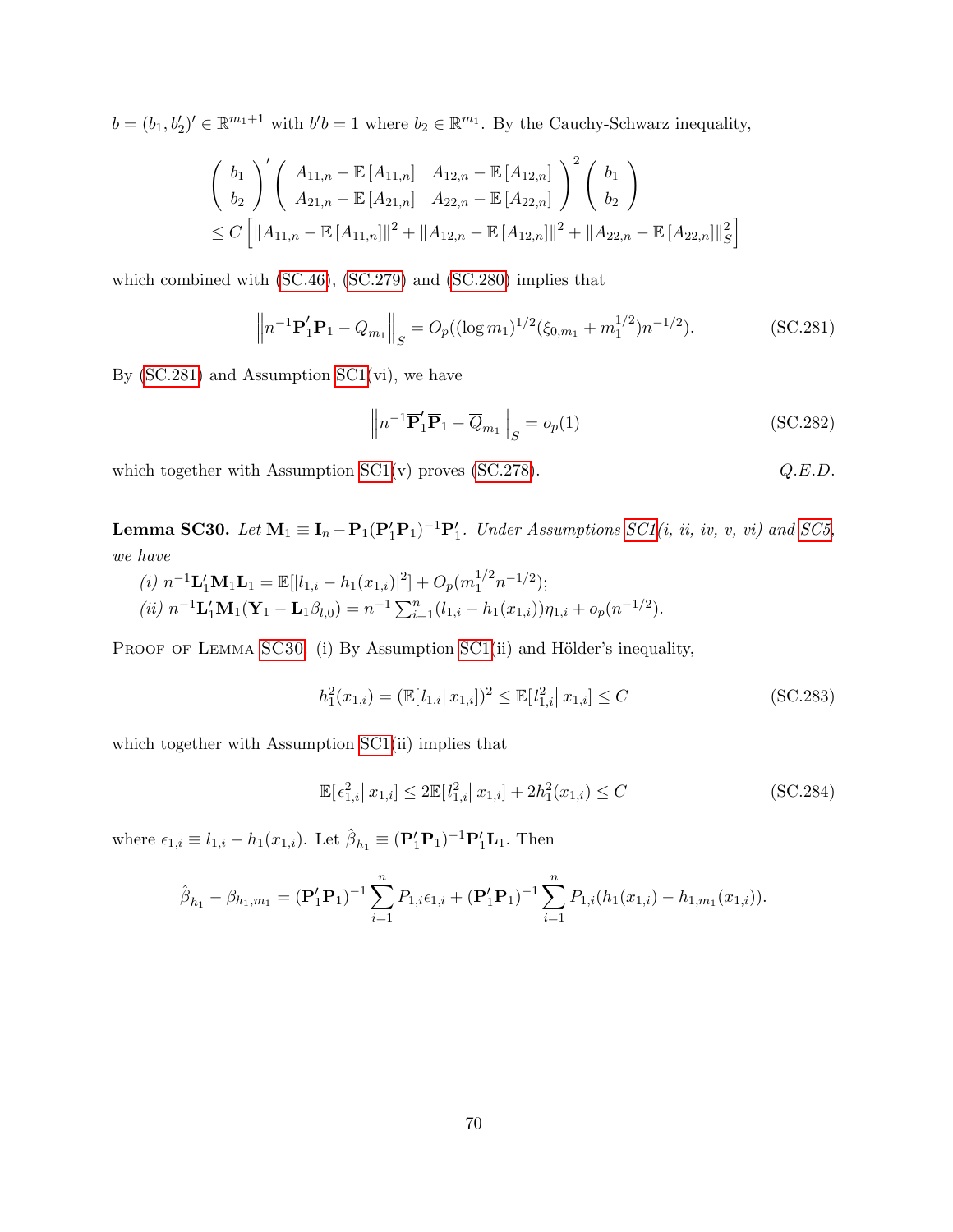Therefore by Assumptions  $SC1(i, v)$  and  $SC5(i)$ ,  $(SC.47)$  and  $(SC.284)$ , we obtain

$$
\|\hat{\beta}_{h_1} - \beta_{h_1, m_1}\|^2
$$
\n
$$
\leq 2 \left(\sum_{i=1}^n \epsilon_{1,i} P_1(x_{1,i})'\right) (\mathbf{P}_1' \mathbf{P}_1)^{-2} \left(\sum_{i=1}^n P_1(x_{1,i})\epsilon_{1,i}\right)
$$
\n
$$
+ 2 \left(\sum_{i=1}^n (h_{1,m_1}(x_{1,i}) - h_1(x_{1,i})) P_1(x_{1,i})'\right) (\mathbf{P}_1' \mathbf{P}_1)^{-2} \left(\sum_{i=1}^n P_1(x_{1,i}) (h_{1,m_1}(x_{1,i}) - h_1(x_{1,i}))\right)
$$
\n
$$
\leq \frac{2 \left\|n^{-1} \sum_{i=1}^n P_{1,i} \epsilon_{1,i}\right\|^2}{(\lambda_{\min}(n^{-1} \mathbf{P}_1' \mathbf{P}_1))^2} + \frac{2 \sum_{i=1}^n (h_{1,m_1}(x_{1,i}) - h_1(x_{1,i}))^2}{n\lambda_{\min}(n^{-1} \mathbf{P}_1' \mathbf{P}_1)} = O_p(m_1 n^{-1})
$$
\n(SC.285)

which together with Assumption [SC5\(](#page-89-2)i) and [\(SC.47\)](#page-35-0) further implies that

<span id="page-93-1"></span><span id="page-93-0"></span>
$$
n^{-1} \sum_{i=1}^{n} (h_1(x_{1,i}) - \hat{h}_{1,i})^2 = O_p(m_1 n^{-1}).
$$
 (SC.286)

By [\(SC.283\)](#page-92-3) and [\(SC.286\)](#page-93-0)

$$
\begin{aligned}\n\left| n^{-1} \sum_{i=1}^{n} h_1^2(x_{1,i}) - n^{-1} \sum_{i=1}^{n} \hat{h}_{1,i}^2 \right| \\
&\leq n^{-1} \sum_{i=1}^{n} (h_1(x_{1,i}) - \hat{h}_{1,i})^2 \\
&+ \left( n^{-1} \sum_{i=1}^{n} h_1^2(x_{1,i}) \right)^{1/2} \left( n^{-1} \sum_{i=1}^{n} (h_1(x_{1,i}) - \hat{h}_{1,i})^2 \right)^{1/2} = O_p(m_1^{1/2} n^{-1/2}), \qquad (\text{SC.287})\n\end{aligned}
$$

Therefore by the Markov inequality, Assumption [SC1\(](#page-33-0)i, ii), [\(SC.283\)](#page-92-3) and [\(SC.287\)](#page-93-1)

<span id="page-93-2"></span>
$$
n^{-1} \mathbf{L}_1' \mathbf{M}_1 \mathbf{L}_1 - (\mathbb{E}[l_{1,i}^2] - \mathbb{E}[h_1(x_{1,i})^2])
$$
  
= 
$$
n^{-1} \sum_{i=1}^n (l_{1,i}^2 - \mathbb{E}[l_{1,i}^2]) + n^{-1} \sum_{i=1}^n (h_1^2(x_{1,i}) - \hat{h}_{1,i}^2)
$$

$$
-n^{-1} \sum_{i=1}^n (h_1(x_{1,i})^2 - \mathbb{E}[h_1(x_{1,i})^2]) = O_p(m_1^{1/2} n^{-1/2}).
$$
 (SC.288)

Since  $\mathbb{E}[|l_{1,i} - h_1(x_{1,i})|^2] = \mathbb{E}[h_1(x_{1,i})^2]$ , the first claim of the lemma follows from [\(SC.288\)](#page-93-2). (ii) Since  $\mathbf{Y}_1 - \mathbf{L}_1 \beta_{l,0} = \boldsymbol{\phi} + \boldsymbol{\eta}_1$  where  $\boldsymbol{\phi} \equiv (\phi_1, \dots, \phi_n)'$  and  $\boldsymbol{\eta}_1 \equiv (\eta_{1,1}, \dots, \eta_{1,n})'$ , we can write

<span id="page-93-3"></span>
$$
n^{-1}\mathbf{L}'_1\mathbf{M}_1(\mathbf{Y}_1 - \mathbf{L}_1\beta_{l,0}) = n^{-1}\mathbf{L}'_1\mathbf{M}_1\phi + n^{-1}\mathbf{L}'_1\mathbf{M}_1\eta_1,
$$
\n(SC.289)

Let  $\phi_{m_1} \equiv (\phi_{m_1}(x_{1,1}), \ldots, \phi_{m_1}(x_{1,n}))'$ . Then  $\phi_{m_1} = \mathbf{P}_1 \beta_{\phi,m_1}$  and  $\mathbf{M}_1 \mathbf{P}_1 = 0$ . Therefore by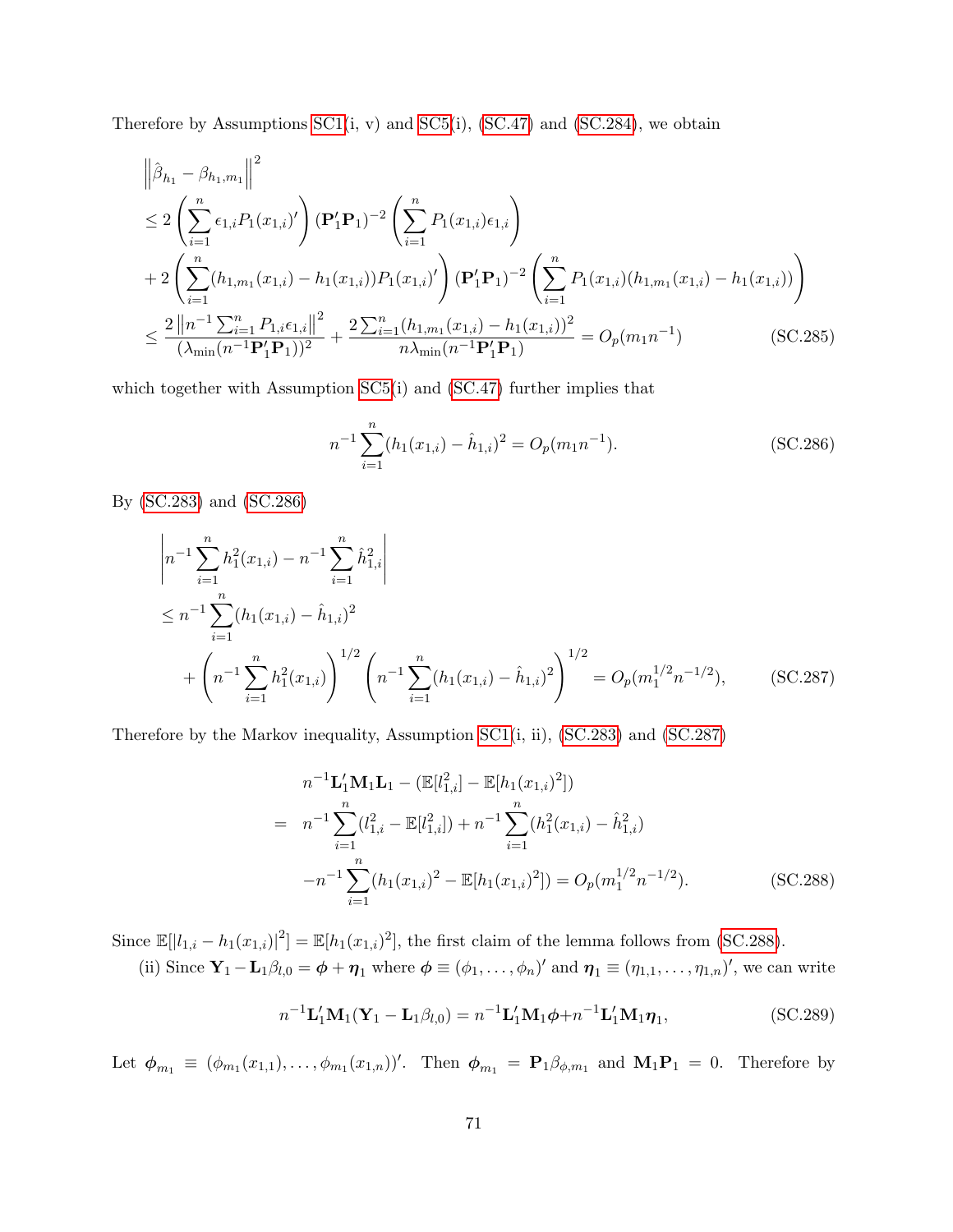Assumption [SC1\(](#page-33-0)iv, vi) and [\(SC.47\)](#page-35-0)

<span id="page-94-0"></span>
$$
n^{-1}\phi'\mathbf{M}_1\phi = n^{-1}(\phi - \phi_{m_1})'\mathbf{M}_1(\phi - \phi_{m_1}) \le n^{-1}\sum_{i=1}^n(\phi(x_{1,i}) - \phi_{m_1}(x_{1,i}))^2 = O(n^{-1}).
$$
 (SC.290)

Let  $\mathbf{h}_1 \equiv (h_1(x_{1,1}), \ldots, h_1(x_{1,n}))'$ . Then by the similar arguments of showing [\(SC.290\)](#page-94-0), we get

<span id="page-94-1"></span>
$$
n^{-1}\mathbf{h}'_1 \mathbf{M}_1 \mathbf{h}_1 = O(n^{-1}).
$$
\n(SC.291)

By Assumption [SC1\(](#page-33-0)i), [\(SC.284\)](#page-92-2) and [\(SC.290\)](#page-94-0)

$$
\mathbb{E}\left[\left\|n^{-1}\boldsymbol{\epsilon}_{1}'\mathbf{M}_{1}\boldsymbol{\phi}\right\|^{2}\right]\left\{x_{1,i}\right\}_{i=1}^{n}\right]=n^{-2}\boldsymbol{\phi}'\mathbf{M}_{1}\mathbb{E}\left[\left.\boldsymbol{\epsilon}_{1}\boldsymbol{\epsilon}_{1}'\right|\left\{x_{1,i}\right\}_{i=1}^{n}\right]\mathbf{M}_{1}\boldsymbol{\phi}\leq Cn^{-2}\boldsymbol{\phi}'\mathbf{M}_{1}\boldsymbol{\phi}=O(n^{-2})
$$

which together with the Markov inequality implies that

<span id="page-94-2"></span>
$$
n^{-1} \epsilon_1' \mathbf{M}_1 \phi = O_p(n^{-1}). \tag{SC.292}
$$

Similarly, we can show that

<span id="page-94-3"></span>
$$
n^{-1}h'_1 M_1 \eta_1 = O_p(n^{-1}).
$$
\n(SC.293)

Collecting the results in [\(SC.289\)](#page-93-3), [\(SC.290\)](#page-94-0), [\(SC.291\)](#page-94-1), [\(SC.292\)](#page-94-2) and [\(SC.293\)](#page-94-3), we obtain

<span id="page-94-4"></span>
$$
n^{-1} \mathbf{L}'_1 \mathbf{M}_1 (\mathbf{Y}_1 - \mathbf{L}_1 \beta_{l,0}) = n^{-1} \epsilon'_1 \mathbf{M}_1 \boldsymbol{\eta}_1 + O_p(n^{-1}).
$$
 (SC.294)

Since  $n^{-1} \sum_{i=1}^{n} P_{1,i} \epsilon_{1,i} = O_p(m_1^{1/2} n^{-1/2})$  and  $n^{-1} \sum_{i=1}^{n} P_{1,i} \eta_{1,i} = O_p(m_1^{1/2} n^{-1/2})$  by Assumption [SC1\(](#page-33-0)i, ii), [\(SC.284\)](#page-92-2) and the Markov inequality, we can use [\(SC.47\)](#page-35-0) to deduce that

$$
n^{-1} \epsilon_1' \mathbf{P}_1(\mathbf{P}_1' \mathbf{P}_1)^{-1} \mathbf{P}_1' \boldsymbol{\eta}_1 = O_p(m_1 n^{-1})
$$

which together with [\(SC.294\)](#page-94-4) proves the second claim of the lemma.  $Q.E.D.$ 

## SC.6 Preliminary results

<span id="page-94-5"></span>**Lemma SC31** (Matrix Bernstein). Consider a finite sequence  $\{d_i\}$  of independent, random matrices with dimension  $m_1 \times m_2$ . Assume that

$$
\mathbb{E}[d_i] = 0 \text{ and } ||d_i||_S \le \xi
$$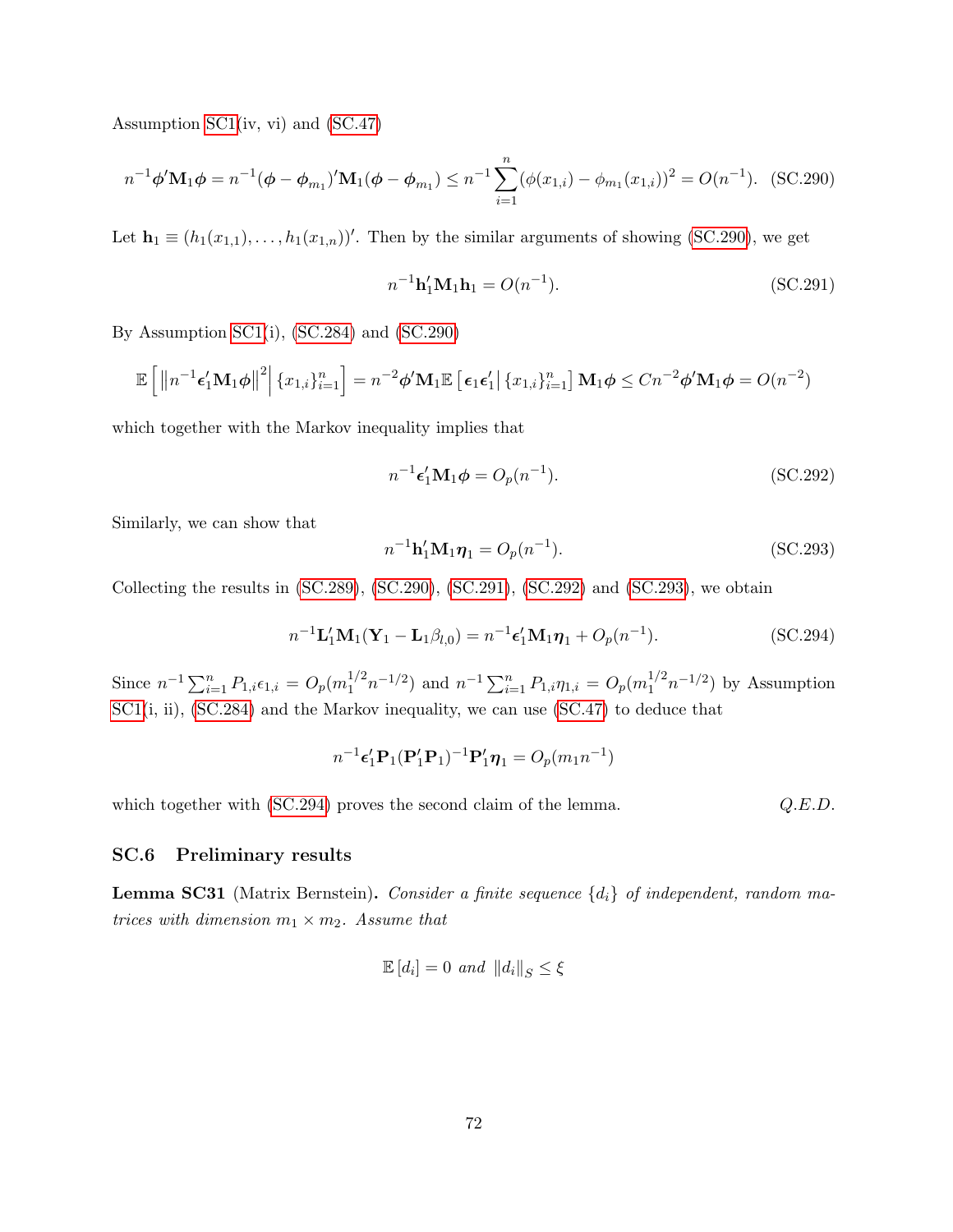where  $\xi$  is a finite constant. Introduce the random matrix  $D_n = \sum_{i=1}^n d_i$ . Compute the variance parameter

$$
\sigma^{2} = \max \left\{ \left\| \sum_{i=1}^{n} \mathbb{E} \left[ d_i d'_i \right] \right\|_{S}, \left\| \sum_{i=1}^{n} \mathbb{E} \left[ d'_i d_i \right] \right\|_{S} \right\}.
$$

Then for any  $t \geq 0$ 

$$
\mathbb{P}(|D_n||_S \ge t) \le (m_1 + m_2) \exp\left(-\frac{t^2/2}{\sigma^2 + \xi t/3}\right).
$$

The proof of the above lemma can be found in [Tropp \(2012\)](#page-102-1).

<span id="page-95-0"></span>**Lemma SC32.** Let  $S_{2,i}(\beta_k) = \tilde{P}_{2,i}(\beta_k)\tilde{P}_{2,i}(\beta_k)'$  where  $\tilde{P}_{2,i}(\beta_k) = \tilde{P}_2(\nu_{1,i}(\beta_k), \beta_k)$  for any  $\beta_k \in \Theta_k$ . Then under Assumptions  $SC1(i)$  and  $SC2(iv, v, vi)$ , we have

$$
\sup_{\beta_k \in \Theta_k} \left\| n^{-1} \sum_{i=1}^n S_{2,i}(\beta_k) - \mathbb{E} \left[ S_{2,i}(\beta_k) \right] \right\|_S = O_p((\log(n))^{1/2} \xi_{0,m_2} n^{-1/2}).
$$

PROOF OF LEMMA [SC32](#page-95-0). For any  $\beta_k \in \Theta_k$ , by the triangle inequality and Assumptions [SC2\(](#page-36-0)iv, v),

$$
||S_{2,i}(\beta_k) - \mathbb{E}\left[S_{2,i}(\beta_k)\right]||_S \le ||S_{2,i}(\beta_k)||_S + \|\mathbb{E}\left[S_{2,i}(\beta_k)\right]\|_S \le C\xi_{0,m_2}^2.
$$
 (SC.295)

By Assumptions  $SC1(i)$  and  $SC2(iv, v)$ ,

$$
\left\| \sum_{i=1}^{n} \mathbb{E} \left[ \left( S_{2,i}(\beta_k) - \mathbb{E} \left[ S_{2,i}(\beta_k) \right] \right)^2 \right] \right\|_{S} \le n \left( \left\| \mathbb{E} \left[ \left( S_{2,i}(\beta_k) \right)^2 \right] \right\|_{S} + \left\| (\mathbb{E} \left[ S_{2,i}(\beta_k) \right])^2 \right\|_{S} \right) \le C n \xi_{0,m_2}^2.
$$
\n(SC.296)

Therefore we can use Lemma [SC31](#page-94-5) to deduce that

<span id="page-95-2"></span>
$$
\mathbb{P}\left(\left\|n^{-1}\sum_{i=1}^{n}S_{2,i}(\beta_{k}) - \mathbb{E}\left[S_{2,i}(\beta_{k})\right]\right\|_{S} \ge t\right) \le 2m_{2}\exp\left(-\frac{1}{C}\frac{nt^{2}/2}{\xi_{0,m_{2}}^{2}(1+t/3)}\right) \tag{SC.297}
$$

for any  $\beta_k \in \Theta_k$  and any  $t \geq 0$ .

Since  $k_{1,i}$  has bounded support, there exists a finite constant  $C_k$  such that  $|k_{1,i}| \leq C_k$  for any *i*. Consider any  $\beta_{k,1}, \beta_{k,2} \in \Theta_k$  and any  $b \in \mathbb{R}^{m_2}$  with  $||b|| = 1$ . By the triangle inequality,

<span id="page-95-1"></span>
$$
\|S_{2,i}(\beta_{k,1}) - S_{2,i}(\beta_{k,2})\|_{S} \leq \|S_{2,i}(\beta_{k,1}) - \tilde{P}_{2,i}(\beta_{k,2})\tilde{P}_{2,i}(\beta_{k,1})'\|_{S} + \|\tilde{P}_{2,i}(\beta_{k,2})\tilde{P}_{2,i}(\beta_{k,1})' - S_{2,i}(\beta_{k,2})\|_{S}.
$$
 (SC.298)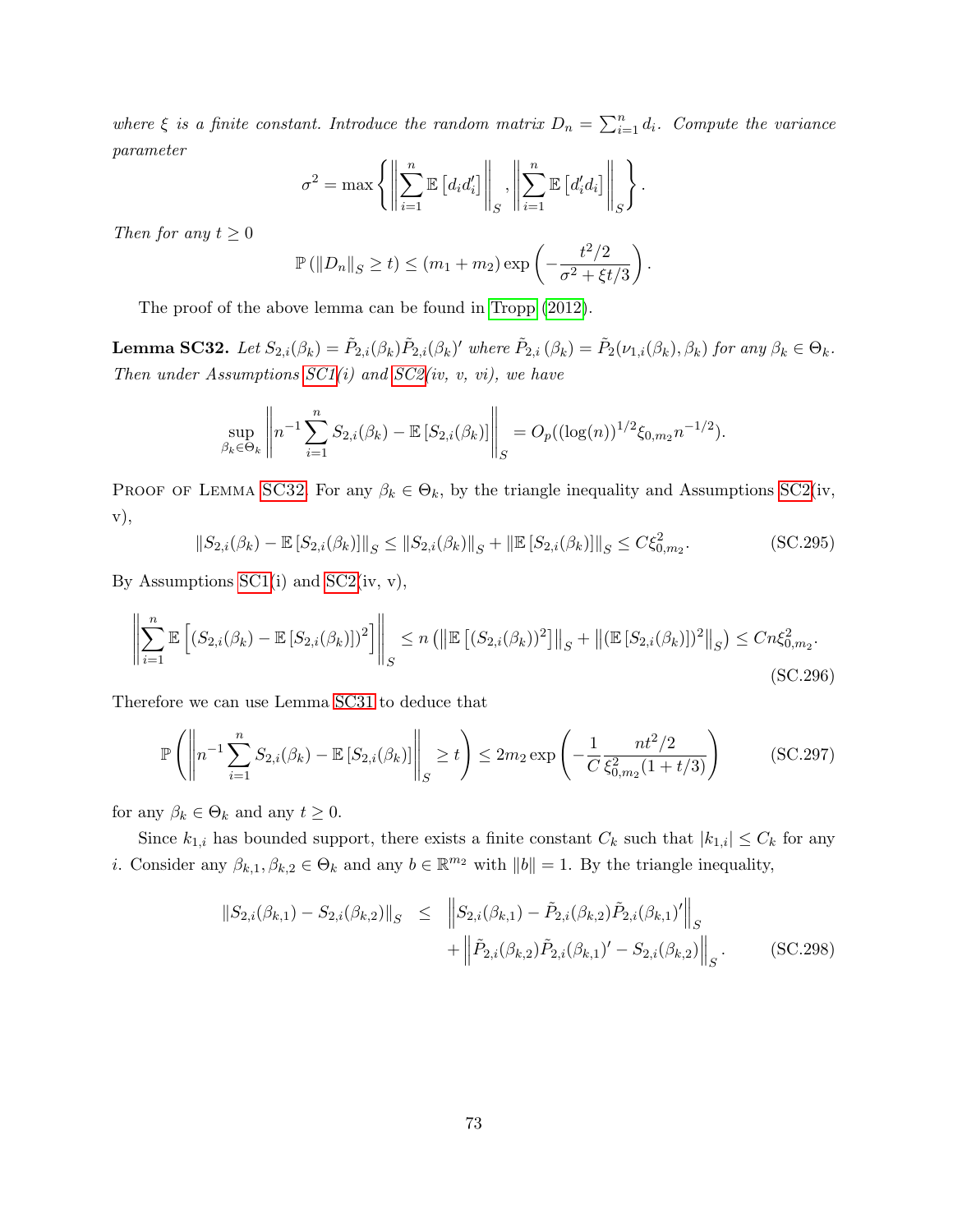By the mean value expansion and the Cauchy-Schwarz inequality, and Assumption  $SC2(v)$ 

$$
\begin{split}\n&\left|b'(\tilde{P}_{2,i}(\beta_{k,1})\tilde{P}_{2,i}(\beta_{k,1})'-\tilde{P}_{2,i}(\beta_{k,2})\tilde{P}_{2,i}(\beta_{k,1})')\right|^2 \\
&= \left\|\tilde{P}_{2,i}(\beta_{k,1})\right\|^2 \left|b'(\tilde{P}_{2,i}(\beta_{k,1})-\tilde{P}_{2,i}(\beta_{k,2}))\right|^2 \\
&= \left\|\tilde{P}_{2,i}(\beta_{k,1})\right\|^2 \left|b' \partial \tilde{P}_2\left(\nu_{1,i}(\tilde{\beta}_{k,12});\tilde{\beta}_{k,12}\right)/\partial \beta_k\right|^2 (\beta_{k,1}-\beta_{k,2})^2 \\
&\leq \|b\|^2 \xi_{0,m_2}^2 \xi_{1,m_2}^2 (\beta_{k,1}-\beta_{k,2})^2\n\end{split}
$$

where  $\tilde{\beta}_{k,12}$  lies between  $\beta_{k,1}$  and  $\beta_{k,2}$ , which together with Assumption [SC2\(](#page-36-0)vi) implies that

$$
\left\| S_{2,i}(\beta_{k,1}) - \tilde{P}_{2,i}(\beta_{k,2}) \tilde{P}_{2,i}(\beta_{k,1})' \right\|_{S} \leq C m_2^3 |\beta_{k,2} - \beta_{k,1}|.
$$
 (SC.299)

The same upper bound can be established for the second term in the right hand side of the inequality of [\(SC.298\)](#page-95-1). Therefore,

<span id="page-96-0"></span>
$$
||S_{2,i}(\beta_{k,1}) - S_{2,i}(\beta_{k,2})||_{S} \leq Cm_2^3 |\beta_{k,2} - \beta_{k,1}|.
$$
 (SC.300)

Similarly, we can show that

<span id="page-96-1"></span>
$$
\left\| \mathbb{E} \left[ S_{2,i}(\beta_{k,1}) \right] - \mathbb{E} \left[ S_{2,i}(\beta_{k,2}) \right] \right\|_{S} \leq C m_2^3 \left| \beta_{k,2} - \beta_{k,1} \right|.
$$
 (SC.301)

Combining the results in [\(SC.300\)](#page-96-0) and [\(SC.301\)](#page-96-1), and applying the triangle inequality, we get

<span id="page-96-2"></span>
$$
\left\| \begin{array}{l} n^{-1} \sum_{i=1}^{n} \left( S_{2,i}(\beta_{k,1}) - \mathbb{E}\left[ S_{2,i}(\beta_{k,1}) \right] \right) \\ -n^{-1} \sum_{i=1}^{n} \left( S_{2,i}(\beta_{k,2}) - \mathbb{E}\left[ S_{2,i}(\beta_{k,2}) \right] \right) \end{array} \right\|_{S} \leq C_{S} m_{2}^{3} |\beta_{k,2} - \beta_{k,1}| \tag{SC.302}
$$

where  $C_S$  is a finite fixed constant. Since the parameter space  $\Theta_k$  is compact, there exist  $\{\beta_k(l)\}_{l=1,\dots,K_n}$ such that for any  $\beta_k \in \Theta_k$ 

<span id="page-96-3"></span>
$$
\min_{l=1,\dots,K_n} |\beta_k - \beta_k(l)| \le (C_S m_2^3 n^{1/2})^{-1}
$$
\n(SC.303)

where  $K_n \leq 2C_S m_2^3 n^{1/2}$ . For any  $\beta_k \in \Theta_k$ , by [\(SC.302\)](#page-96-2) and [\(SC.303\)](#page-96-3)

$$
\left\| n^{-1} \sum_{i=1}^{n} S_{2,i}(\beta_k) - \mathbb{E}\left[S_{2,i}(\beta_k)\right] \right\|_{S} \le \max_{l=1,\dots,K_n} \left\| n^{-1} \sum_{i=1}^{n} S_{2,i}(\beta_k(l)) - \mathbb{E}\left[S_{2,i}(\beta_k(l))\right] \right\|_{S} + n^{-1/2}.
$$
\n(SC.304)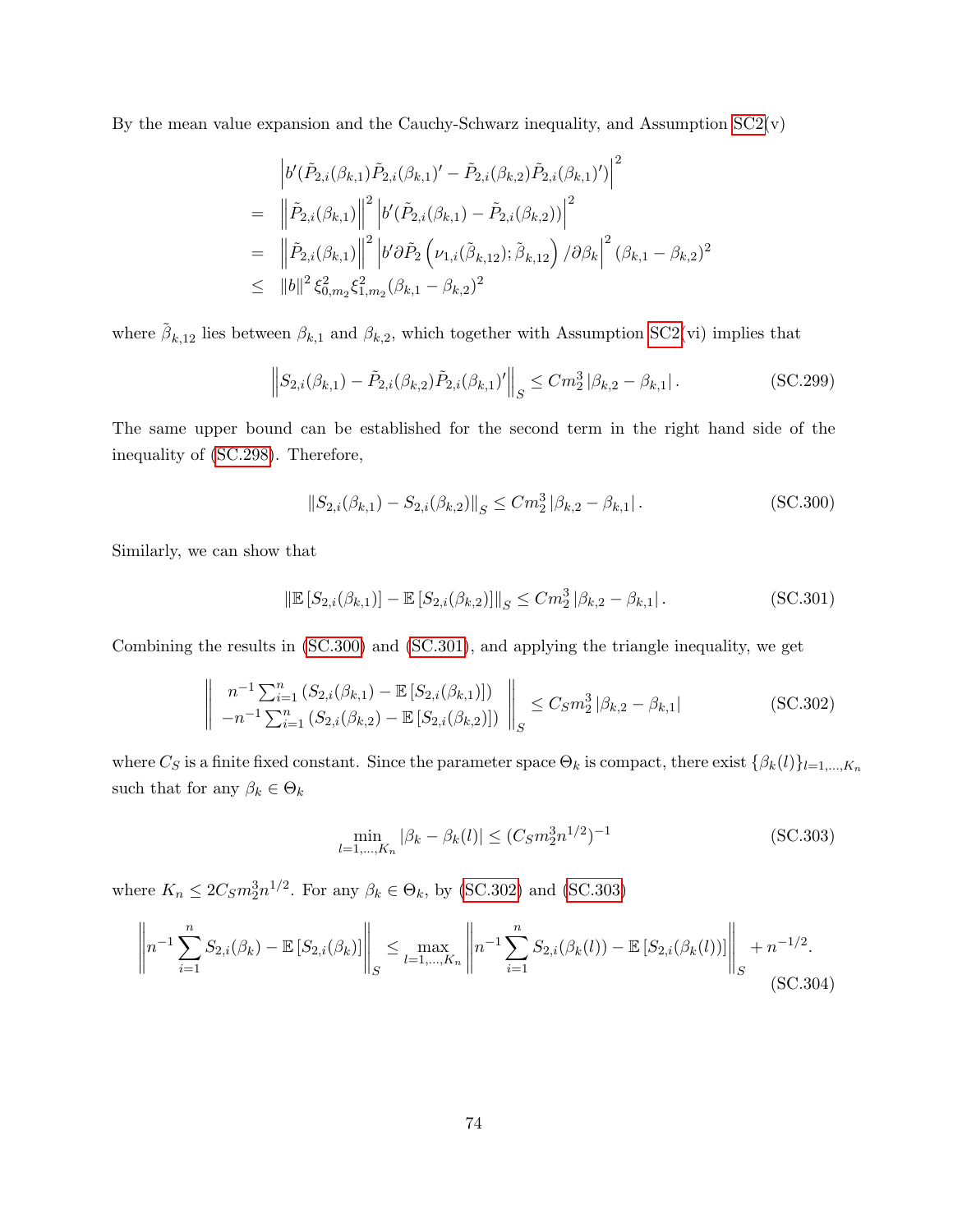Therefore for any  $B > 1$ ,

$$
\mathbb{P}\left(\sup_{\beta_k \in \Theta_k} \left\|n^{-1} \sum_{i=1}^n S_{2,i}(\beta_k) - \mathbb{E}\left[S_{2,i}(\beta_k)\right]\right\|_S \ge B(\xi_{0,m_2}^2 \log(n)n^{-1})^{1/2}\right)
$$
\n
$$
\le \mathbb{P}\left(\max_{l=1,\dots,K_n} \left\|n^{-1} \sum_{i=1}^n S_{2,i}(\beta_k(l)) - \mathbb{E}\left[S_{2,i}(\beta_k(l))\right]\right\|_S \ge (B-1)(\xi_{0,m_2}^2 \log(n)n^{-1})^{1/2}\right)
$$
\n
$$
\le \sum_{l=1}^{K_n} \mathbb{P}\left(\left\|n^{-1} \sum_{i=1}^n S_{2,i}(\beta_k(l)) - \mathbb{E}\left[S_{2,i}(\beta_k(l))\right]\right\|_S \ge (B-1)(\xi_{0,m_2}^2 \log(n)n^{-1})^{1/2}\right)
$$
\n
$$
\le 2K_n m_2 \exp\left(-\frac{B}{C} \frac{\log(n)}{1 + (\xi_{0,m_2}^2 \log(n)n^{-1})^{1/2}}\right) \tag{SC.305}
$$

where the last inequality is by  $(SC.297)$ . The claim of the theorem follows from  $(SC.305)$  and Assumption  $SC2(vi)$ .  $Q.E.D.$ 

<span id="page-97-1"></span>**Lemma SC33.** Let  $u_{2,i}(\beta_k) = y_{2,i}^* - k_{2,i}\beta_k - g(\nu_{1,i}(\beta_k), \beta_k)$ . Then under Assumptions [SC1](#page-33-0) and  $SC2(ii, iii, v, vi), we have$  $SC2(ii, iii, v, vi), we have$ 

<span id="page-97-0"></span>
$$
\sup_{\beta_k \in \Theta_k} \left\| n^{-1} \sum_{i=1}^n \tilde{P}_{2,i}(\beta_k) u_{2,i}(\beta_k) \right\| = O_p(m_2^{5/4} n^{-1/2}).
$$

PROOF OF LEMMA [SC33](#page-97-1). Define  $\pi_n(\beta_k) = n^{-1/2} \sum_{i=1}^n \tilde{P}_{2,i}(\beta_k) u_{2,i}(\beta_k)$ . For any  $\beta_k \in \Theta_k$ , by Assumption [SC2\(](#page-36-0)i) and [\(SC.68\)](#page-40-1),

<span id="page-97-2"></span>
$$
\mathbb{E}\left[\left(u_{2,i}(\beta_k)\right)^4 \middle| \nu_{1,i}(\beta_k)\right] \le C \mathbb{E}\left[\left(y_{2,i}^*\right)^4 + k_{2,i}^4 \middle| \nu_{1,i}(\beta_k)\right] + C \left|g(\nu_{1,i}(\beta_k); \beta_k)\right|^4 \le C. \tag{SC.306}
$$

For any  $\beta_{k,1}, \beta_{k,2} \in \Theta_k$ , by the i.i.d. assumption and the Cauchy-Schwarz inequality

<span id="page-97-3"></span>
$$
\mathbb{E}\left[\left\|\pi_{n}(\beta_{k,1})-\pi_{n}(\beta_{k,2})\right\|^{2}\right]
$$
\n
$$
= \mathbb{E}\left[\left\|\tilde{P}_{2,i}(\beta_{k,1})u_{2,i}(\beta_{k,1})-\tilde{P}_{2,i}(\beta_{k,2})u_{2,i}(\beta_{k,2})\right\|^{2}\right]
$$
\n
$$
\leq 2\mathbb{E}\left[\left(u_{2,i}(\beta_{k,2})\right)^{2}\left\|\tilde{P}_{2,i}(\beta_{k,1})-\tilde{P}_{2,i}(\beta_{k,2})\right\|^{2}\right]
$$
\n
$$
+ 2\mathbb{E}\left[\left\|\tilde{P}_{2,i}(\beta_{k,1})\right\|^{2}\left(u_{2,i}(\beta_{k,2})-u_{2,i}(\beta_{k,1})\right)^{2}\right].
$$
\n(SC.307)

Consider any  $b \in \mathbb{R}^{m_2}$ . By the mean value expansion and Assumption  $SC2(v)$ 

$$
\left| b'(\tilde{P}_{2,i}(\beta_{k,1}) - \tilde{P}_{2,i}(\beta_{k,2})) \right|^2 = \left| b'\partial \tilde{P}_{2,i} \left( \tilde{\beta}_{k,12} \right) / \partial \beta_k \right|^2 (\beta_{k,1} - \beta_{k,2})^2 \le ||b||^2 \xi_{1,m_2}^2 (\beta_{k,1} - \beta_{k,2})^2
$$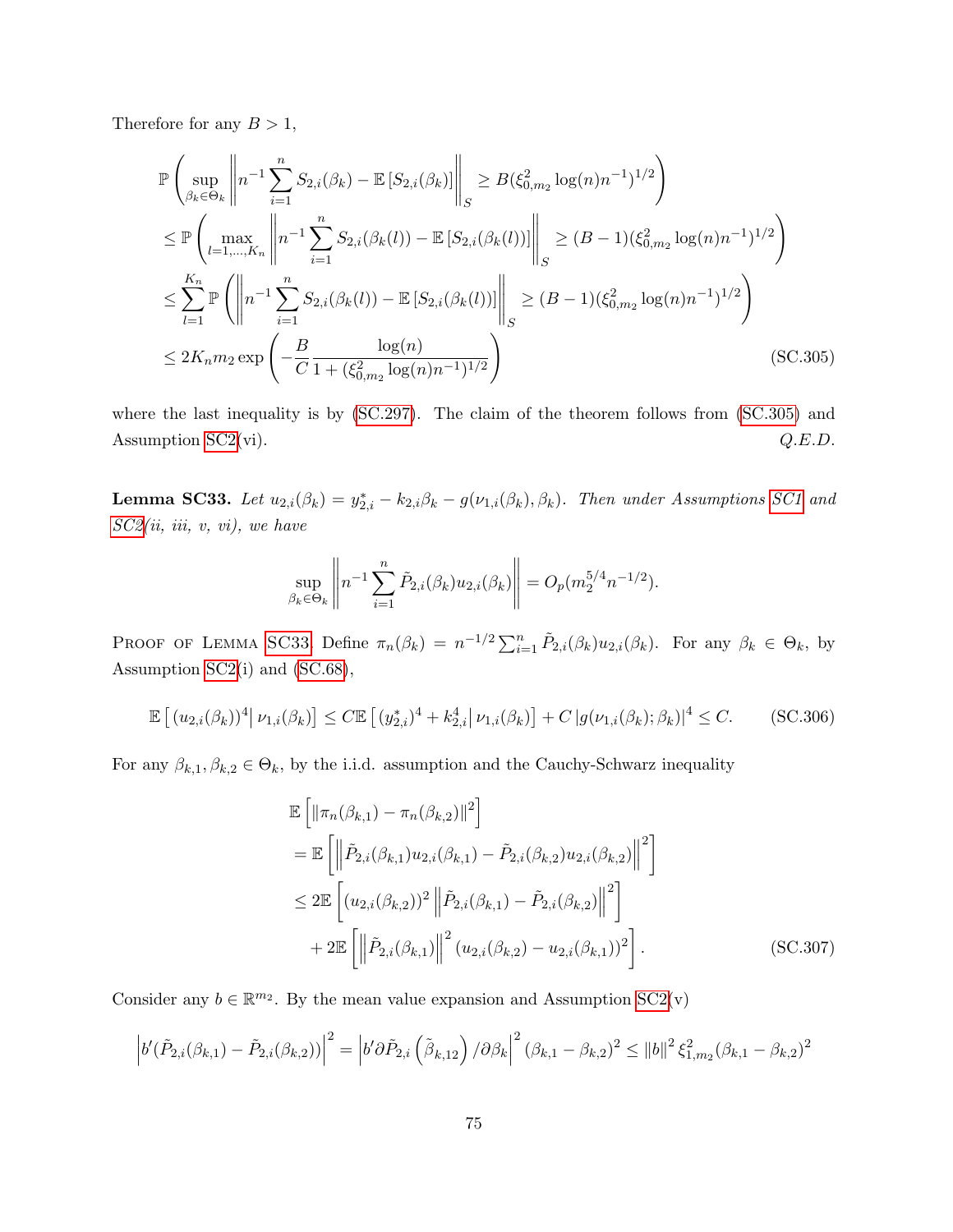where  $\tilde{\beta}_{k,12}$  lies between  $\beta_{k,1}$  and  $\beta_{k,2}$ , which implies that

<span id="page-98-0"></span>
$$
\left\|\tilde{P}_{2,i}(\beta_{k,1}) - \tilde{P}_{2,i}(\beta_{k,2})\right\|^2 \le \xi_{1,m_2}^2(\beta_{k,1} - \beta_{k,2})^2.
$$
 (SC.308)

Therefore, by [\(SC.306\)](#page-97-2) and [\(SC.308\)](#page-98-0),

<span id="page-98-1"></span>
$$
\mathbb{E}\left[ (u_{2,i}(\beta_{k,2}))^2 \left\| \tilde{P}_{2,i}(\beta_{k,1}) - \tilde{P}_{2,i}(\beta_{k,2}) \right\|^2 \right] \le C\xi_{1,m_2}^2(\beta_{k,2} - \beta_{k,1})^2. \tag{SC.309}
$$

By the definition of  $u_{2,i}(\beta_k)$ , we can write

$$
u_{1,i}(\beta_{k,2})-u_{1,i}(\beta_{k,1})=g(\nu_{1,i}(\beta_{k,1}),\beta_{k,1})-g(\nu_{1,i}(\beta_{k,2}),\beta_{k,2})+k_{2,i}(\beta_{k,2}-\beta_{k,1}).
$$

Therefore by Assumption [SC2\(](#page-36-0)i, ii, iv), we have

$$
\mathbb{E}\left[\left\|\tilde{P}_{2,i}(\beta_{k,1})\right\|^2(u_{1,i}(\beta_{k,2})-u_{1,i}(\beta_{k,1}))^2\right] \leq Cm_2(\beta_{k,2}-\beta_{k,1})^2
$$
\n(SC.310)

which together with Assumption  $SC2(vi)$ ,  $(SC.307)$  and  $(SC.309)$  implies that

<span id="page-98-2"></span>
$$
\left\| \|\pi_n(\beta_{k,1}) - \pi_n(\beta_{k,2})\| \right\|_2 \leq Cm_2^2 \, |\beta_{k,2} - \beta_{k,1}| \tag{SC.311}
$$

for any  $\beta_{k,1}, \beta_{k,2} \in \Theta_k$ .

We next use the chaining technique to prove the theorem. The proof follows similar arguments for proving Theorem 2.2.4 in [van der Vaart and Wellner \(1996\)](#page-102-2). Construct nested sets  $\Theta_{k,1} \subset \Theta_{k,2}$  $\cdots \subset \Theta_k$  such that  $\Theta_{k,j}$  is a maximal set of points in the sense that for every  $\beta_{k,j}, \beta'_{k,j} \in \Theta_{k,j}$ there is  $|\beta_{k,j} - \beta'_{k,j}| > 2^{-j}$ . Since  $\Theta_k$  is a compact set, the number of the points in  $\Theta_{k,j}$  is less than  $C2^j$ . Link every point  $\beta_{k,j+1} \in \Theta_{k,j+1}$  to a unique  $\beta_{k,j} \in \Theta_{k,j}$  such that  $|\beta_{k,j+1} - \beta_{k,j}| \leq 2^{-j}$ . Let  $J_n = \min\{j : 2^{-j} \leq C m_2^{-3/2}\}\.$  Consider any positive integer  $J > J_n$ . Obtain for every  $\beta_{k,J+1}$ a chain  $\beta_{k, J+1}, \ldots, \beta_{k, J_n}$  that connects it to a point  $\beta_{k, J_n}$  in  $\Theta_{k, J_n}$ . For arbitrary points  $\beta_{k, J+1}$ ,  $\beta'_{k,J+1}$  in  $\Theta_{k,J+1}$ , by the triangle inequality

<span id="page-98-3"></span>
$$
\|\pi_n(\beta_{k,J+1}) - \pi_n(\beta_{k,J_n}) - \left[\pi_n(\beta'_{k,J+1}) - \pi_n(\beta'_{k,J_n})\right]\|
$$
  
\n
$$
= \left\|\sum_{j=J_n}^{J} \left[\pi_n(\beta_{k,j+1}) - \pi_n(\beta_{k,j})\right] - \sum_{j=J_n}^{J} \left[\pi_n(\beta'_{k,j+1}) - \pi_n(\beta'_{k,j})\right]\right\|
$$
  
\n
$$
\leq 2 \sum_{j=J_n}^{J} \max \|\pi_n(\beta_{k,j+1}) - \pi_n(\beta_{k,j})\|
$$
 (SC.312)

where for fixed j the maximum is taken over all links  $(\beta_{k,j+1}, \beta_{k,j})$  from  $\Theta_{k,j+1}$  to  $\Theta_{k,j}$ . Thus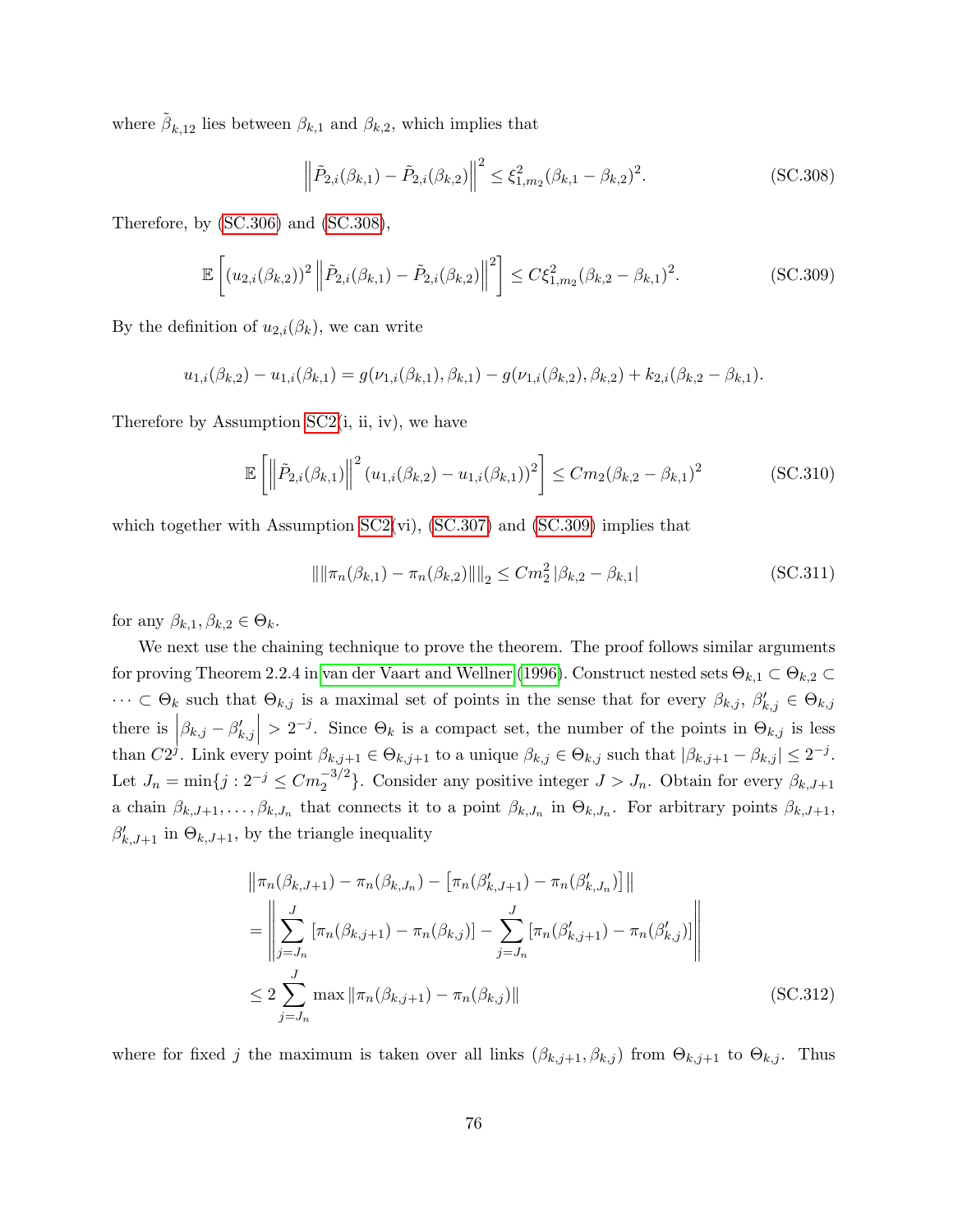the jth maximum is taken over at most  $C2^{j+1}$  many links. By Assumption [SC2\(](#page-36-0)vi), [\(SC.311\)](#page-98-2), [\(SC.312\)](#page-98-3), the triangle inequality and the finite maximum inequality,

$$
\|\max \|\pi_n(\beta_{k,J+1}) - \pi_n(\beta_{k,J_n}) - \left[\pi_n(\beta'_{k,J+1}) - \pi_n(\beta'_{k,J_n})\right] \|\|_2
$$
  
\n
$$
\leq 2 \sum_{j=J_n}^J \|\max \|\pi_n(\beta_{k,j+1}) - \pi_n(\beta_{k,j})\|\|_2
$$
  
\n
$$
\leq C \sum_{j=J_n}^J 2^{j/2} \max \|\|\pi_n(\beta_{k,j+1}) - \pi_n(\beta_{k,j})\|\|_2 \leq Cm_2^2 \sum_{j=J_n}^\infty 2^{-j/2} \leq Cm_2^{5/4}
$$
 (SC.313)

where  $\beta_{k,J_n}$  and  $\beta'_{k,J_n}$  are the endpoints of the chains starting at  $\beta_{k,J+1}$  and  $\beta'_{k,J+1}$  respectively. Since the set  $\Theta_{k,J_n}$  has at most  $Cm_2^{3/2}$  many elements, by the finite maximum inequality, the triangle inequality, [\(SC.306\)](#page-97-2) and Assumption [SC2\(](#page-36-0)iv)

<span id="page-99-1"></span>
$$
\left\|\max \left\|\pi_n(\beta_{k,J_n}) - \pi_n(\beta'_{k,J_n})\right\|\right\|_2 \le Cm_2^{3/4} \max \left\|\pi_n(\beta_{k,J_n})\right\|_2 \le Cm_2^{5/4}.
$$
 (SC.314)

Therefore, by the triangle inequality, [\(SC.313\)](#page-99-0) and [\(SC.314\)](#page-99-1),

<span id="page-99-0"></span>
$$
\|\max \|\pi_n(\beta_{k,J+1}) - \pi_n(\beta'_{k,J+1})\| \|_2
$$
  
\n
$$
\leq \|\max \|\pi_n(\beta_{k,J+1}) - \pi_n(\beta_{k,J_n}) - \left[\pi_n(\beta'_{k,J+1}) - \pi_n(\beta'_{k,J_n})\right] \|\|_2
$$
  
\n
$$
+ \|\max \|\pi_n(\beta_{k,J_n}) - \pi_n(\beta'_{k,J_n})\| \|_2 \leq C m_2^{5/4}.
$$
 (SC.315)

Let  $J$  go to infinity, by  $(SC.315)$  we deduce that

<span id="page-99-3"></span><span id="page-99-2"></span>
$$
\left\| \sup_{\beta_k, \beta'_k \in \Theta_k} \left\| \pi_n(\beta_k) - \pi_n(\beta'_k) \right\| \right\|_2 \le C m_2^{5/4}.
$$
 (SC.316)

By [\(SC.314\)](#page-99-1), [\(SC.316\)](#page-99-3) and the triangle inequality,

$$
\left\| \sup_{\beta_k \in \Theta_k} \|\pi_n(\beta_k)\| \right\|_2 \le \left\| \sup_{\beta_k \in \Theta_k} \|\pi_n(\beta_k) - \pi_n(\beta_{k,0})\| \right\|_2 + \|\|\pi_n(\beta_{k,0})\| \|_2 \le C m_2^{5/4}
$$
 (SC.317)

which finishes the proof.  $Q.E.D.$ 

<span id="page-99-4"></span>**Lemma SC34.** Under Assumptions [SC1](#page-33-0) and  $SC2(ii, iii, v, vi)$ , we have

$$
\sup_{\beta_k \in \Theta_k} \left\| n^{-1} \sum_{i=1}^n u_{2,i} k_{1,i} \partial^1 \tilde{P}_{2,i}(\beta_k) \right\| = O_p(m_2^{5/2} n^{-1/2}).
$$

PROOF OF LEMMA [SC34](#page-99-4). Define  $\pi_n(\beta_k) = n^{-1/2} \sum_{i=1}^n u_{2,i} k_{1,i} \partial^1 \tilde{P}_{2,i}(\beta_k)$  for any  $\beta_k \in \Theta_k$ . By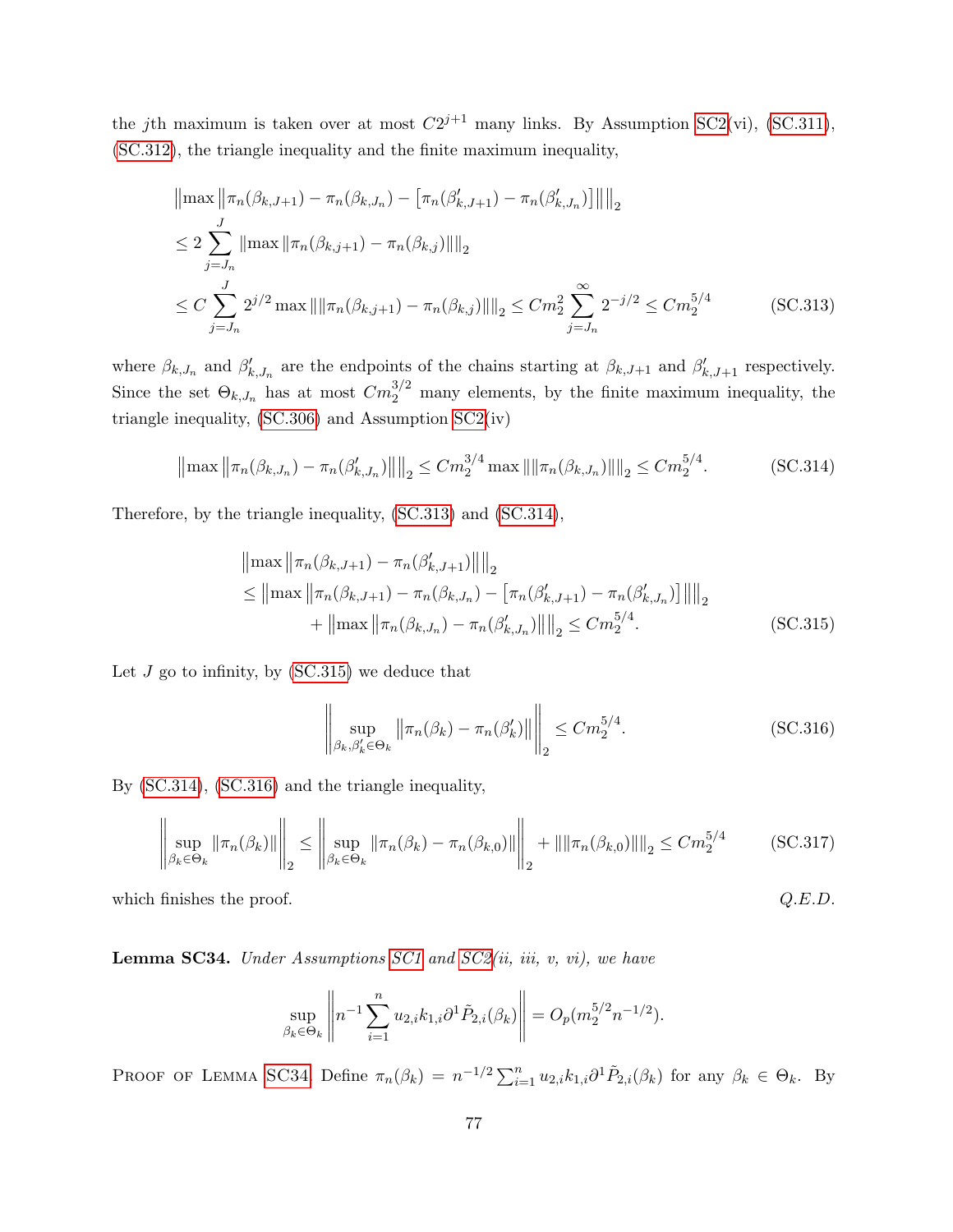Assumptions  $SC1(i)$  and Assumption  $SC2(v, vi)$ , and  $(SC.88)$ 

<span id="page-100-0"></span>
$$
\sup_{\beta_k \in \Theta_k} \|\|\pi_n(\beta_k)\|\|_2 \le C\xi_{1,m_2} \le Cm_2^2 \tag{SC.318}
$$

Moreover for any  $\beta_{k,1}$  and  $\beta_{k,2}$ , we can use similar arguments in showing [\(SC.309\)](#page-98-1) to obtain

$$
\left\|\|\pi_n(\beta_{k,1}) - \pi_n(\beta_{k,2})\|\right\|_2 \le C\xi_{1,m_2} |\beta_{k,1} - \beta_{k,2}| \le Cm_2^3 |\beta_{k,1} - \beta_{k,2}|
$$
\n(SC.319)

Consider the same nested sets  $\Theta_{k,j}$  (j = 1, 2, ...) constructed in the proof of lemma [SC34.](#page-99-4) Let  $J_n = \min\{j : 2^{-j} \leq C m_2^{-1}\}\.$  Then for any positive integer  $J > J_n$  using the similar arguments in the proof of Lemma [SC33,](#page-97-1) we obtain

$$
\left\|\max \left\|\pi_n(\beta_{k,J+1}) - \pi_n(\beta_{k,J_n}) - \left[\pi_n(\beta'_{k,J+1}) - \pi_n(\beta'_{k,J_n})\right]\right\|\right\|_2 \le m_2^3 \sum_{j=J_n}^{\infty} 2^{-j/2} \le C m_2^{5/2}
$$
\n(SC.320)

where  $\beta_{k,J_n}$  and  $\beta'_{k,J_n}$  are the endpoints of the chains starting at  $\beta_{k,J+1}$  and  $\beta'_{k,J+1}$  respectively. Since the set  $\Theta_{k,J_n}$  has at most  $Cm_2$  many elements, by the finite maximum inequality, the triangle inequality and [\(SC.318\)](#page-100-0)

$$
\left\|\max \left\|\pi_n(\beta_{k,J_n}) - \pi_n(\beta'_{k,J_n})\right\|\right\|_2 \le Cm_2^{1/2} \sup_{\beta_k \in \Theta_k} \left\|\|\pi_n(\beta_k)\right\|_2 \le Cm_2^{5/2}.\tag{SC.321}
$$

Then the claim of the lemma follows by applying the chaining arguments in the proof of Lemma [SC33.](#page-97-1)  $Q.E.D.$ 

<span id="page-100-1"></span>**Lemma SC35.** Under Assumptions [SC1](#page-33-0) and [SC2\(](#page-36-0)ii, iii, v, vi), we have

$$
\sup_{\beta_k \in \Theta_k} \left\| n^{-1} \sum_{i=1}^n u_{2,i} \partial^1 \tilde{P}_{2,i}(\beta_k) P_1(x_{1,i})' \right\| = O_p(m_2^{5/2} m_1^{1/2} n^{-1/2}).
$$

PROOF OF LEMMA [SC35](#page-100-1). Define  $\pi_n(\beta_k) = n^{-1/2} \sum_{i=1}^n u_{2,i} \partial^1 \tilde{P}_{2,i}(\beta_k) P_1(x_{1,i})'$  for any  $\beta_k \in \Theta_k$ . By Assumptions  $SC1(i)$  and Assumption  $SC2(v, vi)$ , and  $(SC.88)$ 

<span id="page-100-2"></span>
$$
\sup_{\beta_k \in \Theta_k} ||\|\pi_n(\beta_k)||\|_2 \le C\xi_{1,m_2} m_1^{1/2} \le C m_1^{1/2} m_2^2.
$$
 (SC.322)

Moreover for any  $\beta_{k,1}$  and  $\beta_{k,2}$ , we can use similar arguments in showing [\(SC.309\)](#page-98-1) to obtain

$$
\left\| \|\pi_n(\beta_{k,1}) - \pi_n(\beta_{k,2})\| \right\|_2 \le C m_1^{1/2} m_2^3 \left| \beta_{k,1} - \beta_{k,2} \right|.
$$
 (SC.323)

Consider the same nested sets  $\Theta_{k,j}$  (j = 1, 2, ...) constructed in the proof of lemma [SC34.](#page-99-4) Let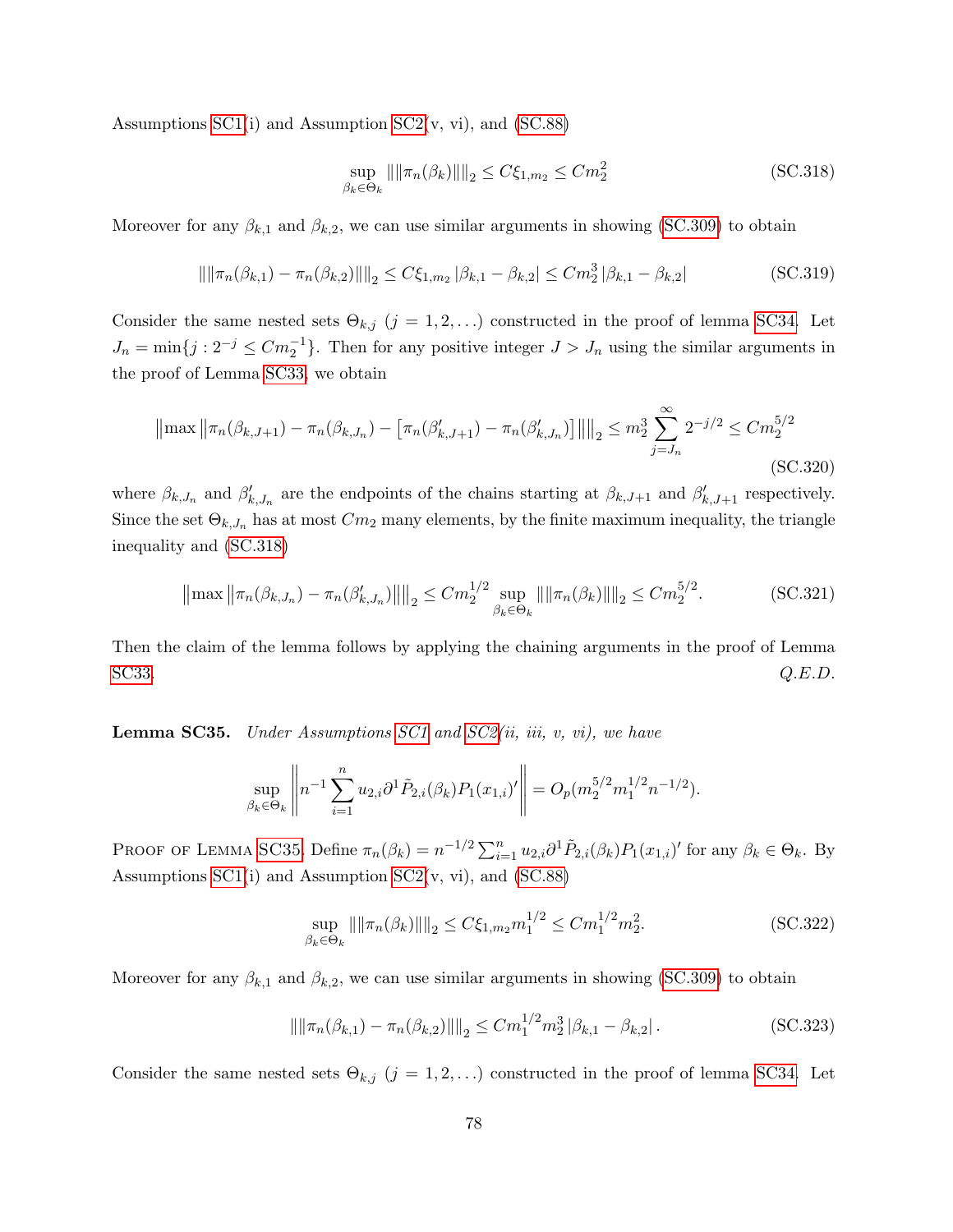$J_n = \min\{j : 2^{-j} \leq C m_2^{-1}\}\.$  Then for any positive integer  $J > J_n$  using the similar arguments in the proof of Lemma [SC33,](#page-97-1) we obtain

$$
\left\|\max \left\|\pi_n(\beta_{k,J+1}) - \pi_n(\beta_{k,J_n}) - \left[\pi_n(\beta'_{k,J+1}) - \pi_n(\beta'_{k,J_n})\right]\right\|\right\|_2 \le C m_1^{1/2} m_2^{5/2}
$$
 (SC.324)

where  $\beta_{k,J_n}$  and  $\beta'_{k,J_n}$  are the endpoints of the chains starting at  $\beta_{k,J+1}$  and  $\beta'_{k,J+1}$  respectively. Since the set  $\Theta_{k,J_n}$  has at most  $Cm_2$  many elements, by the finite maximum inequality, the triangle inequality and [\(SC.322\)](#page-100-2)

$$
\left\|\max \left\|\pi_n(\beta_{k,J_n}) - \pi_n(\beta'_{k,J_n})\right\|\right\|_2 \le Cm_2^{1/2} \sup_{\beta_k \in \Theta_k} \left\|\|\pi_n(\beta_k)\right\|_2 \le Cm_1^{1/2} m_2^{5/2}.
$$
 (SC.325)

Then the claim of the lemma follows by applying the chaining arguments in the proof of Lemma [SC33.](#page-97-1)  $Q.E.D.$ 

<span id="page-101-0"></span>**Lemma SC36.** Under Assumptions [SC1](#page-33-0) and [SC2\(](#page-36-0)ii, iii, v, vi), we have

$$
\sup_{\beta_k \in \Theta_k} \left\| n^{-1} \sum_{i=1}^n u_{2,i}(\phi_{m_2}(x_{1,i}) - \phi(x_{1,i})) \partial^1 \tilde{P}_{2,i}(\beta_k) \right\| = O_p(m_2^{5/2} n^{-1}).
$$

PROOF OF LEMMA [SC36](#page-101-0). Define  $\pi_n(\beta_k) = n^{-1/2} \sum_{i=1}^n u_{2,i}(\phi_{m_2}(x_{1,i}) - \phi(x_{1,i})) \partial^1 \tilde{P}_{2,i}(\beta_k)$  for any  $\beta_k \in \Theta_k$ . By Assumptions [SC1\(](#page-33-0)i) and Assumption [SC2\(](#page-36-0)iii, v, vi), and [\(SC.88\)](#page-45-0)

<span id="page-101-1"></span>
$$
\sup_{\beta_k \in \Theta_k} \|\|\pi_n(\beta_k)\|\|_2 \le C\xi_{1,m_2} n^{-1/2} \le Cm_2^2 n^{-1/2}.
$$
\n(SC.326)

Moreover for any  $\beta_{k,1}$  and  $\beta_{k,2}$ , we can use similar arguments in showing [\(SC.309\)](#page-98-1) to obtain

$$
\left\| \|\pi_n(\beta_{k,1}) - \pi_n(\beta_{k,2})\| \right\|_2 \le C m_2^3 n^{-1/2} \left| \beta_{k,1} - \beta_{k,2} \right|.
$$
 (SC.327)

Consider the same nested sets  $\Theta_{k,j}$   $(j = 1, 2, ...)$  constructed in the proof of lemma [SC34.](#page-99-4) Let  $J_n = \min\{j : 2^{-j} \leq C m_2^{-1}\}\.$  Then for any positive integer  $J > J_n$  using the similar arguments in the proof of Lemma [SC33,](#page-97-1) we obtain

$$
\left\|\max \left\|\pi_n(\beta_{k,J+1}) - \pi_n(\beta_{k,J_n}) - \left[\pi_n(\beta'_{k,J+1}) - \pi_n(\beta'_{k,J_n})\right]\right\|\right\|_2 \le C m_2^{5/2} n^{-1/2}
$$
 (SC.328)

where  $\beta_{k,J_n}$  and  $\beta'_{k,J_n}$  are the endpoints of the chains starting at  $\beta_{k,J+1}$  and  $\beta'_{k,J+1}$  respectively. Since the set  $\Theta_{k,J_n}$  has at most  $Cm_2$  many elements, by the finite maximum inequality, the triangle inequality and [\(SC.326\)](#page-101-1)

$$
\left\|\max \left\|\pi_n(\beta_{k,J_n}) - \pi_n(\beta'_{k,J_n})\right\|\right\|_2 \le Cm_2^{1/2} \sup_{\beta_k \in \Theta_k} \left\|\|\pi_n(\beta_k)\right\|\right\|_2 \le Cm_2^{5/2}n^{-1/2}.\tag{SC.329}
$$